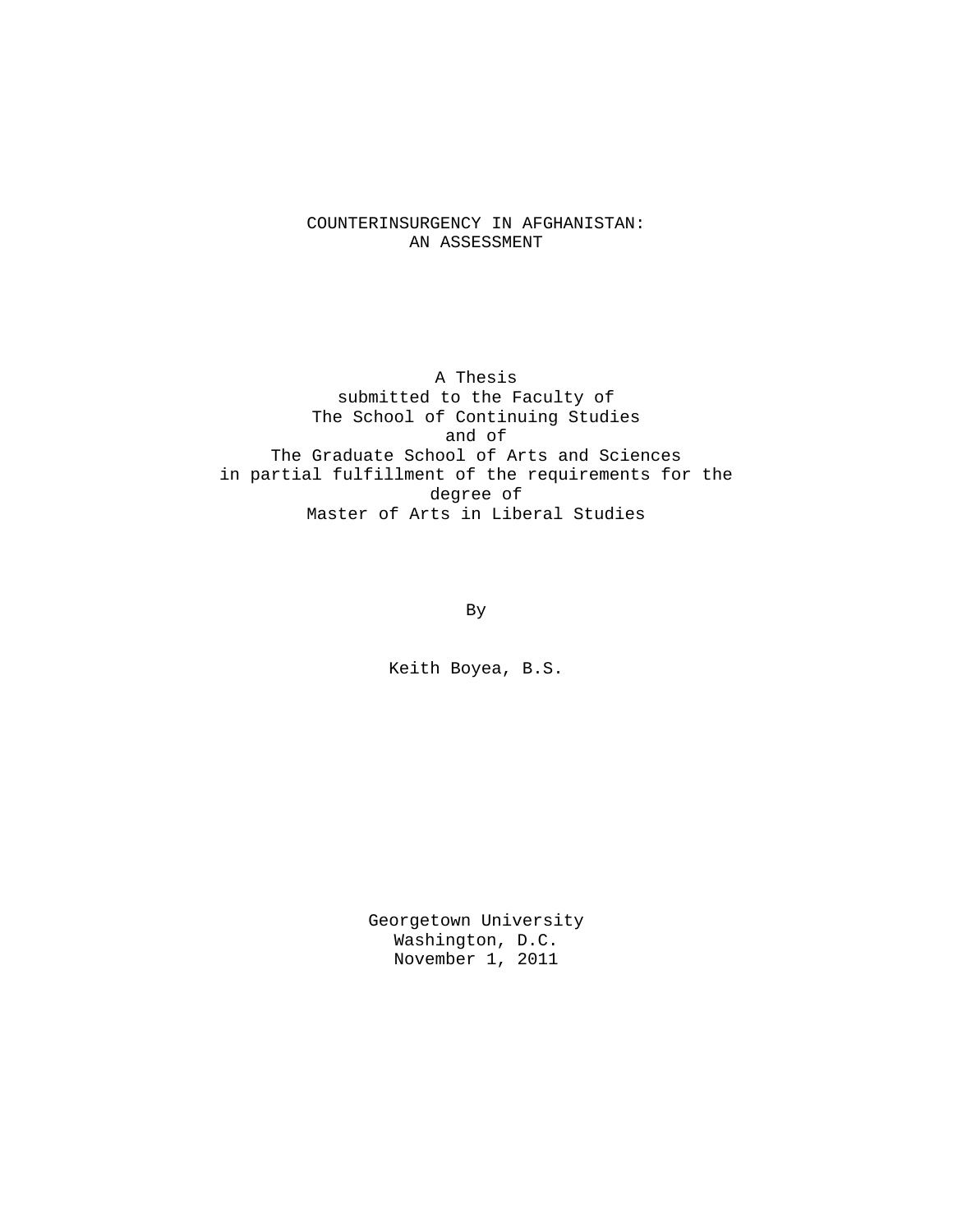## COUNTERINSURGENCY IN AFGHANISTAN: AN ASSESSMENT

Keith Boyea, B.S.

Mentor: John Brown, Ph.D.

## ABSTRACT

Since soon after the terrorist attacks of September 11, 2001, the United States military has been engaged in Afghanistan. In 2009, the U.S. began pursuing a strategy of counterinsurgency designed to protect the population, win the hearts and minds of the Afghan people, and build a legitimate, allied government in Kabul. This effort has been characterized by push-pull operations designed to push the insurgency and the population away from each other and pull the population towards the central government.

This thesis uses the foundational documents and teachings of counterinsurgency to assess the counterinsurgency effort in Afghanistan. It shows that the American counterinsurgency effort is failing and, as currently practiced, is unlikely to ever succeed.

ii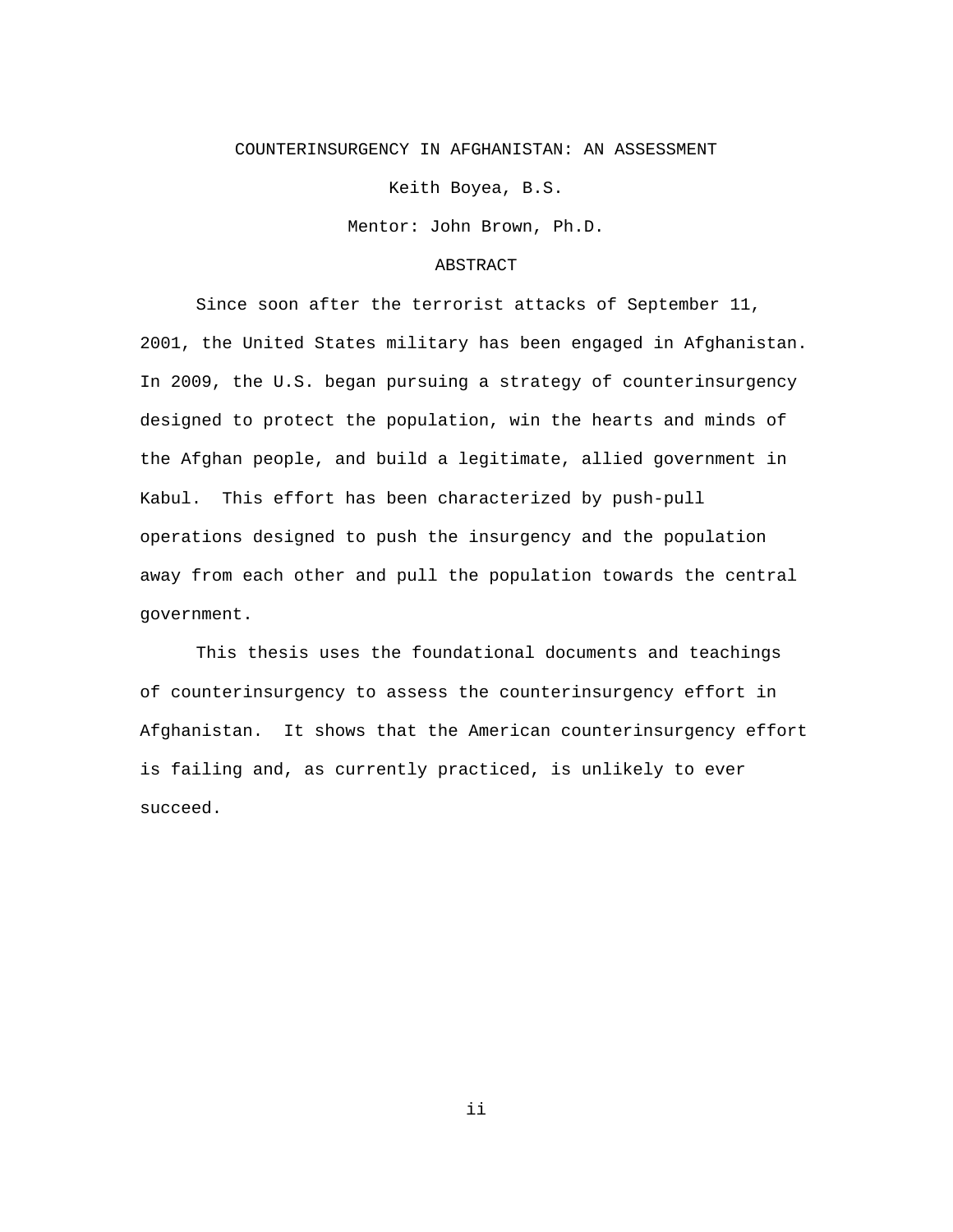# **CONTENTS**

| ABSTRACT                                          | ii |
|---------------------------------------------------|----|
| LIST OF TABLES                                    | iv |
| CHAPTER 1: INTRODUCTION                           |    |
| CHAPTER 2: MODELING THE COUNTERINSURGENCY EFFORT  | 11 |
| CHAPTER 3: ASSESSING THE COUNTERINSURGENCY EFFORT | 37 |
| CHAPTER 4: CONCLUSION                             | 88 |
| <b>BIBLIOGRAPHY</b>                               | 93 |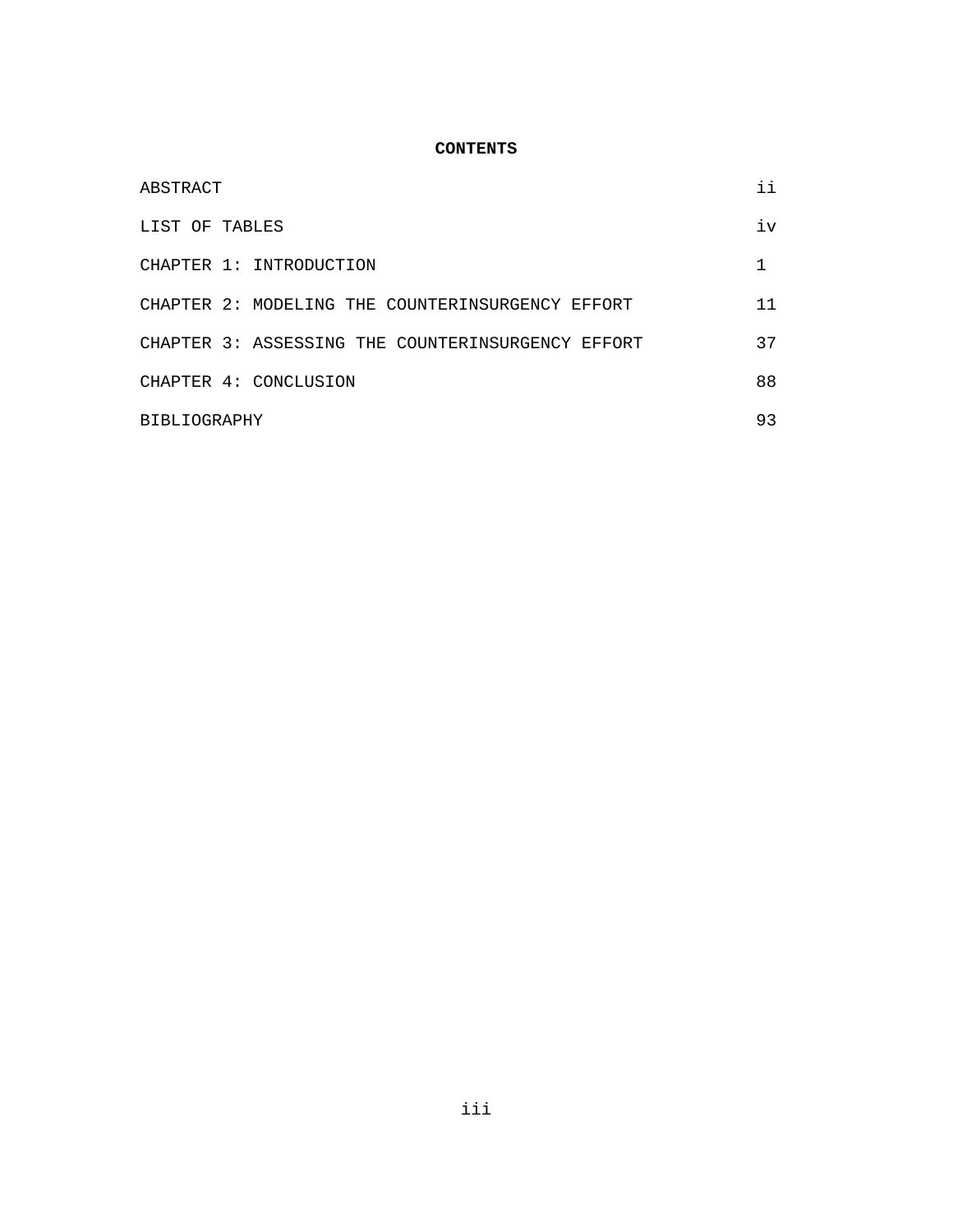TABLE 1: LIST OF SENIOR LEADERS 80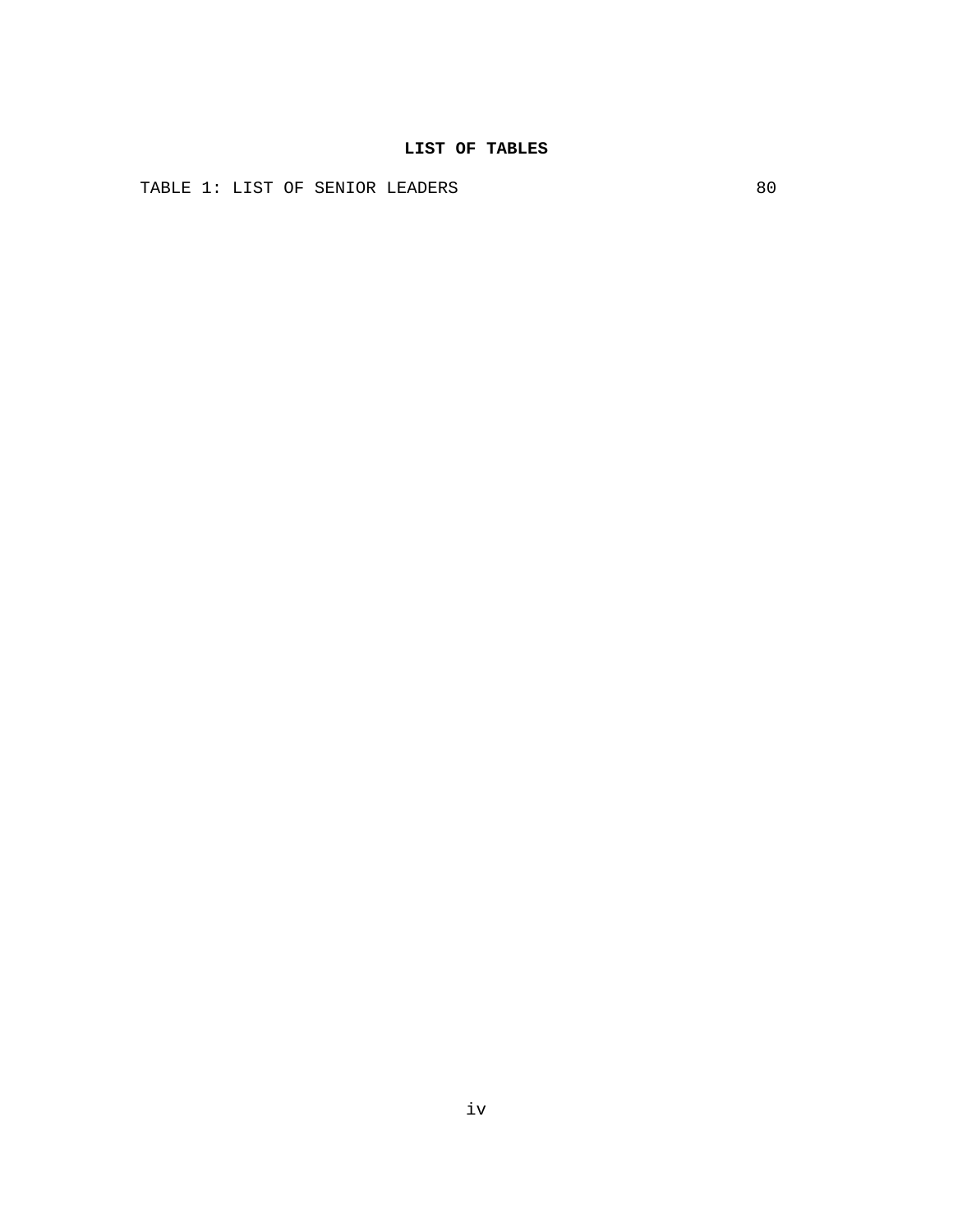### **CHAPTER 1 INTRODUCTION**

In December of 2009, President Obama, in a speech at West Point, outlined his strategy to defeat the growing insurgency in Afghanistan. The strategy in Afghanistan was, ". . .narrowly defined as disrupting, dismantling, and defeating al Qaeda and its extremist allies, and. . .to better coordinate our military and civilian effort. $^{\prime\prime}{}^{1}$  In order to achieve those goals, the president laid out the broad principles of a strategy called counterinsurgency.

 U.S. Army Field Manual 3-24, titled "Counterinsurgency," calls counterinsurgency "the graduate level of war." $^2$  It is a complex strategy that ". . .is a competition with the insurgent for the right and ability to win the hearts, minds and acquiescence of the population."<sup>3</sup> Winning the competition for the population ends the insurgency and thus the war. This thesis

<sup>&</sup>lt;u>1</u>  $<sup>1</sup>$  Barack H. Obama, "Remarks by the President in Address to the Nation on the Way Forward in</sup> Afghanistan and Pakistan," The White House, 1 December 2009, http://www.whitehouse.gov/the-pressoffice/remarks-president-address-nation-way-forward-afghanistan-and-pakistan (accessed September 02, 2010).

<sup>2</sup> Sarah Sewall et al., *The U.S. Army, Marine Corps Counterinsurgency Field Manual: U.S. Army Field Manual No. 3-24 : Marine Corps Warfighting Publication No. 3-33.5.* (Chicago: University of Chicago Press, 2007), 1-1.

<sup>&</sup>lt;sup>3</sup> David Kilcullen, "Twenty-Eight Articles: Fundamentals of Company-Level Counterinsurgency," *Military Review, (*May 2006), http://usacac.army.mil/cac2/coin/repository/28\_Articles\_of\_COIN-Kilcullen(Mar06).pdf (accessed July 15, 2010), 1.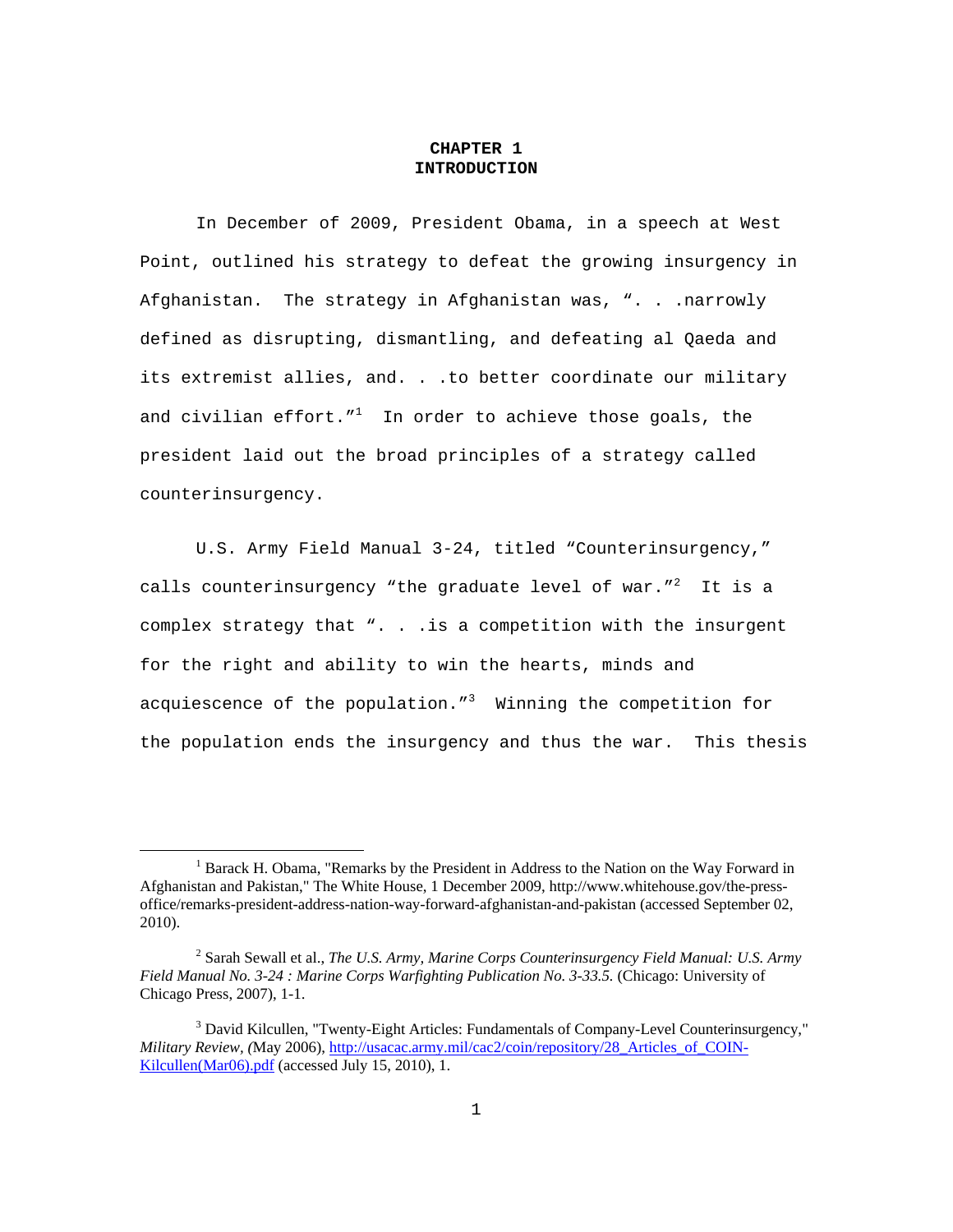will use classical $^4$  and contemporary works on counterinsurgency to develop a model of the counterinsurgency models laid out in the literature. This "model of a model" is called "push-pull" and reflects U.S. operations in Afghanistan. It will then argue that the American push-pull counterinsurgency strategy cannot achieve the goals set by the president.

 Prior to developing the argument, some historical context is necessary to put the American counterinsurgency strategy in Afghanistan in perspective. The remainder of the introduction will lay out a brief history of American efforts in Afghanistan since 9/11. Chapter two will develop the push-pull model of the model using the most prominent counterinsurgency literature. Chapter three will apply the push and pull elements respectively to the American situation in Afghanistan. Chapter four will conclude the thesis by identifying gaps in the counterinsurgency strategy.

#### **History of the U.S. in Afghanistan Since 9/11**

 In the days after 9/11, it became clear that the United States intended to respond with military action. On September 21, 2001 President George W. Bush gave the leadership of Afghanistan, called the Taliban, an ultimatum. "Deliver to the United States authorities all of the leaders of Al Qaeda who hide

 $\overline{\phantom{a}}$ <sup>4</sup> In this sense "classical" means the work of the French Army officer David Galula. Galula's work is discussed at length below.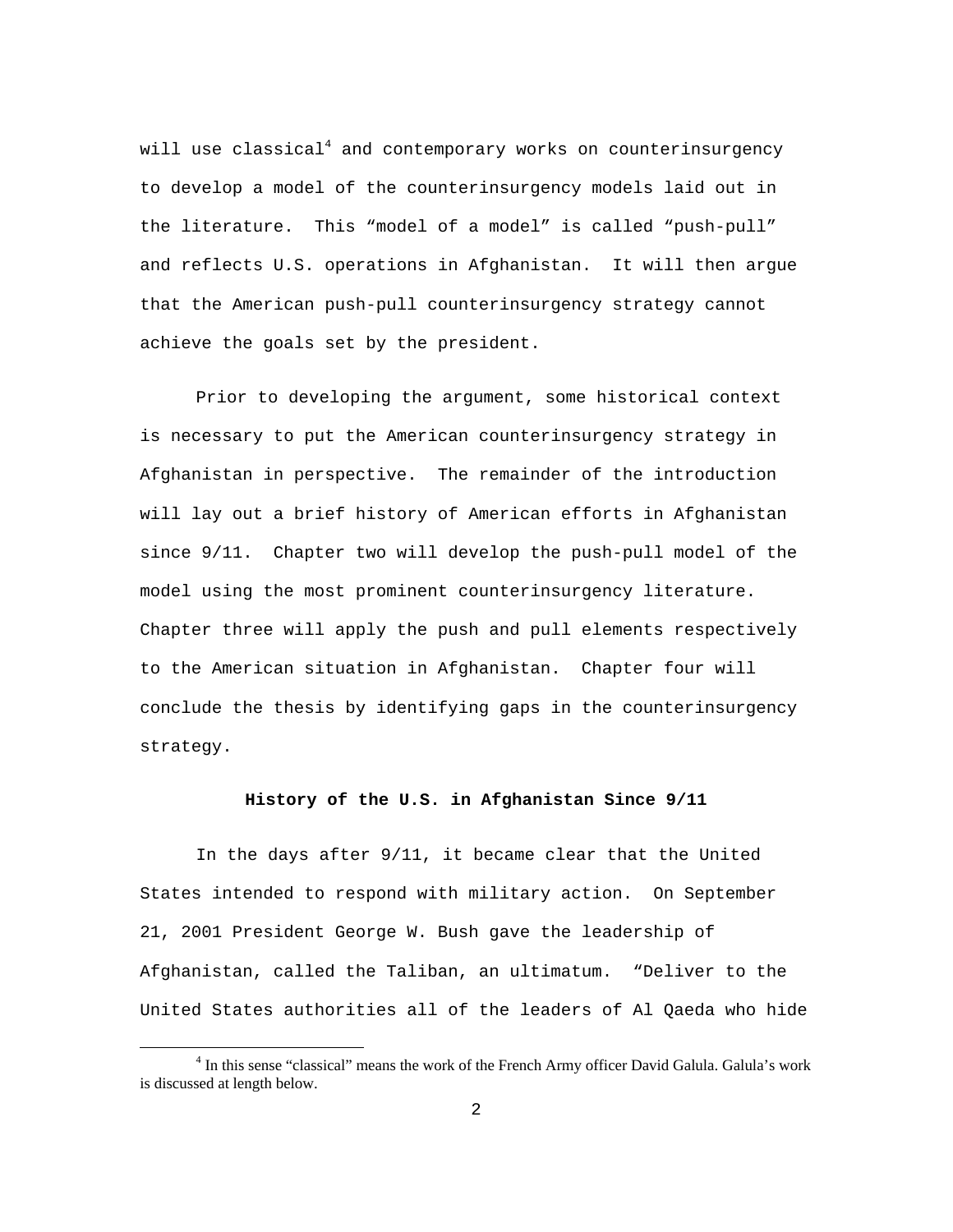in your land. . .Give the United States full access to terrorist training camps, so that we can make sure they are no longer operating." $^5$  The Taliban rejected Bush's ultimatum the next day. $^6$ 

 Given the Taliban's reaction, the Bush administration felt it had no recourse but military action. United States Central Command (CENTCOM) was tasked with developing the Afghan war plan. CENTCOM planned the war in just 26 days—the first United States attack on Afghanistan occurred on October 7, 2001. The Afghan plan was a complex one. According to the U.S. Government's official history of the war in Afghanistan, the U.S. faced significant challenges in prosecuting a land war in Afghanistan. ". . .[The U.S.] had to accomplish a series of exceedingly difficult tasks including the mobilization of forces; the gaining of indigenous support in Afghanistan and surrounding nations, the deployment of troops, equipment, and supplies; and the preparation of the battle area for the commencement of ground operations."<sup>7</sup> A key part of the plan was deploying Central Intelligence Agency (CIA)-led JAWBREAKER teams that would secure

 $\frac{1}{5}$  $<sup>5</sup>$  George W. Bush, "Transcript of President Bush's address," CNN.com, September 21, 2001,</sup> http://archives.cnn.com/2001/US/09/20/gen.bush.transcript/ (accessed July 24, 2010).

<sup>6</sup> Norman Kempster and Tyler Marshall, "Taliban Rejects Bush Ultimatum," *Los Angeles Times,*  September 22, 2001, http://articles.latimes.com/2001/sep/22/news/mn-48537 (accessed July 24, 2010).

<sup>7</sup> Donald P. Wright et al., *A Different Kind of War* (Fort Leavenworth: Combat Studies Institute Press, 2009), http://documents.nytimes.com/a-different-kind-of-war#document/p37 (accessed July 24, 2010), 59.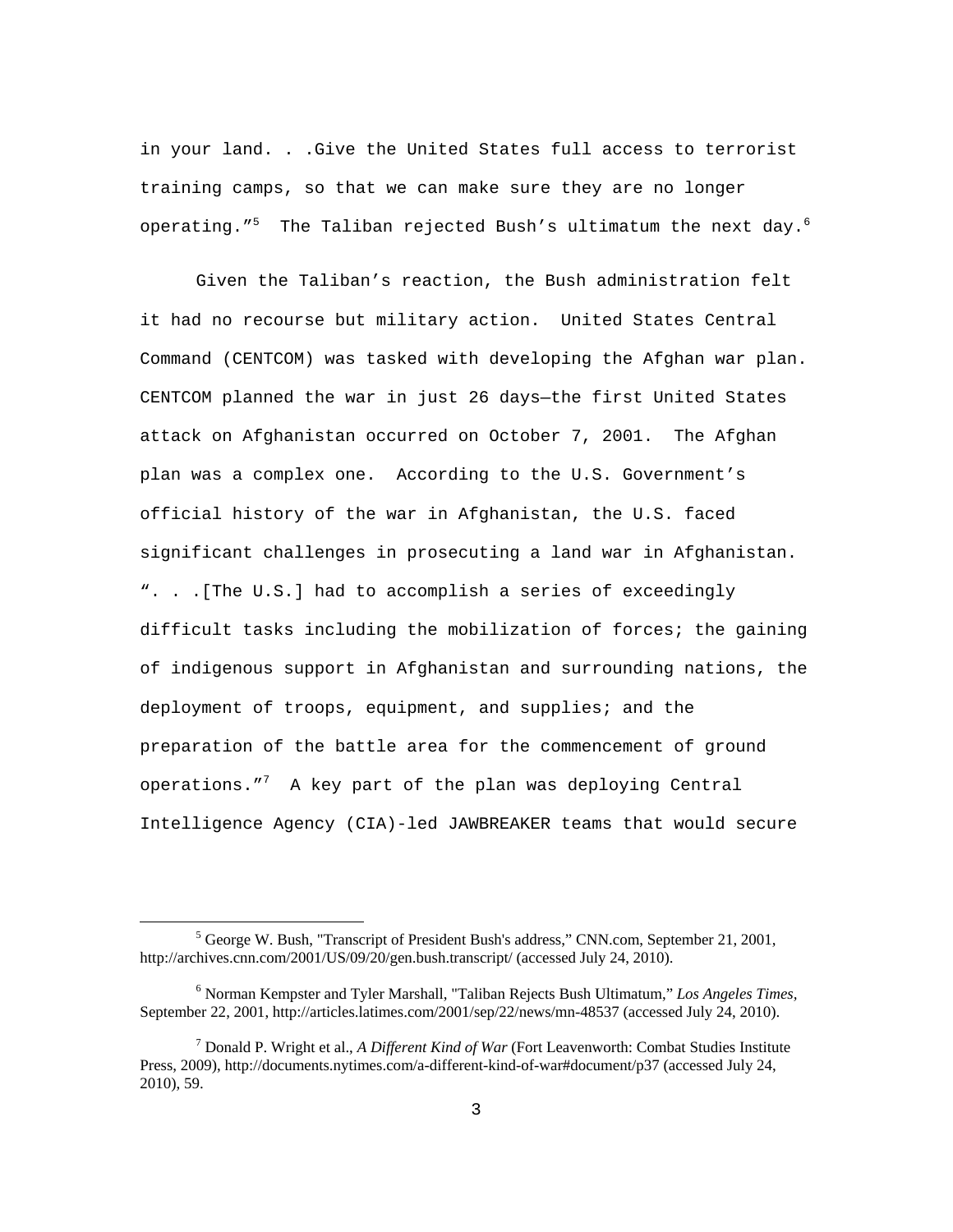indigenous support for the ensuring invasion and organize the existing Northern Alliance forces against the Taliban. $8$ 

 The CIA teams, with the massive air support provided to them by CENTCOM, were able to secure the defections of several Taliban commanders and throw the Taliban leadership into a panic. $^9$  By early November, U.S. and Northern Alliance forces had reached Bagram airbase, about 40 miles north of the capital city of Kabul. The U.S. was determined to put an Afghan face on the taking of the capital, so it wanted the Northern Alliance forces in the lead. On November 13, the attack of Kabul commenced. Enemy resistance fell apart and the Northern Alliance captured Kabul the next day. The swift capture of Kabul was almost too sudden as U.S. leaders worried ". . .that the sudden conquest of the capital by the Northern Alliance would threaten Pashtun leaders and scuttle any chances to create a new, stable, multiethnic, government in Afghanistan."<sup>10</sup>

 In December of 2001, the United States had the opportunity to strike a death blow to Al-Qaeda. The United States had cornered Osama Bin Laden, the leader of Al-Qaeda, in Eastern Afghanistan, Tora Bora. Bin Laden had apparently expected to die

<sup>8</sup>  $8$  Ibid., 68

<sup>9</sup> Gary Berntsen and Ralph Pezzullo, *Jawbreaker: the attack on Bin Laden and Al Qaeda : a personal account by the CIA's key field commander* (New York: Three Rivers Press, 2005), 169.

<sup>10</sup> Donald P. Wright et al., *A Different Kind of War* (Fort Leavenworth: Combat Studies Institute Press, 2009), http://documents.nytimes.com/a-different-kind-of-war#document/p37 (accessed July 24, 2010), 106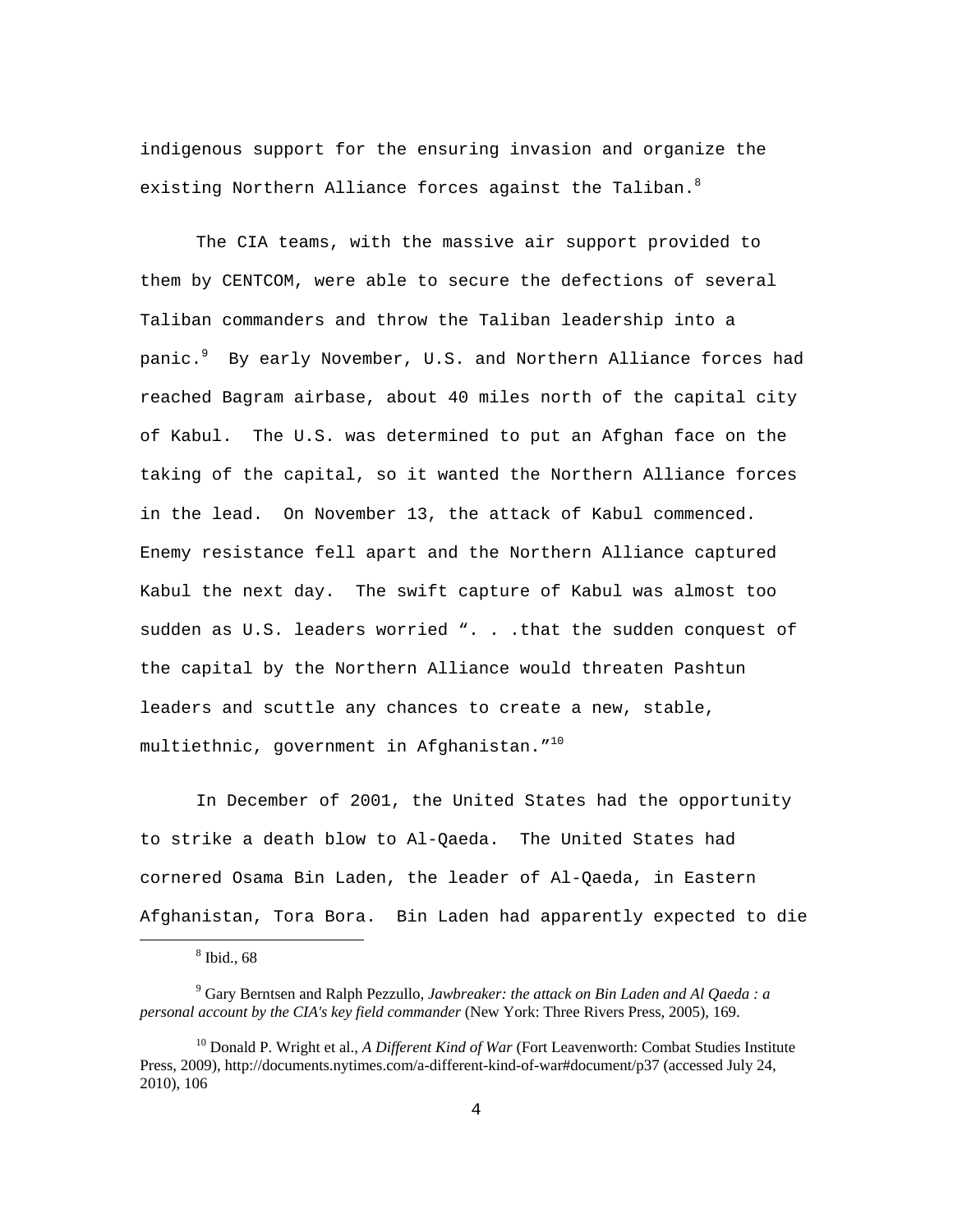soon, as he was heard on a captured radio asking forgiveness from his men. $^{11}$  However, instead of flooding the area with U.S. forces, CENTCOM decided against introducing more American soldiers to the region. The strategy did not work and Bin Laden escaped to Pakistan. $12$ 

 After the lost opportunity at Tora Bora, Afghanistan entered a period in which the U.S. conducted fewer combat actions. $13$  In President Bush's 2002 State of the Union Address, he said, "America and Afghanistan are now allies against terror. We will be partners in rebuilding that country.  $14$  Even the U.S. military's official history of the Afghan War had a rosy view of what was possible in post-war Afghanistan. "In March 2002 Afghanistan appeared to be a nation ready to rise from the ashes of the Taliban rule."<sup>15</sup> However, by the fall of 2002, the Bush Administration was pushing for a new war—this one in Iraq. On October 11, 2002, the Senate authorized the use of force against

11 Berntsen and Pezzullo, *Jawbreaker*, 307.

 $12$  Ibid.

<sup>13</sup> Wright et al., *A Different Kind of War*, 135.

<sup>&</sup>lt;sup>14</sup> George W. Bush, "Bush State of the Union address," CNN, January 29, 2002, http://archives.cnn.com/2002/ALLPOLITICS/01/29/bush.speech.txt/ (accessed July 24, 2010).

<sup>15</sup> Wright et al., *A Different Kind of War*, 189.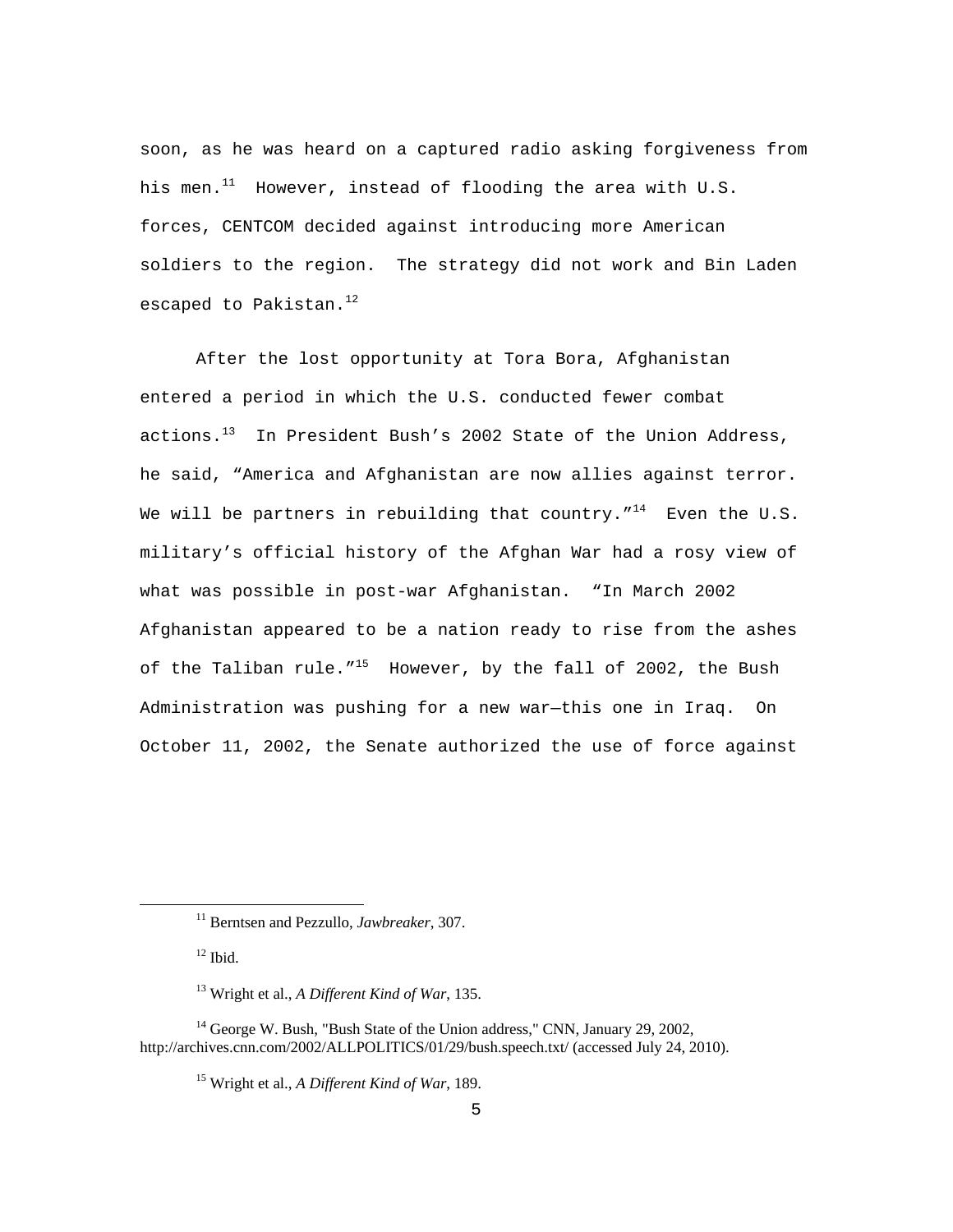Iraq if Saddam Hussein failed to give up his weapons of mass destruction.<sup>16</sup>

 The war in Iraq pushed Afghanistan off the front pages. The Afghan war became an "economy of force" operation, one that was under-resourced "by necessity."<sup>17</sup> The Iraq war required the most resources and thus Afghan operations only occurred in a manner limited by resources. The Iraq war also commanded the most media attention, which took the Afghan war off the front pages.

 During the economy of force period, roughly late 2002 through late 2009, the Afghan Taliban regenerated and as a result began destabilizing Afghanistan. Early on, violence remained low; however, in 2005 the United States began to see a spike in improvised explosive devices similar to the ones used in Iraq. The American-led war effort was adrift. "Today there is virtually no debate. . .that the American approach was seriously flawed for the first six or seven years.  $''^{18}$  According to Antonio Giustozzi, an Afghan scholar, ". . .the insurgency had already started developing strong roots inside Afghanistan in 2003 and

<sup>&</sup>lt;sup>16</sup> "Senate approves Iraq war resolution," CNN, October 11, 2002, http://archives.cnn.com/2002/ALLPOLITICS/10/11/iraq.us/ (accessed July 24, 2010).

<sup>17</sup> Robert Burns, "Mullen: Afghanistan isn't top priority," *USA Today*, December 12, 2007, http://www.usatoday.com/news/washington/2007-12-11-3963072919\_x.htm (accessed July 24, 2010).

<sup>18</sup> David E. Sanger, "Rethinking the Afghanistan War's What-Ifs," *New York Times*, July 31, 2010, http://www.nytimes.com/2010/08/01/weekinreview/01sanger.html (accessed July 31, 2010).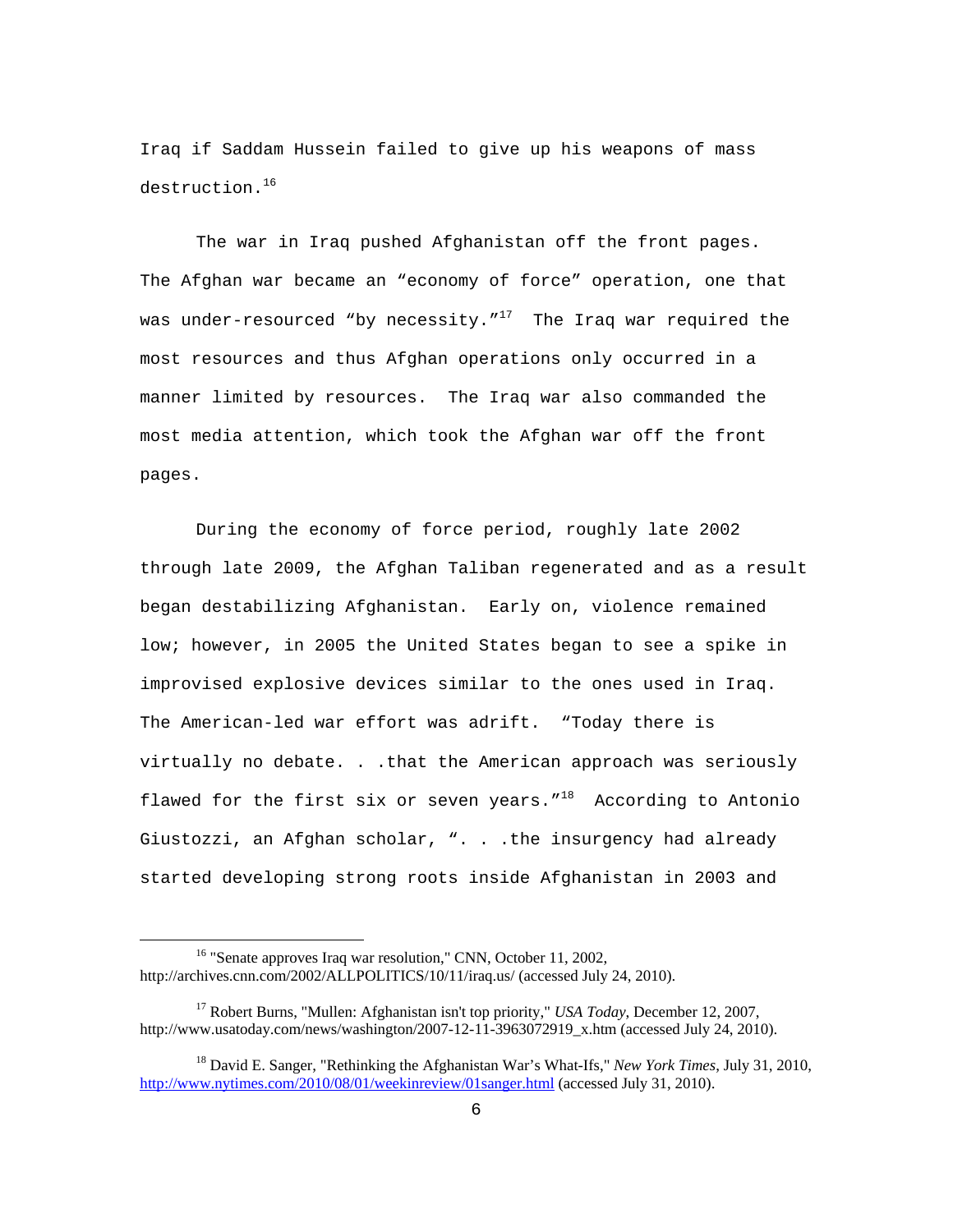its spread throughout the southern half the country took place step by step over four years." $19$ 

 As violence increased in Afghanistan, the Bush Administration's term in office was coming to an end. The eventual winner of the 2008 election, Democrat Barack Obama, ran a hawkish campaign in regards to Afghanistan. On the stump, candidate Obama criticized the Bush Administration's Afghan war strategy and promised to refocus America's efforts on Afghanistan.<sup>20</sup>

 Immediately after his inauguration, President Obama acted quickly on Afghanistan. He ordered 21,000 additional troops to Afghanistan and replaced the top General there, David McKiernan, with General Stanley McChrystal. The selection of McChrystal as the top commander in Afghanistan was the first sign that President Obama intended to pursue a counterinsurgency campaign in the country.

 Previously, General McChrystal had commanded the secretive Joint Special Operations Command (JSOC) from 2003 to 20008. JSOC conducts counterterrorism missions around the globe. JSOC also "…is reported to command the US military's Special Missions Units

19 Antonio Giustozzi, *Koran, Kalashnikov, and Laptop: the Neo-Taliban Insurgency in Afghanistan* (New York: Columbia University Press, 2008), 1.

 $20$  Foon Rhee, "Obama: Afghanistan, Not Iraq, Should Be Focus," Boston, July 15, 2008, http://www.boston.com/news/politics/politicalintelligence/2008/07/obama\_afghanist.html (accessed September 02, 2010).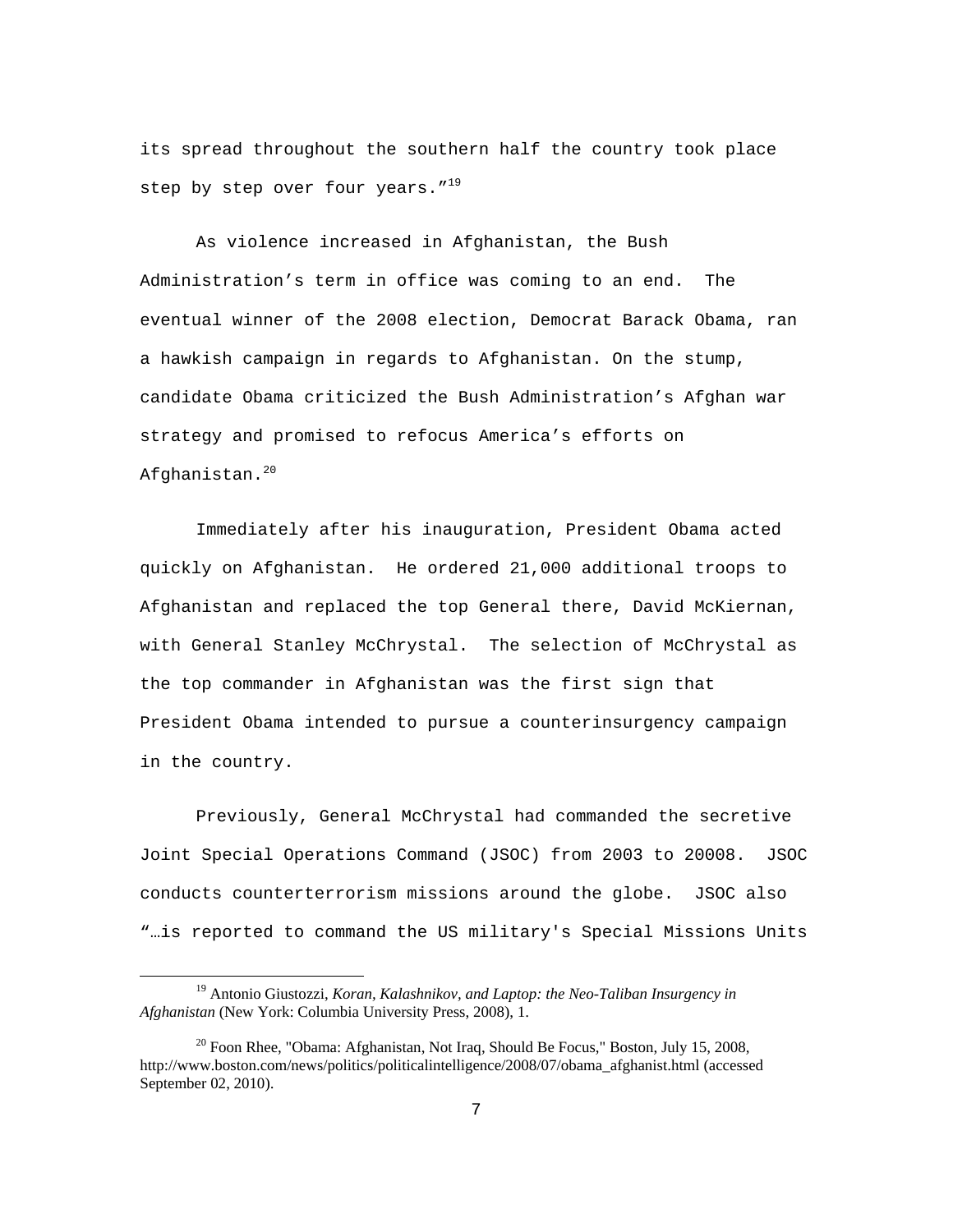(SMUs). These SMUs are tasked with conducting CT [counterterrorism] operations, strike operations, reconnaissance in denied areas, and special intelligence missions."<sup>21</sup> Units of this type play an important role in counterinsurgency operations. McChrystal took command of the International Security and Assistance Force (ISAF) in Afghanistan on June 10, 2010.

 General McChrystal immediately began a strategic review of the situation in Afghanistan. In his review, delivered to Secretary Robert Gates on August 30, 2009, McChrystal stated that, "Success demands a comprehensive counterinsurgency campaign."<sup>22</sup> McChrystal also called for a "properly resourced" approach that "placed enough things, enough places, for enough time."<sup>23</sup> Though he did not state a number explicitly in his review, it was widely reported that General McChrystal had asked President Obama for as many as  $50,000$  additional troops.<sup>24</sup>

 Upon receipt of General McChrystal's assessment, President Obama's foreign policy team began its own review of the situation. Obama conducted at least eight high level meetings

<sup>&</sup>lt;sup>21</sup> Eric Schmitt, "Joint Special Operations Command (JSOC)," GlobalSecurity. http://www.globalsecurity.org/military/agency/dod/jsoc.htm (accessed September 02, 2010).

<sup>22</sup> Stanley A. Mcchrystal, "COMISAF's Initial Assessment." *The Washington Post*. http://media.washingtonpost.com/wp-srv/politics/documents/Assessment\_Redacted\_092109.pdf (accessed September 2, 2010), 1-1.

<sup>23</sup> Ibid. 2-21.

 $24$  "McChrystal Wanted 50,000 Troops," CBS News, October 7, 2009, http://www.cbsnews.com/stories/2009/10/07/world/main5369823.shtml (accessed September 02, 2010).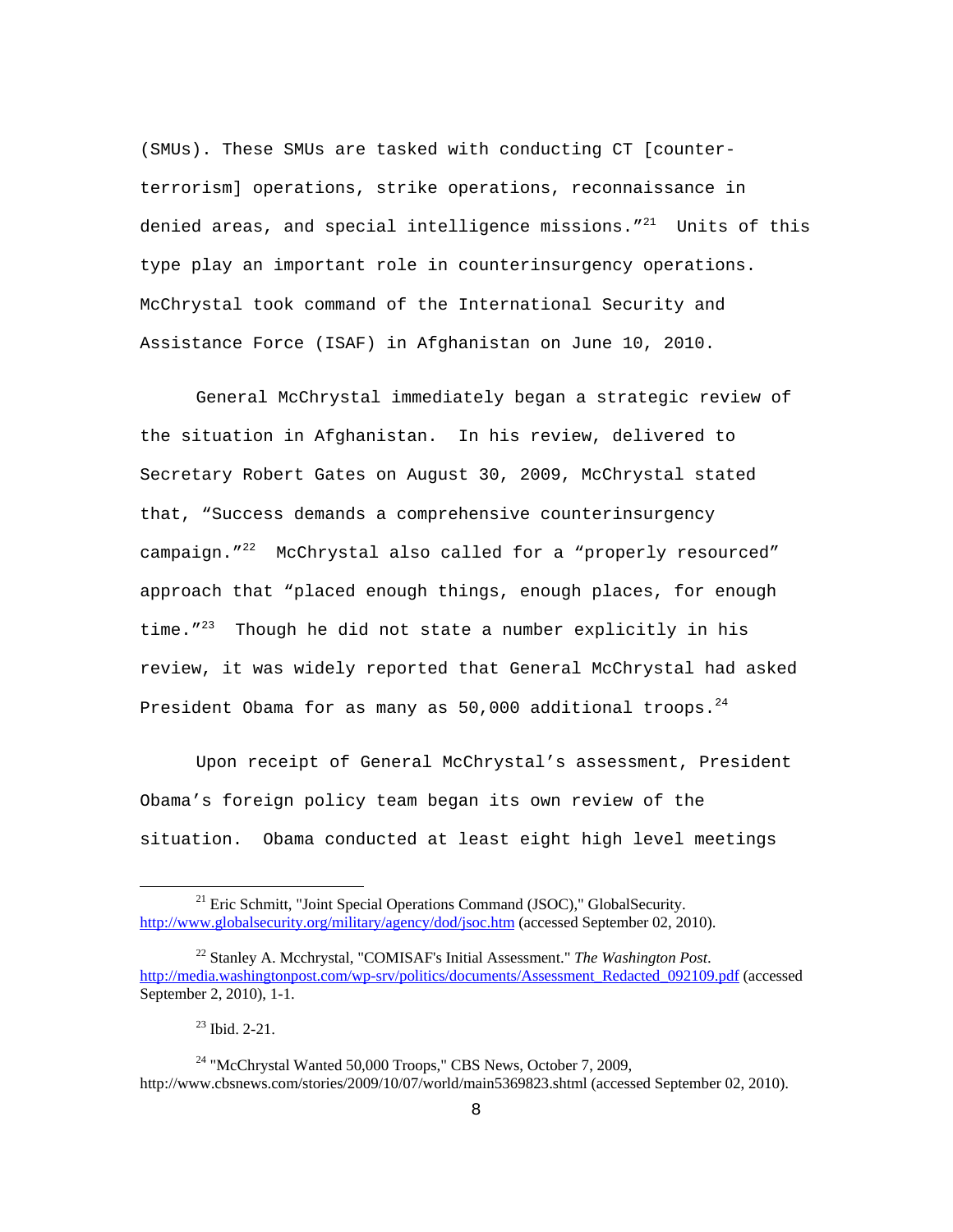over the 90 day review period, $^{25}$  and announced his decision at West Point on December 1, 2009. Obama gave McChrystal 30,000 additional troops, but also set a timeline for the transfer of responsibility to the Afghan government. According to the President, the transition would begin in July 2011.<sup>26</sup>

 Unfortunately for President Obama, General Stanley McChrystal and his staff made some impertinent remarks to a *Rolling Stone* reporter in the June 25, 2010 issue. The President quickly asked for and received McChrystal's resignation. Obama, now looking for his third general to lead the Afghan war, turned to the best counterinsurgency expert in the United States Army— General David Petraeus.

 General Petraeus presided over the Iraqi surge, widely lauded for sharply reducing violence in Iraq. Petraeus was already the commander of Central Command, which meant taking charge in Afghanistan, was something of a demotion, if not in rank on the organizational chart. On July 5, 2010, Petraeus formally took command in Afghanistan.

**<sup>25</sup>** Peter Baker, **"**How Obama Came to Plan for 'Surge' in Afghanistan," *New York Times*, December 5, 2009, http://www.nytimes.com/2009/12/06/world/asia/06reconstruct.html (accessed September 02, 2010).

<sup>&</sup>lt;sup>26</sup> Barack H. Obama, "Remarks by the President in Address to the Nation on the Way Forward in Afghanistan and Pakistan," The White House, 1 December 2009, http://www.whitehouse.gov/the-pressoffice/remarks-president-address-nation-way-forward-afghanistan-and-pakistan (accessed September 02, 2010).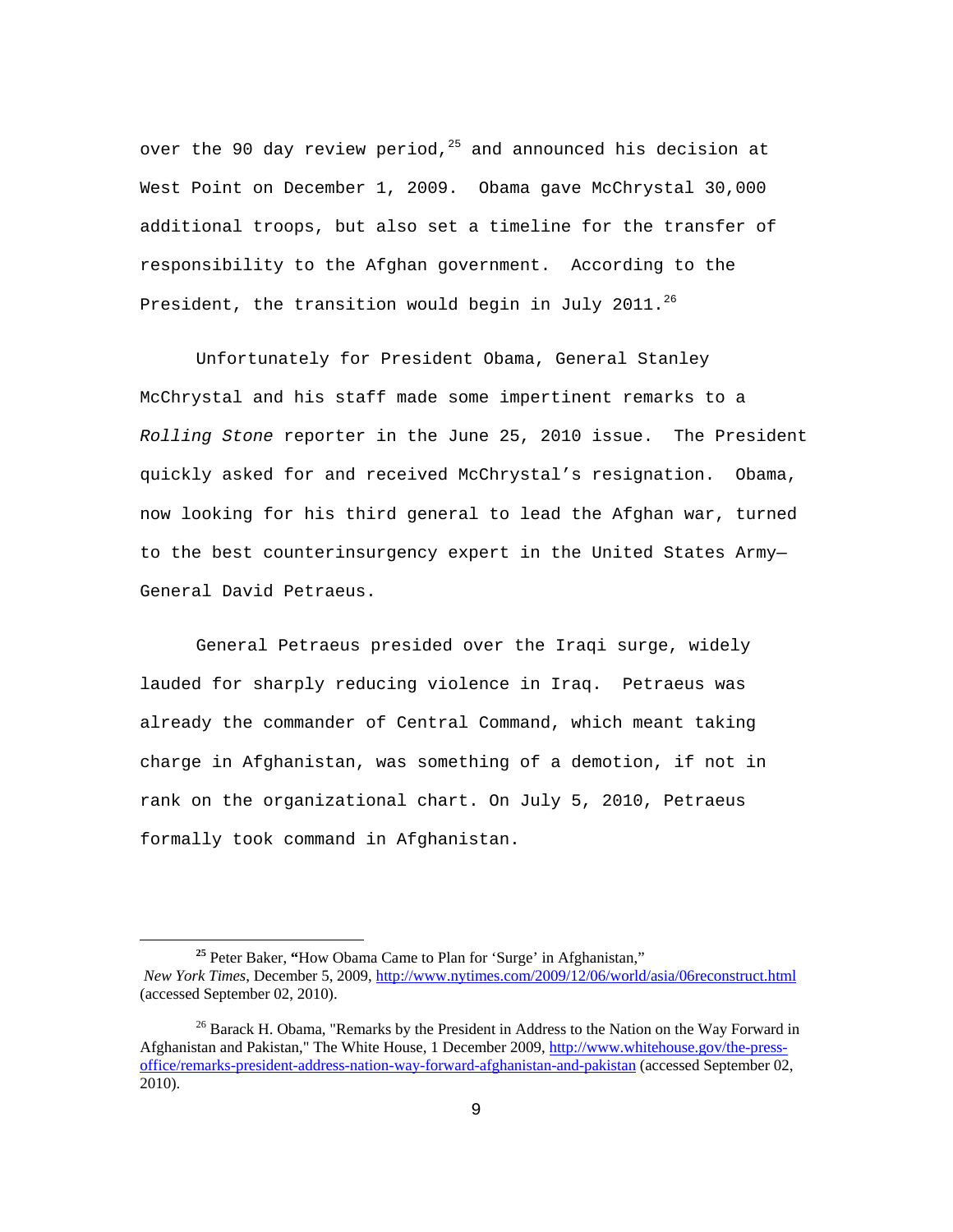In his new capacity, General Petraeus did not announce wholesale changes; he praised General McChrystal's work and promised to make "refinements where needed." $^{27}$  Because of Petraeus' background and comments, his appointment in Afghanistan did not represent a change in strategy. General Petraeus issued his own counterinsurgency guidance on August 1, 2010.

 Petraeus inherited a difficult situation. His forces took more casualties in 2010 than in any other year of the war,  $28$  and support for the war was at an all-time low.<sup>29</sup> With the July 2011 deadline for the beginning of transfer of responsibility, General Petraeus had to produce results soon or risk the collapse of public support for the war effort.

27 Joshua Partlow, "Petraeus Takes Command in Afghanistan, Pledging Victory," *The Washington Post,* April 7, 2010, http://www.washingtonpost.com/wpdyn/content/article/2010/07/04/AR2010070402479.html (accessed September 02, 2010).

 $28$  iCasualties: Operation Iraqi Freedom and Operation Enduring Freedom Casualties, http://icasualties.org/oef/ (accessed September 02, 2010).

 $29$  Paul Steinhauser, "Poll: Opposition to Iraq, Afghanistan Wars Reach All Time," CNN, August 17, 2010, http://politicalticker.blogs.cnn.com/2010/08/17/poll-opposition-to-iraq-afghanistan-wars-reachall-time-high/ (accessed September 02, 2010).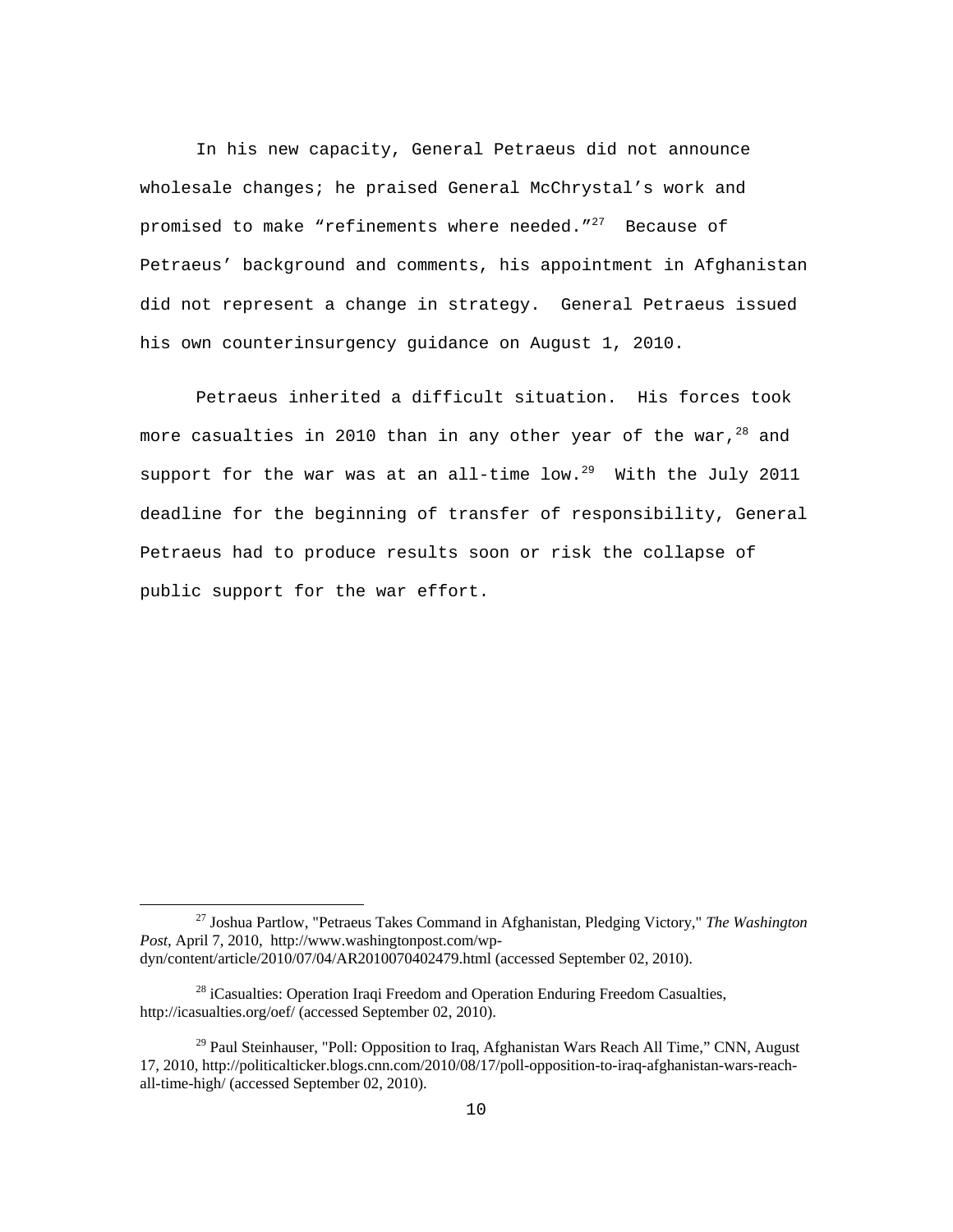#### **CHAPTER 2 MODELING THE COUNTERINSURGENCY EFFORT**

Counterinsurgency is a uniquely amorphous and adaptable strategy. It has been employed around the globe—from Vietnam to Algeria to Venezuela. $^1$  Because of the variety of counterinsurgency, it is necessary to first define the word so that an analytical model can be developed to examine the American effort in Afghanistan. This chapter will define counterinsurgency then develop a push-pull model of the American counterinsurgency effort. The push-pull model is based on the writings and experiences of the operators, theoreticians, and academics most influential on American counterinsurgency strategy.

The most fundamental definition of counterinsurgency comes from David Kilcullen, a former Australian army officer and leading strategist. According to Kilcullen, counterinsurgency ". . .is a competition with the insurgent for the right and ability to win the hearts, minds, and acquiescence of the population." $^2$ According to the Army's Counterinsurgency Field Manual, "COIN

<sup>&</sup>lt;u>1</u> <sup>1</sup> Kalev Sepp, "Best Practices in Counterinsurgency," *Military Review*, May-June 2005, http://www.au.af.mil/au/awc/awcgate/milreview/sepp.pdf (accessed July 15, 2010), 8.

<sup>&</sup>lt;sup>2</sup> David Kilcullen, "Twenty-Eight Articles: Fundamentals of Company-Level Counterinsurgency," *Military Review, (*May 2006), http://usacac.army.mil/cac2/coin/repository/28\_Articles\_of\_COIN-Kilcullen(Mar06).pdf (accessed July 15, 2010), 1.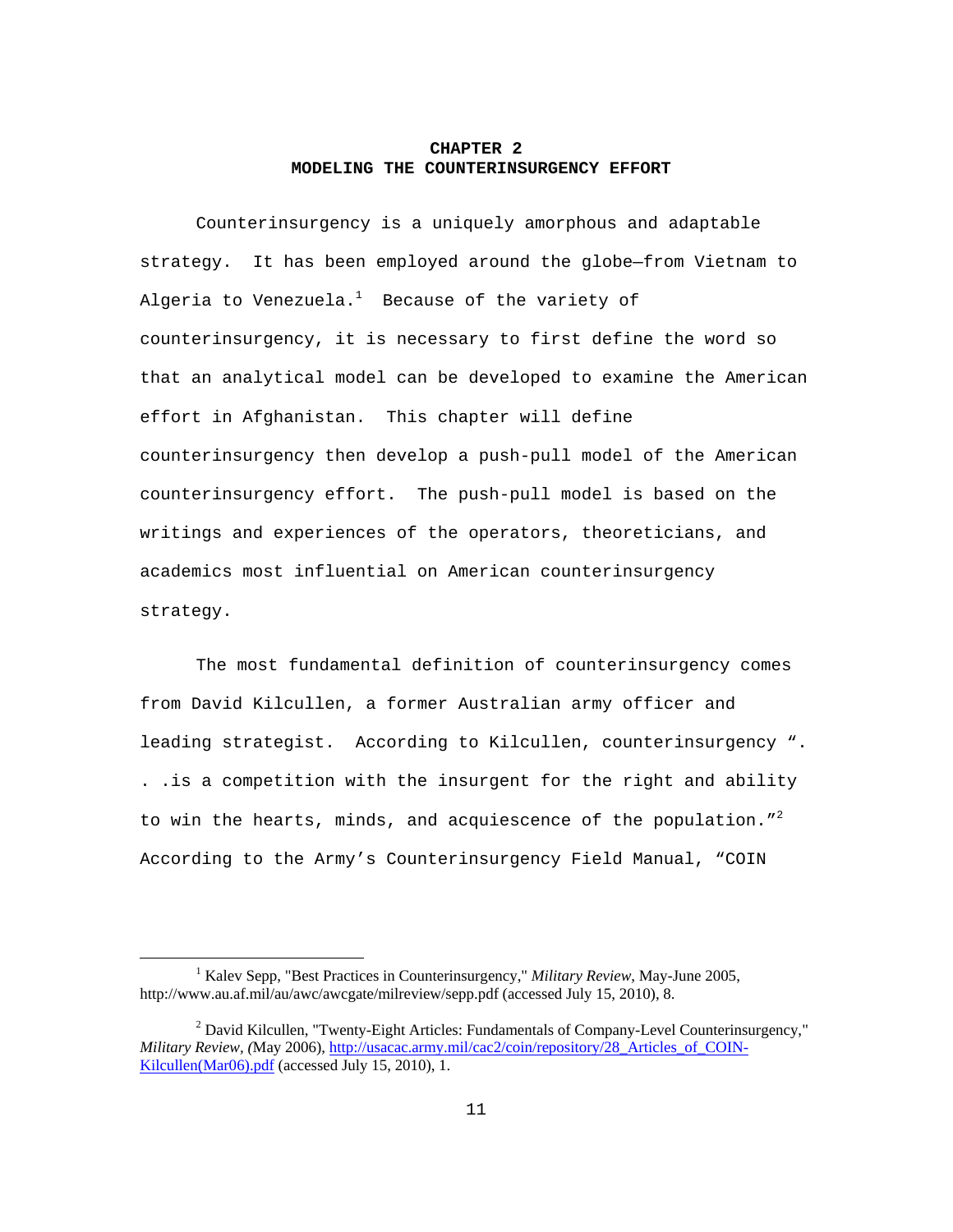(counterinsurgency) is a struggle for the population's support."<sup>3</sup> Both definitions emphasize winning the population rather than killing the enemy. This is an important distinction because it necessarily rules out certain aggressive and brutal tactics such as killing natives and their domestic livestock or physically relocating large portions of the population.<sup>4</sup> Such tactics would infuriate the population, a significant obstacle to winning their loyalty.

Thus the United States embarked on a population-centric counterinsurgency strategy. This method, also called the indirect approach, is summarized by counterinsurgency expert John Nagl:

The indirect approach of defeating an insurgency by focusing on dividing the people from the insurgents, removing the support that they require to challenge the government effectively, is rather different from the direct approach and in the long term is usually more effective. Once the local and regular armed units are cut off from their sources of supply, personnel, and, most importantly, intelligence, they wither on the vine or are easy coerced to surrender or destroyed by the security forces with the aid of the local populace. Winning that support is the critical battle in a counterinsurgency.  $\ldots$ .<sup>5</sup>

<sup>3</sup> <sup>3</sup> Sarah Sewall et al., *The U.S. Army, Marine Corps Counterinsurgency Field Manual: U.S. Army Field Manual No. 3-24 : Marine Corps Warfighting Publication No. 3-33.5.* (Chicago: University of Chicago Press, 2007), 1-28.

<sup>4</sup> John A. Nagl, *Learning to Eat Soup with a Knife: Counterinsurgency Lessons from Malaya and Vietnam* (Chicago: University of Chicago Press, 2005), 28.

<sup>5</sup> Ibid.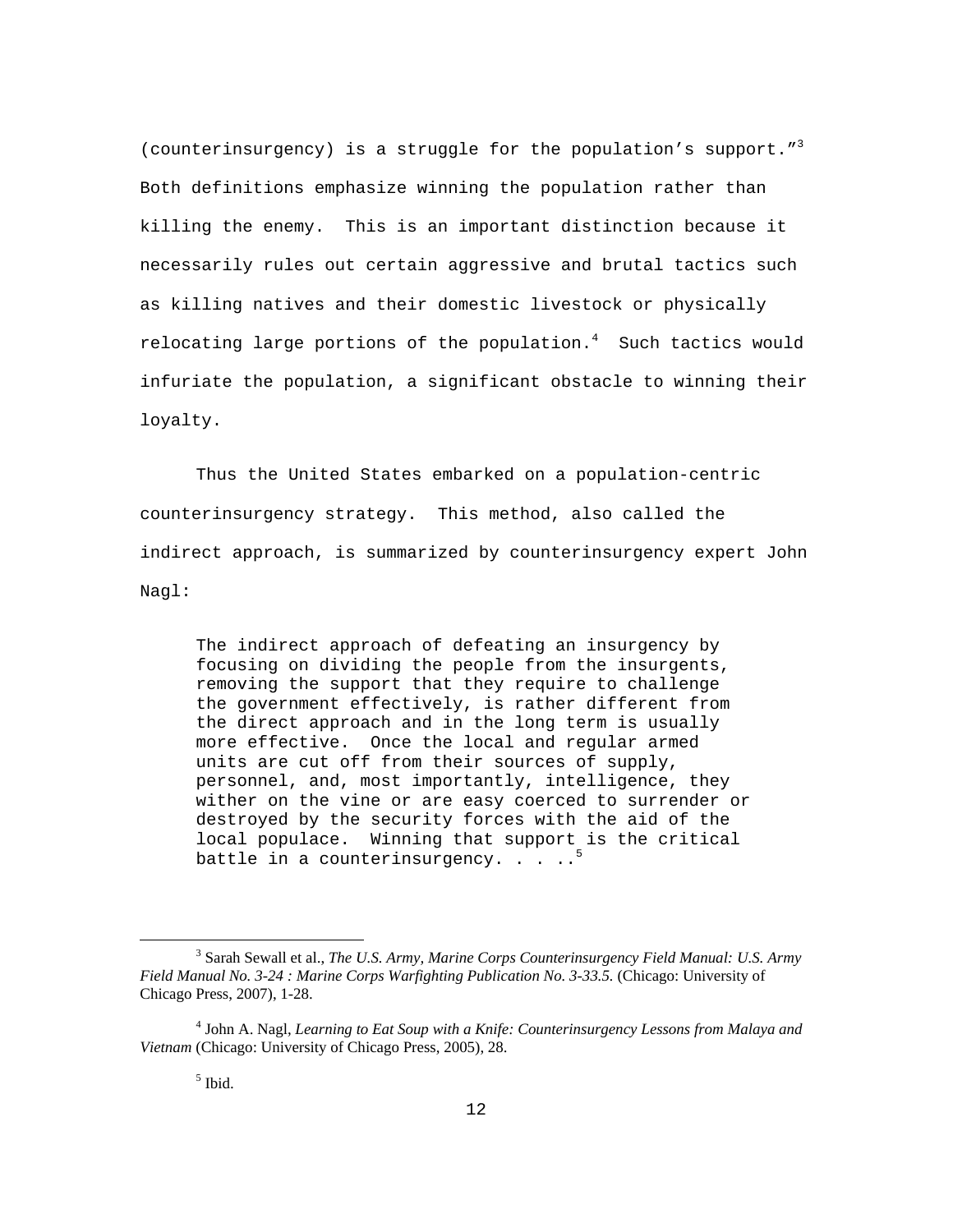Nagl's definition forms the foundation of the push principle in the push-pull methodology. Push operations are designed to push the insurgent from the population. This allows the counterinsurgent to control and protect the population, build relationships with the population in order to collect intelligence, and conduct offensive operations designed to degrade the insurgency. Push operations work in opposing directions—the population and insurgency are pushed away at the same time.

Pushing the population apart from the insurgents has two advantages. First, it allows the counterinsurgent to direct pull operations (discussed below) towards the people, and second, it destroys the insurgency's source of support. According to Conrad Crane, another counterinsurgency strategist, ". . .it is much easier to cut off an insurgency from its support than to kill or capture every insurgent."<sup>6</sup>

 Another quote from Nagl underlies the pull principle. "…the counterinsurgency forces must use force in support of the government's effort to establish legitimacy at the expense of the insurgents."<sup>7</sup> Pull operations "pull" the population towards the

<sup>6</sup> Conrad C. Crane, "Minting Coin: Principles and Imperatives for Combating Insurgency," *Air and Space Power Journal* (Winter 2007) http://www.airpower.maxwell.af.mil/airchronicles/apj/apj07/win07/crane.html (accessed July 15, 2010).

<sup>7</sup> Nagl, *Learning to Eat Soup with a Knife*, 30.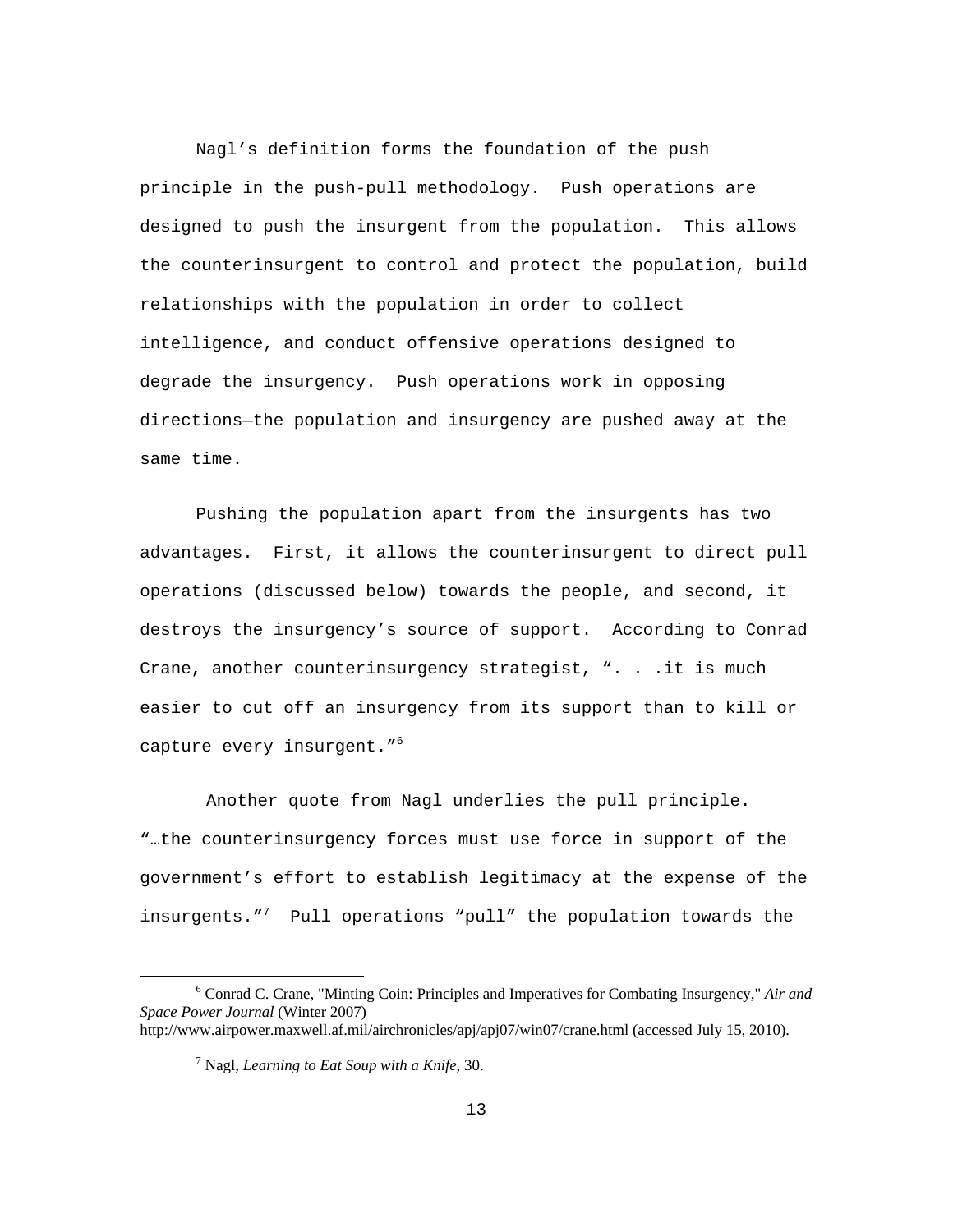government by developing indigenous security forces, building legitimate governmental institutions, and communicating the message of legitimate government.

Push and pull operations are not distinctly separate. Successful counterinsurgents tend to implement these practices together, and not one of them is more important than any other.<sup>8</sup> Together push-pull operations ". . .foster development of effective governance by a legitimate government,"<sup>9</sup> after which the counterinsurgent turns over responsibility for security to the legitimate host nation government.

#### **Push Operations**

Push operations are directed at pushing the population and the insurgent away from one another. In counterinsurgency, the counterinsurgent competes with the insurgent for the loyalty and support of the population. Thus the two sides must be separated from each other so that the population can be protected, intelligence can be obtained, and members of the insurgency may be killed or captured. The first step in pursuit of this goal is to control the population.

By attempting to assert control over the population the counterinsurgency pursues three objectives. First, it

 $\overline{\qquad \qquad }$  8 Christopher Paul, Colin P. Clarke, and Beth Grill, *Victory Has a Thousand Fathers: Sources of Success in Counterinsurgency* (Santa Monica, CA: RAND Corporation, 2010), 94.

<sup>&</sup>lt;sup>9</sup> Sewall et al., *The U.S. Army, Marine Corps Counterinsurgency Field Manual, 1-21.*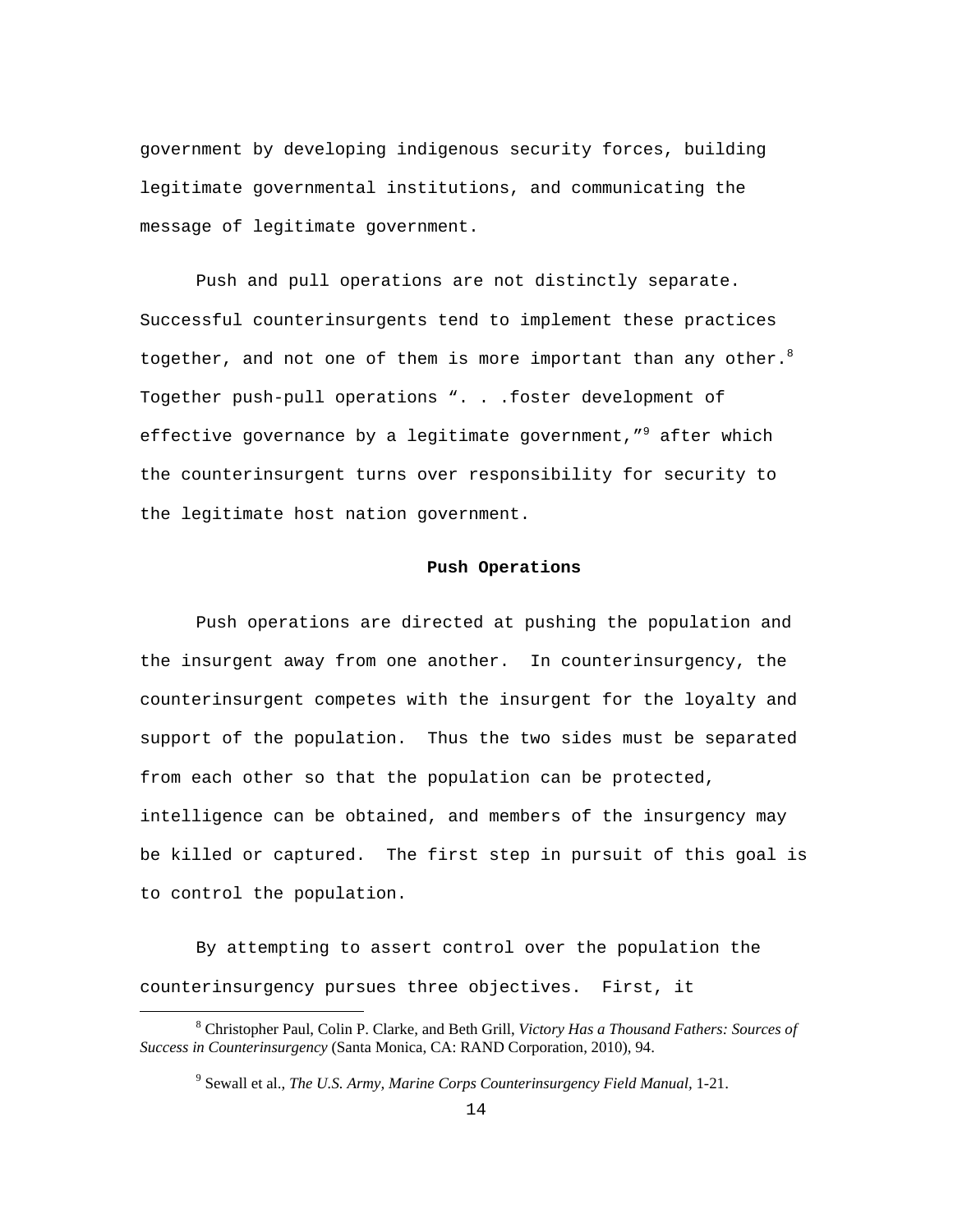establishes authority over the population. Second, it physically isolates the population from the insurgents, and third, it lays the groundwork for the elimination of the insurgency.<sup>10</sup> The counterinsurgency pursues these objectives by conducting a census and controlling the population's physical movements.

A census collects basic forms of intelligence such as family relationships, addresses, work locations, property ownership, and income levels. Through the information gleaned from the census, the counterinsurgent begins to "know" the population—this data collected establishes who has legitimate business inside and outside villages and cities, who can afford "abnormal activities," and which people would be likely targets of insurgent recruiting activities. $11$  Each person should also be issued a national identity card. $^{12}$ 

The next step for the counterinsurgent is to control the movement of people. This is usually done through vehicle and pedestrian checkpoints, curfews, and developing a pass system to limit the length of time a person may travel.<sup>13</sup> The purpose of these measures, according to counterinsurgency theorist David

<sup>&</sup>lt;sup>10</sup> David Galula and John A. Nagl, *Counterinsurgency Warfare: Theory and Practice* (Westport, CT: Praeger Security International, 2006), 81.

 $11$  Ibid., 82.

<sup>12</sup> Sewall et al., *The U.S. Army, Marine Corps Counterinsurgency Field Manual*, 5-21.

 $13$  Ibid., 5-21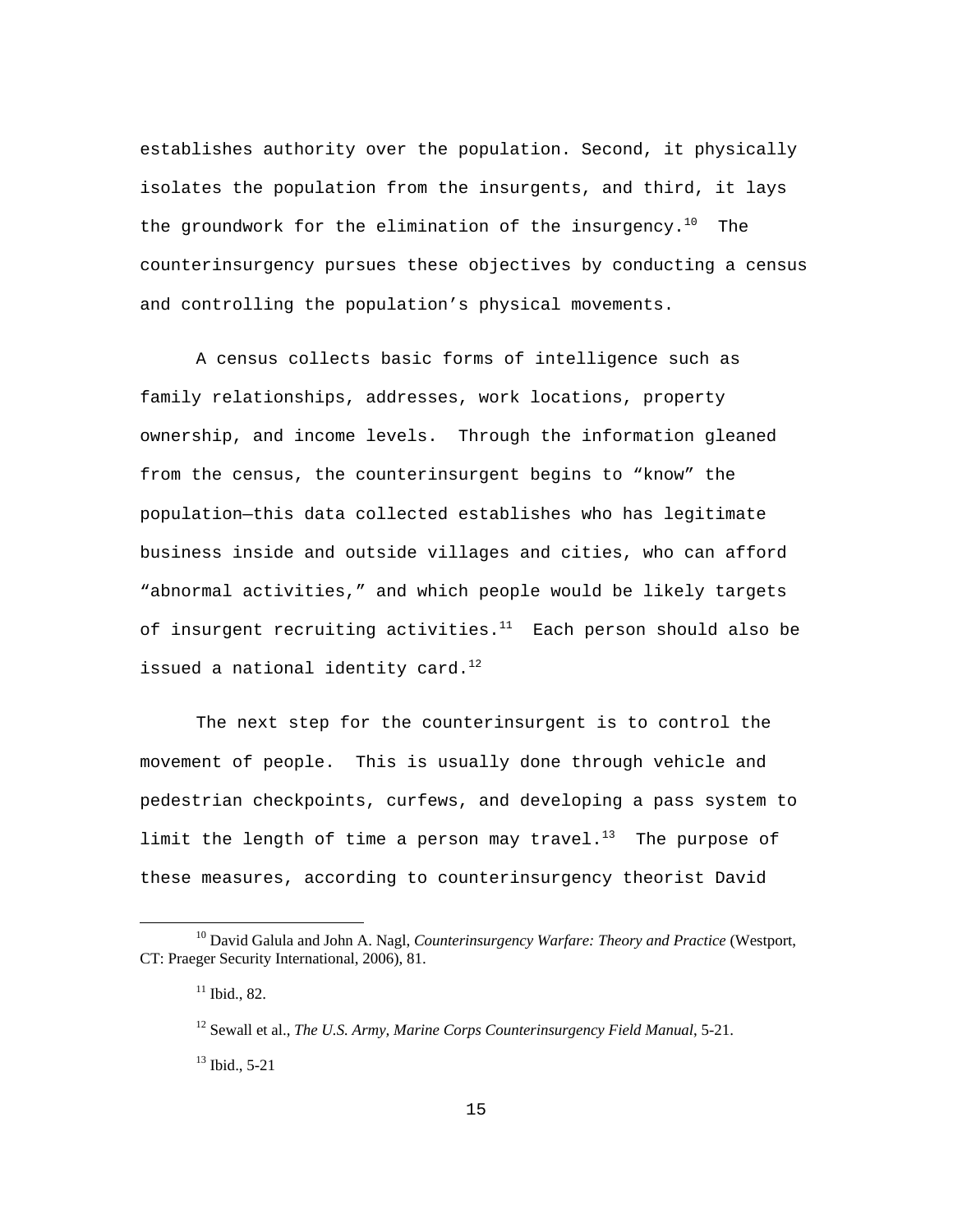Galula, ". . .is not to prevent movement—unless there is specific reasons for doing so—but to check on it. By making unchecked travel more difficult, the counterinsurgent again provides the population with a necessary alibi for not helping the insurgent.<sup>14</sup> It is important to note that rules governing travel must be explained, instituted, and uniformly enforced in order to avoid alienating the very people the rules were designed to assist.

Population control also refers to controlling the people traveling in and out of the country. It is imperative that international border crossing be closed so that insurgents are denied sanctuary and that the host nation's sovereignty is enhanced.<sup>15</sup> In this respect, the physical terrain of the host nation can be an ally or an enemy to the counterinsurgent. According to Galula, long maritime borders are more easily controlled than long land borders with foreign countries. $1^6$ Strategies for controlling borders include fence building, special mission raids, and maritime or aerial patrol.<sup>17</sup>

As the population comes under the counterinsurgent's control, the counterinsurgent must protect the population from insurgent coercion and ensure that innocent civilians are not

14 Galula and Nagl, *Counterinsurgency*, 83.

<sup>&</sup>lt;sup>15</sup> Sepp, "Best Practices in Counterinsurgency," 11.

<sup>16</sup> Galula and Nagl, *Counterinsurgency Warfare*, 23.

 $17$  Sepp, "Best Practices in Counterinsurgency," 11.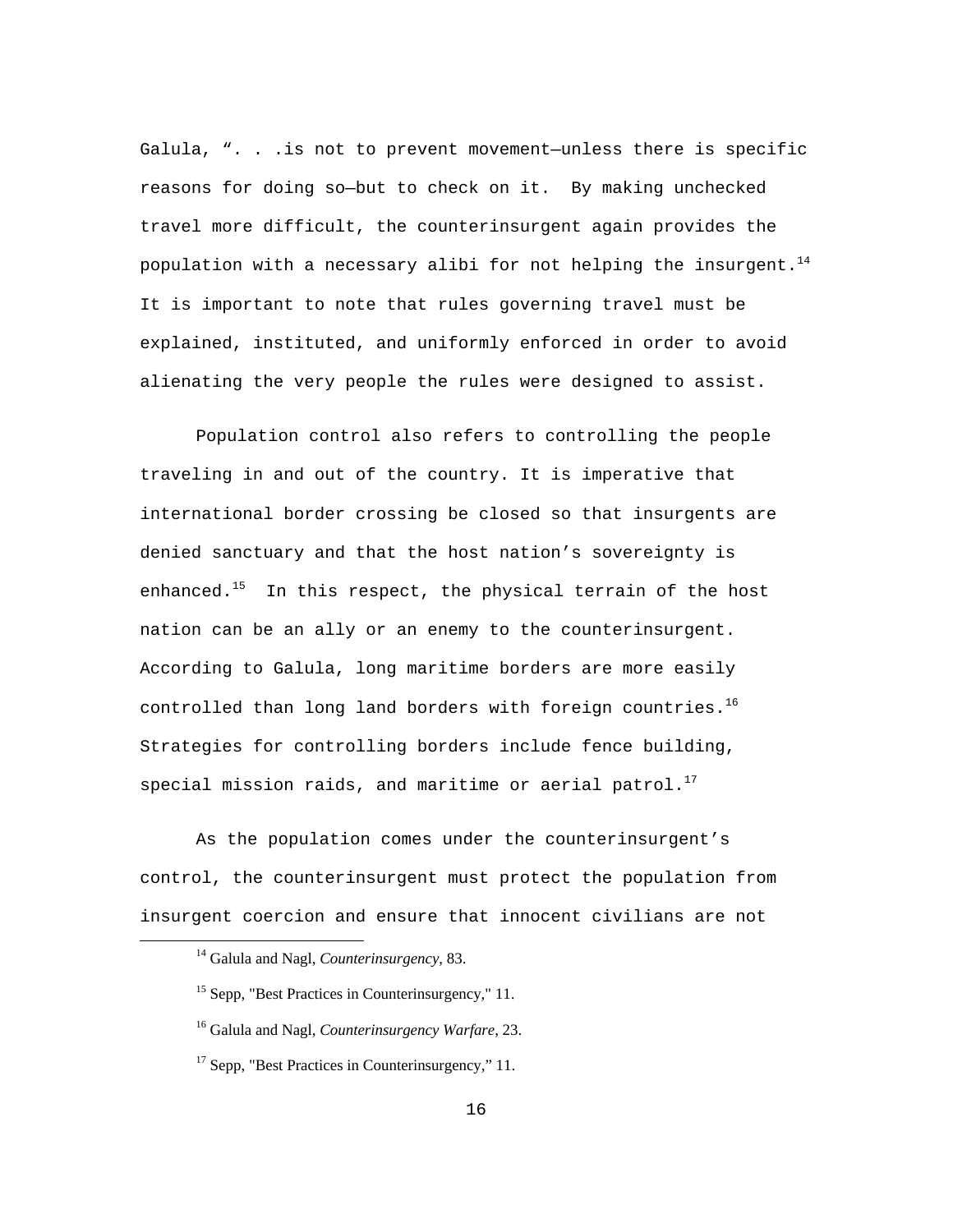victims of the counterinsurgency's kinetic<sup>18</sup> operations. Protecting the population from insurgents requires that the counterinsurgent live amongst the population and constantly patrol. This may mean however, that in order to prevent civilian casualties, the counterinsurgency limit its high risk and kinetic operations.

It is worth remembering that the insurgency is in competition with the counterinsurgency for the loyalty of the population. In order to gain that loyalty, the insurgency may resort to coercive and violent tactics such as kidnapping, killing, and intimidation. $19$  The counterinsurgency must protect the people from coercive insurgent tactics so that the counterinsurgency may build a case for the population's loyalty.

Protecting the population requires first and foremost living amongst the people. According to David Kilcullen, "This demands a resident approach—living in your sector, in close proximity to the population, rather than raiding into the area from remote, secure bases. $120$  In addition to ensuring the population's physical safety, living amongst the population

<sup>&</sup>lt;sup>18</sup> Kinetic refers to operations that include violent tactics such as the use of small arms fire or artillery.

<sup>19</sup> Sewall et al., *The U.S. Army, Marine Corps Counterinsurgency Field Manual*, 1-9.

 $20$  Kilcullen, "Twenty-Eight Articles," 4.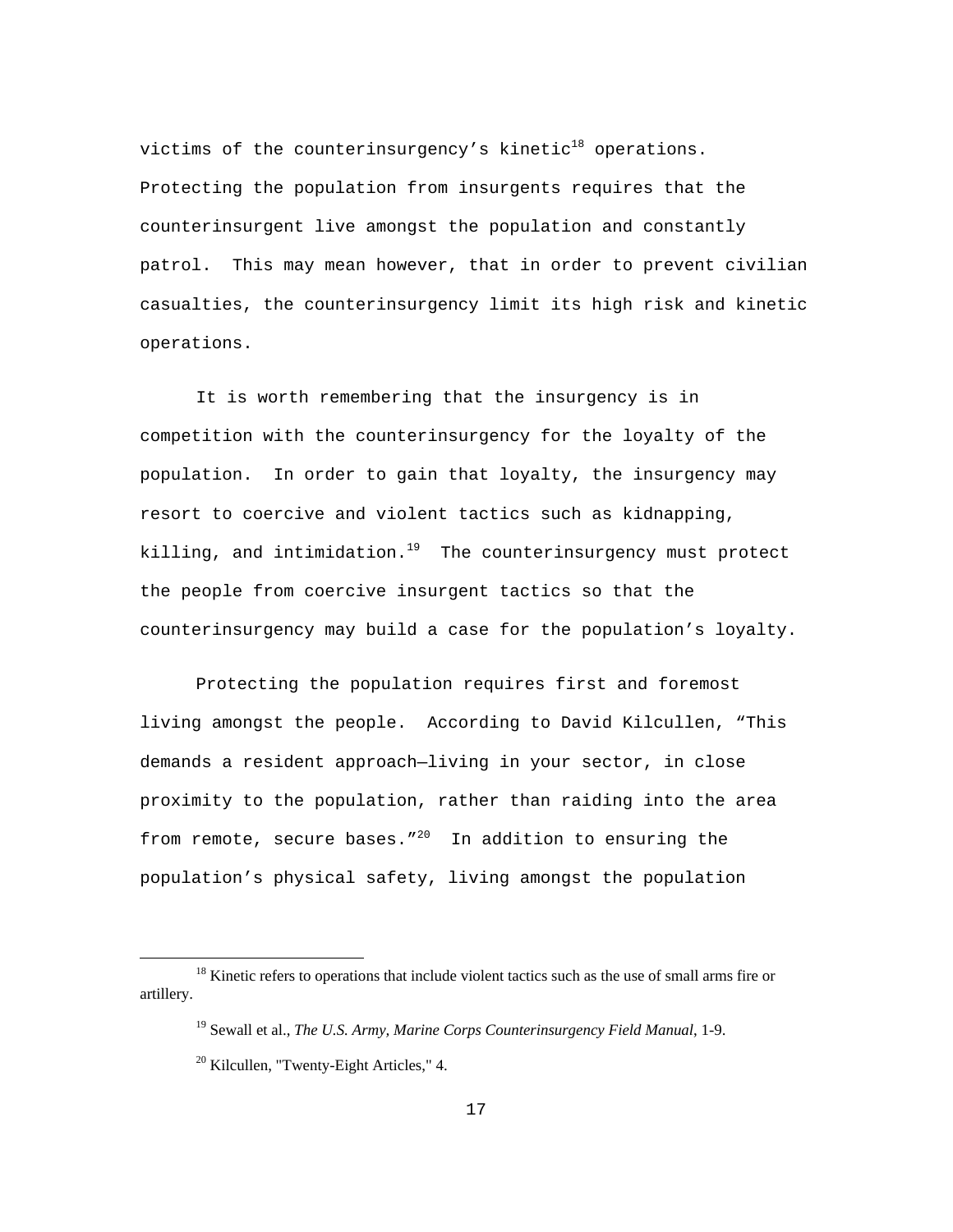allows the counterinsurgent to build relationships, mutual trust, and create a sense of shared interests in the campaign.

Additionally, when the counterinsurgency is present among the people, it is able to immediately respond to an insurgent threat. Every incident threatens the counterinsurgency's legitimacy, so it must act quickly in response to those threats. If the counterinsurgent is not present when an incident occurs, there is often little the counterinsurgent can do about it. $^{21}$ 

Inherent in Kilcullen's advice is the requirement for a large number of counterinsurgents. Though each insurgency is unique, a ratio of 20 counterinsurgents, including host nation police and soldiers, per 1,000 civilians is usually sufficient.<sup>22</sup> Stephen Goode has developed a more complex model based on violence levels and the percentage of counterinsurgents that come from local sources. In his analysis, the number of counterinsurgents required in Afghanistan per 1,000 people is between 10 and  $22.^{23}$ 

Living amongst the people also means maintaining a constant presence in the area around the counterinsurgency's camp. This

 $^{21}$  Ibid.

 $22$  Sepp, "Best Practices in Counterinsurgency," 9.

<sup>&</sup>lt;sup>23</sup> Steven M. Goode, "A Historical Basis for Force Requirements in Counterinsurgency," *Parameters* XXXIX, http://www.carlisle.army.mil/usawc/parameters/Articles/09winter/goode.pdf, (Accessed 27 October 2011), 46.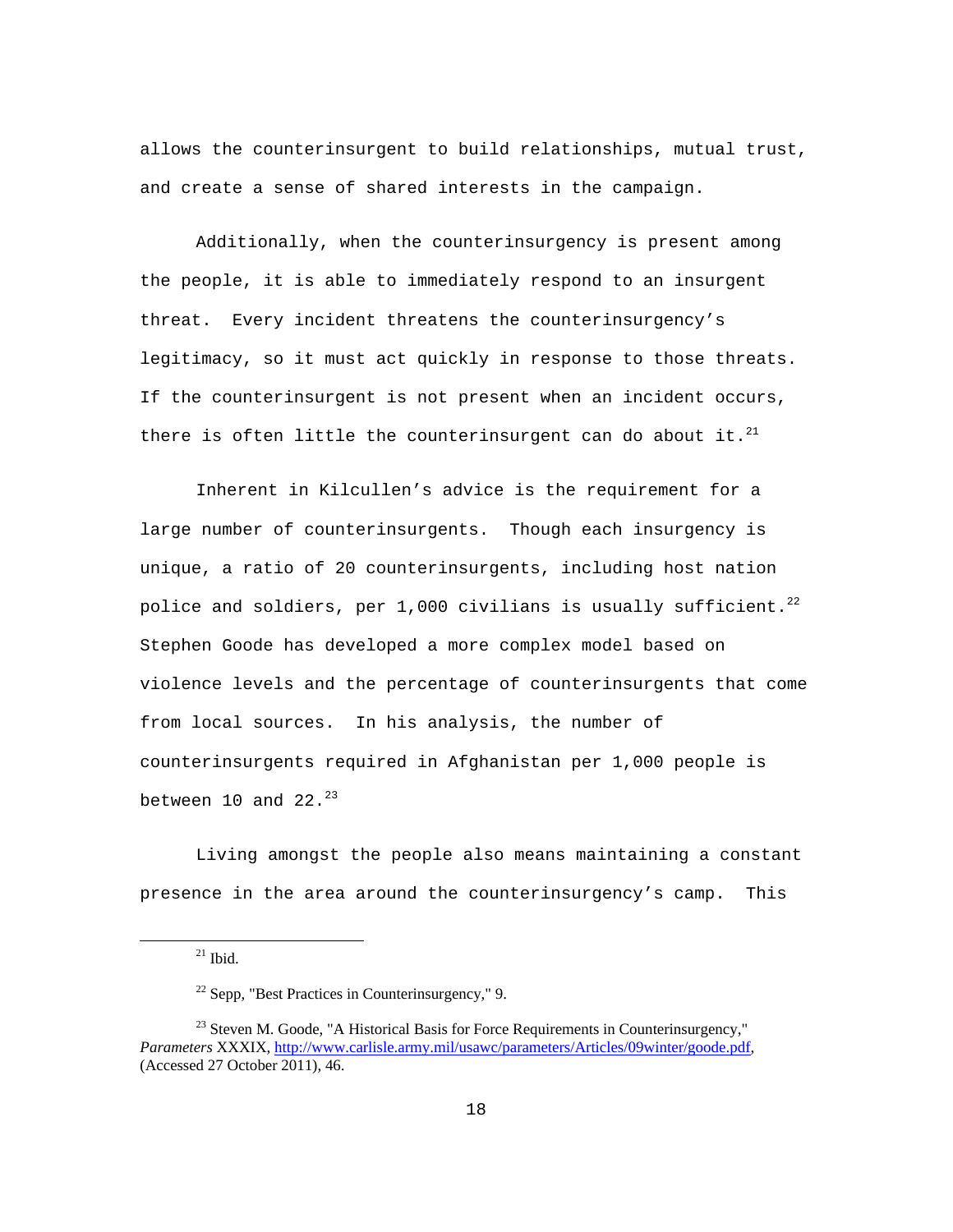is usually done through patrolling. "Constant patrolling by government forces establishes official presence that enhances security and builds confidence in the government.  $1^{24}$  Kilcullen suggests that patrolling should not be designed simply as a way to provoke insurgent attacks, rather as a way deter attacks. The counterinsurgency can accomplish this by keeping the insurgent guessing by varying the time, style, and size of its patrols.<sup>25</sup>

In addition to protecting the population from the insurgent, the counterinsurgent must take care to limit the amount of innocent civilians accidently injured or killed during its kinetic operations. Killing civilians can result in creating more insurgents than existed before. "It is neither efficient nor effective to conduct a military operation, by its unintended effects, that creates more insurgents than it eliminates."<sup>26</sup> In this regard, the counterinsurgent should use only the amount of force absolutely necessary to accomplish its goals. The counterinsurgent should also resist the temptation to focus on capturing and killing the enemy and instead focus on winning the support of the population. $27$ 

 $24$  Sepp, "Best Practices in Counterinsurgency," 11.

<sup>&</sup>lt;sup>25</sup> Kilcullen, "Twenty-Eight Articles," 6.

<sup>&</sup>lt;sup>26</sup> Crane, "Minting Coin."

 $27$  Sepp, "Best Practices in Counterinsurgency," 11.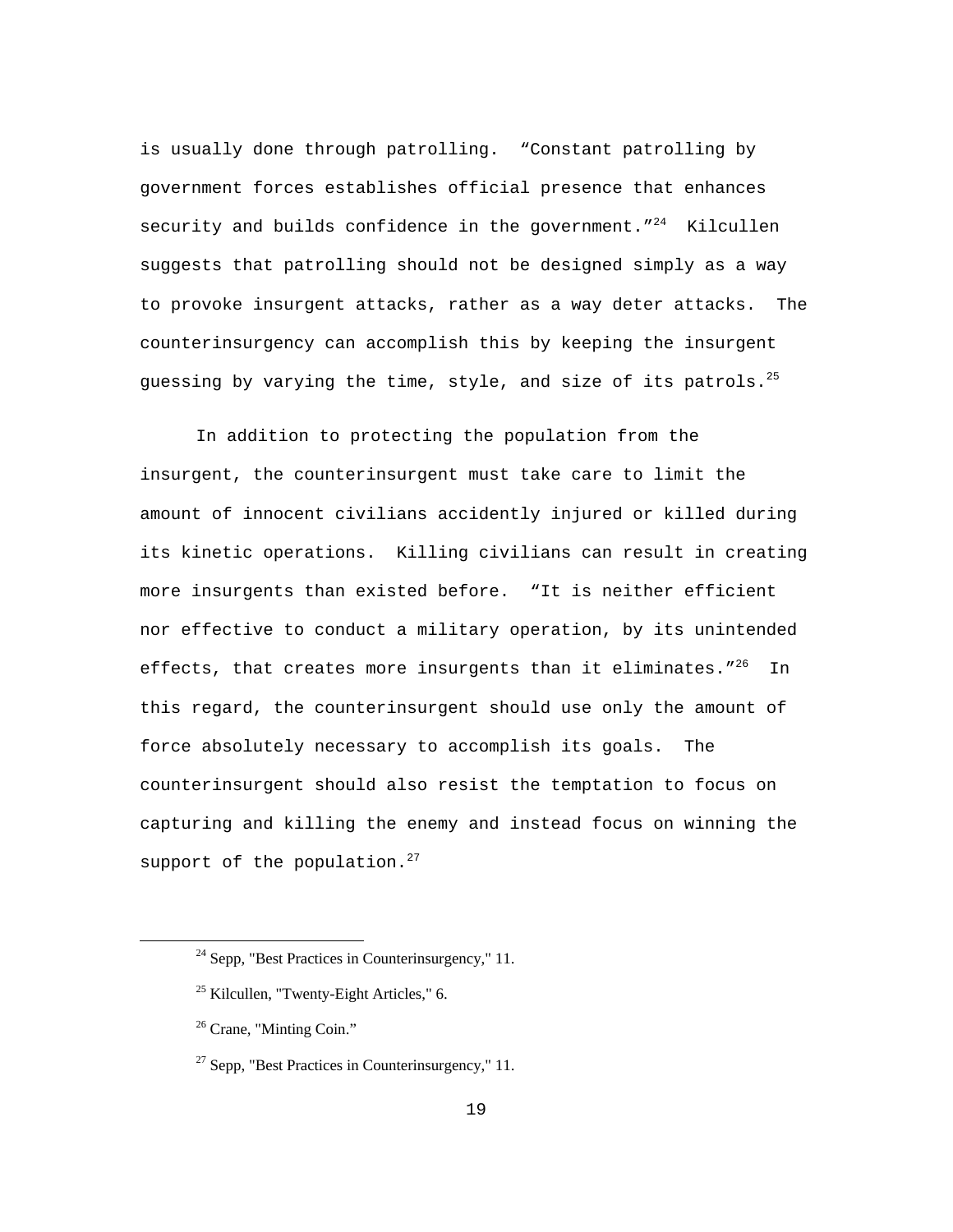As the counterinsurgency "moves in" with the local population, it must always keep in mind the importance of intelligence. "Counterinsurgency is an intelligence-driven endeavor. The function of counterinsurgency is to facilitate understanding of the operational environment, with the emphasis on the populace, host nation and insurgents."<sup>28</sup> Intelligence operations have two elements: cultural intelligence which requires understanding the local population's culture and tactical intelligence which requires building intelligence networks to facilitate the destruction of the insurgency.

The counterinsurgency should begin building its cultural intelligence even before it deploys. It should find political and cultural advisors with a "feel" for the local environment.<sup>29</sup> The units should learn everything they can about the local environment, including but not limited to, the language, value systems, and religions.  $30$  Since the counterinsurgent will be living in close proximity to the population, it is important to understand that certain behaviors in the counterinsurgency's culture may not be acceptable to the local population. In the effort to win the population's support, every action taken by the counterinsurgency can win or lose a person's support.

28 Sewall et al., *The U.S. Army, Marine Corps Counterinsurgency Field Manua*), 3-1.

 $29$  Kilcullen, "Twenty-Eight Articles," 3.

<sup>30</sup> Sewall et al., *The U.S. Army, Marine Corps Counterinsurgency Field Manual*, 3-4 - 3-9.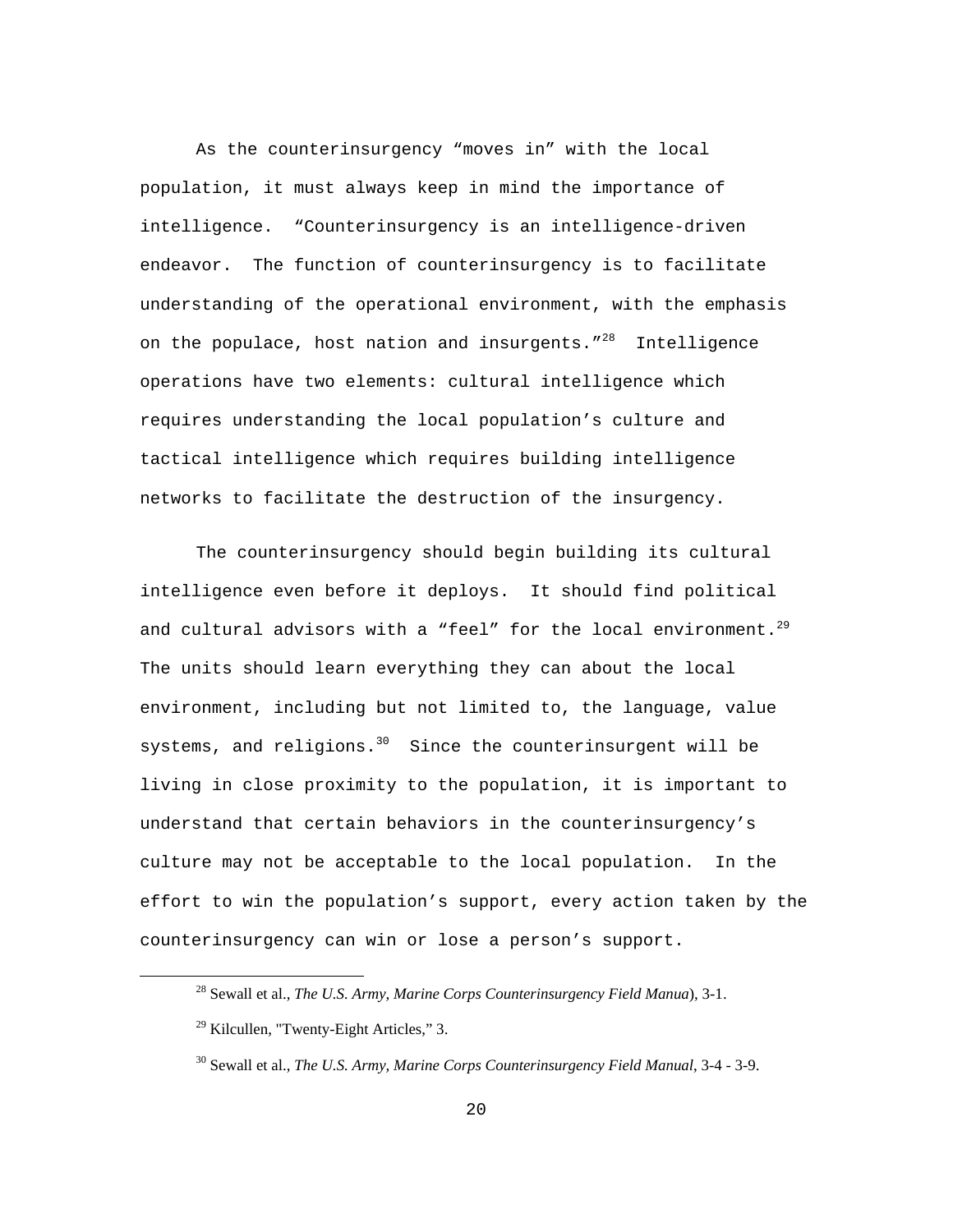At this point, the counterinsurgent should be living closely to the population. This proximity allows the counterinsurgency to control and protect the population, but living in the population's midst also forces the counterinsurgency to get to know the locals. Through regular patrolling, the counterinsurgent should begin to build trusted networks through its interactions with the people. Over time, these "networks of trust" displace the insurgent's networks and allow the counterinsurgent to seize the initiative. $31$ 

Additionally, focusing on cultural intelligence allows the counterinsurgency to understand the interests of the population. "These include physical security, basic necessities, economic well-being, political participation, and social identity." $^{32}$ Meeting these interests go a long way in winning the support of the population.

Capturing this cultural information also allows for the counterinsurgency to assess its own efforts. If the markets are vibrant the counterinsurgency can be relatively certain that the population's material needs are being met. However, if during an election, there is low voter turnout, it may indicate that the

 $31$  Kilcullen, "Twenty-Eight Articles,: 5.

<sup>32</sup> Sewall et al., *The U.S. Army, Marine Corps Counterinsurgency Field Manual*, 3-1.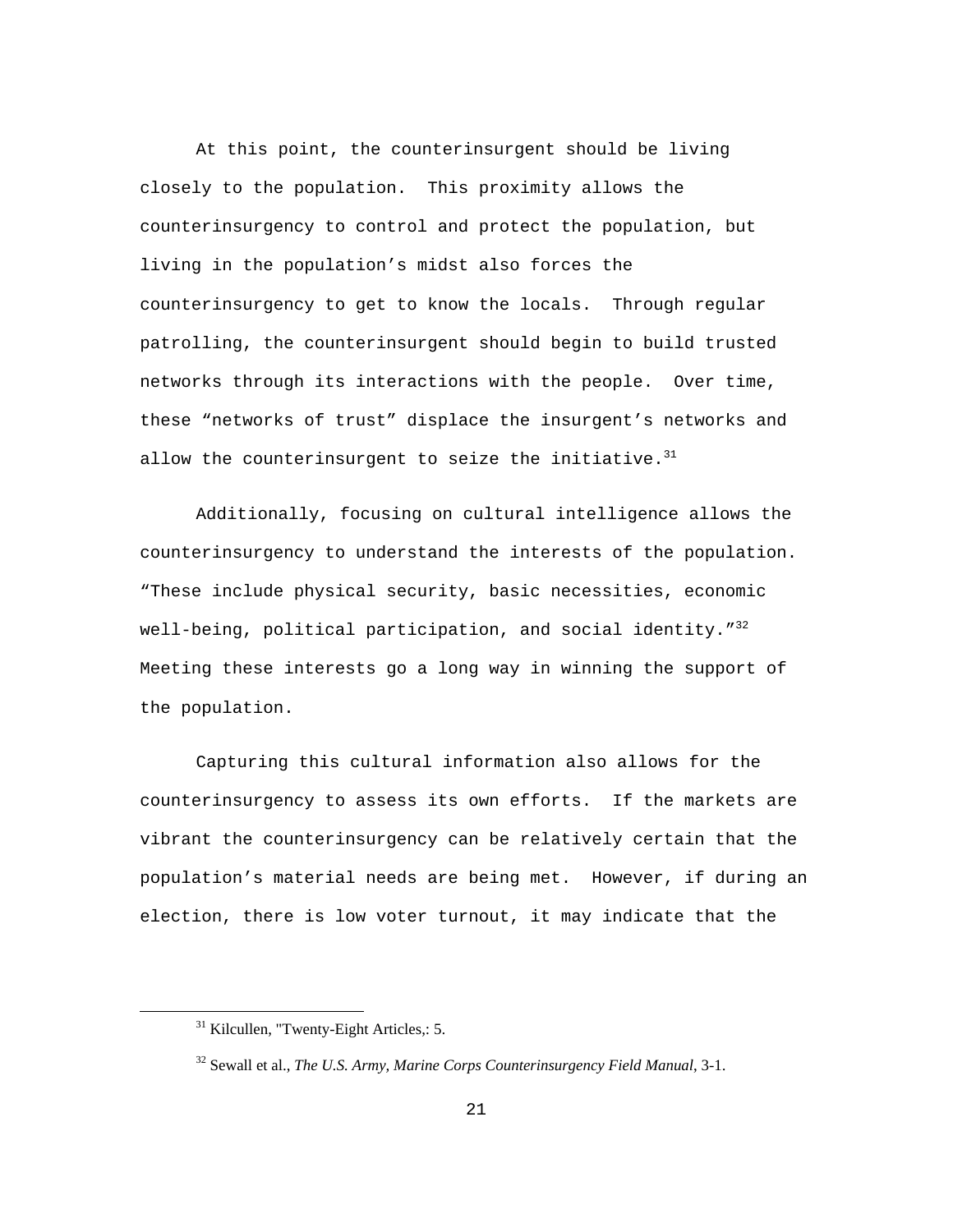insurgency threatened or coerced the population into nonparticipation.

Once the counterinsurgency builds trusted networks, it should begin to receive intelligence. "Every counterinsurgent represents a possible intelligence collector, and every person a possible source of important information.  $133$  This intelligence is multifaceted and assists the counterinsurgent by identifying both the tactical and strategic issues underlying the insurgency. Tactical issues can include the location of safe havens and sources of logistical and financial support, and sources of new recruits. Strategic issues include the objectives and motivations of the insurgency and divisions between the insurgency and the population. $34$  This intelligence allows the counterinsurgent to target and eradicate the insurgency.

Once the population begins to provide the counterinsurgent with intelligence, the counterinsurgency can conduct offensive operations designed to degrade the insurgency. Though the counterinsurgency should usually use the minimum amount of force necessary, there are times when shows of force are necessary. $^{35}$ The Army's Counterinsurgency manual euphemistically calls this

<sup>&</sup>lt;sup>33</sup> Crane, "Minting Coin"

<sup>34</sup> Sewall et al., *The U.S. Army, Marine Corps Counterinsurgency Field Manual*, 3-13 – 3-14

<sup>&</sup>lt;sup>35</sup> Crane, "Minting Coin"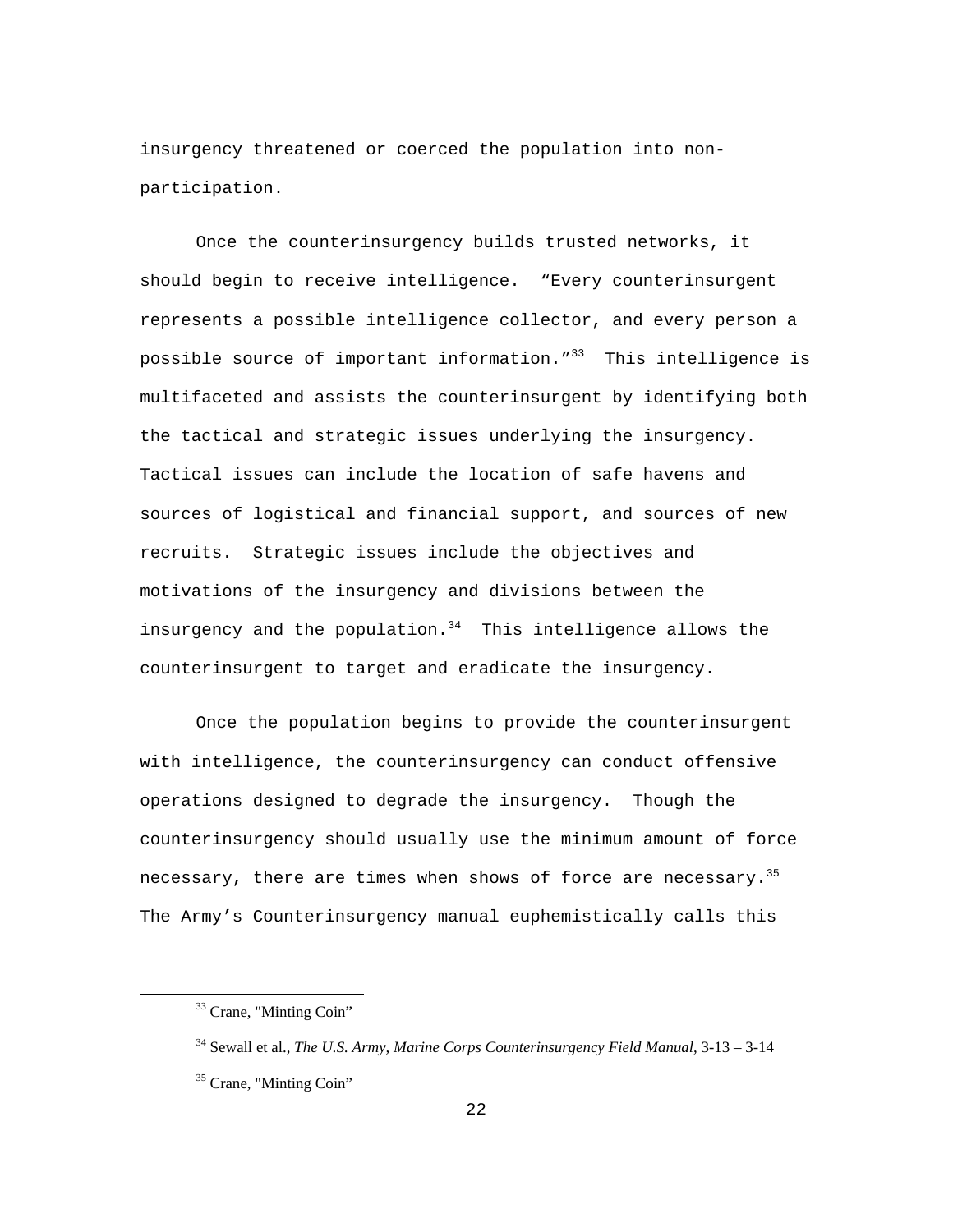"neutralizing bad actors."<sup>36</sup> The counterinsurgency can degrade the insurgency by killing or capturing key leaders, denying insurgents sanctuary, and denying the insurgent material and financial support.

Based on the intelligence received from the population, the counterinsurgent hopes to develop an organizational chart of the insurgency. The natures of insurgencies vary—some are more hierarchical than others. $37$  Based on the nature of the insurgency, targeting the leadership may or may not have much effect. However, if key leaders can be identified based on the intelligence produced from counterinsurgent operations, those leaders should be targeted for removal.

The insurgency should not be allowed to maintain safe havens. Safe havens make it possible for the insurgents to obtain external support that "provide political, psychological, and material resources that might otherwise be limited or unavailable."38 These safe havens might be geographically isolated from population centers, or they may be safe houses or neighborhoods in urban areas. In order to push the insurgents away from the population, these save havens must be destroyed.

36 Sewall et al., *The U.S. Army, Marine Corps Counterinsurgency Field Manual*, 4-8.

<sup>37</sup> Ibid., 3-19.

<sup>38</sup> Ibid., 1-16.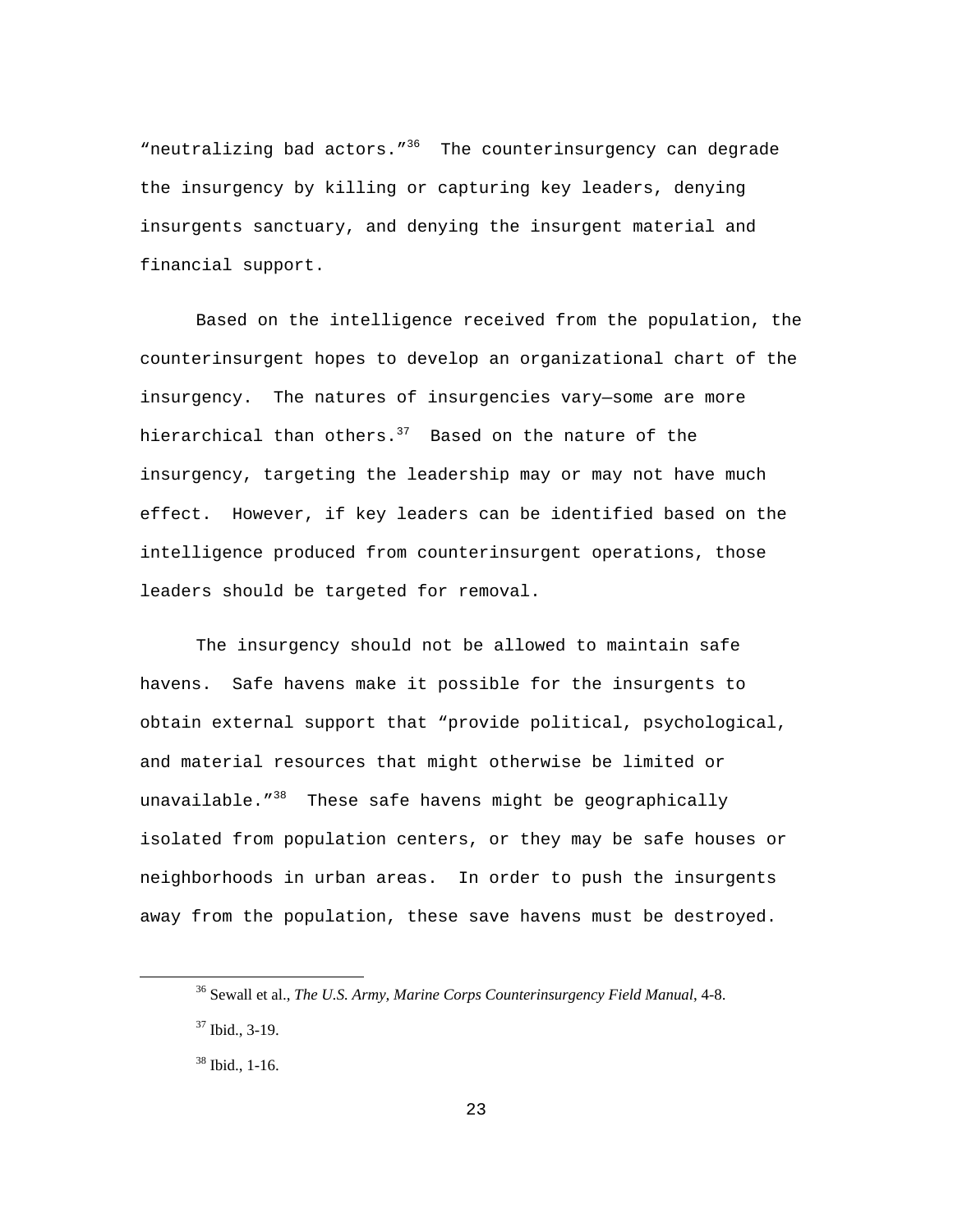Safe havens have historically been thought of as physical areas, but the  $21^{st}$  Century has seen the rise of online, media, and financial safe havens. These virtual areas must be controlled by the counterinsurgent.  $39$ 

The counterinsurgent completes the isolation of the insurgency by severing its ties to financial and material support. Many insurgencies receive support from external actors and nations, and it is often a prerequisite for an insurgency's success.<sup>40</sup> For this reason, the counterinsurgent must cut off access to outside support.

Once the population is protected and controlled, intelligence about the insurgency received, and sources of internal and external support are cut off, the counterinsurgent should expect to see the separation of the insurgents from the population. However, push operations in themselves may not suffice; the counterinsurgent must "pull" the population towards the legitimate host nation government to deal the final death blow to the insurgency.

## **Pull Operations**

"Success in counterinsurgency operations requires establishing a legitimate government supported by the people and

 $39$  Ibid.

<sup>40</sup> Galula and Nagl, *Counterinsurgency Warfare*, 28.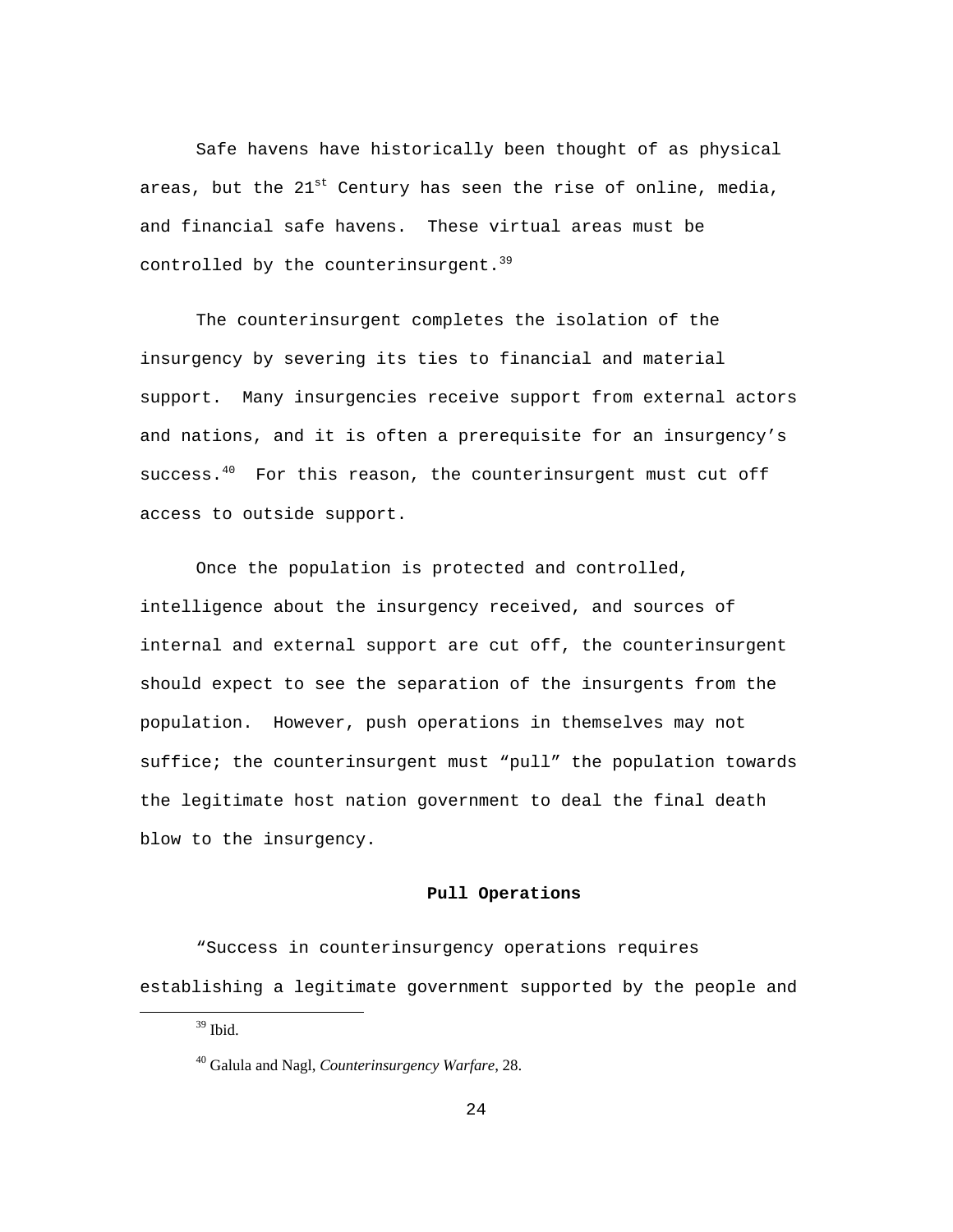able to address the fundamental causes that insurgents use to gain support." $41$  Pull operations are designed to do just that: increase the legitimacy of the host nation government, and then encourage the population to support that government over the insurgency. This has the effect of "pulling" the population towards the government and, if executed correctly, may encourage the population to move towards the government on its own accord. The pull element of counterinsurgency is pursued by developing indigenous security forces, building legitimate host nation government institutions, and operating under the principle of unity of command.

In order for a legitimate government to emerge, security is paramount. A government that cannot protect its people from violence has little chance of achieving legitimacy in the eyes of its people, but in the same way, a government that requires thousands of foreign troops to maintain security cannot be viewed as legitimate either. For those reasons, the counterinsurgent must build an indigenous force capable of maintaining security.

The counterinsurgent should keep three things in mind while building the host nation security forces. First, the host nation forces should be organized in a manner consistent with that nation's traditions. The counterinsurgent's tendency is to build indigenous forces in his own image. This has not been

41 Sewall et al., *The U.S. Army, Marine Corps Counterinsurgency Field Manual*, 6-1.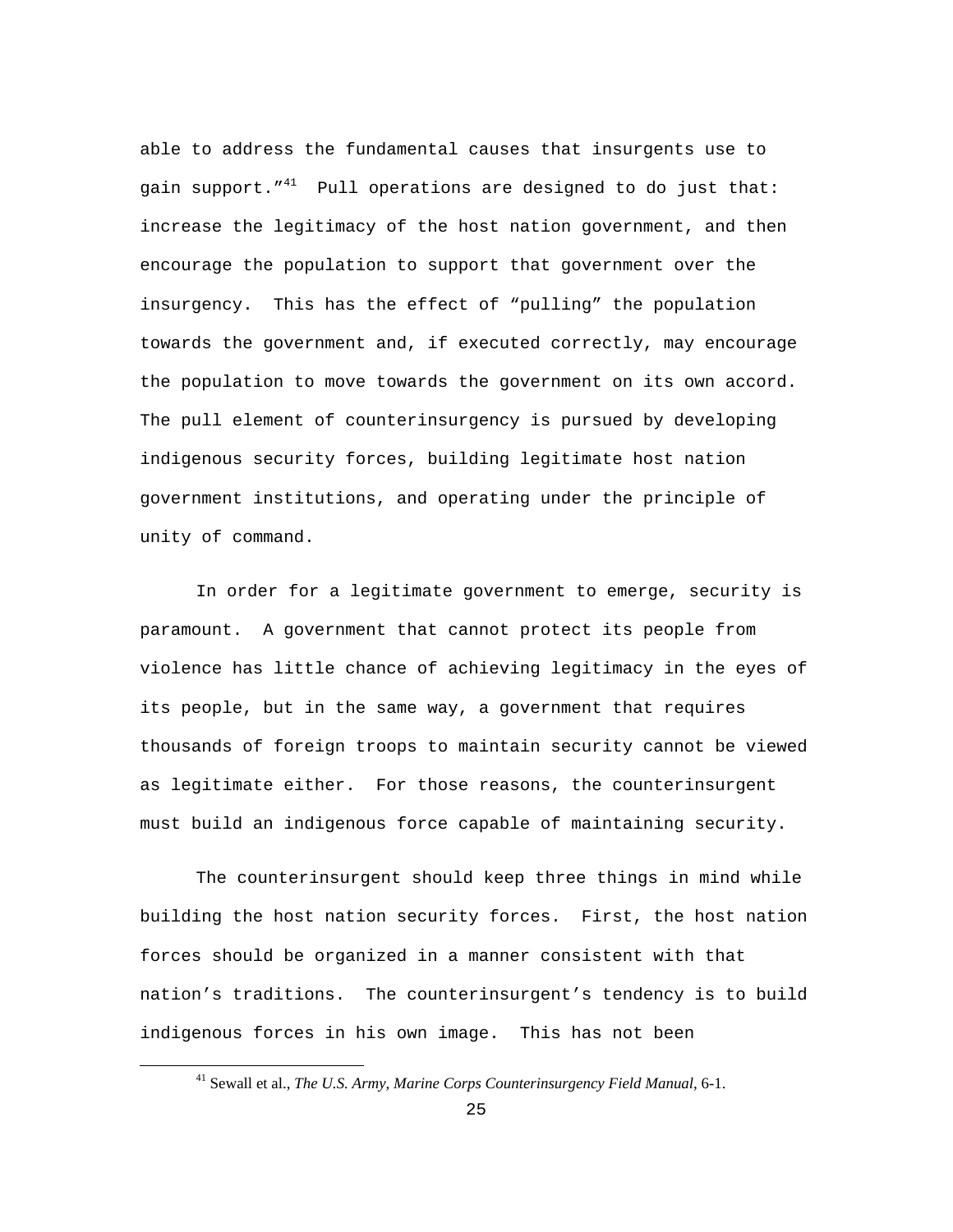historically successful.<sup>42</sup> Instead, indigenous forces should "move, equip, and organize like the insurgent—but with access to [counterinsurgent] support and be under the firm control of their parent societies."43

Second, the nation's police should take the lead in creating security, with the military in a supporting role. $44$  In counterinsurgency, the primary frontline force is often the police.<sup>45</sup> This point is consistent with the push concept protecting the population by using only the amount of force absolutely necessary. The police are where the government rubber meets the population's road, and thus are critical in the development of the rule of law and government legitimacy.

Third, the counterinsurgent should start training indigenous security forces early in the campaign. This point allows the counterinsurgent to balance its dual constituencies. If the counterinsurgent takes sole responsibility for security by itself, it may put the host nation's legitimacy at risk. Similarly, the counterinsurgent must train indigenous forces quickly or risk losing host nation legitimacy and domestic

42 Sepp, "Best Practices in Counterinsurgency," 10.

<sup>&</sup>lt;sup>43</sup> Kilcullen, "Twenty-Eight Articles," 8.

<sup>44</sup> Sepp, "Best Practices in Counterinsurgency," 10.

<sup>45</sup> Sewall et al., *The U.S. Army, Marine Corps Counterinsurgency Field Manual*, 6-19.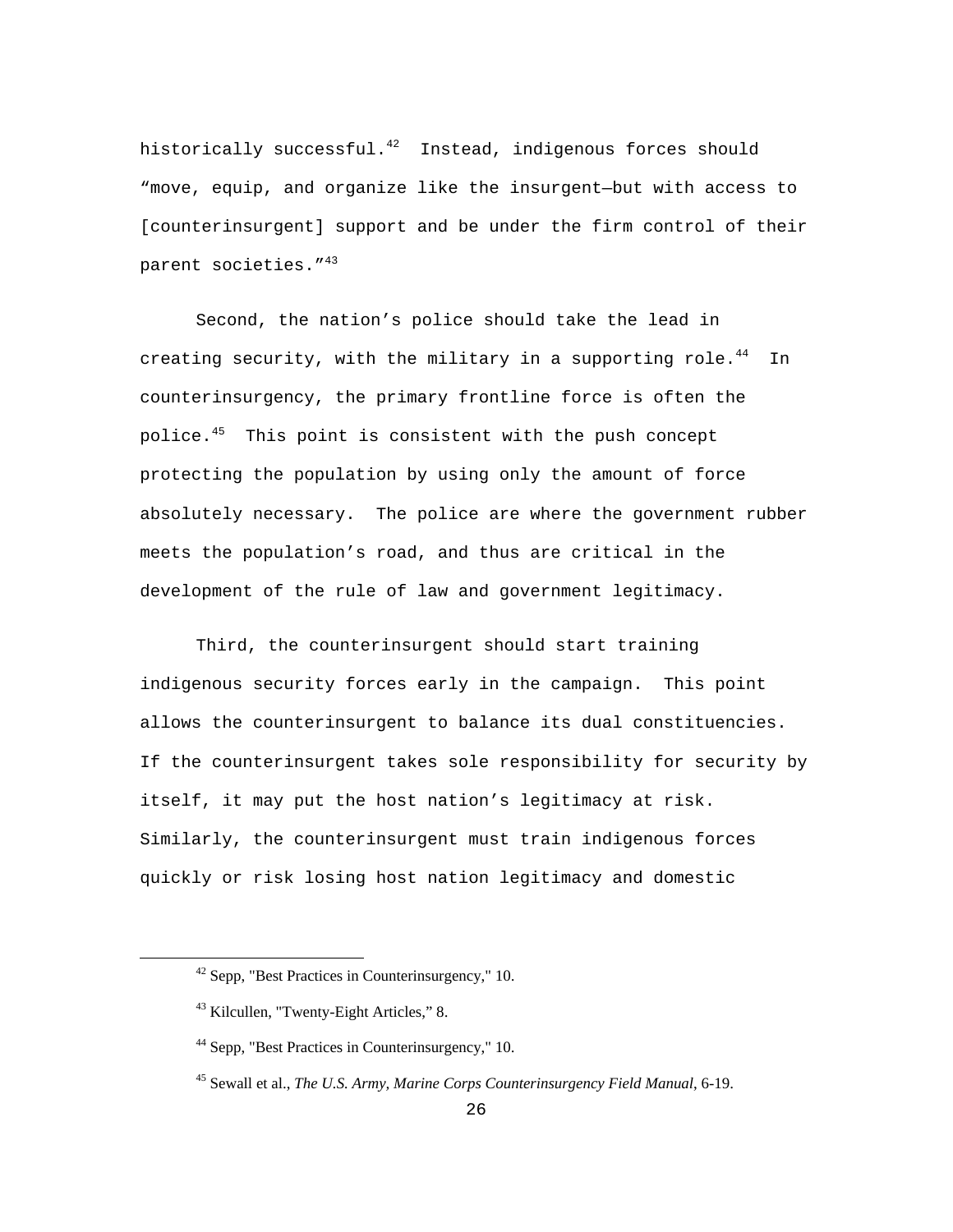support for the counterinsurgency effort. This effort must receive priority early in the campaign.<sup>46</sup>

 Major themes in the counterinsurgency literature are that the host nation's government must be legitimate in the eyes of its people and that the "…local definition of legitimacy may be far different from that of our Western liberal tradition."<sup>47</sup> The counterinsurgent assists in building government that is legitimate in the eyes of its people by increasing the capacity of government institutions, starting with small projects designed to deliver immediate results, and connecting the people to the government. Implicit in these actions is understanding what the local people regard as legitimate government. $48$ 

Legitimacy, according to Cohen, Crane, Horvath, and Nagl, is the main objective and has five parts. These five parts are:

. . .free, fair, and frequent selection of leaders, a high level of popular support for the political process, a low level of corruption, a culturally acceptable rate of political, economic, and social development, and a high level of regime support from major institutions.<sup>49</sup>

 $48$  Ibid.

46 Sewall et al., *The U.S. Army, Marine Corps Counterinsurgency Field Manual*, 6-22.

<sup>47</sup> Crane, "Minting Coin."

<sup>49</sup> Elliot Cohen et al., "Principles, Imperatives, and Paradoxes of Counterinsurgency," *Military Review* (March-April 2006) http://www.au.af.mil/au/awc/awcgate/milreview/cohen.pdf, (accessed October 18, 2010), 49.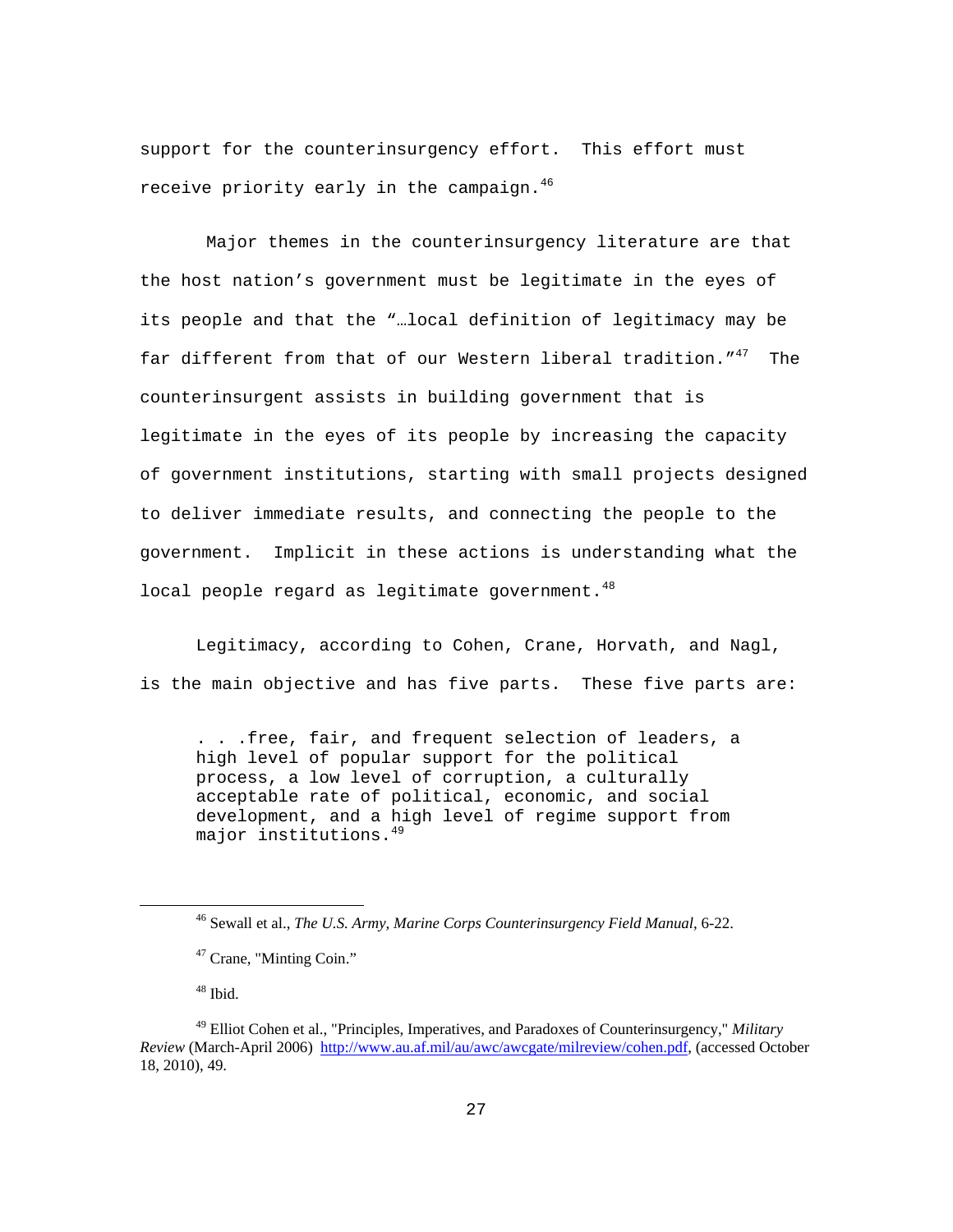According to the same authors, regimes that accomplish those goals get enough popular support to maintain stability and legitimacy.<sup>50</sup> However, Crane, in a different piece, points out that the local populace may perceive legitimacy differently than Americans counterinsurgents:

Counterinsurgents must conduct a thorough sociocultural analysis to determine what the local people perceive as legitimate government. Counterinsurgents must understand and reconcile differing standards, a task that may present difficulties for Americans who place high importance on democratic practices and liberal values.<sup>51</sup>

While these two statements seem at odds, push operations, primarily intelligence operations, can contribute to the "sociocultural" analysis required to make judgments about local perceptions of legitimacy.

In order to support the goal of legitimacy, the counterinsurgent must build the capacity of the government so that it can establish or restore essential services. $52$  These essential services include, but are not limited to, police and fire, water, electricity, schools, transportation networks, medical services and sanitation.<sup>53</sup> In the competition for the

 $50$  Ibid.

<sup>&</sup>lt;sup>51</sup> Crane, "Minting Coin."

<sup>52</sup> Sewall et al., *The U.S. Army, Marine Corps Counterinsurgency Field Manual*, 5-14.

<sup>53</sup> Ibid., 5-15.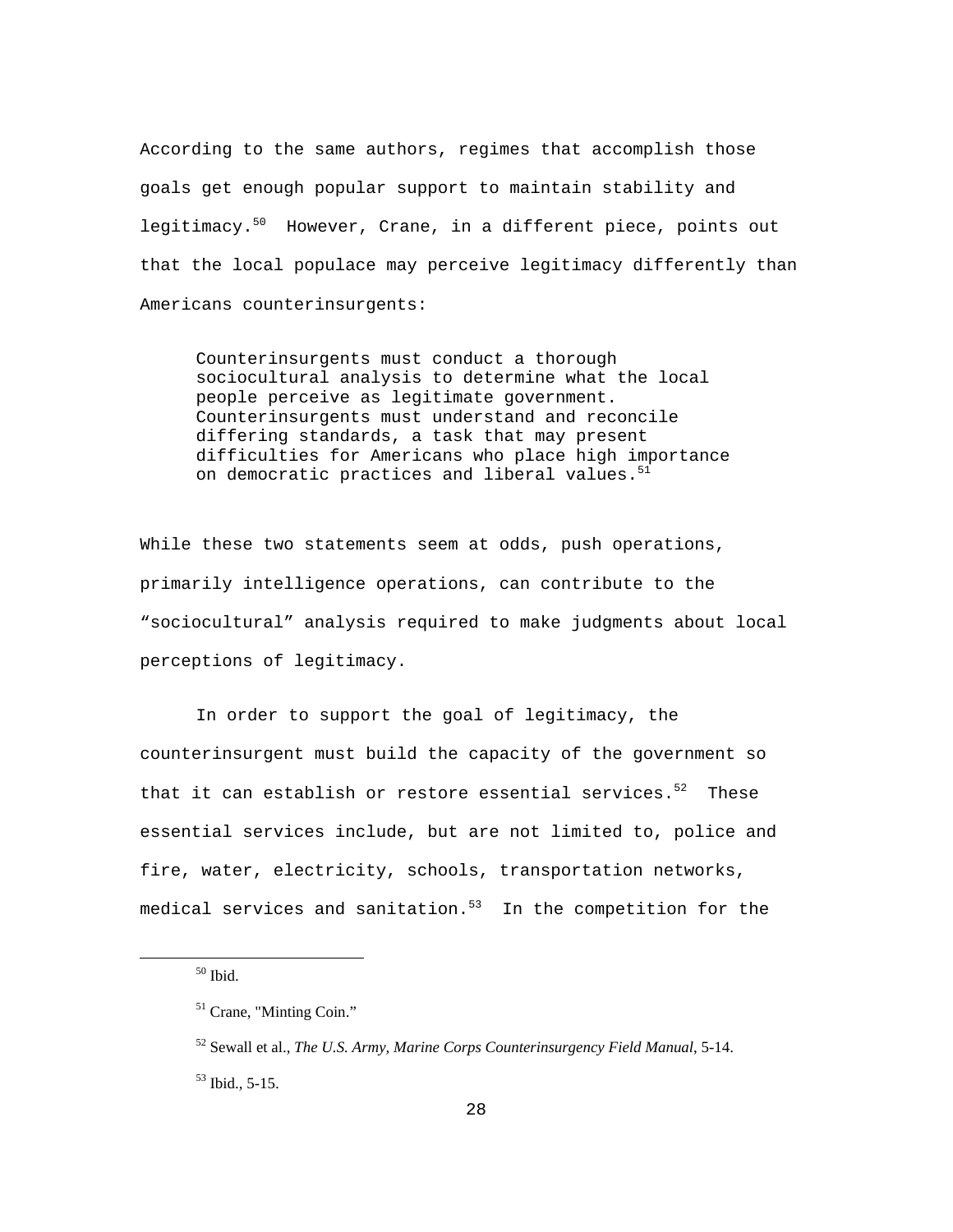loyalty of the population, the host nation government must show that it can provide services better than its insurgent competitors.

The counterinsurgent, in partnership with the host nation government, can begin to establish these services by starting with small, achievable projects. It is important to manage expectations because broken or unmet promises can degrade the host nation's legitimacy.<sup>54</sup> In the words of Kilcullen, "Keep programs small: this makes them cheap, sustainable, low-key and (importantly) recoverable if they fail. You [the counterinsurgent] can add new programs...as the situation allows."<sup>55</sup> In a sense, counterinsurgency is armed social work. Kilcullen suggests beginning with the population's most basic needs. $5^6$ 

The counterinsurgent should also help build capacity at the national level. Field Manual 3-24 calls this "Support Development of Better Governance." According to the Field Manual, these operations, ". . .include regulation of public activity; taxation; maintenance of security, control, and essential services; and normalizing the means of succession of power."<sup>57</sup> In cases where the host nation government is weak or

54 Ibid., 5-14.

<sup>55</sup> Kilcullen, "Twenty-Eight Articles," 9.

<sup>56</sup> Ibid., 8.

<sup>57</sup> Sewall et al., *The U.S. Army, Marine Corps Counterinsurgency Field Manual,* 5-15.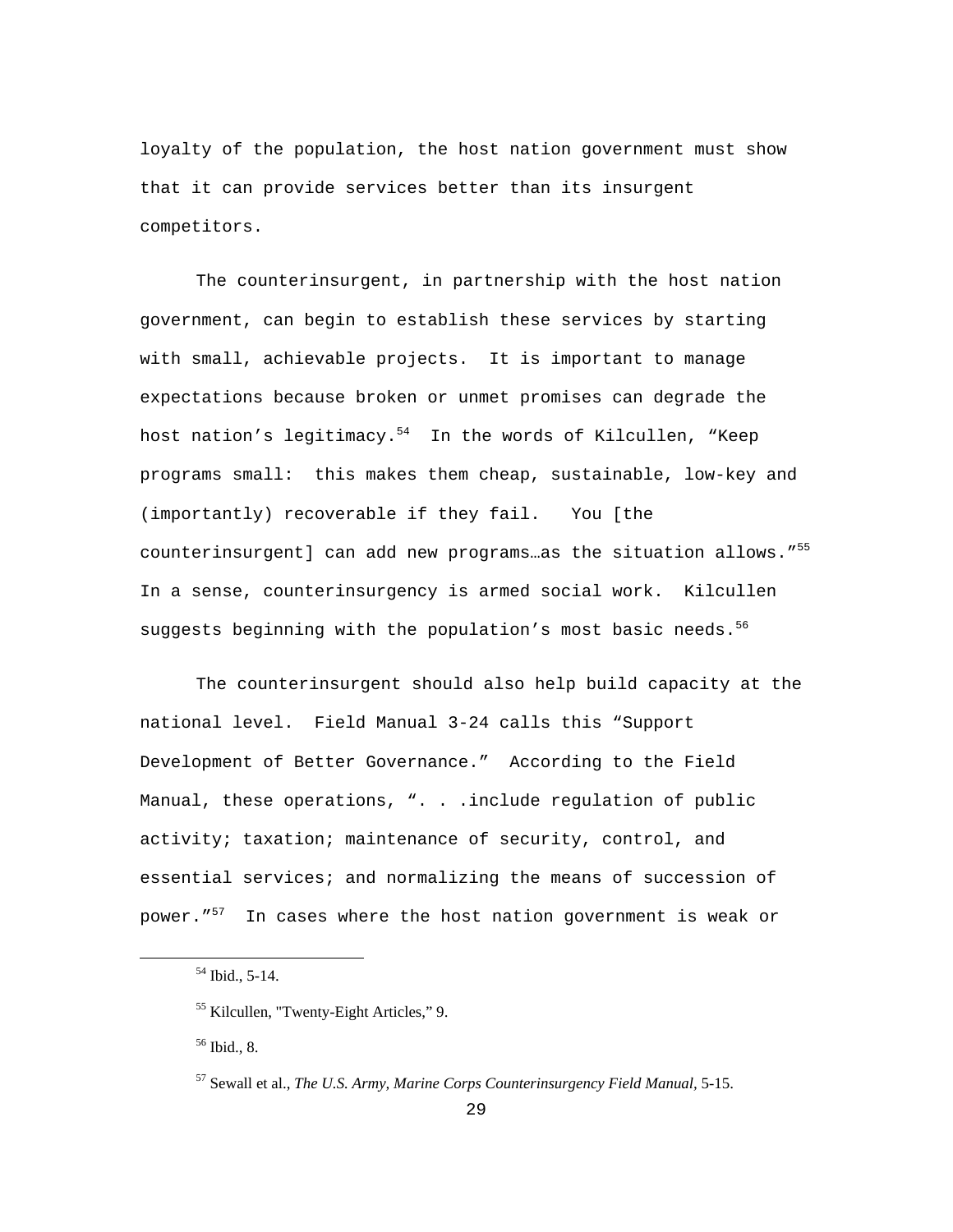non-existent, the counterinsurgent may need to take the responsibility for governance. This requires that the counterinsurgent assume control over a wide range of functions, including the justice system to establishing and enforcing the rule of law.<sup>58</sup> Eventually these functions are transitioned to the host nation government.

At one point, the counterinsurgent needs to connect the government to the entire population. It does this by establishing control over key sectors and then slowly expanding that control over a greater and greater area. Field Manual 3-24 calls his process "Clear-Hold-Build." "Counterinsurgency efforts should begin by controlling key areas. Security and influence then spread out from secured areas."<sup>59</sup> As zones come under counterinsurgent control, a host nation presence is established, and eventually the zones are fully transferred to host nation control. At this stage, the counterinsurgent has succeeded in connecting the population to the legitimate government.

The final element of pull operations is to operate under the principle of unity of command. Unity of command is essential for two reasons. First, because counterinsurgents often find themselves working with disparate groups, someone must be responsible for organization and integrating the efforts of those

58 Ibid.

<sup>59</sup> Ibid., 5-18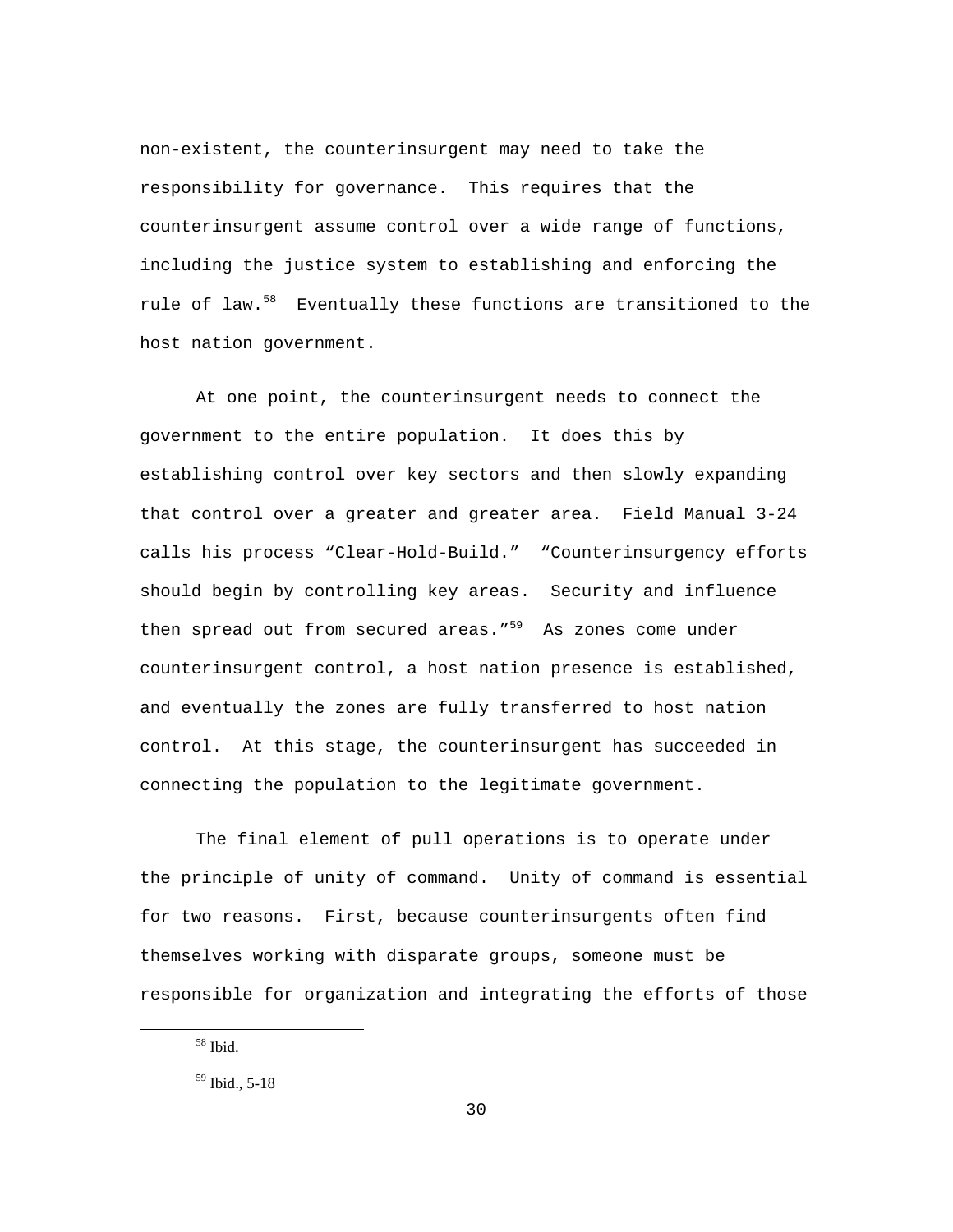various groups. Second, unity of command allows the counterinsurgent to communicate, in one voice, to both the population and the insurgency as well as counter the insurgent's propaganda.

 Counterinsurgents often find themselves working alongside an incongruent mix of multinational military and diplomatic personnel, non-governmental organizations, and private, for profit businesses. Without strong coordination at the top of the chain of command, these groups can work at redundant or even cross-purposes. "Various agencies acting to reestablish stability may differ in goals and approaches…When their actions are allowed to adversely affect each other, the population suffers..." $60$  In this chaotic environment, ". . .a government needs a single, fully empowered executive to direct and coordinate counterinsurgency efforts."<sup>61</sup> However, in practice, unity of command is not as easy to achieve as it sounds. Each participating country's diplomatic and military corps will have separate chains of command, some NGOs have resisted "overt involvement with military forces,  $162$  and the counterinsurgent may only have nominal control over the host nation's government. Only a strong, empowered leader can coordinate the effort.

 $60$  Ibid., 2-4.

<sup>&</sup>lt;sup>61</sup> Sepp, "Best Practices in Counterinsurgency," 11.

<sup>62</sup> Crane, "Minting Coin."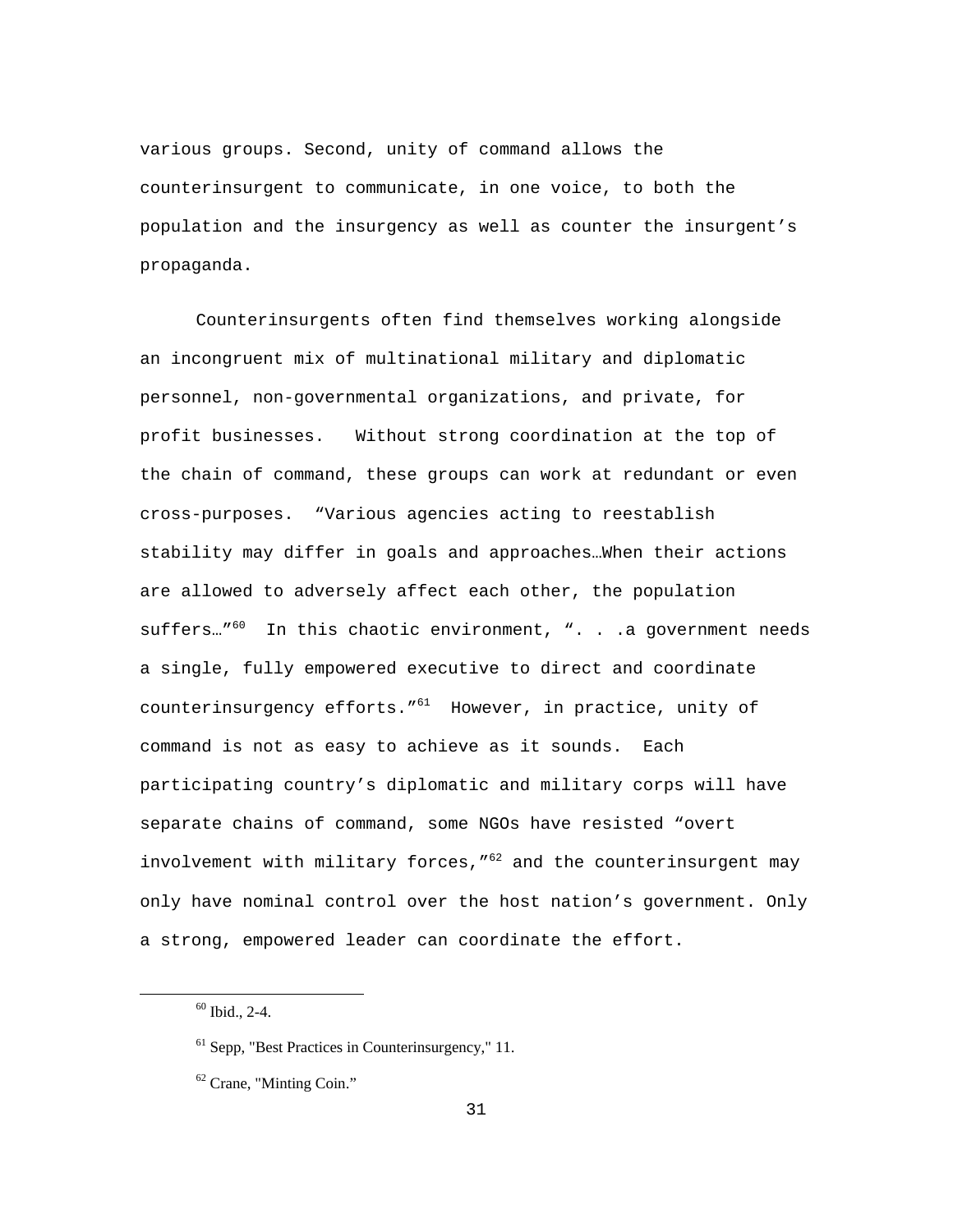Second, the principle of unity of command allows the counterinsurgent to synchronize his messaging. The essential problem of information in an insurgency is summed up by Galula:

The insurgent, having no responsibility, is free to use every trick; if necessary he can lie, cheat, exaggerate…The counterinsurgent is tied to his responsibilities and to his past, and for him, facts speak louder than words. He is judged on what he does, not on what he says. . .For him, propaganda can be no more than a secondary weapon, valuable only if intended to inform and not to fool. $^{63}$ 

In contemporary times, propaganda is used in the pejorative, thus counterinsurgents prefer to call propaganda operations "information operations" or "strategic communication." The counterinsurgent's strategic communication is employed in three ways. First, it informs the population of the counterinsurgent's vision for the future. Second, it counters insurgent propaganda, and third, it recognizes and communicates with the global audience.

 This messaging, or what I will call "strategic communication," is of the utmost importance. Galula says that every soldier should become a propagandist.<sup>64</sup> The Army's counterinsurgency field manual goes even further. "The information-operations logical line of operation—perhaps the

63 Galula and Nagl, *Counterinsurgency Warfare*, 9.

 $64$  Ibid., 62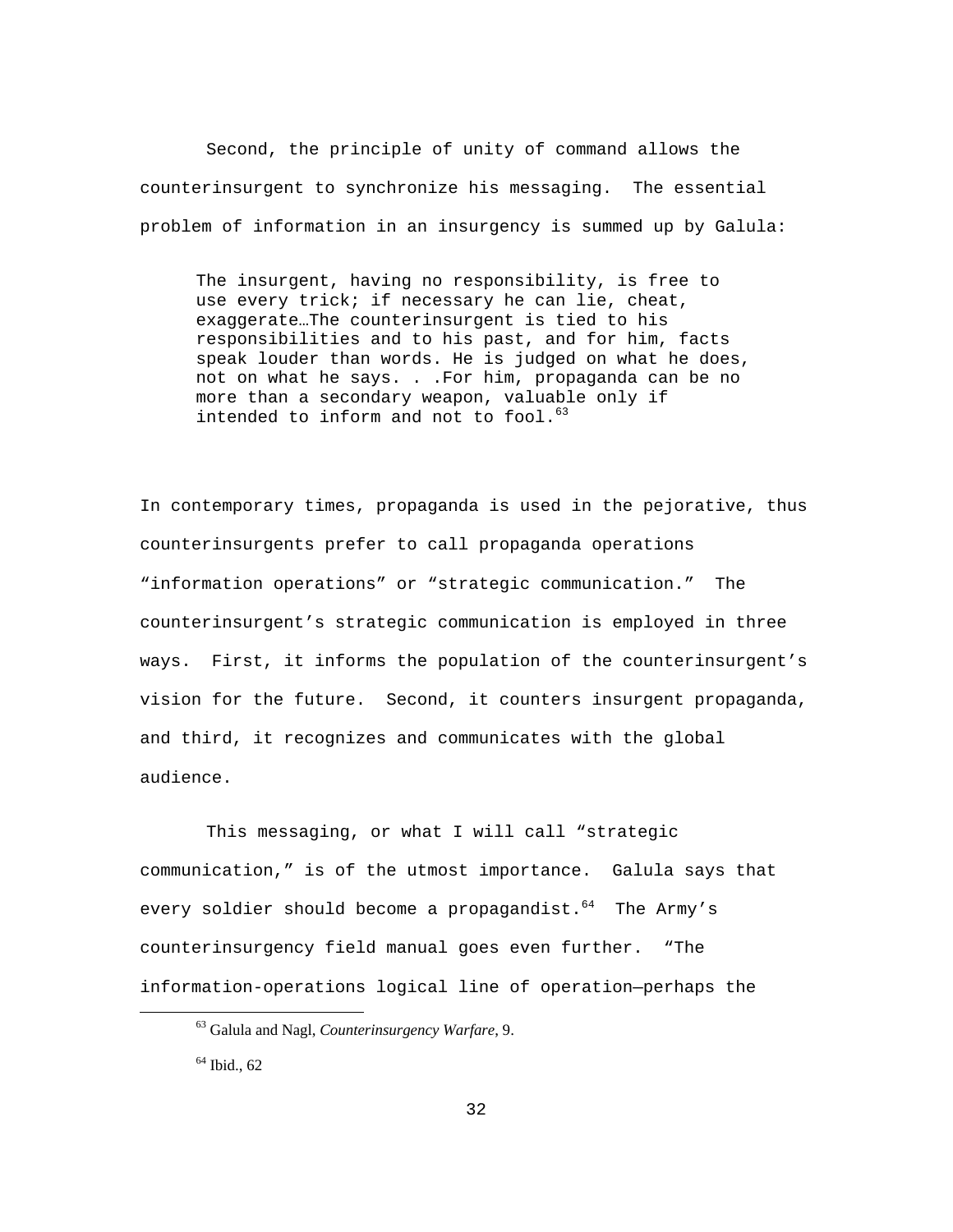decisive one for a counterinsurgency campaign—ties together and encapsulates all others.<sup>65</sup> Communication in counterinsurgency cannot be ignored.

Strategic communication helps connect the counterinsurgency efforts to the population by providing the population with basic information about the counterinsurgent. Strategic communication campaigns tell the population the purpose, method, and goals of the counterinsurgency. These campaigns "…explain to the population what they can do to help their government make them secure from terrorist insurgents; encourage participation in the political process. . .." $^{66}$  Strategic communication gives the population the information it needs to make the decision to turn against the insurgents.

Additionally, strategic communication helps the counterinsurgent manage expectations for the campaign. Overly ambitious promises can backfire, thus the counterinsurgent ". . .must create and maintain a realistic set of expectations among the populace, the international community, and even friendly military units."<sup>67</sup> In this case, the U.S. reputation for competence works against it. The population can become

65 Crane, "Minting Coin."

<sup>66</sup> Sepp, "Best Practices in Counterinsurgency," 10.

<sup>67</sup> Crane, "Minting Coin."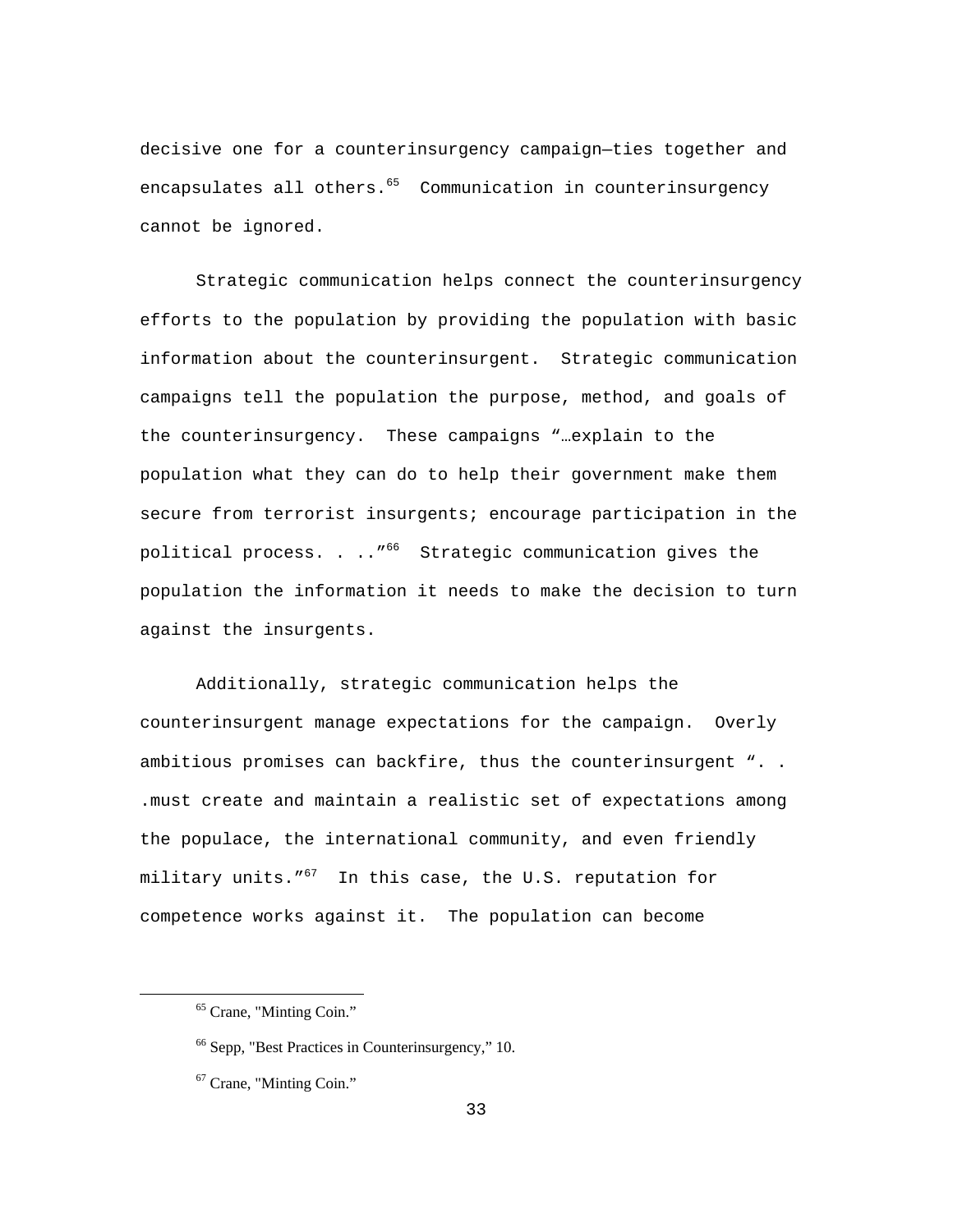bewildered that the same country that landed a man on the moon cannot promptly restore basic services.<sup>68</sup>

Inevitably, the insurgency will employ a strategic communication<sup>69</sup> operation against the counterinsurgent. The insurgent is competing for the population's loyalty as well, so the insurgents will put out their own publications, information and even threaten and coerce the population. Oftentimes the insurgent will exaggerate his successes and downplay its failures. For example, in 2008, the Afghan Taliban claimed to have killed 5,220 foreign soldiers in that year.<sup>70</sup> The counterinsurgent must address such claims by being first with the truth and "matching words with deeds." $71$  The counterinsurgent can counter the insurgent's strategic communication by showing the population how life has improved and that the population has a stake in the government.<sup>72</sup>

 Contemporary counterinsurgency has the additional complexity of the modern day media. In Galula's day, insurgents

 $68$  Ibid.

 $72$  Ibid.

 $69$  In the literature, the insurgent's information campaign is usually called "propaganda," while the counterinsurgent's campaign is called "information operations" or "strategic communication."

<sup>&</sup>lt;sup>70</sup> Jason Strazuiso and Rahim Faiez, "Taliban's Latest Propaganda: Its Forces Killed 5,220 Foreign Troops," *Huffington Post*, January 5, 2009, accessed November 24, 2010, http://www.huffingtonpost.com/2009/01/05/talibans-latest-propagand\_n\_155192.html. The NATO released numbers for the same period was 155 killed.

 $71$  Crane, "Minting Coin."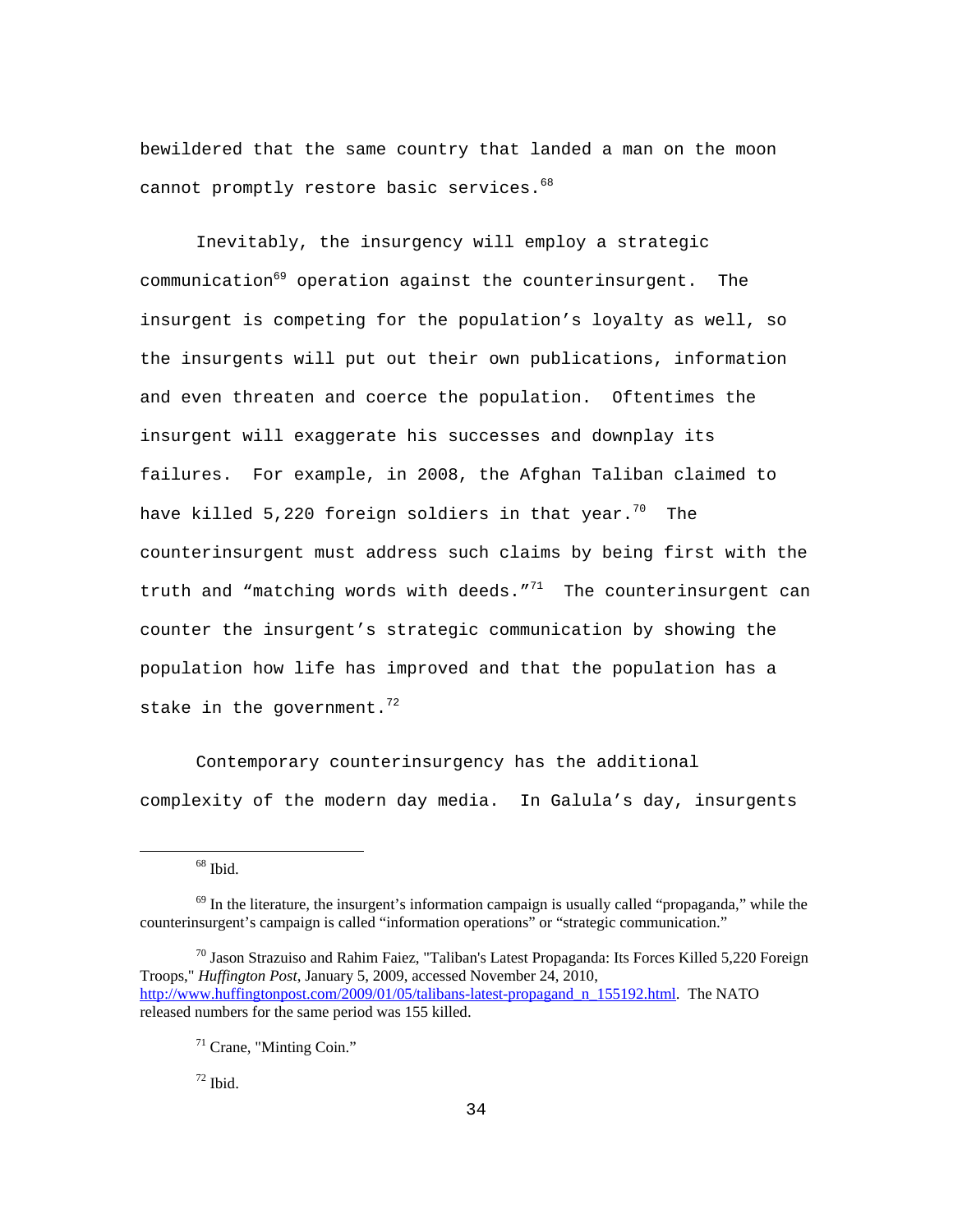could not access world public opinion through the internet, satellite television or social media and the counterinsurgent could more easily control the information coming from the insurgency. The contemporary global media environment is a complex amalgamation of competing global constituencies. When the insurgent engages in strategic communication, he is not only speaking to the population he is competing for, he is speaking to sympathetic parties around the world. This communication can drive volunteers, money, and moral support to his side. Additionally, the insurgency may choose to speak directly to the counterinsurgent's domestic audience in order to degrade popular support for the war.  $73$ 

 Similarly, the counterinsurgent must court the same constituencies. World populations that may be inclined to support the insurgencies can be swayed with evidence of counterinsurgent progress. Further, the counterinsurgent must also maintain domestic political support. In both cases, any inconsistency in message and deed undermines the counterinsurgents credibility. $74$ 

# **Putting Push-Pull Counterinsurgency Together**

 $<sup>73</sup>$  In fact, Al-Qaeda in the Arabian Peninsula began publishing a magazine titled "Inspire" to</sup> communicate with both its followers and Western audiences. It can be found at http://publicintelligence.net/complete-inspire-al-qaeda-in-the-arabian-peninsula-magazine-issue-2-fall-2010/.

 $74$  Crane, "Minting Coin."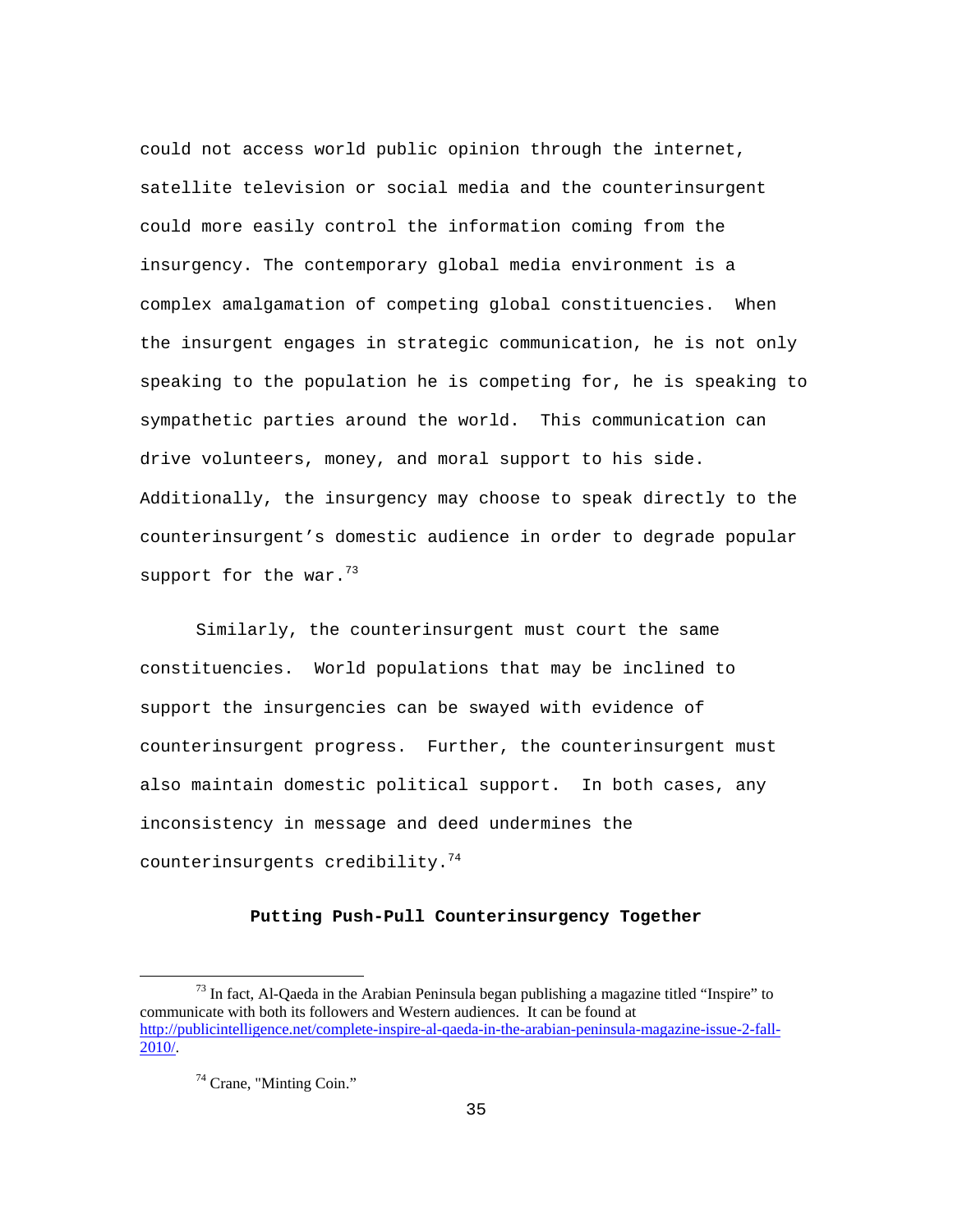The push-pull model of counterinsurgency requires that all its elements reinforce on another as none of the elements are useful without the others. Thus, this model of counterinsurgency must be integrated across both the push and pull lines of operation.

 For example, the ability of the counterinsurgent to control the population directly contributes to the ability to protect the population. As the population feels more secure, more intelligence can be obtained. This intelligence is used to both eliminate insurgent safe havens and understand the way the population considers its government legitimate. Further, as indigenous security forces take over responsibility for security, the government becomes more legitimate, which in turn, reinforces both security and the connection of the government to the people. All of this is done while being coordinated and directed by one leader, so that counterinsurgency effort is synchronized across the various government and non-governmental groups working inside the country. Eventually, the insurgency either dies from neglect or decides to cooperate with the government.

Viewed from this standpoint, it is easy to understand why counterinsurgency is called the graduate level of warfare. The following chapter will critique the United States' performance based on push-pull method laid out in this chapter.

36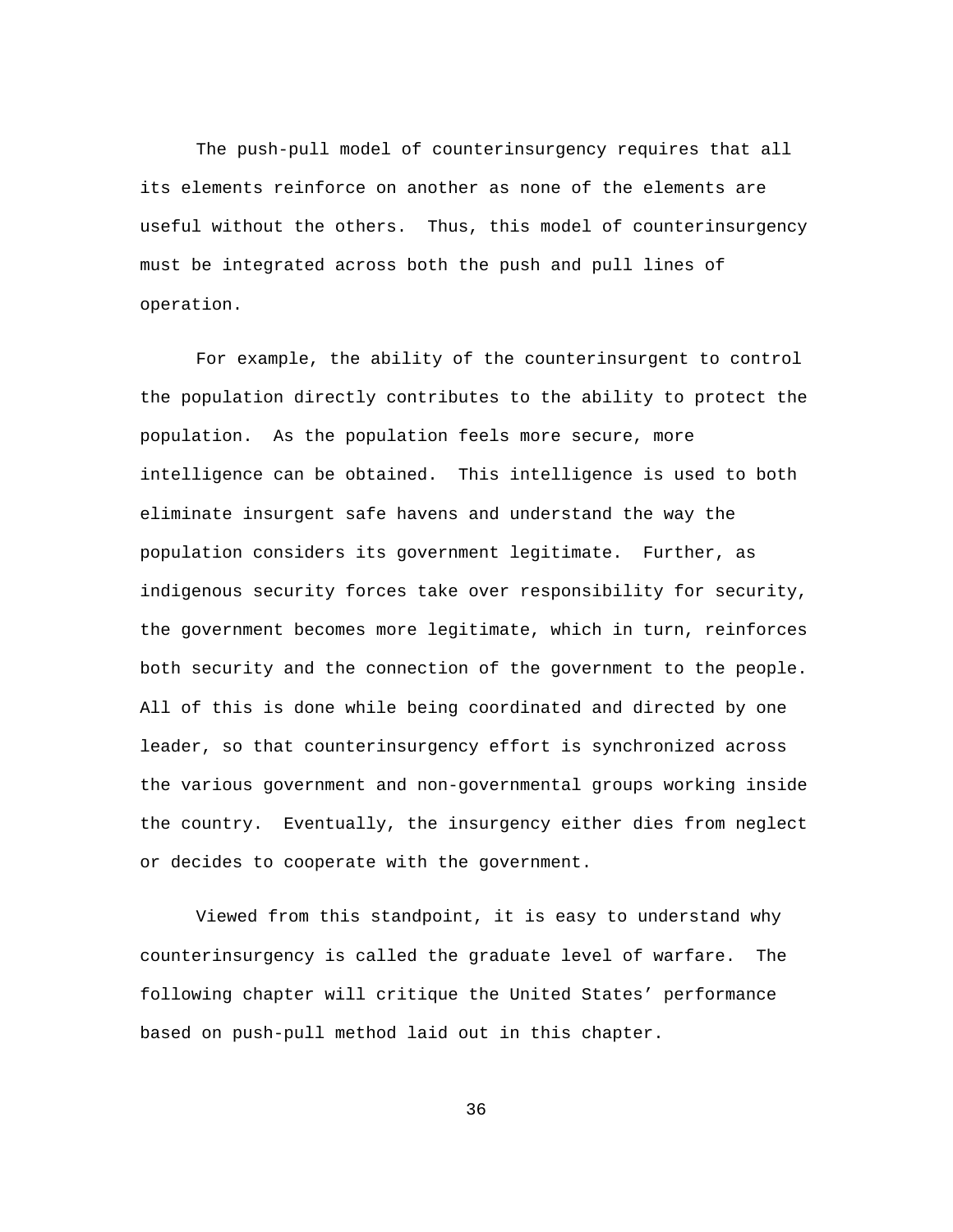## **CHAPTER 3 ASSESSING THE COUNTERINSURGENCY EFFORT**

This chapter will use the push-pull model of counterinsurgency to assess the efficacy of the model in Afghanistan. The section will cover the period of time between General Stanley McChrystal's appointment as commander of U.S. forces in June 2009 and December 31, 2010.

#### **Assessing Push Operations**

Push operations in Afghanistan consist of efforts to control and protect the population, gather cultural and operational intelligence, and eliminate insurgent safe havens. These efforts are undertaken to physically push the two sides apart so that the population can be protected, intelligence can be obtained, and the insurgency destroyed. This section will assess these efforts by examining the tactical actions taken to make the operation successful.

Population control, designed to establish authority, isolate the population from the insurgents, and lay the groundwork for the insurgency's destruction, consists of two distinct tactical actions. First, the counterinsurgent conducts a census, and second it physically

Despite the importance of conducting a census, no census has been conducted in Afghanistan since 1979, according to the

37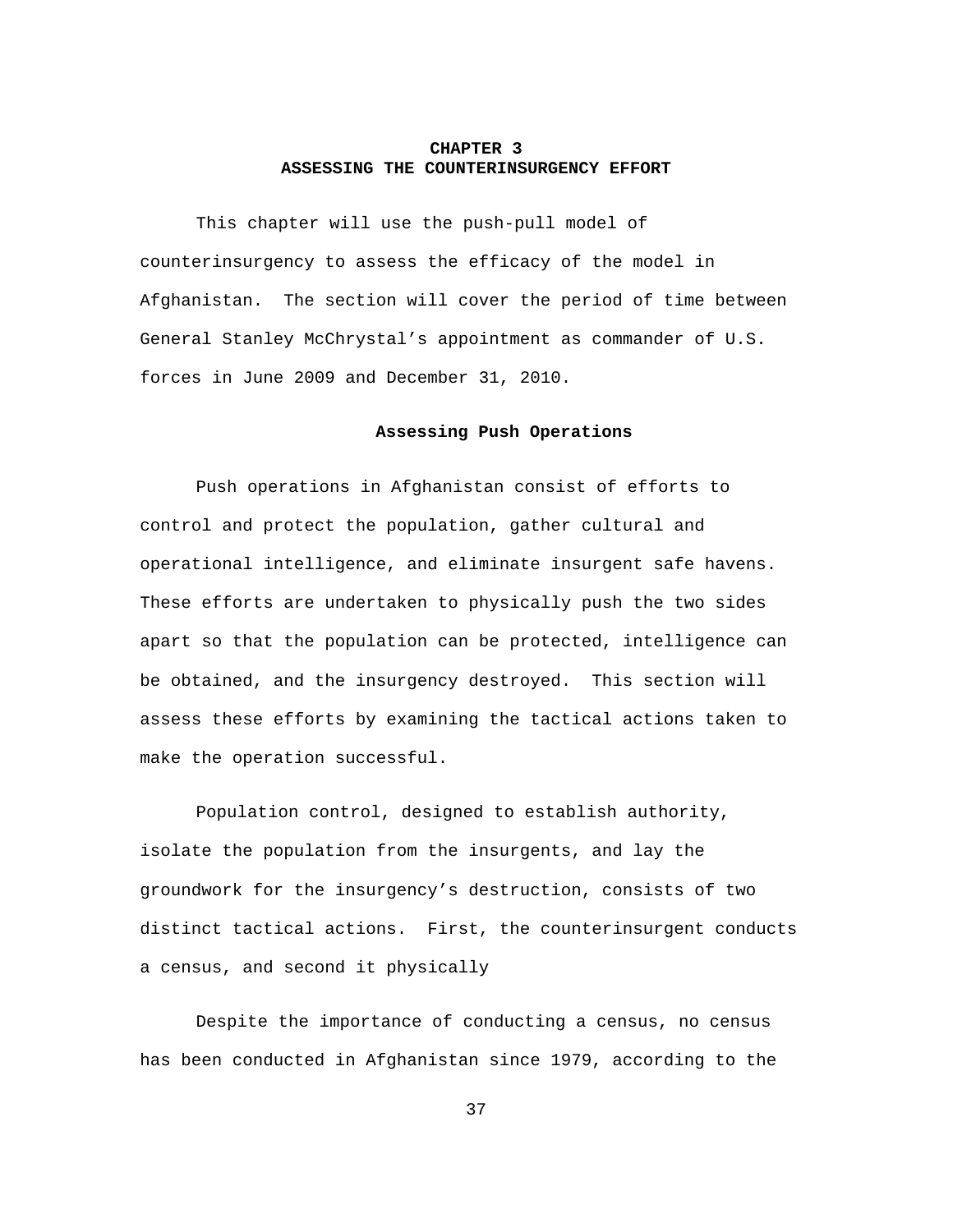*Guardian*.<sup>1</sup> As noted by the *Guardian*, a census was planned for 2008, but cancelled and rescheduled for 2010 because of security concerns. However, the planned 2010 census was postponed for the same reason the 2008 census was postponed—security concerns.

A formal census, however, is not the only way to achieve the desired result. A census is conducted so that the counterinsurgent can collect data on the population in order to understand the most likely insurgents and likely targets of insurgent violence. The U.S. military has turned to biometric data collection as a way of gathering information on the Afghan population.<sup>2</sup> Every person detained by NATO is required to provide basic information about their identity, including name, father's name and home village. The detainee receives an iris scan, fingerprinting and is photographed from several angles. $^3$ The military has created a database containing this biometric information that is searchable from the field allowing for the swift identification of an insurgent detained on the

<sup>&</sup>lt;u>1</u> <sup>1</sup> Pia Heikkila, "Afghan Census Cancelled Due to Security," *Guardian*, June 11, 2008, http://www.guardian.co.uk/world/2008/jun/11/afghanistan.internationalaidanddevelopment, (accessed January 08, 2011).

 $2^{2}$  Grant Matthes, "Biometrics: Giving Afghans an Identity," Regional Command-East, August 15, 2010, http://www.cjtf101.com/regional-command-east-news-mainmenu-401/3150-biometrics-givingafghans-an-identity.html, (accessed January 08, 2011).

<sup>&</sup>lt;sup>3</sup> Spencer Ackerman, "U.S. Scans Afghan Inmates for Biometric Database," Wired, August 25, 2010, http://www.wired.com/dangerroom/2010/08/military-prison-builds-big-afghan-biometric-database/, (accessed January 08, 2011).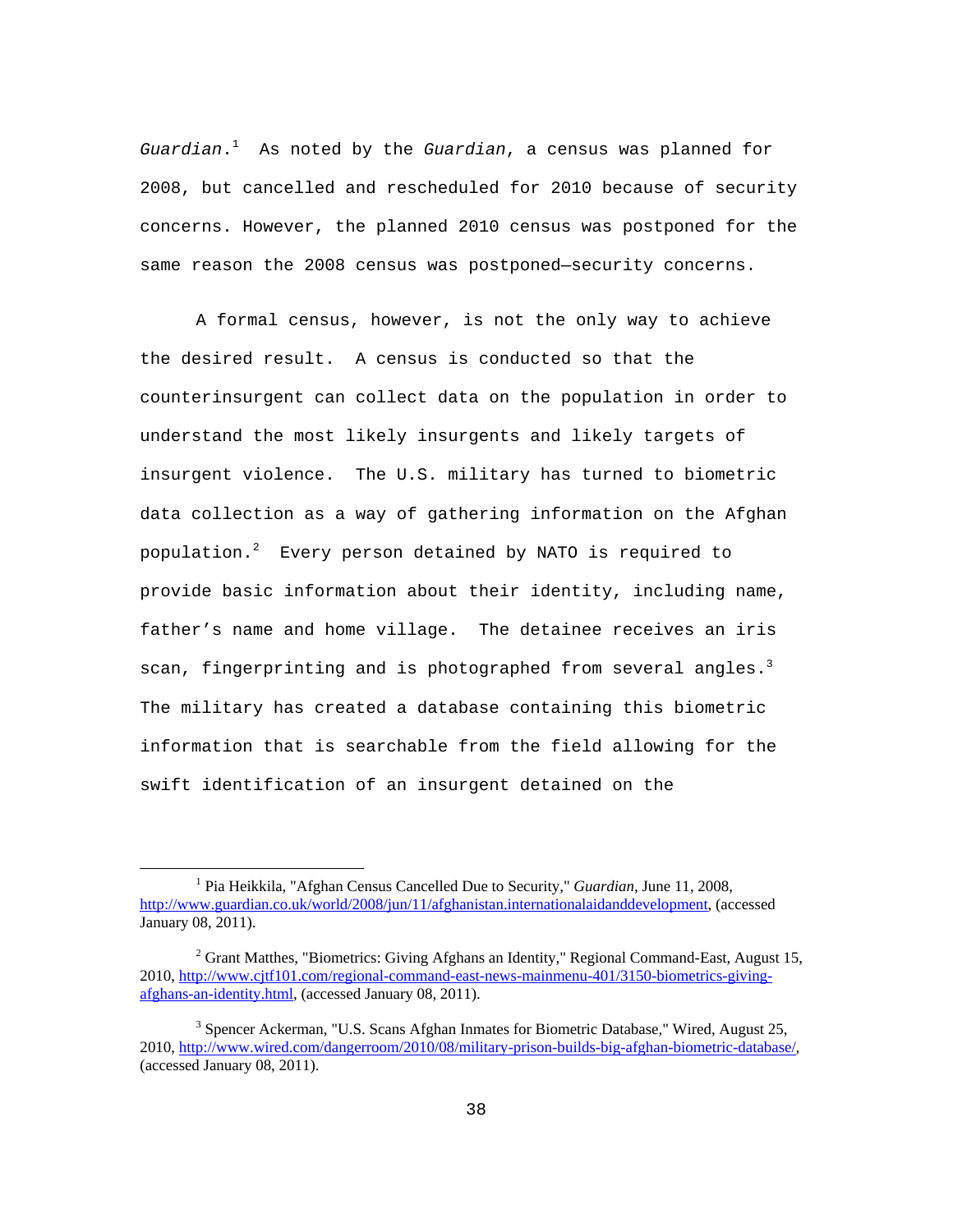battlefield.<sup>4</sup> This effort functions as a reasonable facsimile to a census, and has been well received by counterinsurgency experts. David Kilcullen endorsed the project calling it "Extremely important."<sup>5</sup>

More recently, the Afghan government rolled out a plan to issue identification cards to every citizen.<sup>6</sup> The cards will contain basic information about the citizen, including their "driver's license, vehicle registration, digital signature, and whether he or she is registered to vote. $^{\prime \prime}$  If the program succeeds, it will assist the American counterinsurgency effort by assigning an identity to every Afghan.

The second step in population control is to physically control the population. Population control efforts have been stymied by a combination of rugged geography, low levels of urbanization and a dispersal of the population, long and mostly open international borders, and too few soldiers to do the job.

Afghanistan is blessed with diverse and beautiful geography, but unfortunately for counterinsurgents, it might be

 <sup>4</sup>  $<sup>4</sup>$  Ibid.</sup>

<sup>&</sup>lt;sup>5</sup> Nathan Hodge, "Counterinsurgency Guru: Please, No More Iraqs," Wired, March 23, 2009, http://www.wired.com/dangerroom/2009/03/dr-book-club-th-2/, (accessed January 08, 2011).

<sup>6</sup> Ghafour, Hamida. "Smartcard Scheme Epitomises the Flawed Afghan Aid Strategy," *The National*, December 18, 2010. http://www.thenational.ae/thenationalconversation/newscomment/smartcard-scheme-epitomises-the-flawed-afghan-aid-strategy, (Accessed January 08, 2011)

 $<sup>7</sup>$  Ibid.</sup>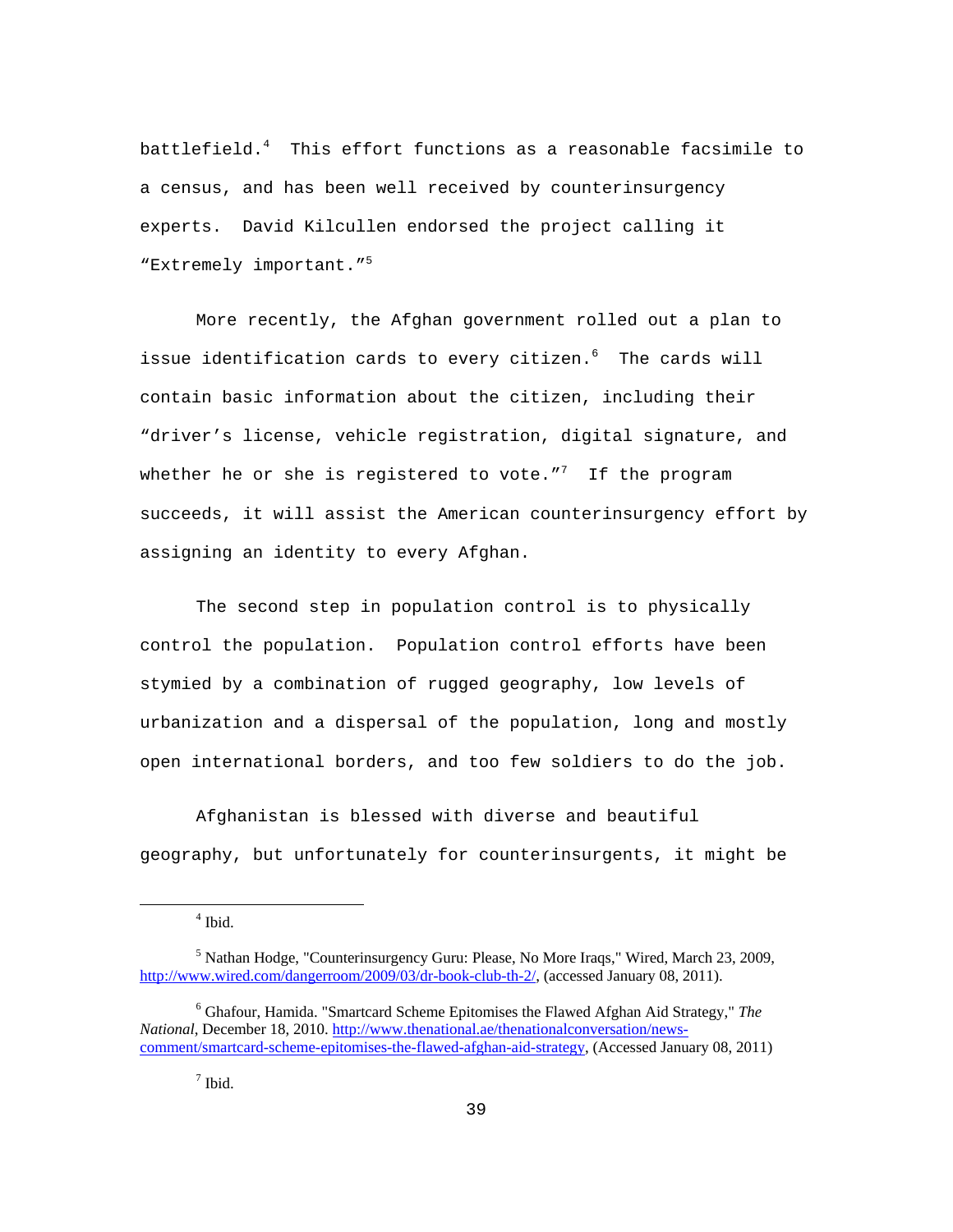the best possible geography for an insurgency. Galula described the ideal geography for an insurgent as, "…a large landlocked country shape…with jungle-covered mountains along the borders and scattered swamps in the plains, in a temperate zone with a large and dispersed rural population. . ."<sup>8</sup> Galula's description of an insurgents' paradise does not fit Afghanistan exactly, but it is close.

Afghanistan is landlocked, as it is bordered to the west by Iran, to the north by Turkmenistan, Uzbekistan, and Tajikistan, and to the east and south by Pakistan. It also shares a short border with China in the extreme northeast. Its internal geography varies widely. Afghan historian Louis Dupree identified 11 distinct geographic zones with elevations ranging from over 4,000 meters to under 500 meters.<sup>9</sup> Galula said that insurgents may be "condemned to failure" before they start if they cannot get any help from geography.<sup>10</sup> If the opposite is true and counterinsurgents are condemned to failure without help from geography, the U.S. counterinsurgency effort may be doomed.

The rural nature and difficult geography of Afghanistan make it difficult to control the population. The first problem arises with the dispersal of the population. 75 percent of

<sup>8</sup> Galula and Nagl, *Counterinsurgency Warfare*, 25.

<sup>9</sup> Louis Dupree, *Afghanistan* (Oxford, UK: Oxford University Press, 1997), 5-8.

<sup>10</sup> Galula and Nagl, *Counterinsurgency Warfare*, 23.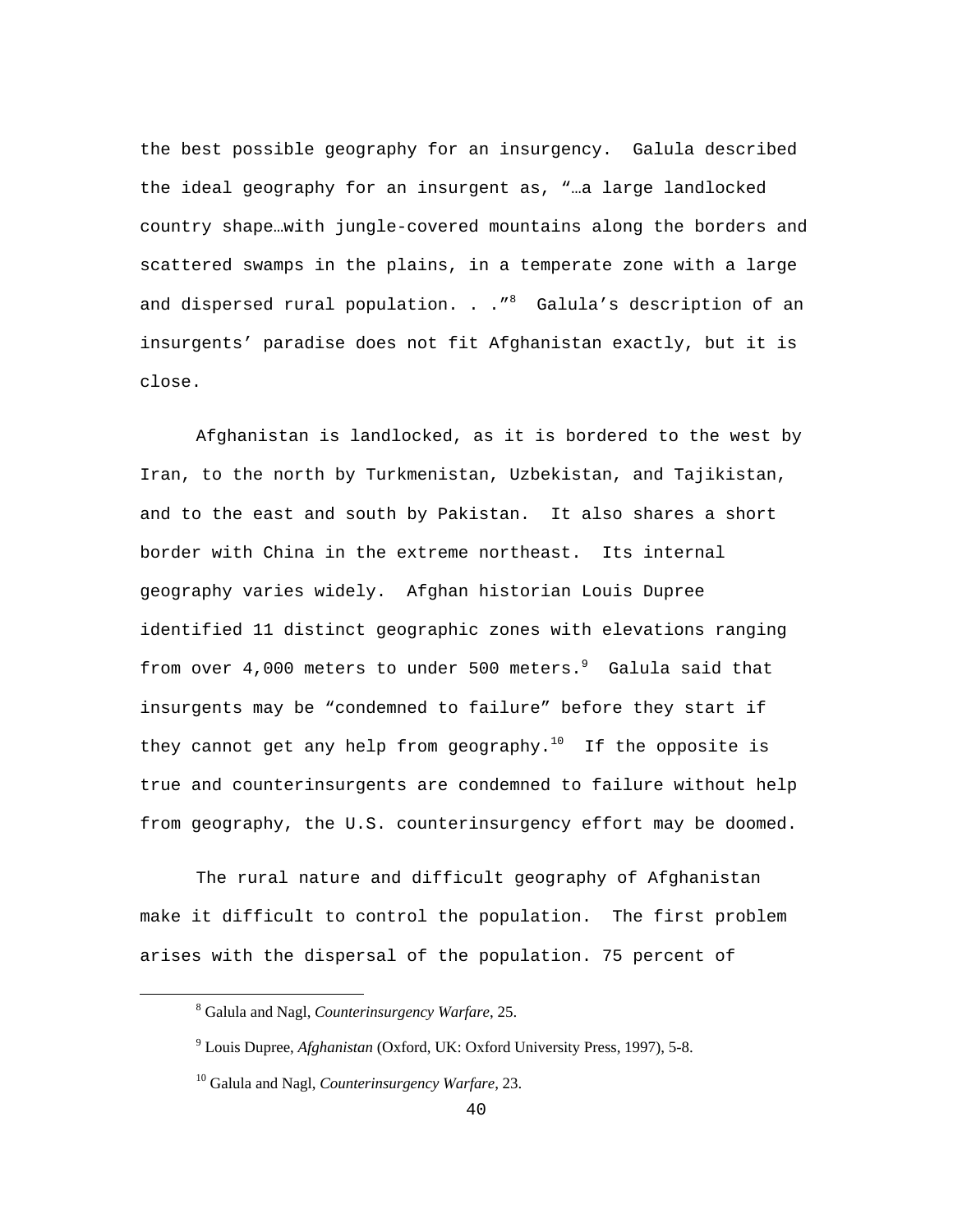Afghans live in rural areas. $^{11}$  This means that American soldiers must deploy to small villages and district centers. Often these villages are remote, far removed from major population centers and military logistics centers. Dupree said that these villages are typically "inward looking" and that "sustained relations with the outside world have seldom been pleasant, for outsiders usually come to extract from, not bring anything into, the village. $1^{12}$  This skepticism of outsiders has frustrated American efforts to control the population as well as led to violence between the American counterinsurgents, insurgents, and villagers.

Second, Afghanistan's geography and demography work against the American counterinsurgency effort. Afghanistan is approximately the size of Texas at about 251,000 square miles, and its population is approximately 29 million. $^{13}$  In 2010, the United States had approximately 100,000 soldiers deployed to Afghanistan. That ratio is about .4 soldiers per square mile and about 290 civilians per American soldier. Given that a large percentage of American soldiers focused on the urban areas that

<sup>&</sup>lt;sup>11</sup> CIA Factbook, "CIA - The World Factbook," CIA, https://www.cia.gov/library/publications/the-world-factbook/geos/af.html, (accessed January 08, 2011).

<sup>12</sup> Dupree, *Afghanistan*, 249.

<sup>&</sup>lt;sup>13</sup> CIA Factbook, "CIA - The World Factbook," CIA, https://www.cia.gov/library/publications/theworld-factbook/geos/af.html, (accessed January 08, 2011).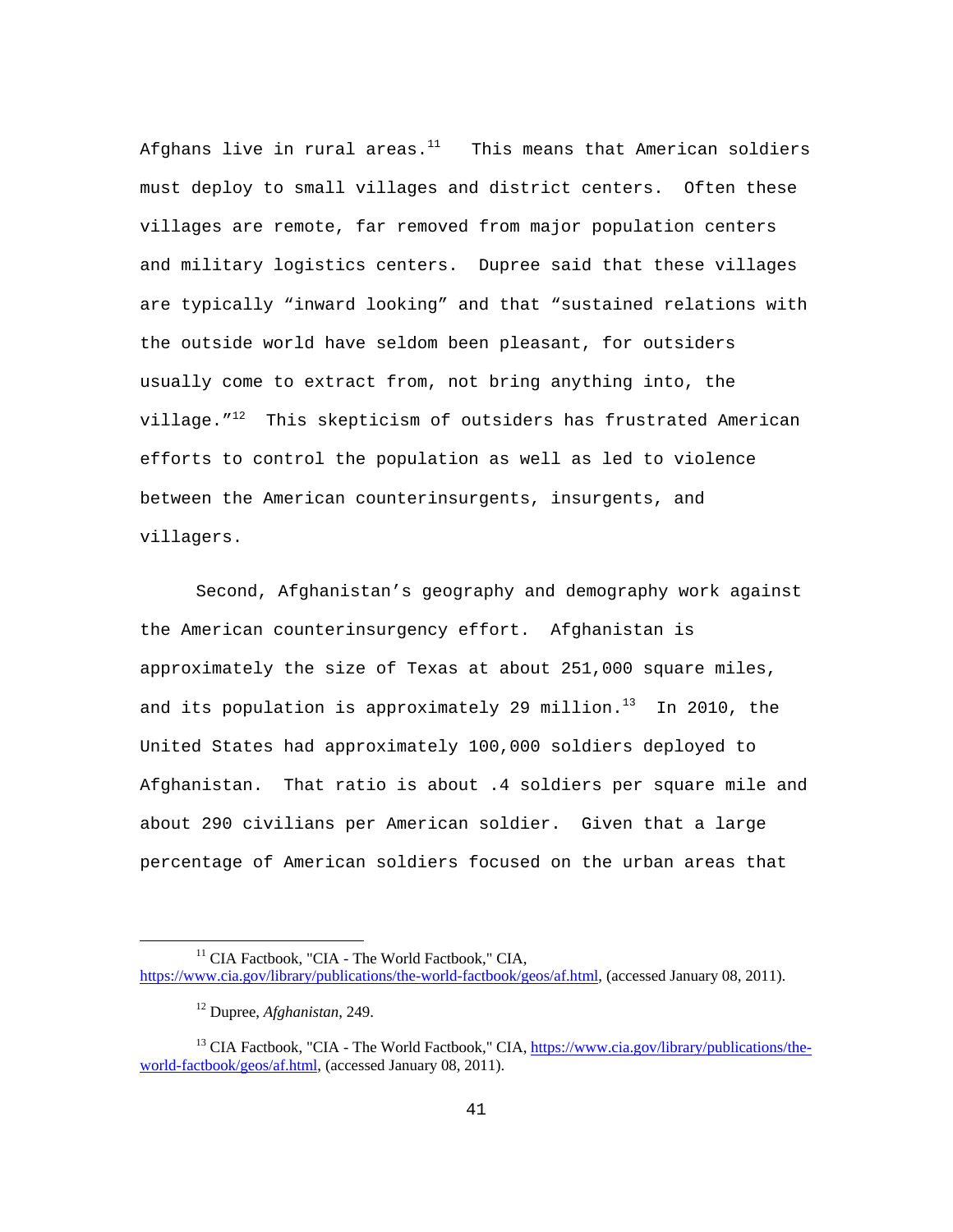do exist—mainly Kabul and Kandaha $r^{14}$ —it stands to reason that large areas of the country and population are not under American control.

These factors have made implementing traditional population control measures like curfews, checkpoints, and pass systems almost impossible. This stands in sharp contrast to the American experience in Baghdad during the 2007 Iraqi surge. In Baghdad, American counterinsurgents built a 2.5 mile wall that divided the Baghdad neighborhood of Ghazaliya. $15$  Ghazaliya was an insurgent stronghold and the wall funneled foot traffic to two checkpoints. The Americans also flooded the area with troops, and that effort, coupled with the wall, led to a reported 50 percent decrease in violence in the neighborhood. $16$ 

Regrettably for the American effort, an Afghan corollary to the Ghazaliya experience does not exist. Afghanistan's population distribution does not lend itself to easy control. As described earlier, is based in small, rural villages that are often skeptical of outside influence. The core population centers are not necessarily the most important areas. Barfield has described this problem by saying that Afghanistan has more

<sup>&</sup>lt;sup>14</sup> Greg Jaffe, "U.S. Forces Shift Focus to Afghan," CBS News, September 22, 2009, http://www.cbsnews.com/stories/2009/09/22/politics/washingtonpost/main5329199.shtml,(accessed January 08, 2011).

<sup>15</sup> Charles Crain, "Behind The Baghdad Wall," *Time*, May 9, 2007, http://www.time.com/time/world/article/0,8599,1618898,00.html, (accessed January 08, 2011).

 $16$  Ibid.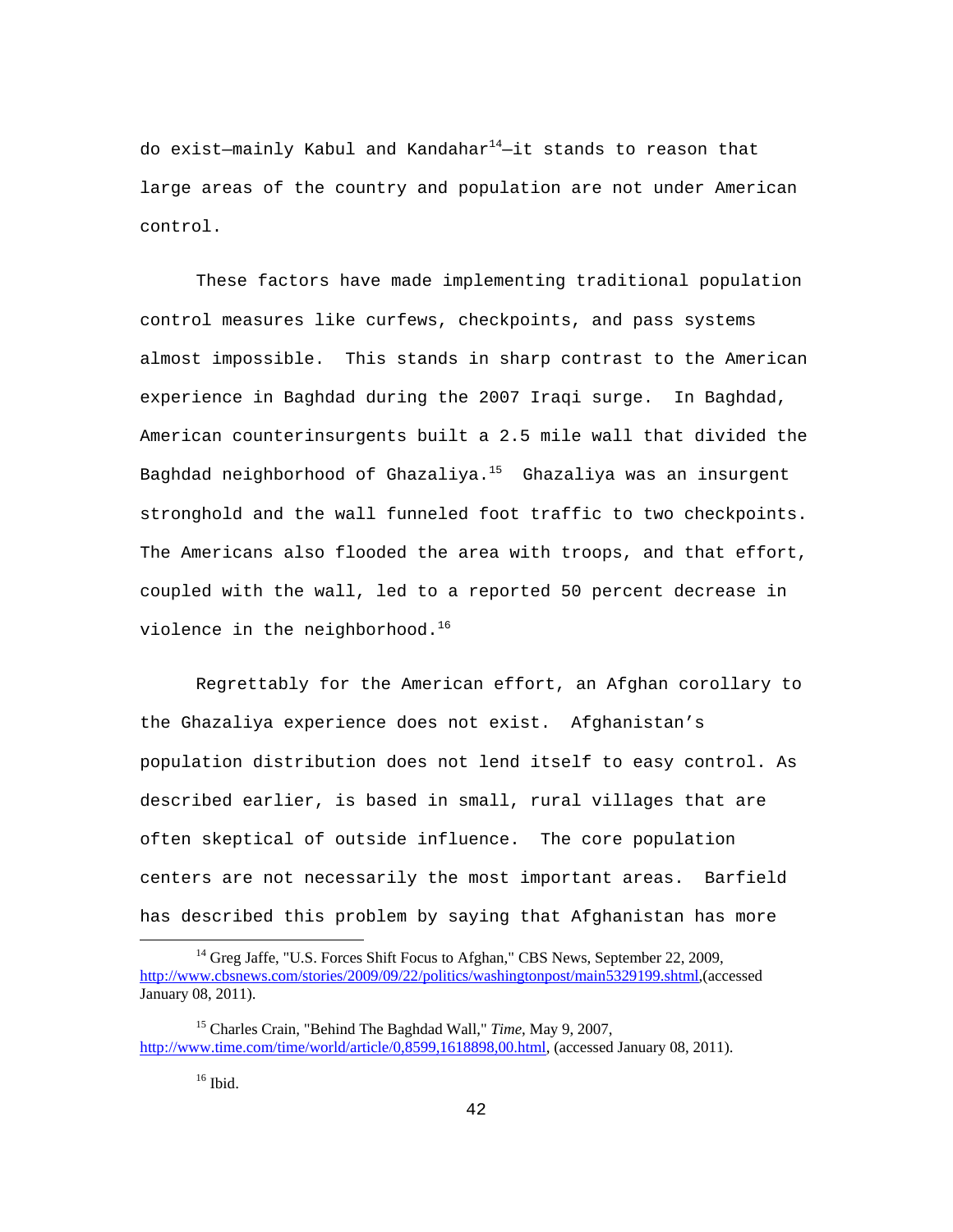"margins than cores." $17$  As a result, there are large margins of Afghanistan that are not reachable to Americans because of either geographic inaccessibility or force shortages.

Afghanistan shares a land border with six countries. While the border with each country is unique and important, the United States has accused Iran of smuggling weapons into Afghanistan,  $18$ the Afghanistan-Pakistan border, called the Durand Line, is the most critical to the counterinsurgency effort. $^{19}$ 

The 1,500 mile Durand Line separating Afghanistan and Pakistan is a historical accident. It was drawn in 1893 by an English colonial secretary, but the Afghan government in Kabul never agreed to it. The line, which became the international border, divided the ethnic Pashtun tribes between Afghanistan and Pakistan.<sup>20</sup> According to the Council on Foreign Relations, "The ongoing border frictions are due in large part to tribal allegiances that have never recognized the century-old

<sup>19</sup> Carin Zissis and Jayshree Bajoria, "The Troubled Afghan-Pakistani Border," Council on Foreign Relations, March 20, 2009, http://www.cfr.org/publication/14905/troubled afghanpakistani border.html#p6, (accessed January 09, 2011).

17 Thomas J. Barfield, *Afghanistan: a Cultural and Political History* (Princeton: Princeton University Press, 2010), 70.

<sup>&</sup>lt;sup>18</sup> Barbara Starr, "U.S. Official Says Intel Suggests Iran Plans to Ship Arms to Taliban," CNN, April 2, 2010, http://www.cnn.com/2010/WORLD/meast/04/02/iran.taliban.weapons/index.html?hpt=T1, (accessed January 09, 2011).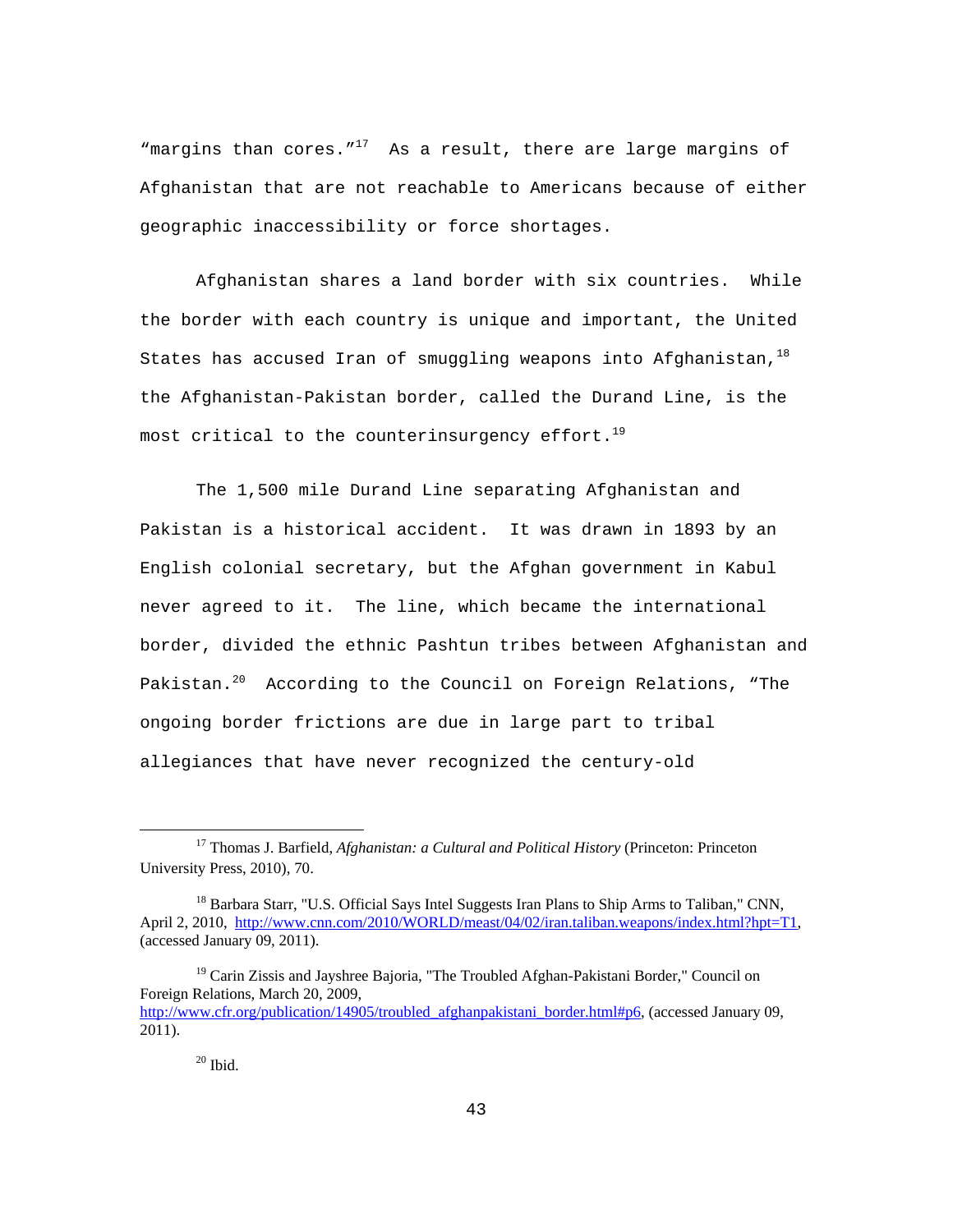frontier. $"^{21}$  More importantly, at least for the American effort, to many Pashtuns the border is considered a soft border, and they move freely back and forth.<sup>22</sup>

It should be noted that the insurgency is largely, but not exclusively, Pashtun. Over the past year, largely peaceful and non-Pashtun areas in North and Northwest Afghanistan have seen a rise in violence. However, the American effort has been focused on the Pashtun insurgency in the East and Southeast of Afghanistan, and this specifically means the geographic area encapsulating the Afghanistan-Pakistan border. $^{23}$ 

The U.S. recognizes the situation on the border as a significant problem, but senior military leaders have admitted that they cannot control the border in any "traditional sense." $^{24}$ The openness of the border is not portrayed as a temporary situation. According to Army Colonel Viet Luoung, securing the border would, ". . .take an inordinate amount of resources…It's naïve to say that we can stop forces coming through the border." $^{25}$ 

 $^{21}$  Ibid.

 $^{22}$  Ibid.

<sup>23</sup> Joshua Foust, "How We Lost Afghanistan's Once-Peaceful North," *The Atlantic*, October 12, 2010, http://www.theatlantic.com/international/archive/2010/10/how-we-lost-afghanistans-once-peacefulnorth/64257/, (accessed January 09, 2011).

<sup>24</sup> Anne Flaherty, "Commander: U.S. Can't Seal Afghan-Pakistan Border," *Time*, December 29, 2010, http://www.time.com/time/world/article/0,8599,2039952,00.html, (accessed January 09, 2011).

 $^{25}$  Ibid.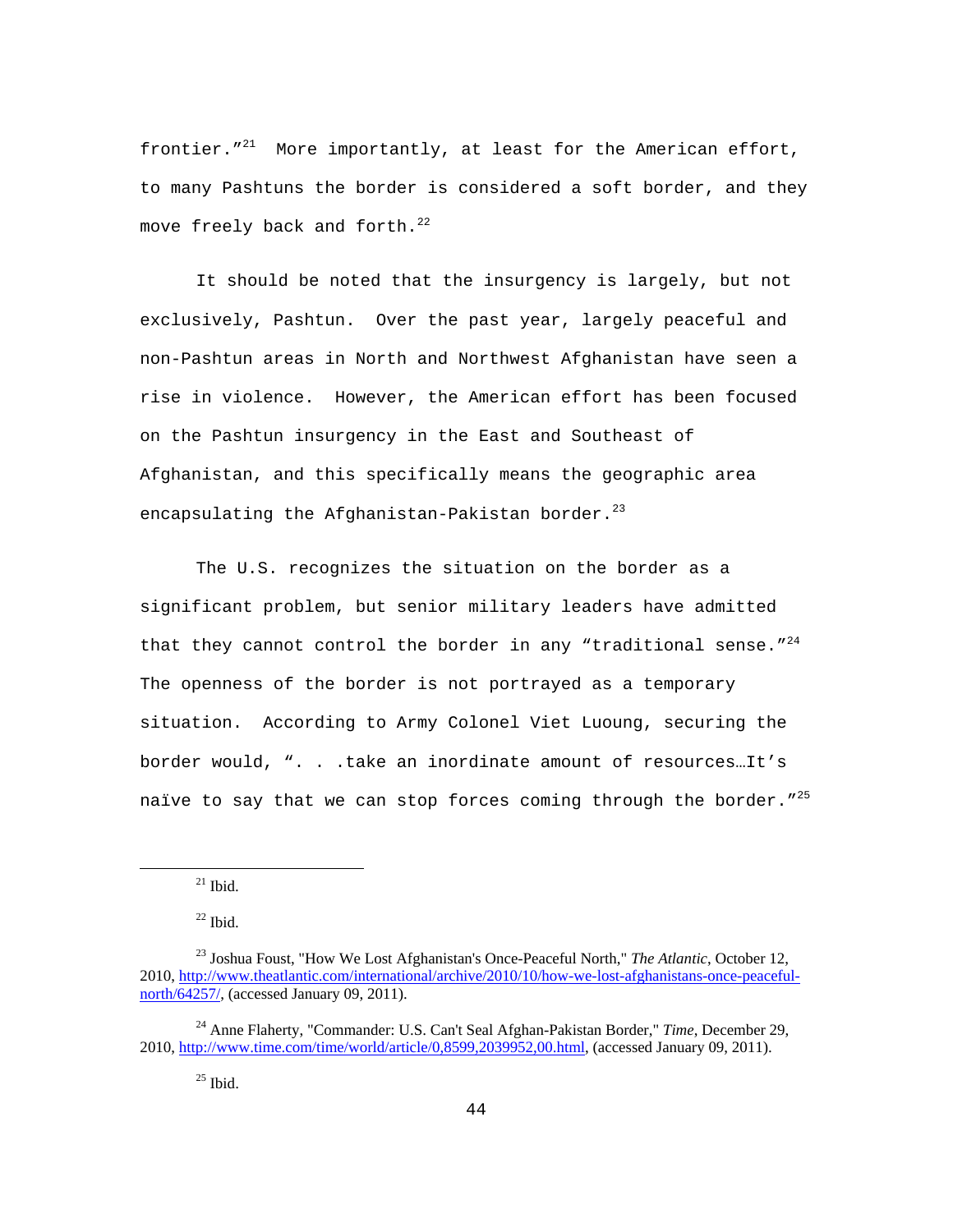The American population control efforts are mixed at best; a complete failure at worst. Two attempts at a national census have now been aborted, and biometric data can only be collected on people captured or otherwise detained. An Afghan national ID card project is probably years away, if it ever comes to fruition. Because Afghanistan's population is largely rural and disbursed, efforts to control the population's movement requires a quantity of soldiers not available. Population control measures like checkpoints and traffic control work best in heavy urban environments not found in Afghanistan. Additionally, Afghanistan's unforgiving geography make keeping far flung troops supplied impossibly difficult. Afghanistan's large land area leaves wide swaths of the country with few, if any, American counterinsurgents. Lastly, the Afghanistan-Pakistan border is, by the U.S. military's own admission, wide open, and unlikely to be controlled in the immediate future. These facts make it unlikely that the American counterinsurgency effort will ever adequately control the population.

The next step for the American counterinsurgency is to protect the Afghan population. The American effort has held close to the methods of living amongst the people, constant patrol, and population protection, but unfortunately for all, the number of

45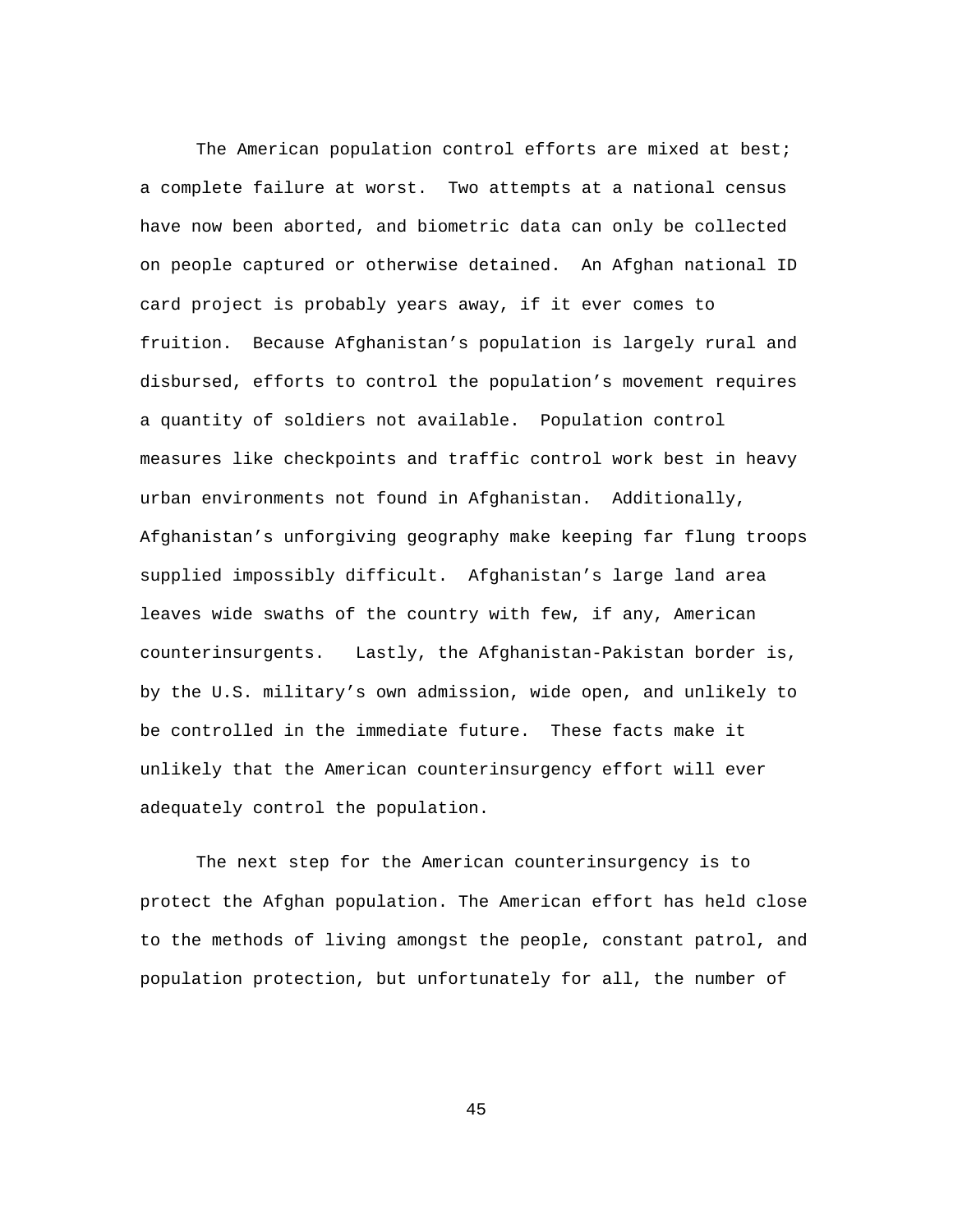civilian casualties in Afghanistan has risen over historical numbers since the counterinsurgency effort began in June 2009.<sup>26</sup>

 When General Petraeus took command in Afghanistan in July 2010, he issued new counterinsurgency guidance to NATO forces which stated, "Live amongst the people. We can't commute to the fight. Position joint bases and combat outposts as close to those we're seeking to secure as is feasible."<sup>27</sup> When General McChrystal issued his guidance in November 2009, he did not specifically call for living amongst the people, but the document references protecting the population and securing them from harm.<sup>28</sup> Clearly, for the last two Americans commanders, close contact with the local population has been a command priority.

It appears that this command guidance has been has been taken seriously. In 2009, the U.S. Army reported that its troops were being repositioned to "better protect the Afghan people."<sup>29</sup>

26 Simon Rogers, "Afghanistan Civilian Casualties: Year by Year, Month by Month," *Guardian*, August 10, 2010, http://www.guardian.co.uk/news/datablog/2010/aug/10/afghanistan-civilian-casualtiesstatistics#, (accessed January 15, 2011).

<sup>27</sup> General David Petraeus, *COMISAF's Counterinsurgency Guidance*, U.S. Department of Defense, Signed 1 August 2010, http://www.isaf.nato.int/images/stories/File/COMISAF-Guidance/COIN%20Guidance%2001%20Aug%2010.pdf , (accessed January 15, 2011).

<sup>28</sup> General Stanley McChrystal and Command Sergeant Major Michael T. Hall, *ISAF Commander's Counterinsurgency Guidance*, U.S. Department of Defense, International Security Assistance Force, Undated, http://www.nato.int/isaf/docu/official\_texts/counterinsurgency\_guidance.pdf, (accessed January 16, 2011).

 $29$  Jim Garamone, "Troops Re-position to Better Protect Afghan People," Army, October 21, 2009, http://www.army.mil/-news/2009/10/21/29062-troops-re-position-to-better-protect-afghan-people/, (accessed January 15, 2011).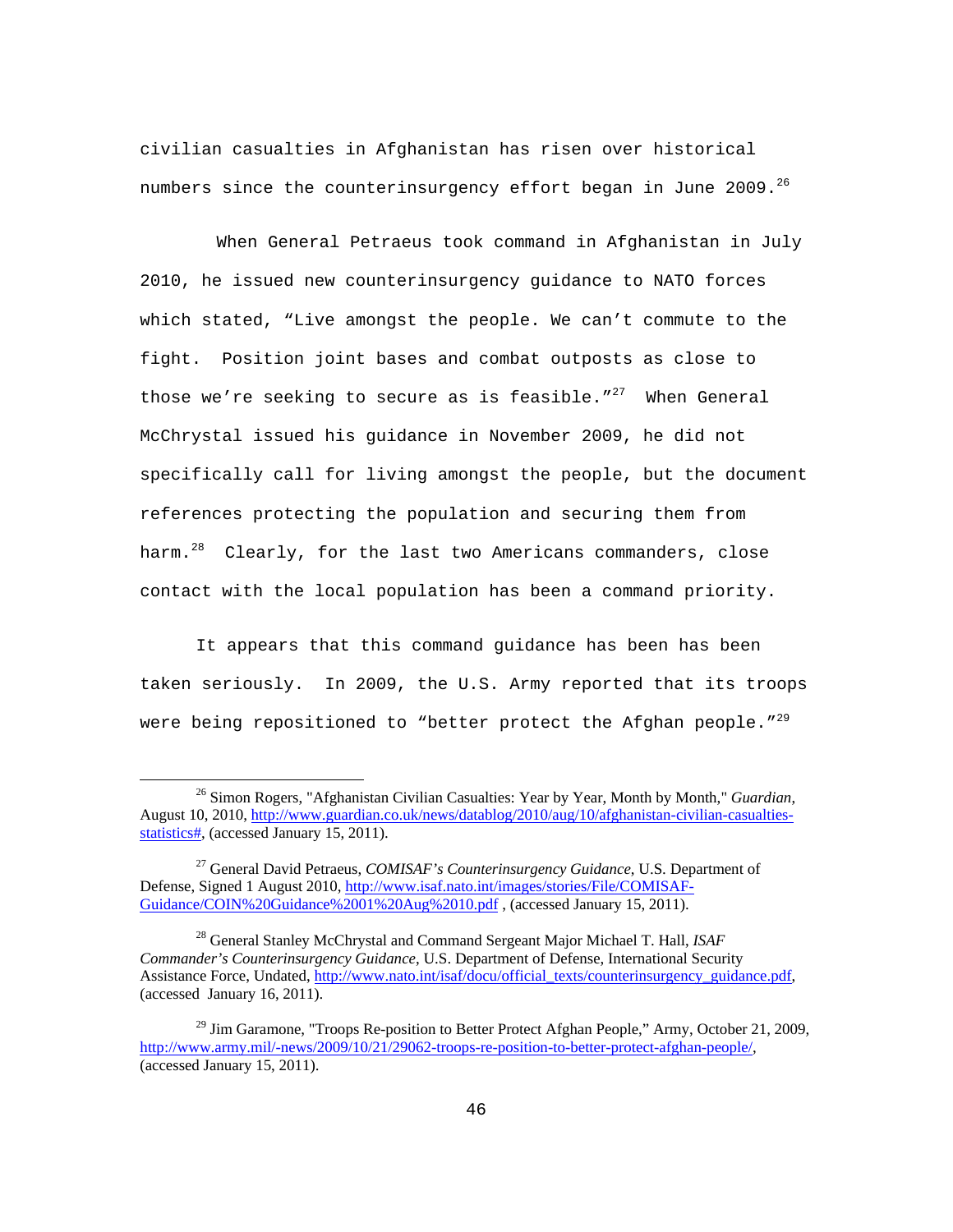The effort to live among the Afghan people, as well as the troop surge authorized by President Obama in December 2009, has led to a base building boom. According to Nick Turse, there are over 400 American and NATO bases, ranging from small camps and combat outposts to major bases at Kandahar and Bagram.<sup>30</sup>

The way in which the American military has gone about living among the population hardly meets the normative definition of living among the population. The U.S. military usually lives on self-contained forward operating bases (FOBs) located on the outskirts of a village or town. They often commandeer a large house or abandoned school and construct large physical barriers to protect the soldiers from bomb or rocket attacks. Soldiers eat food trucked or flown in, and live segregated from their partnered Afghan Army units. Interaction between Americans and Afghans comes only during patrols or when Afghan citizens visit the FOB with grievances. A 2011 BBC documentary titled "The Battle for Bomb Alley" documented this process.<sup>31</sup>

It is not clear, however, that the Americans have enough soldiers in place on those bases to reach the ratio of protector to population required by counterinsurgency experts. Using the

 $30$  Nick Turse, "Tomgram: Nick Turse, The Pentagon's Planet of Bases," TomDispatch, January 9, 2011, http://www.tomdispatch.com/archive/175338/, (accessed January 15, 2011).

 $31$  BBC. February 23, 2011. "The Battle for Bomb Alley." YouTube http://www.youtube.com/watch?v=5wEW5UVXemc and http://www.youtube.com/watch?v=HOb8wybIeo8&feature=related (accessed March 1, 2011).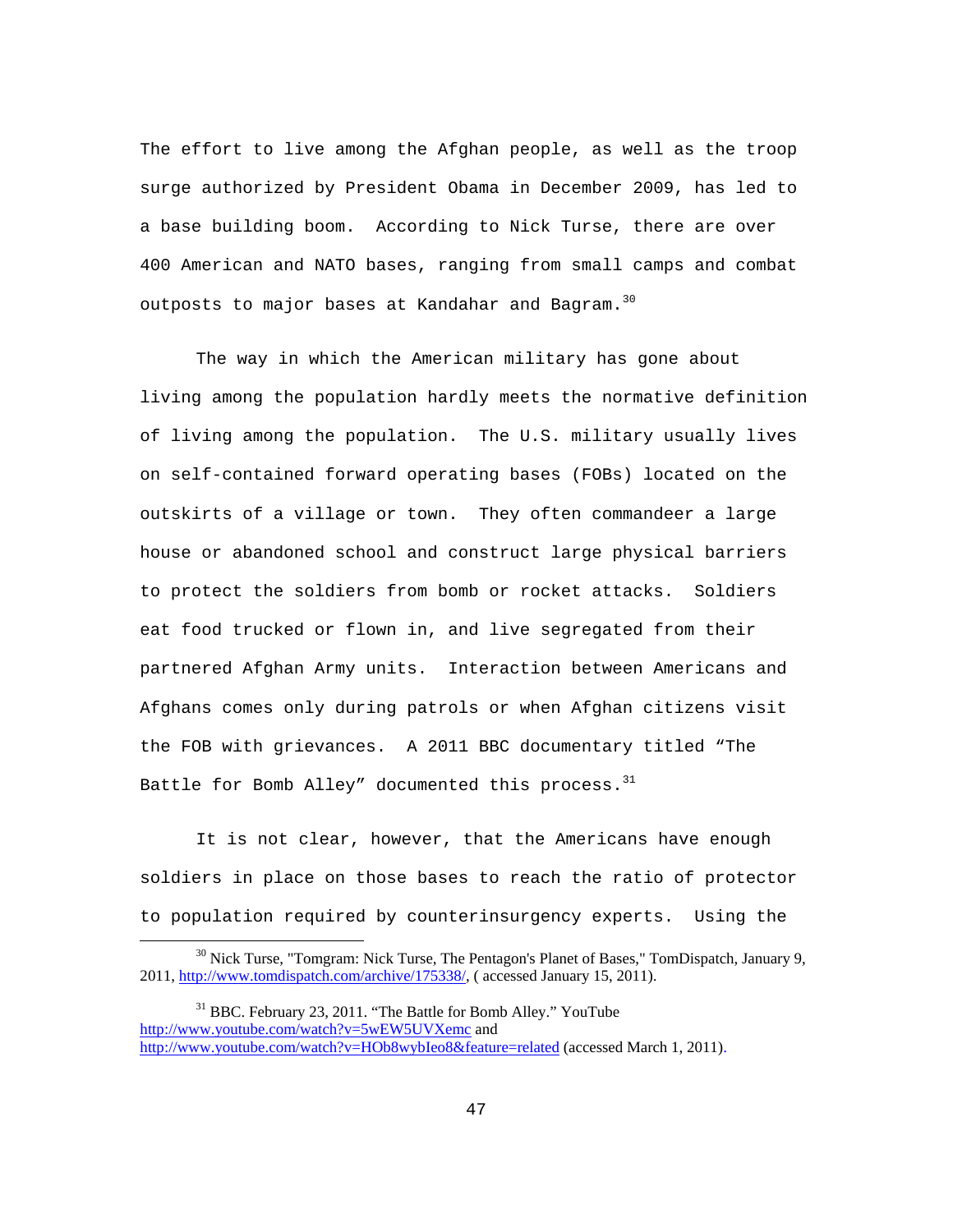previously stated ratio of 20 counterinsurgents for every 1,000 civilians, the United States would need 600,000 soldiers in Afghanistan. $32$  The United States has approximately 100,000 soldiers in Afghanistan and NATO has approximately 50,000 troops under its command. $^{33}$  The United States has attempted to fill the gap in coalition soldiers by expanding the Afghan National Security Forces (ANSF) and focusing its efforts on the most troublesome regions of Afghanistan. $34$  However, this strategy has not lead to a reduction in civilian casualties.

The most damning evidence against American efforts to protect the population is that civilian casualties have gone up since the counterinsurgency effort began in June 2009. According to the United Nations Assistance Mission in Afghanistan (UNAMA), civilian casualties for the first six months of 2010 were 31 percent higher than the first six months of 2009.<sup>35</sup> Additionally, according to the *Guardian*, the first six months of a 2010 saw 50

<sup>&</sup>lt;sup>32</sup> CIA Factbook, "CIA - The World Factbook," CIA, https://www.cia.gov/library/publications/the-world-factbook/geos/af.html, (accessed January 08, 2011).

<sup>&</sup>lt;sup>33</sup> Phil Stewart, "U.S. to Send 1,400 Marines to Afghanistan," Yahoo News, January 6, 2011, http://news.yahoo.com/s/nm/us\_afghanistan\_usa\_troops, (accessed January 15, 2011).

<sup>&</sup>lt;sup>34</sup> As of February 2011, the authorized end strength to the ANSF is 375,000. Even if each ANSF soldier is considered an equal to a coalition troop, there would still be a 75,000 troop shortage based on 20 counterinsurgents for every 1000 people.

<sup>35</sup> UN Assistance Mission for Afghanistan. 2010. *Afghanistan: Mid Year Report 2010 Protection of Civilians in Armed Conflict*. Kabul, Afghanistan. i, http://unama.unmissions.org/Default.aspx?tabid=4529 (accessed 2 March 2011).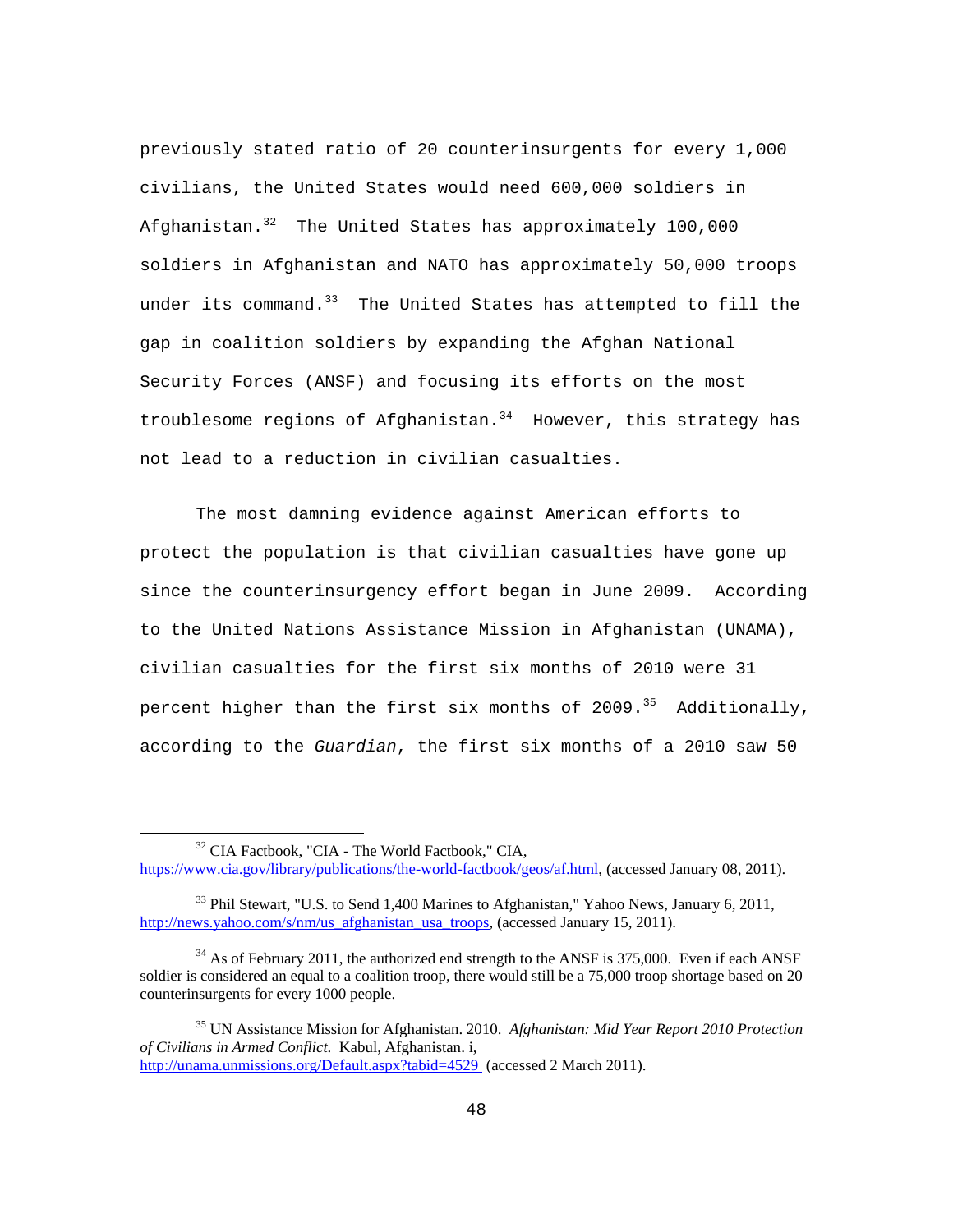percent increase in civilian casualties when compared to the same period in 2008.<sup>36</sup>

It is true that most of the responsibility for the violence against civilians is with the Taliban, or what the UNAMA report calls "anti-government elements (AGEs)." 76 percent of civilian deaths were at the hands of the AGEs, while the remaining deaths were attributed to either "pro-government forces" (PGFs) or undetermined. Civilian casualties coded as the responsibility of PGFs declined by 30 percent over the period.<sup>37</sup> The problem is, however, that the violence attributed to AGEs is exactly the sort of violence that the American counterinsurgency should be preventing. Additionally, the civilian population makes little distinction between who is responsible for the killings, so even though the Americans have reduced the numbers of casualties they are directly responsible for, the total number of civilian casualties increased.

Despite the increased command importance put on protecting the population, the presence of 150,000 American and NATO forces and a real effort to live amongst the local population, Afghan civilians are not more protected than they were in the previous

36 Simon Rogers, "Afghanistan Civilian Casualties: Year by Year, Month by Month," *Guardian,* August 10, 2010, http://www.guardian.co.uk/news/datablog/2010/aug/10/afghanistan-civilian-casualtiesstatistics#, (accessed January 15, 2011).

<sup>37</sup> UN Assistance Mission for Afghanistan. 2010. *Afghanistan: Mid Year Report 2010 Protection of Civilians in Armed Conflict*. Kabul, Afghanistan. i, http://unama.unmissions.org/Default.aspx?tabid=4529 (accessed 2 March 2011).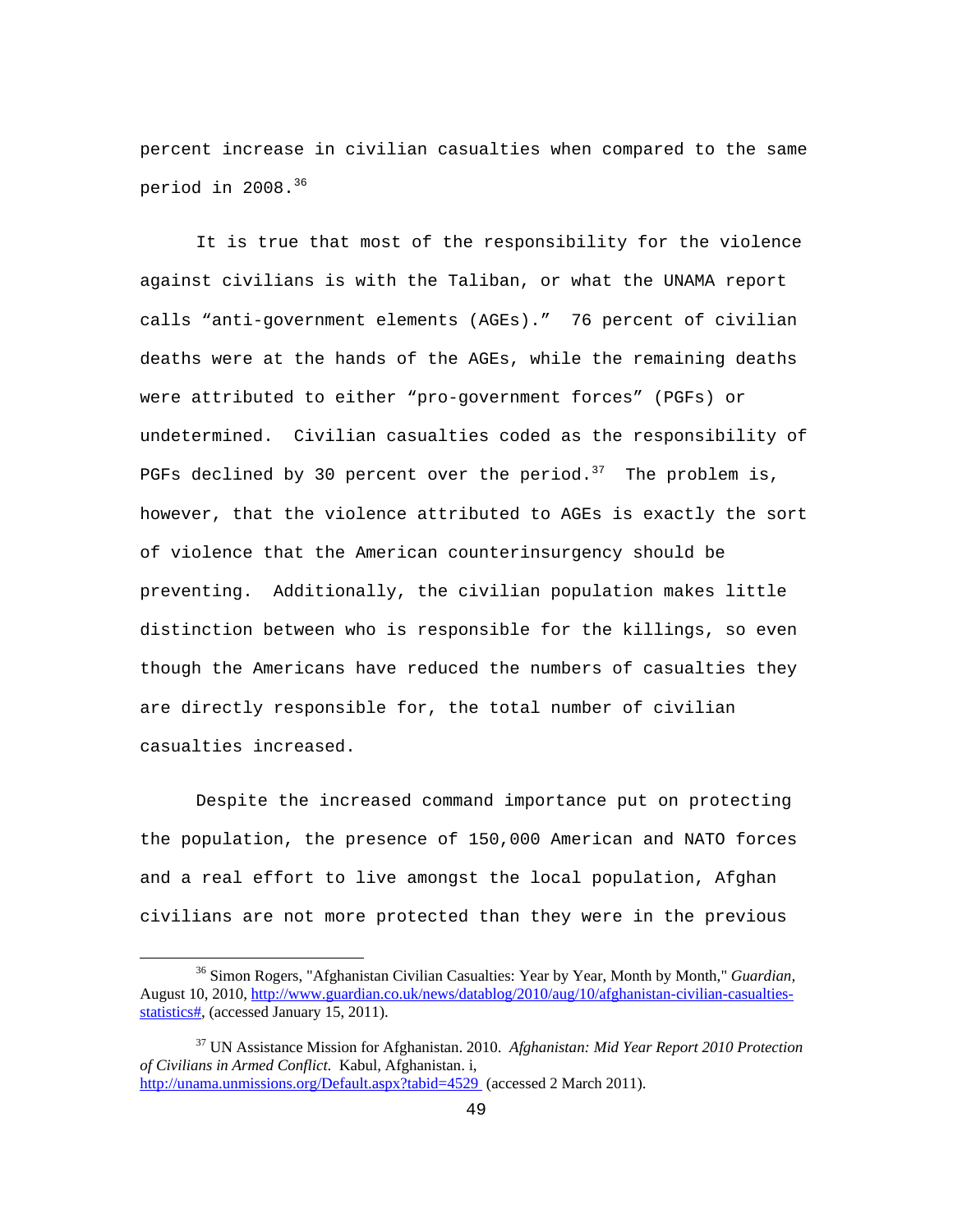years of the war. It is hard not to consider this push element of American counterinsurgency strategy a failure.

The next step in the American counterinsurgency push effort is to gather cultural and tactical intelligence. The Americans developed the Afghanistan/Pakistan (Af/Pak) Hands and Human Terrain Team programs to achieve this goal, but the evidence of success is mixed.

General McChrystal initiated the Af/Pak Hands program after assuming command in Afghanistan. The program was designed to "…have a cadre of military and civilian experts that will rotate into key staff and leadership positions…to provide continued expertise in support of U.S. objectives in the region. "<sup>38</sup> The program includes 16 weeks of language and cultural training.

Thus far, the Af/Pak hands program has gotten off to a rocky start. According to the *New York Times*, the program has too few volunteers and has been hit with the perception that it may hurt a service member's career. The military does not even expect to fill the 912 positions until the summer of 2011.<sup>39</sup>

38 American Forces Press Service, "First AF-PAK Hands Grads Deploy Overseas," U.S. Central Command, April 23, 2010, http://www.centcom.mil/en/news/first-af-pak-hands-grads-deployoverseas.html, (accessed January 29, 2011).

<sup>39</sup> Eric Schmitt, "Slow Start for Military Corps in Afghanistan," *New York Times*, January 5, 2010, http://www.nytimes.com/2010/01/06/world/06mullen.html?\_r=1&ref=world, (accessed January 29, 2011).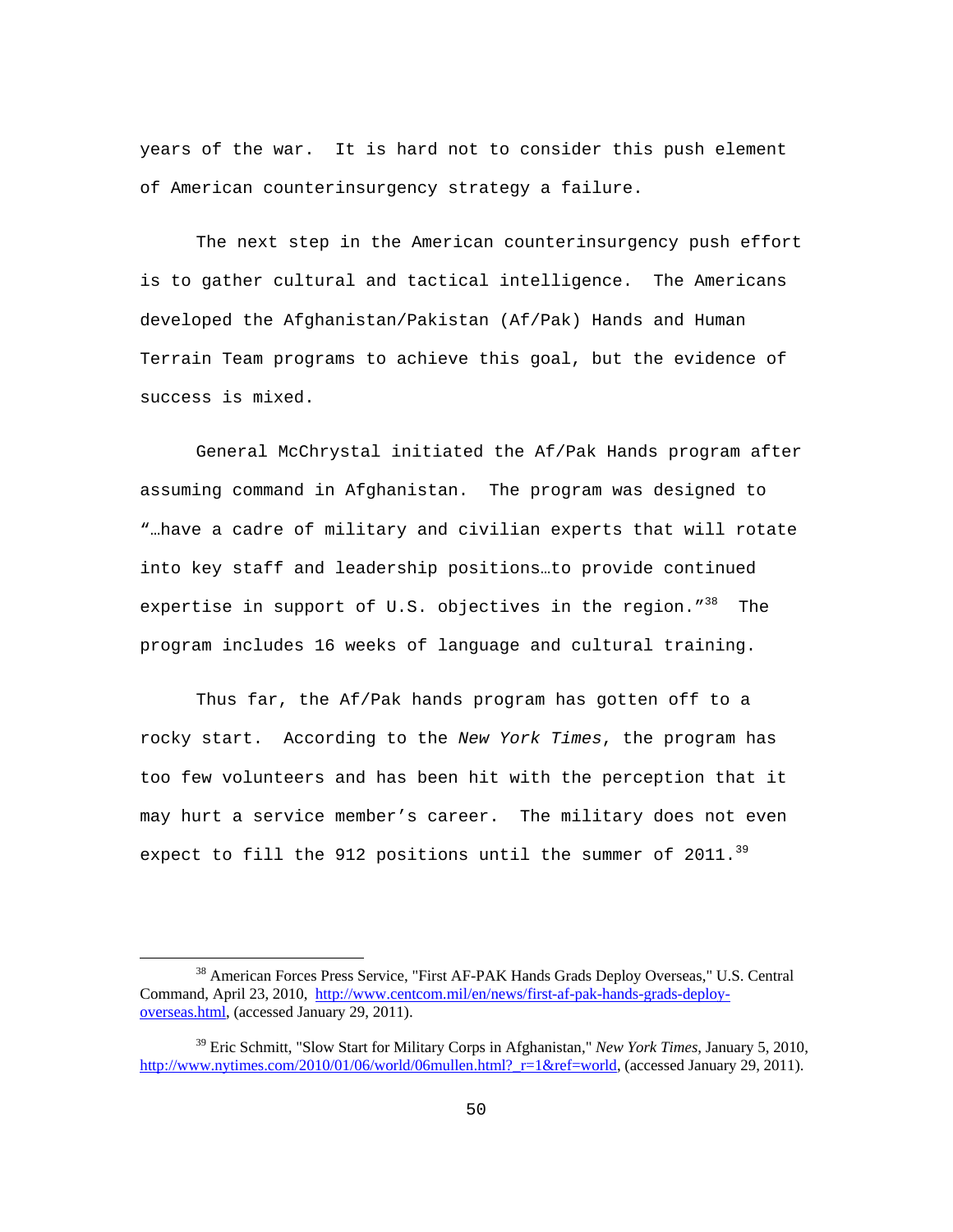The Af/Pak hands program is still relatively new, so it success or failure may be too early to judge. However, there is one part of the cultural intelligence piece that can be judged a failure and that is the ability of the Americans to speak the local languages of Afghanistan. In the Afghan counterinsurgency, the only interaction many troops have with the local population is through interpreters.<sup>40</sup>

This dependence on interpreters causes serious problems for the American effort. The Americans have struggled to find enough qualified interpreters, and some of whom cannot understand or convey meaning in the various languages and dialects found in Afghanistan. $41$  This situation has led to competition amongst the various defense and intelligence agencies, civilian contractors and NGOs for the best interpreters. While qualified interpreters command salaries over \$200,000 with contractors,  $^{42}$  the U.S.

<sup>41</sup> Ron Synovitz, "Mistakes By Afghan Translators Endanger Lives, Hamper Antiterrorism Effort," Radio Free Europe/Radio Liberty, September 2, 2008, http://www.rferl.org/content/Mistakes\_By\_Translators\_Hamper\_Afghan\_Antiterrorism\_Campaign/119578 3.html, (accessed January 29, 2011).

40 Joshua Foust, "Maladies of Interpreters," *New York Times*, September 21, 2009, http://www.nytimes.com/2009/09/22/opinion/22foust.html?adxnnl=1&pagewanted=1&adxnnlx=12963173 22-pKD88FxiGtZ02/vnUslKgg, (accessed January 29, 2011).

<sup>42</sup> Kevin Sieff, "At Afghan Cup in Virginia, Recruiters Offer Big Money for Interpreters," *The Washington Post*, July 11, 2010, http://www.washingtonpost.com/wpdyn/content/article/2010/07/10/AR2010071002922.html, (accessed January 29, 2011).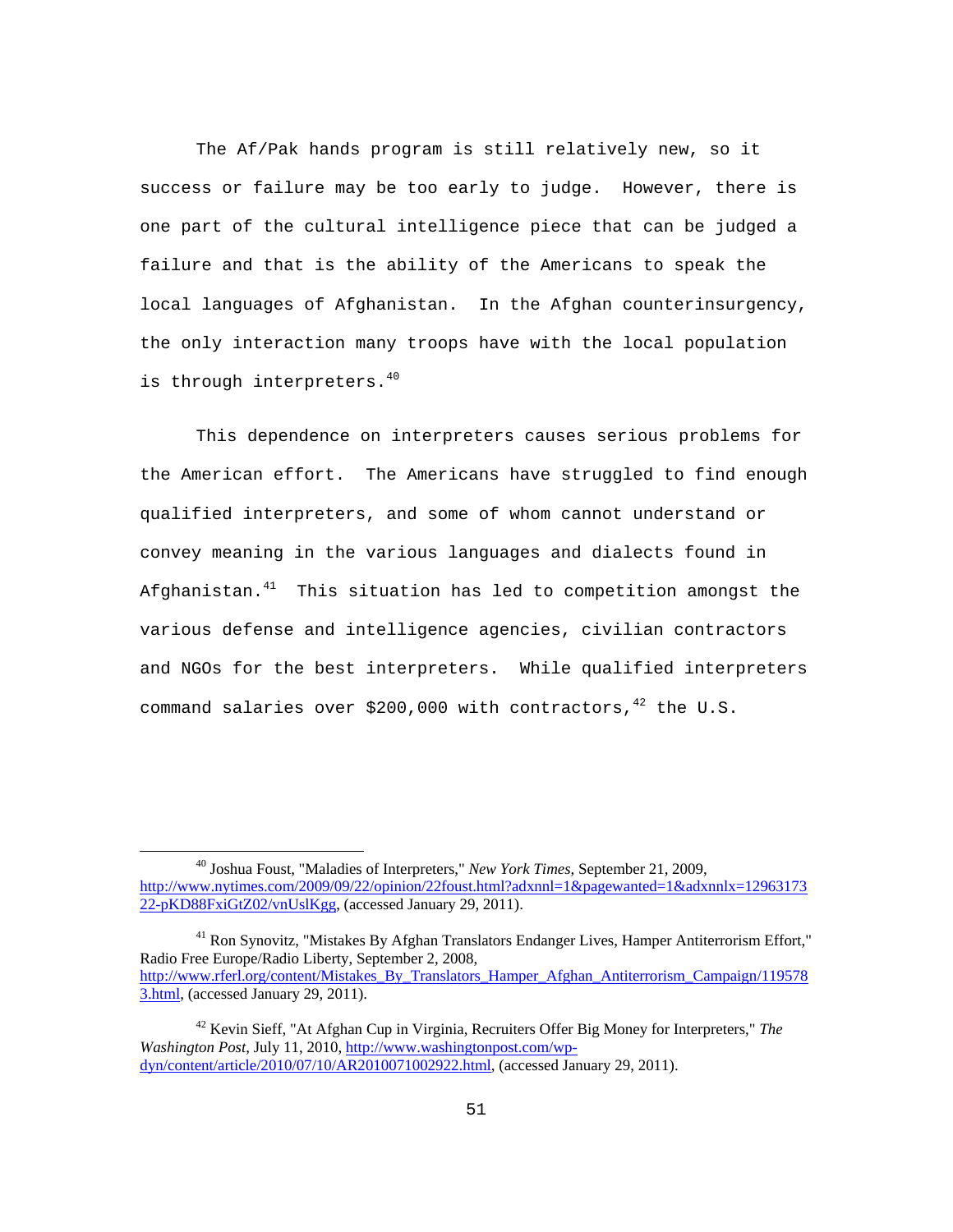military struggles to hire qualified staff for interpreting services.<sup>43</sup>

The Americans have had more success in gathering tactical intelligence. In 2006, the American military began setting up Human Terrain Teams (HTTs) to gather data and research the local populations in the areas in which the military was operating. These teams consist of anthropologists, language experts, and retired and civilian experts whose purpose is to gather data on the "human terrain" of a given area. $44$  The "human map" they develop consists of the community's social connections, religion, and the relationship between local power brokers.<sup>45</sup> This assists the U.S. in developing the sort of intelligence networks needed to defeat the insurgency.

Initially tested in Iraq, the HTTs have been deployed to Afghanistan since 2007. Thus far, according to the experts, the HTTs and other intelligence gathering efforts have achieved significant intelligence gains. Andrew Exum, a fellow at the

43 Matthew Mosk, Brian Ross, and Joseph Rhee, "Afghanistan: Whistleblower Claims Many US Interpreters Can't Speak Afghan Languages," ABC News, September 8, 2010, http://abcnews.go.com/Blotter/afghanistan-whistleblower-claims-us-interpreters-speak-afghanlanguages/story?id=11578169&page=3, (accessed January 29, 2011).

<sup>&</sup>lt;sup>44</sup> Kambiz Fattahi, "US Army Enlists Anthropologists," BBC News, October 16, 2007, http://news.bbc.co.uk/2/hi/americas/7042090.stm, (accessed January 29, 2011).

<sup>45</sup> Anna Mulrine, "The Culture Warriors," *U.S. News and World Report*, November 30, 2007, http://www.usnews.com/news/iraq/articles/2007/11/30/the-pentagon-deploys-social-scientists-to-helpunderstand-iraqs-human-terrain, (accessed January 29, 2011).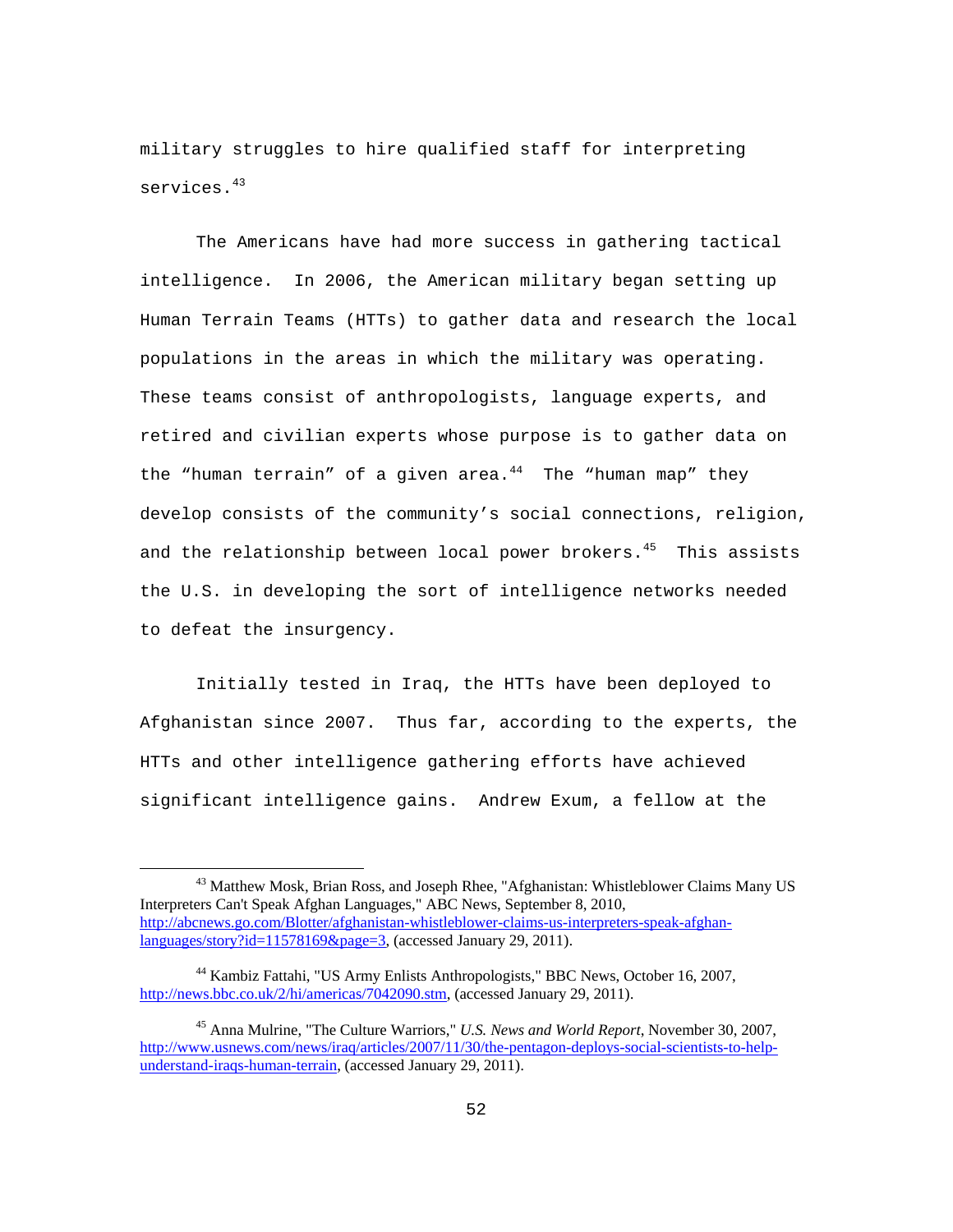Center for New American Security (CNAS) and a small wars and insurgencies expert recently wrote:

Our intelligence at the tactical level is greatly improved…This time around, when an intelligence officer began a briefing, he or she began by explaining the human geography of their area of operations and only later focused on the insurgency as being part of that geography. I am so impressed with how sophisticated the analysis provided by intelligence officers today is. . .  $4^{6}$ 

Despite Exum's enthusiasm, one of the metrics the American military has used to measure the success of their intelligence gathering efforts is the number of improvised explosive devices (IEDs) turned in by the local populace. A report co-authored by Exum in June 2009 for CNAS said:

Another indicator of cooperation is the number of roadside bombs (improvised explosive devices or IEDs) that are found and cleared versus exploded…A rise in the proportion of IEDs being found and defused (especially when discovered thanks to tips from the local population) indicates that locals have a good working relationship with local military units—a sign of progress.<sup>47</sup>

Unfortunately, despite the HTTs and Exum's impression of the state of intelligence gathering, there is little evidence to

<sup>&</sup>lt;sup>46</sup> Andrew Exum, "Afghanistan Trip Report, Part I: BLUF," Center for a New American Security, December 10, 2010, http://cnas.org/blogs/abumuqawama/2010/12/afghanistan-trip-report-part-i-bluf.html, (accessed January 29, 2011).

<sup>47</sup> Andrew M. Exum et al., *Triage: The Next Twelve Months in Afghanistan and Pakistan,* publication, June 10, 2009, Benchmarks and Metrics, http://www.cnas.org/files/documents/publications/ExumFickHumayun\_TriageAfPak\_June09.pdf, (accessed January 29, 2011).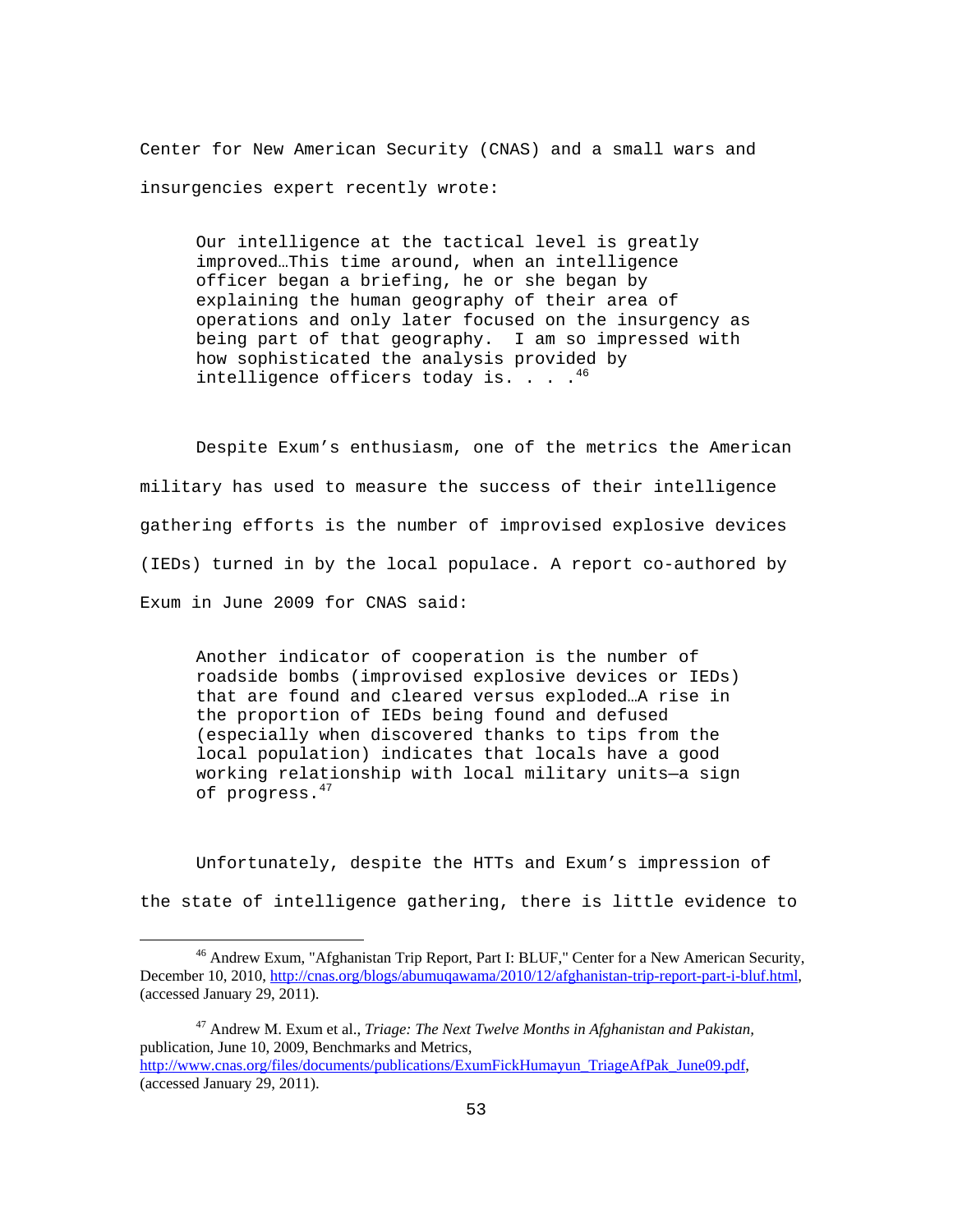support that locals are turning in IEDs at a greater rate now than in 2009. According to the Joint Improvised Explosive Device Defeat Organization (JIEDDO), in May 2010, the latest month in which data has been published; only 12 of 1,128 IEDs were turned in by the local population. In June 2009, the month of the CNAS report, 12 of 840 IEDs were turned in. $48$  Rather than evidence of increased cooperation between the population and the military, this evidence suggests a stalemate at best, deterioration at worst.

The lack of results in gathering cultural and tactical intelligence in Afghanistan has not been from lack of effort. The Af/Pak hands program, while floundering early, may overcome its bureaucratic problems. More troops can learn the various languages of Afghanistan, and more efforts can be made to prepare soldiers for the culture they will encounter while there. Intelligence collection and the Human Terrain Teams have been a point of emphasis for the counterinsurgents. A fundamental problem remains though—these intelligence gathering efforts have not added up to the strategic gains that the American counterinsurgency needs. In short, the emphasis on intelligence gathering has not produced results.

48 Cordesman, Anthony, Marissa Allison, Jason Lemieux. *IED Metrics for Afghanistan January 2004 – September 2010*. Center for Strategic & International Studies, November 11, 2010, http://csis.org/files/publication/101110 ied metrics afghanistan.pdf (accessed March 4, 2011).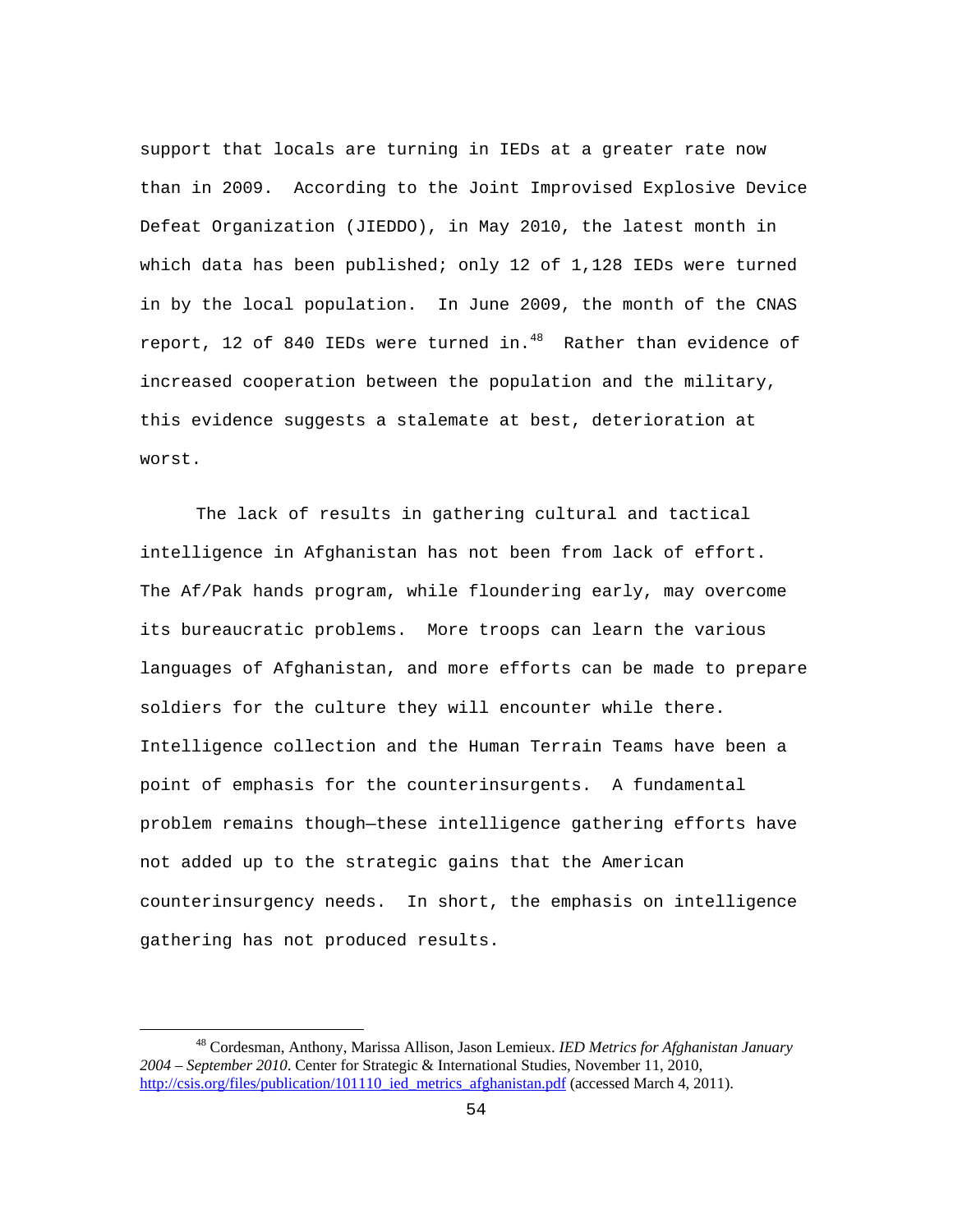While much of the American counterinsurgency push strategy puts a softer face on the war, the strategy includes kinetic operations. The American counterinsurgency strategy requires the capturing or killing of key insurgent leaders, the elimination of their physical safe havens, and the denial of insurgent material and financial support. The Americans, especially since General Petraeus took over, have refocused their efforts in this area. However, these efforts have not been decisive and new research suggests some of them may be counterproductive.

Since General Petraeus took control in June 2010, the United States has ratcheted up the focus on kinetic operations.  $49$ This new focus on kinetic operations ranges across the operational spectrum. According to Fred Kaplan, a military analyst, Petraeus has unleashed special operations in every part of the country.50 Additionally, according to *Wired*, NATO planes fired weaponry on 1,000 separate missions in October 2010, a rate 50 percent higher than October 2009.<sup>51</sup> Petraeus even authorized,

<sup>&</sup>lt;sup>49</sup> Fred Kaplan, "A New Plan for Afghanistan: Less Counterinsurgency, More Killing and Capturing." *Slate Magazine*. October 13, 2010, http://www.slate.com/id/2270971/,m , (accessed January 30, 2011).

 $50$  Ibid.

<sup>&</sup>lt;sup>51</sup> Noah Shachtman, "Bombs Away: Afghan Air War Peaks With 1,000 Strikes in October | Danger Room | Wired.com," Wired, November 10, 2010, http://www.wired.com/dangerroom/2010/11/bombs-away-afghan-air-war-peaks-with-1000-strikes-inoctober/, (accessed January 30, 2011).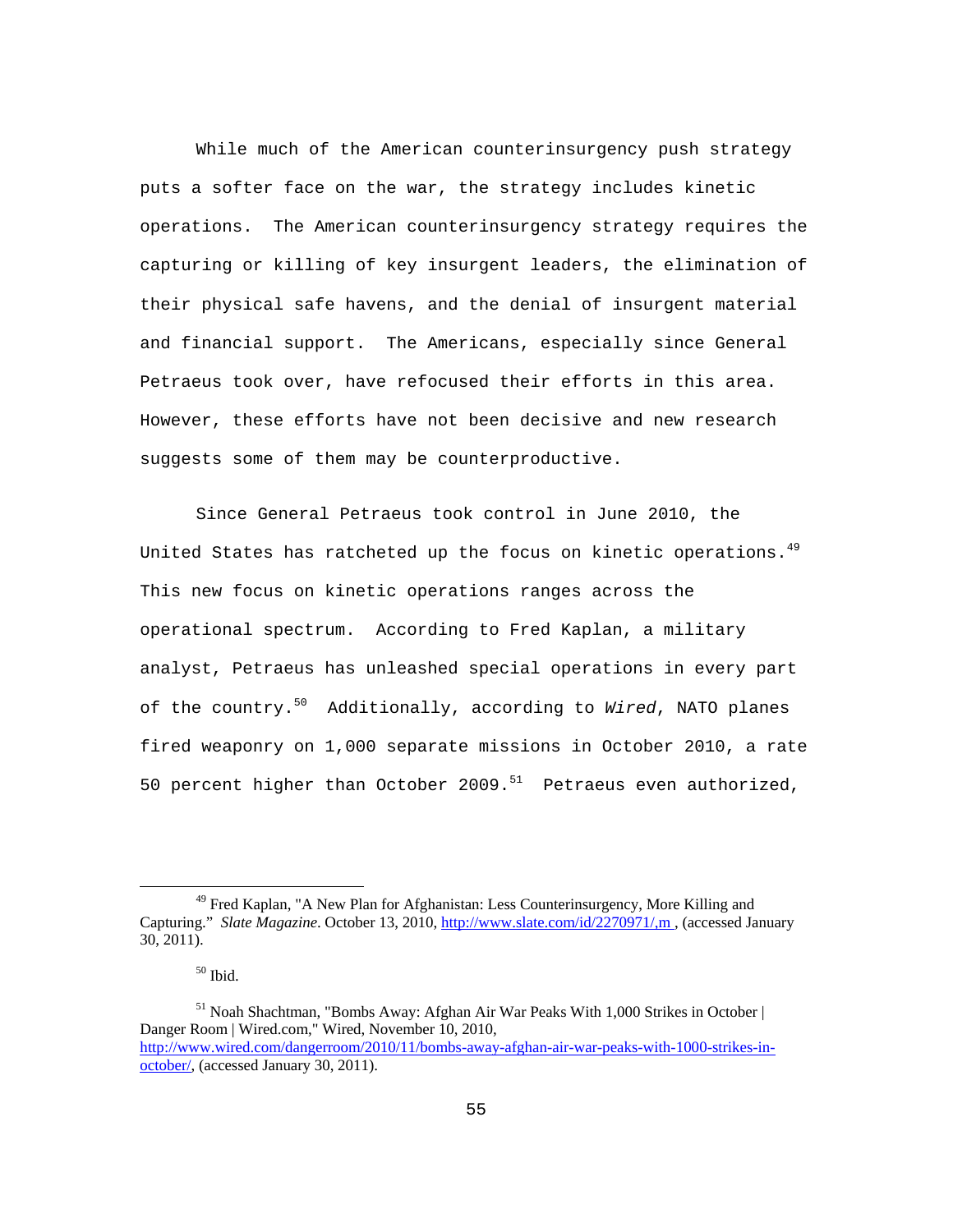for the first time in Afghanistan, the deployment of heavy M1 Abrams tanks. $52$ 

Petraeus's escalation of violence is an attempt to kill senior and mid-level insurgent leaders. According to Petraeus, the increased level of kinetic action is an effort to destroy the Taliban's network. "Certainly you want to protect the force by killing or capturing those at the point of planting an IED, but what you really want to do is go after the network.  $''^{53}$ 

There is evidence that Petraeus's effort has been successful, at least in killing large numbers of insurgents. According to media reports, 2010 was the deadliest year on record for the insurgency and Petraeus has suggested that fighting will intensify in 2011. $54$  However, news sources document that this increased focus on violence has not degraded the strength of the Taliban and may have a pernicious effect on the counterinsurgency effort.

<sup>&</sup>lt;sup>52</sup> Rajiv Chandrasekaran, "U.S. Deploying Heavily Armored Battle Tanks for First Time in Afghan War," *Washington Post*, November 19, 2010, http://www.washingtonpost.com/wpdyn/content/article/2010/11/18/AR2010111806856.html, (accessed January 30, 2011).

<sup>53</sup> Spencer Ackerman, "Drones Surge, Special Ops Strike in Petraeus Campaign Plan," Wired, August 18, 2010, http://www.wired.com/dangerroom/2010/08/petraeus-campaign-plan/, (accessed February 12, 2011).

<sup>54 &</sup>quot;Petraeus Predicts Intensified Fighting in 2011 - USATODAY.com," *USA Today*, February 9, 2011, http://www.usatoday.com/news/world/afghanistan/2011-02-09-petraeus-fighting\_N.htm, (accessed February 12, 2011).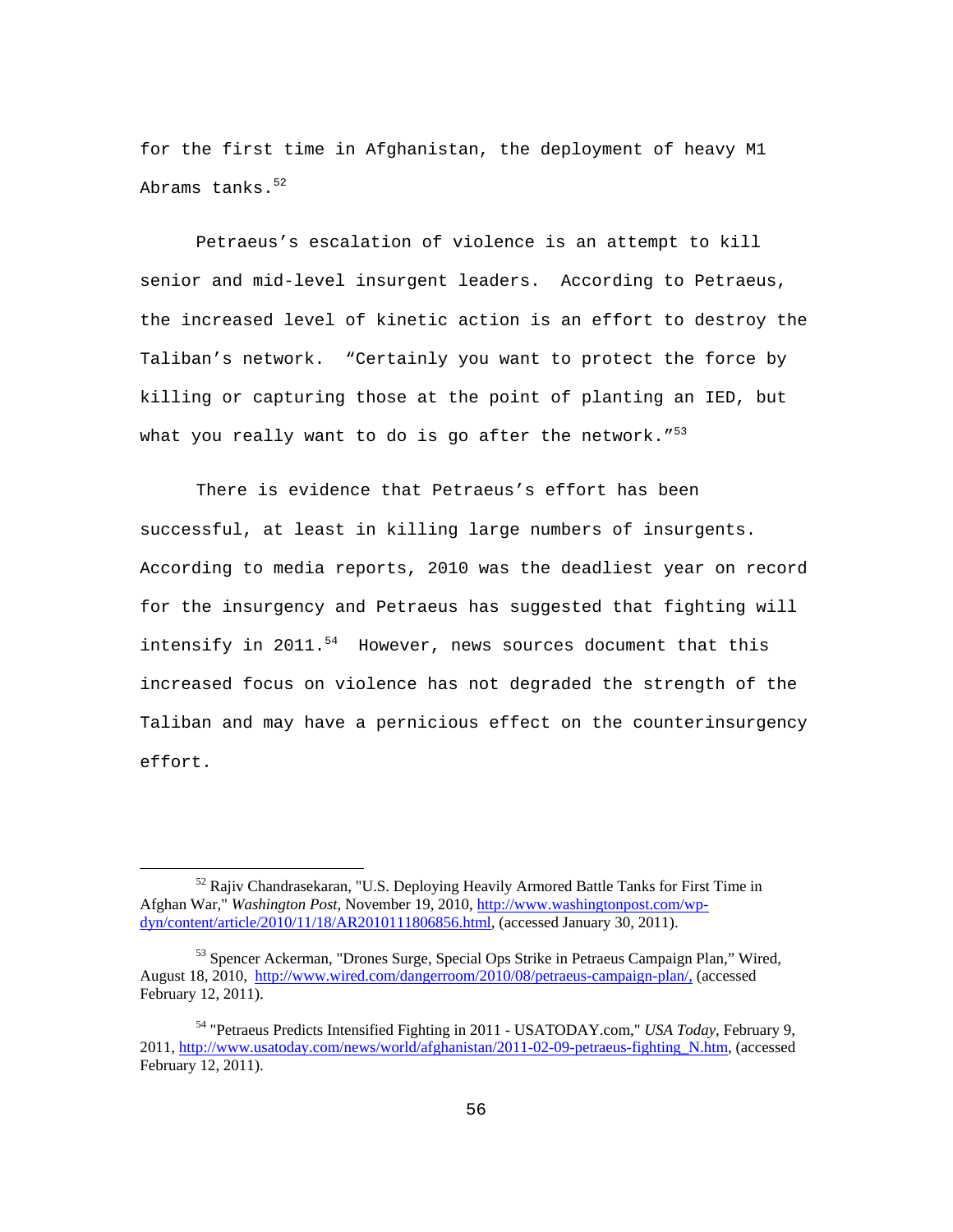On September 11, 2001, Ahmed Rashid, a Pakistani journalist, estimated that the Taliban had approximately 25,000 fighters under their control. $55$  On February 9, 2011, the Afghan Defense Minister spokesman stated that the Taliban and other anti-government fighters numbered between 25,000 and 35,000.<sup>56</sup> There are a couple possibilities concerning these numbers, none of them positive for the counterinsurgency effort. The first and most optimistic explanation is that the estimates are incorrect or based on faulty data. This explanation means, though, that the Afghans and the Americans have little idea of the size of the force they are fighting.

The next two explanations have far worse implications. The second possible explanation is that the surge of American forces and the build-up of the Afghan National Security Forces have not diminished the insurgency's end strength. The last and worst case possibility is that the Taliban and related insurgent groups are able to replace their fighters as quickly as they are killed.<sup>57</sup>

55 Ahmed Rashid, "Afghanistan Resistance Leader Feared Dead in Blast," *Telegraph*, September 11, 2001, http://www.telegraph.co.uk/news/worldnews/asia/afghanistan/1340244/Afghanistan-resistanceleader-feared-dead-in-blast.html, (accessed February 12, 2011).

<sup>56 &</sup>quot;Taliban Militants Estimated at 35,000," TOLO News, February 9, 2011, http://www.tolonews.com/en/afghanistan/1817-taliban-militants-estimated-at-35000, (accessed February 12, 2011).

<sup>&</sup>lt;sup>57</sup> Joshua Foust, "The Lie of Attrition, or We Have No Idea Who's Out There," Registan, February 10, 2011, http://www.registan.net/index.php/2011/02/10/the-lie-of-attrition-or-we-have-no-idea-whos-outthere/, (accessed February 12, 2011).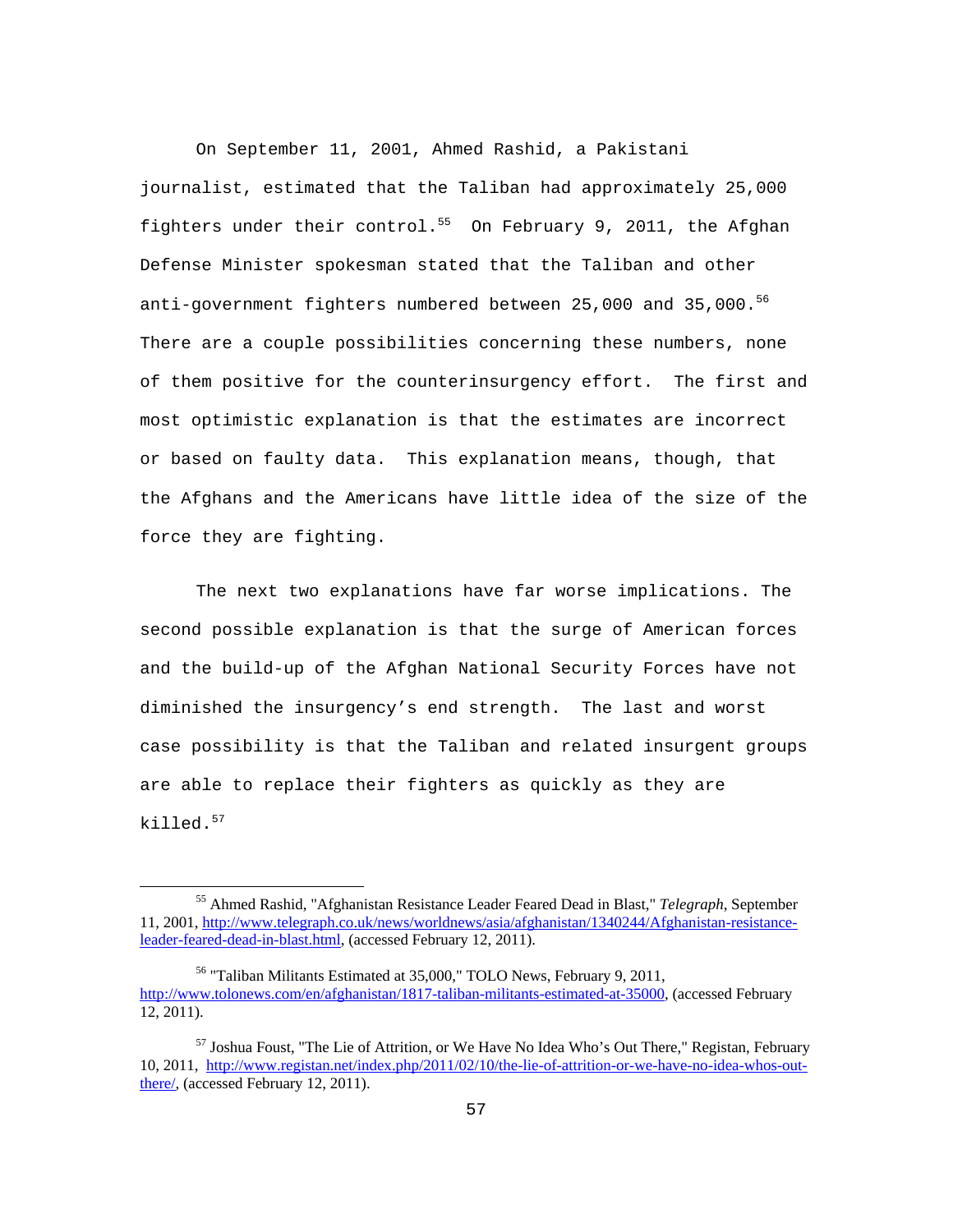The reports of the insurgency's end-strength come on the heels of a new report released by New York University's Center on International Cooperation that questions the long-term efficacy of killing senior and mid-level Taliban commanders. According to the report, entitled "Separating the Taliban from Al Qaeda: The Core of Success in Afghanistan," because of the successful efforts to kill or capture senior Taliban leaders, the Taliban leadership has seen dramatic turnover since the middle of 2009. This success has some potentially negative consequences because the replacement leadership is younger, more ideologically stubborn, and less likely to negotiate with foreign powers. According to the authors:

These newer generations are potentially a more serious threat. With little or no memory of Afghan society prior to the Soviet war in the 1980s, this new generation of commanders is more ideologically motivated and less nationalistic than previous generations and therefore less pragmatic. It is not interested in negotiations or compromise with foreigners. They have never lived in an Afghanistan that was at peace. . .they are citizens of *jihad*.<sup>58</sup>

If after ten years of war in Afghanistan the United States cannot accurately assess the Taliban's end-strength or degrade its numbers, and the actions taken to do just that actually hurt the

58 Strick van Linschoten, Alex and Felix Kuehn. *Separating the Taliban from al-Qaeda: The Core of Success in Afghanistan*. Center on International Cooperation. 9-10, http://www.cic.nyu.edu/afghanistan/docs/gregg\_sep\_tal\_alqaeda.pdf (accessed March 15, 2011).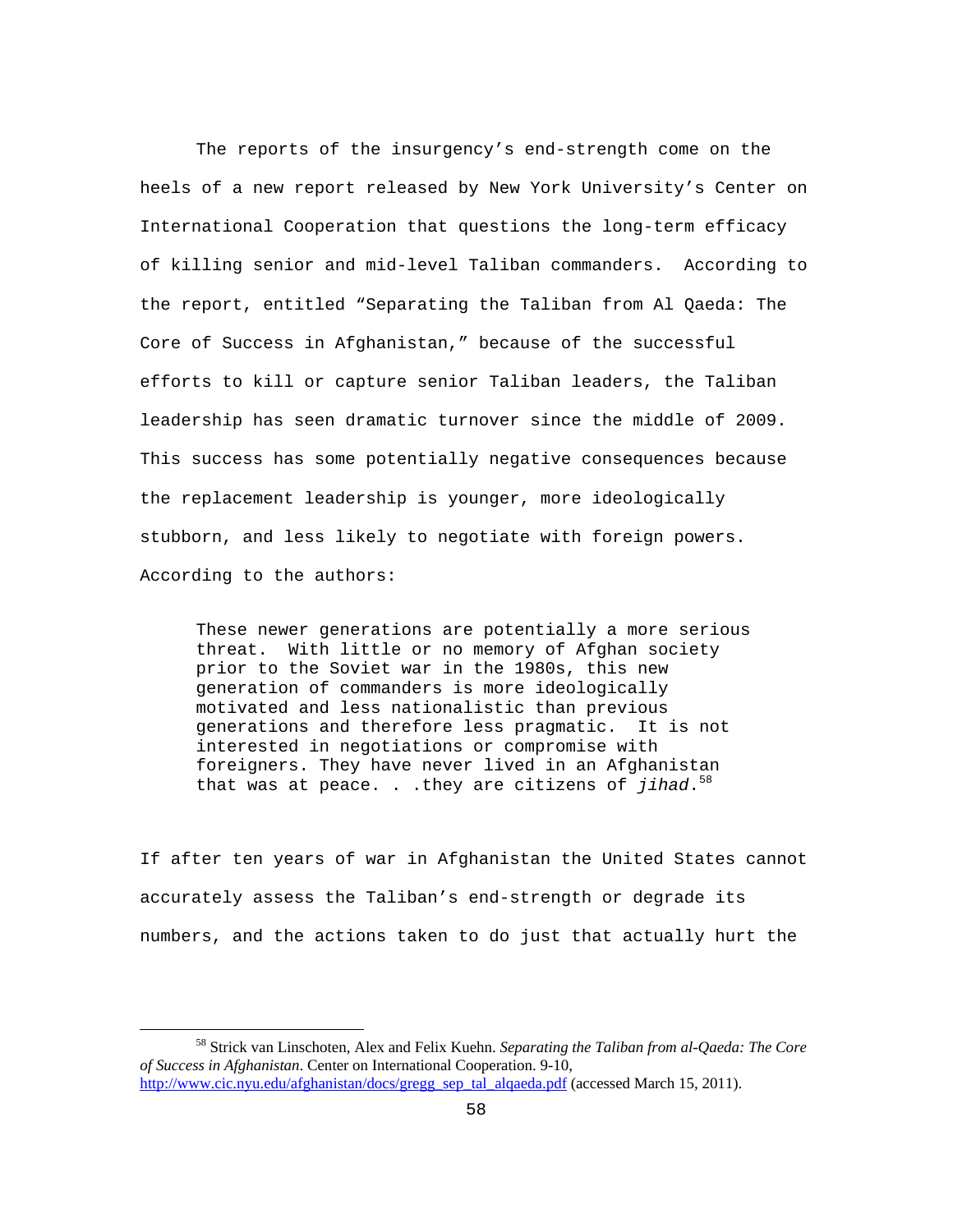overall effort, the counterinsurgency is in a bad position indeed.

The push counterinsurgency strategy also requires the elimination of insurgent safe havens, both in physical and virtual space. The United States has gone to great effort to this, mostly in Pakistan, but even the Chairman of the Joint Chiefs of Staff, Admiral Mike Mullen has admitted that the insurgency maintains sanctuaries in Pakistan.<sup>59</sup>

The United States has attempted to deal with the Pakistani safe havens in two ways. First, it has pleaded and cajoled the Pakistani government to deal with them. Second, it has attempted to destroy them through the use of drone strikes. Neither strategy appears to be working.

The United States has attempted, and mostly failed, to coax the Pakistani government to take strong action against insurgent safe havens along the Afghan/Pakistan border. The Americans have attempted to change the Pakistani stance towards the region with billions of dollars in development and military aid. This aid, which some accounts put at \$18 billion since 2001, $^{60}$  has not changed the Pakistani stance towards the safe havens. According

 <sup>59</sup> Ernesto Londono and Karin Brulliard, "Mullen: Eliminating Pakistani Safe Havens Is Key," *The Washington Post*, December 17, 2010, http://www.washingtonpost.com/wpdyn/content/article/2010/12/17/AR2010121702155.html, (accessed February 17, 2011).

<sup>60</sup> Griff Witte, "Billions of Aid Dollars Buy U.S. Little Goodwill in Pakistan," *The Washington Post*, August 24, 2010, http://www.washingtonpost.com/wpdyn/content/article/2010/08/23/AR2010082305476.html, (accessed April 18, 2011).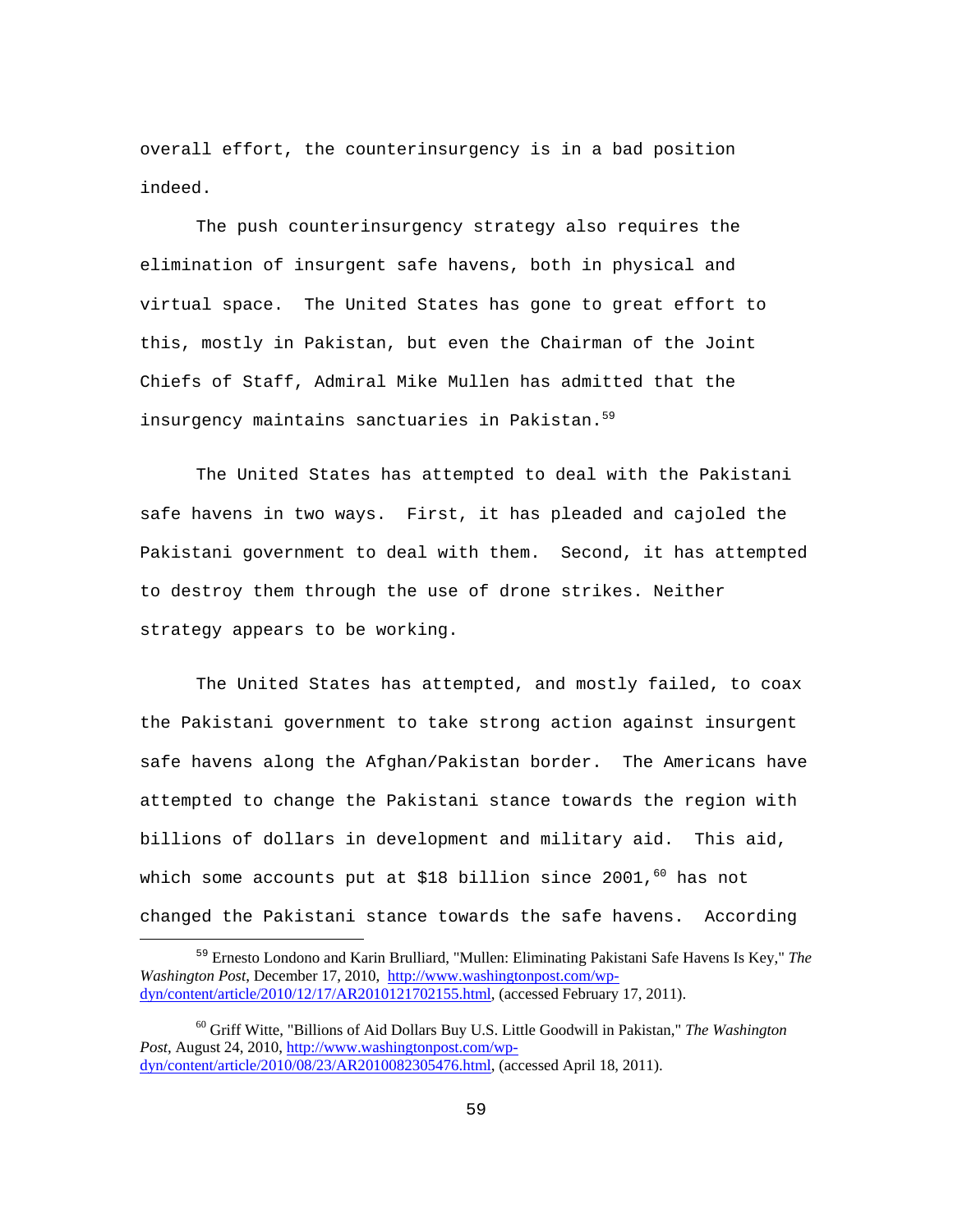to Robert Haddick, the editor of the online publication *Small Wars Journal*, "The Pakistani government refuses to close or even isolate those sanctuaries."<sup>61</sup>

Since the Pakistani government has shown little promise in closing the insurgent safe havens, the United States has turned to unmanned aerial vehicles, or drones, to destroy or degrade them. According to the *Long War Journal*, the United States launched more drone attacks in 2010 on targets in Pakistan than in any other year of the Afghan war. $62$ 

The efficacy of the drone campaign is widely debated. Intelligence officials claim that the campaign keeps the pressure on insurgent groups and is the most effective means of combating terrorist sanctuaries.<sup>63</sup> A recent Harvard working paper concluded that the drone strikes "reduces terrorist violence according to certain metrics but not others. . . . "64

<sup>&</sup>lt;sup>61</sup> Robert Haddick, "This Week at War: Pakistan Is Winning the War in Afghanistan," Foreign Policy, July 30, 2010, http://www.foreignpolicy.com/articles/2010/07/30/this week at war pakistan is winning the war in af

ghanistan, (accessed February 18, 2011).

 $62$  Bill Roggio and Alexander Mayer, "Charts on US Strikes in Pakistan," The Long War Journal, April 13, 2011, http://www.longwarjournal.org/pakistan-strikes.php, (accessed April 18, 2011).

 $^{63}$  Ayaz Gul, "Pakistan Says Drone Strikes Have Been Effective," Voice of America, March 11, 2011, http://www.voanews.com/english/news/asia/south/Pakistani-Military-Drone-Strikes-Have-Been-Effective-in-Pakistan-117798048.html, (accessed June 27, 2011).

<sup>&</sup>lt;sup>64</sup> Patrick Johnson and Anoop Sarbahi, "What Is a High-Value Target Really Worth? Evidence from U.S. Drone Strikes in Pakistan," Harvard - Belfer Center for Science and International Affairs, December 9, 2010,

http://belfercenter.ksg.harvard.edu/events/5352/what\_is\_a\_highvalue\_target\_really\_worth\_evidence\_from\_ us drone strikes in pakistan.html, (accessed April 18, 2011).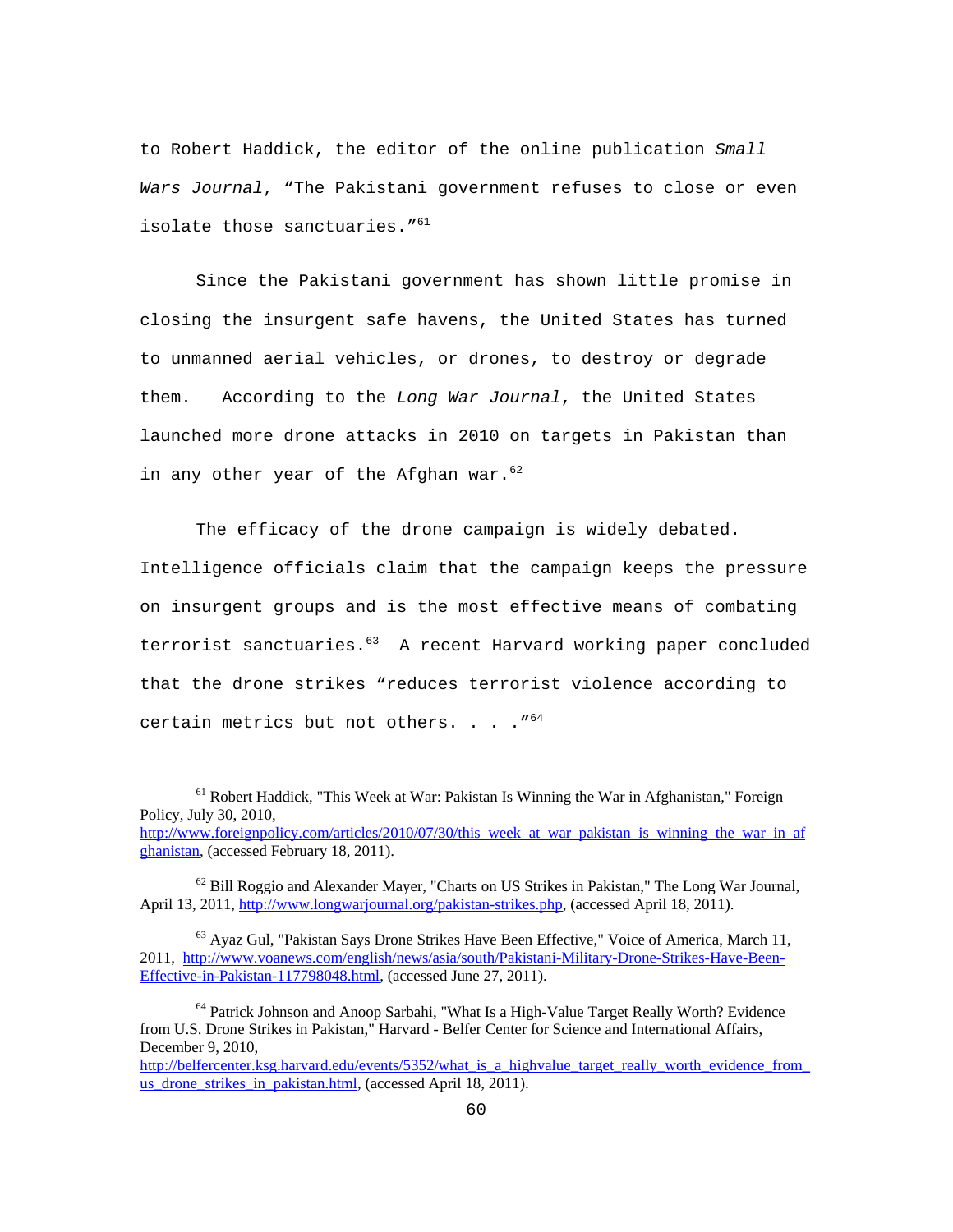But the evidence in support of drone strikes does not fully point to success. They are highly unpopular amongst Pakistanis,<sup>65</sup> and alleged Times Square bomber Faisal Shahzad claims he was motivated by drone-caused civilian casualties.<sup>66</sup> Even Kilcullen has called for the cessation of drone strikes in Pakistan.<sup>67</sup>

In any case, the United States has not been able to eliminate Pakistani safe havens. In fact, the U.S. military seems to recognize this as the deputy commander of U.S. forces in Afghanistan, Lieutenant General David Rodriguez, said that the Pakistani safe havens were not a "mission-stopper."<sup>68</sup> According to the U.S. counterinsurgency doctrine, insurgent safe havens are not only critical because of their physical space, but also because of their ability to provide material and financial support to the insurgency.

<sup>&</sup>lt;sup>65</sup> Peter Bergen, Patrick Doherty, and Ken Ballen, "Public Opinion in Pakistan's Tribal Regions," Counterterrorism Strategy Initiative | NewAmerica, September 28, 2010, http://counterterrorism.newamerica.net/publications/policy/public\_opinion\_in\_pakistan\_s\_tribal\_regions, (accessed April 18, 2011).

<sup>66</sup> Catherine Phllip, "Drone Strikes the Most Effective Weapon against Al-Qaeda—but at What Cost?," *The Times*, June 2, 2010, http://www.timesonline.co.uk/tol/news/world/asia/article7142182.ece, (accessed April 18, 2011).

<sup>67</sup> Noah Shachtman, "Call Off Drone War, Influential U.S. Adviser Says," Wired, February 10, 2009, http://www.wired.com/dangerroom/2009/02/kilcullen-says/, (accessed April 18, 2011).

 $68$  Phil Stewart, "Pakistan Safe Havens Not a Mission-stopper for U.S," Reuters, February 01, 2011, http://www.reuters.com/article/2011/02/02/us-usa-afghanistan-safehavensidUSTRE7110LQ20110202, (accessed April 18, 2011).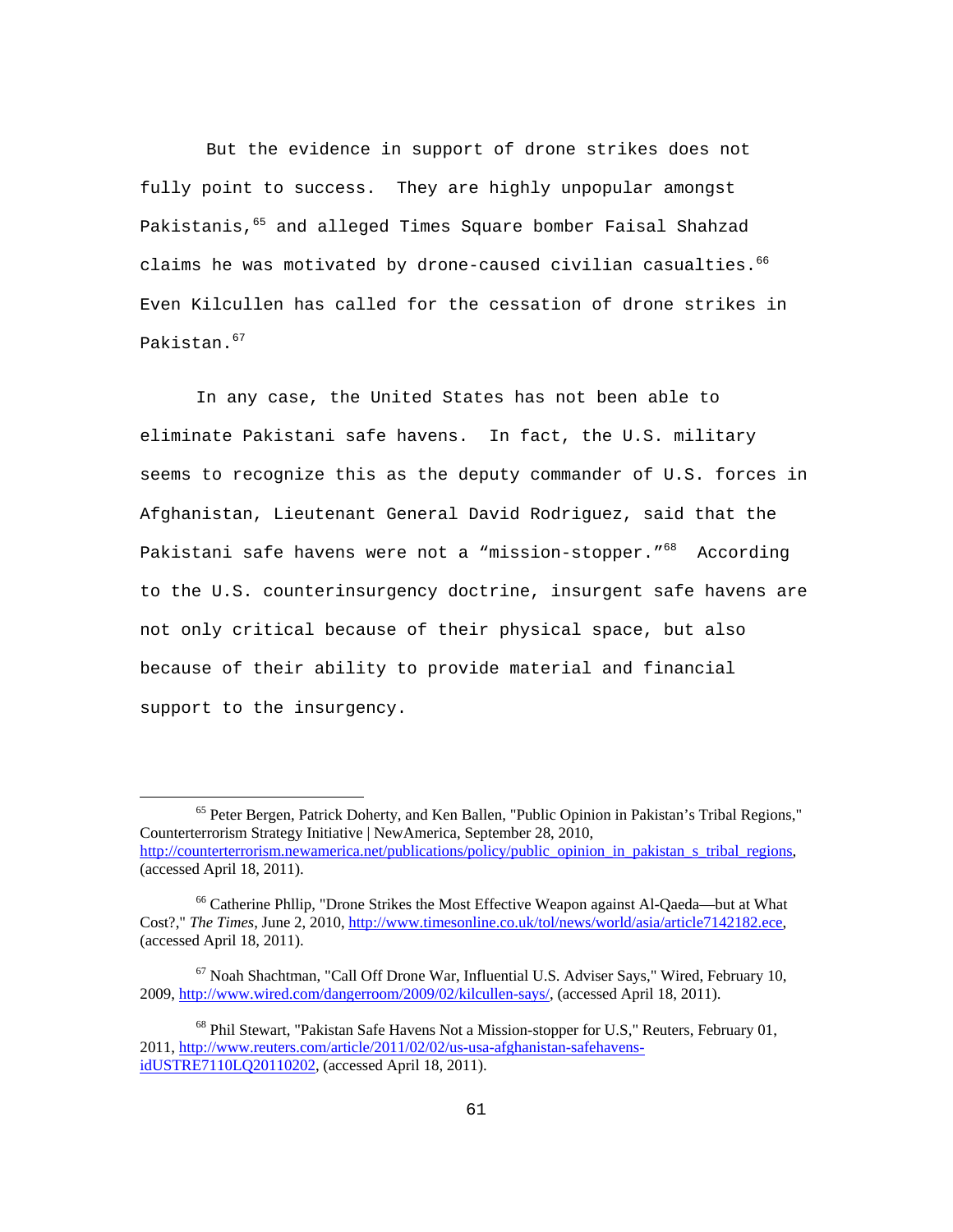In the area of denying insurgents financial and material support, the counterinsurgency effort has had little to no effect. Push counterinsurgency operations are designed to separate the insurgency from the greater population, and thus reducing support for the insurgency. However, there is evidence that suggests the Afghan population, in general, does not sustain or support the insurgency. In response, the insurgency has found non-indigenous sources of material and financial support.

According to a March 2010 Gallup poll, nearly 80 percent think the Taliban insurgency is a negative influence on Afghanistan. Even in the traditional Taliban areas in southern Afghanistan, 59 percent of the population holds a negative view of the Taliban.<sup>69</sup> Given the reported lack of support for the Taliban among Afghans, the Taliban insurgents have found other sources of support. These alternative sources of support include international donations, the Pakistani Inter-Services Intelligence (ISI), and a protection racket run on Afghanistan's highway system.

In June 2009, the *New York Times* reported that the Taliban receives millions of dollars in funding from overseas. The late Richard Holbrooke, at the time the Obama Administration's special envoy for Afghanistan and Pakistan, said he believed that

<sup>&</sup>lt;sup>69</sup> July Ray and Rajesh Srinivasen, "Taliban Increasingly Unpopular in Pakistan," Gallup, March 12, 2010, http://www.gallup.com/poll/126602/Taliban-Increasingly-Unpopular-Pakistan.aspx (accessed April 18, 2011).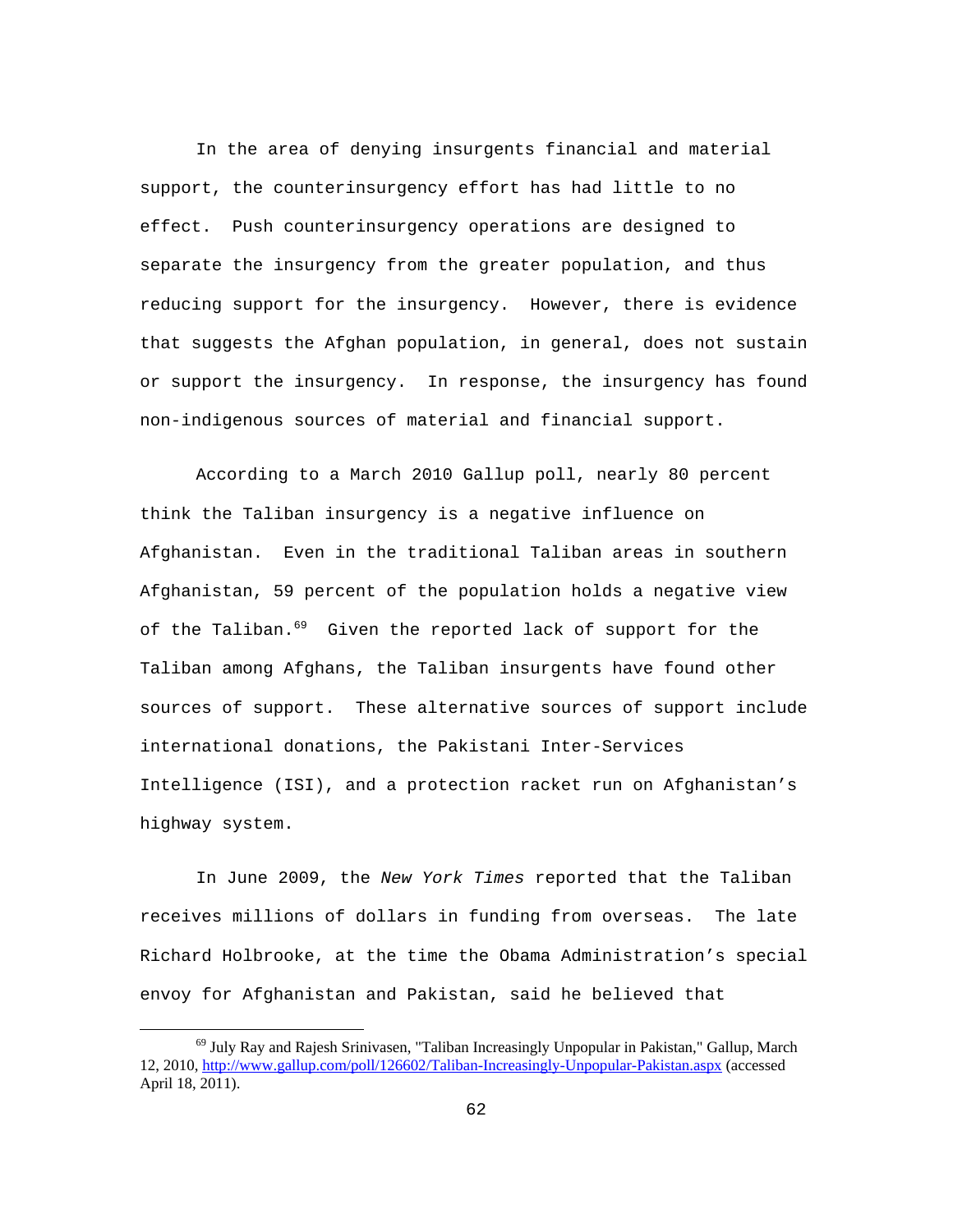overseas donations were a more important source of funding than even the opium trade. $70$  Estimates for the income due to this activity have been as high as \$600 million annually,  $71$  though the *New York Times* article pegged the number at \$300 million.<sup>72</sup> Either way, if Holbrooke is right, the Taliban insurgency receives significant support from outside the country, and thus efforts to isolate the insurgents from Afghans do not impact the insurgents' financial bottom line.

A second source of support for the Taliban insurgency is the Pakistani ISI. According to a report by the London School of Economics, it was and is ISI policy to support the Taliban insurgency in Afghanistan. The relationship between the leadership of both organizations appears to be close, as a member of the ISI has a sitting representative on the Quetta Shura, or the Taliban's leadership board.<sup>73</sup> The report's conclusion says:

70 Sabrina Tavernise and Salman Masood, "U.S. Plans New Hunt for Sponsors of Taliban," *New York Times*, June 5, 2009, http://www.nytimes.com/2009/06/06/world/asia/06pstan.html, (accessed February 10, 2011).

<sup>71</sup> UN Office on Drugs and Crime. September 2010. *Afghanistan: Opium Survey 2010*. http://www.unodc.org/documents/crop-monitoring/Afghanistan/Afg\_opium\_survey\_2010\_exsum\_web.pdf (accessed February 23, 2011).

<sup>72</sup> Sabrina Tavernise and Salman Masood, "U.S. Plans New Hunt for Sponsors of Taliban," *New York Times*, June 5, 2009, http://www.nytimes.com/2009/06/06/world/asia/06pstan.html, (accessed February 10, 2011).

 $^{73}$  Matthew Waldman, "The Sun in the Sky: the Relationship between Pakistan's ISI and Afghan Insurgents," London School of Economics-International Development, June 1, 2010, http://www2.lse.ac.uk/internationalDevelopment/research/crisisStates/Publications/discussion/dp18.aspx, ,(accessed February 15, 2011).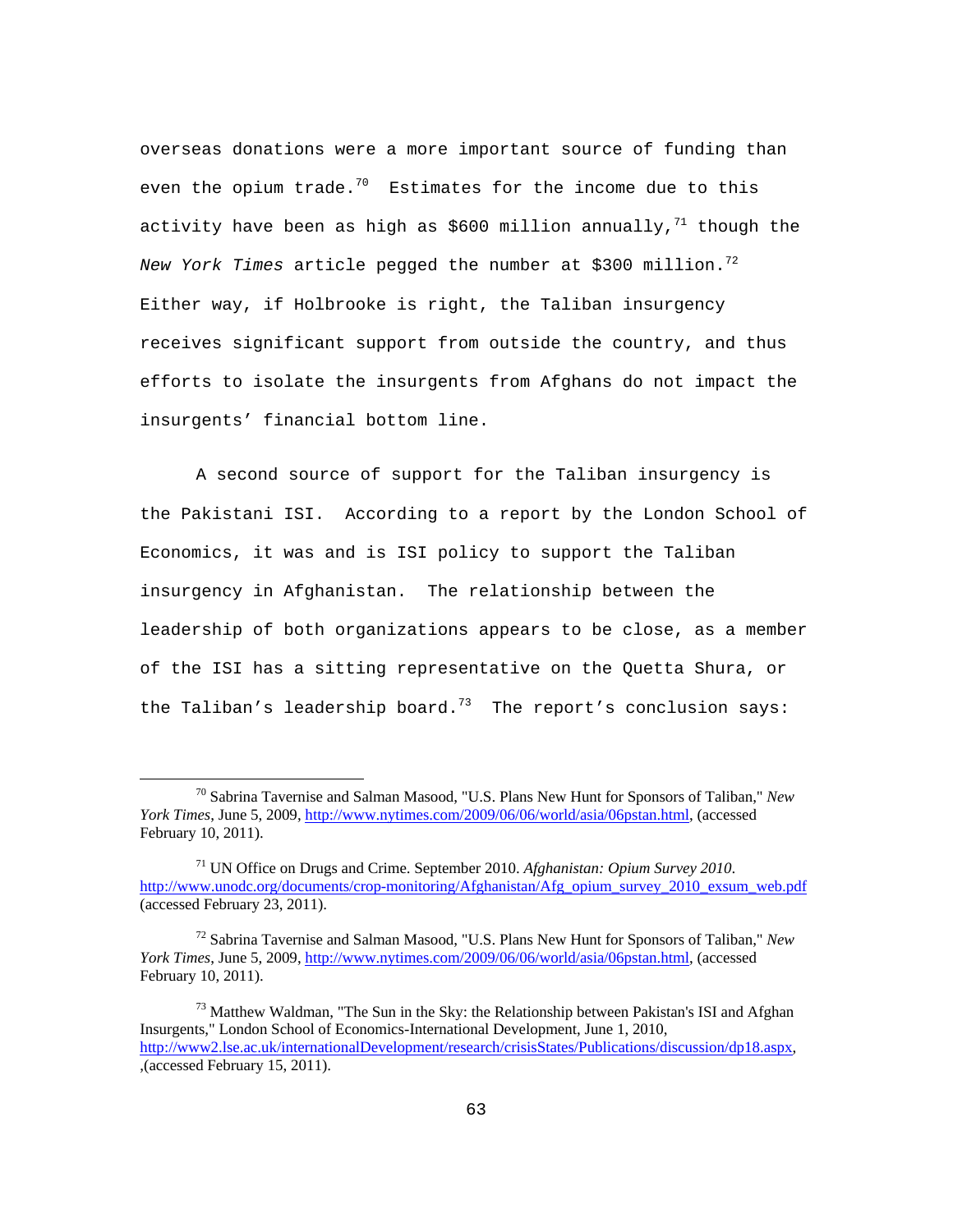…the ISI may not actually control the Afghan insurgency, which implies power over all major dimensions of the movement and its campaign, and the ability to bring it to an end. However, as a provider of sanctuary, and very substantial financial, military and logistical support to the insurgency, the ISI appears to have strong strategic and operational influence—reinforced by coercion. There is thus that the ISI and elements of the military are deeply involved in the insurgent campaign. . .  $^{74}$ 

In addition to the financial support from the ISI, the Taliban insurgency receives funding from another surprising source—the United States. Because of Afghanistan's landlocked geography, most of the supplies necessary to sustain the American war effort must be trucked through Pakistan or through the Central Asian Republics. According to a U.S. House of Representatives Subcommittee on National Security and Foreign Affairs report, this effort, and the security required, has been outsourced. The report says, "This arrangement has fueled a vast protection racket run by a shadowy network of warlords, strongmen, commanders, corrupt Afghan officials, and perhaps others."<sup>75</sup> The report went on to find that the Taliban regularly extorts trucks in exchange for safe passage.<sup>76</sup> Since the trucks are contracted by the United States, and the contracted trucks

 $74$  Ibid.

76 Ibid., 34.

<sup>75</sup> U.S. Congress. House. *Warlord, Inc. Extortion and Corruption Along the U.S. Supply Chain in Afghanistan*. Committee on Oversight and Government Reform, Subcommittee on National Security and Foreign Affairs.  $111^{th}$  Cong.,  $2^{nd}$  Sess. 2010. Introduction, http://www.cbsnews.com/htdocs/pdf/HNT\_Report.pdf (accessed March 4, 2011).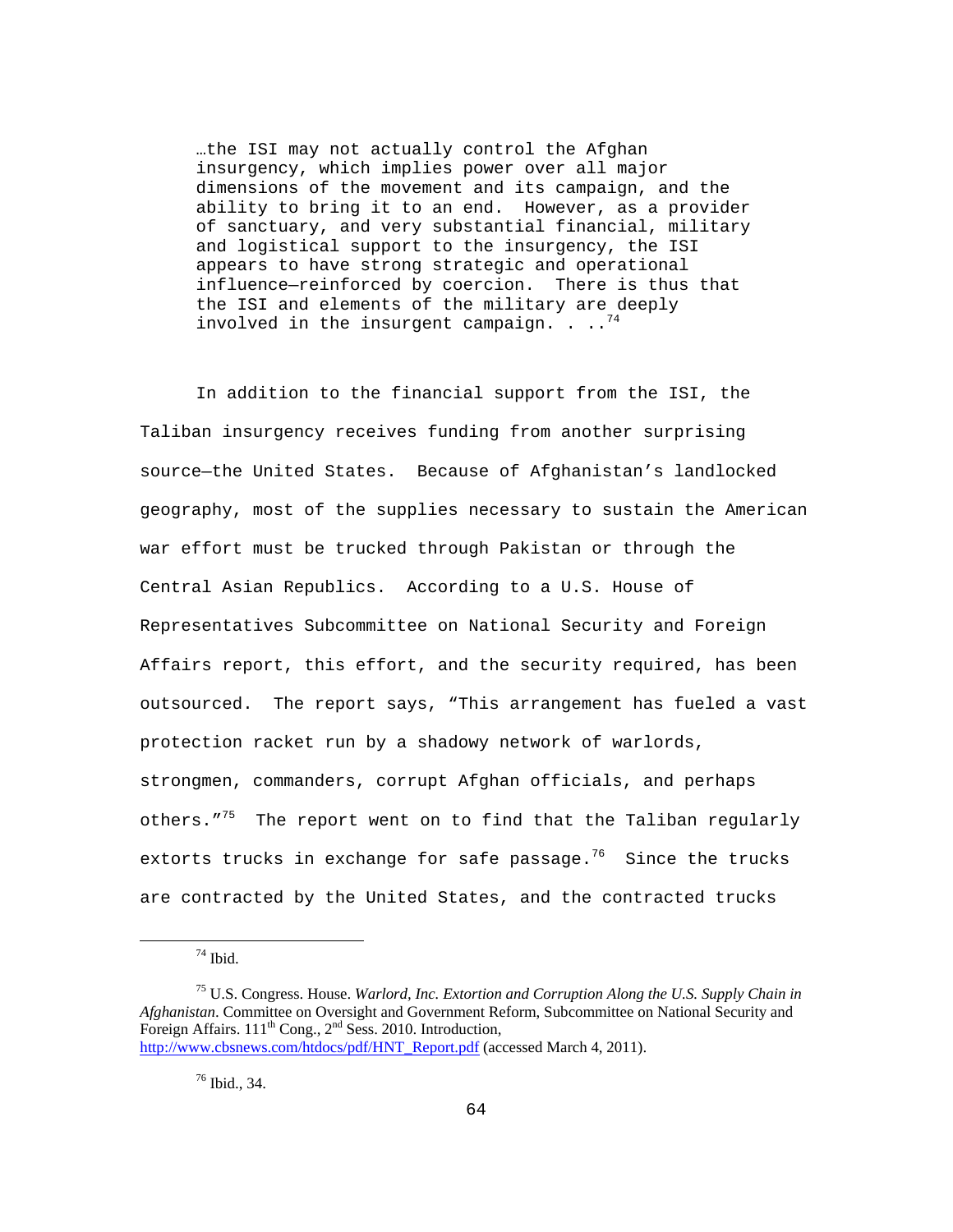pay highway bribes, U.S. money finds its way into the pockets of the insurgency. The U.S. finds itself in the absurd situation paying for both sides of the war.

## **Tying Push Together**

When looked at as a whole, the push effort is a failure. It may be possible to overcome a weakness in one push area with strength in others. However, the U.S. has weaknesses in all push areas. Because of Afghanistan's geography, disbursed population, and open borders it cannot control the population. Efforts to protect the population have not succeeded, as more Afghan civilians died during 2010 than any other year since the 2001 invasion. The U.S. has had some success creating intelligence networks and building cultural expertise, but these efforts have not made an impact on key metrics like the numbers of IED turned in by the population. Insurgents maintain safe havens in Pakistan which the U.S. cannot reach and the Pakistani government shows little interest in closing. Lastly, the insurgency supports itself through a system of international money transfers and basic road banditry that the U.S. cannot interdict and perversely, in some cases, helps perpetuate. Put simply, the American effort to push the insurgency from the population has not been a success.

### **Assessing Pull Operations**

65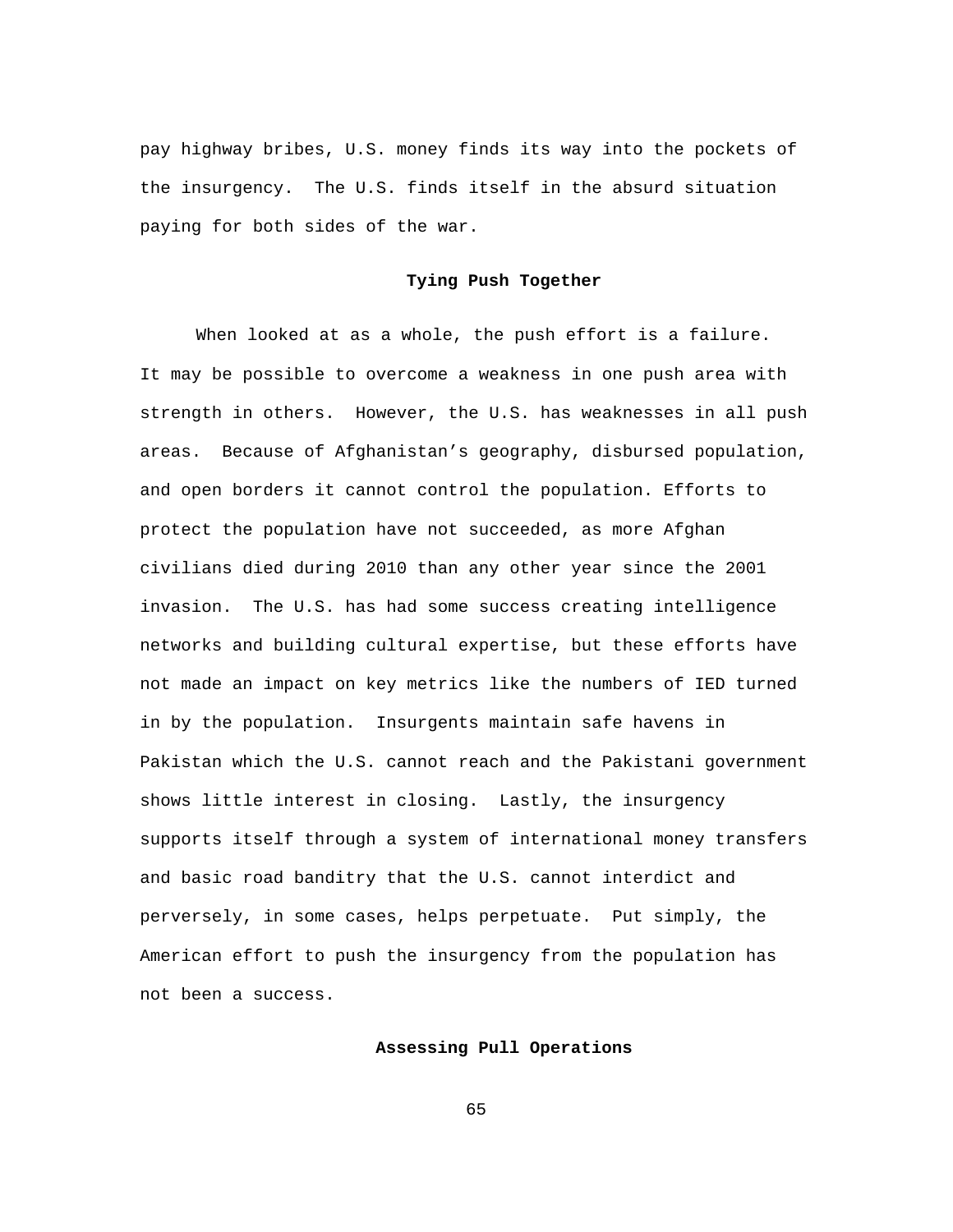Pull operations in Afghanistan consist of efforts to develop indigenous security forces, build legitimate government institutions, and to operate with a unity of command. These efforts are undertaken to pull the population towards the government and allow the counterinsurgent to turn over responsibility for the country's security to the host nation's government. This section will assess these efforts by examining the actions taken to make the operation itself successful.

Building the Afghan National Security Force (ANSF) has long been an important line of operation for the United States. In March 2009, President Obama approved a plan that vastly enlarged the ANSF.<sup>77</sup> The Center for Strategic and International Studies called this effort "critical and urgent."<sup>78</sup> Unfortunately, with the exception of the raw number of recruits, virtually all the evidence says that the ANSF is plagued by chronic desertion, high illiteracy, drug use, and almost no ability to operate independently<sup>79</sup> of the American military.

78 Cordesman, Anthony, Adam Mausner, Jeffery Carson. *Shaping Afghan National Security Forces: What it will take to implement President Obama's new strategy*. Center for Strategic & International Studies, April 20, 2010, iv, http://csis.org/files/publication/100420\_Shaping\_Afghan\_National\_Security\_Forces.pdf (accessed March 4, 2011).

 $77$  Thom Shanker and Eric Schmitt, "Obama Seeks Vastly Expanded Afghan Force to Help Stabilize the Nation ," *New York Times*, June 27, 2011, http://www.nytimes.com/2009/03/19/us/politics/19military.html?pagewanted=1 (accessed June 27, 2011).

 $<sup>79</sup>$  In this context, independence means the ability to conduct military operations without American</sup> support.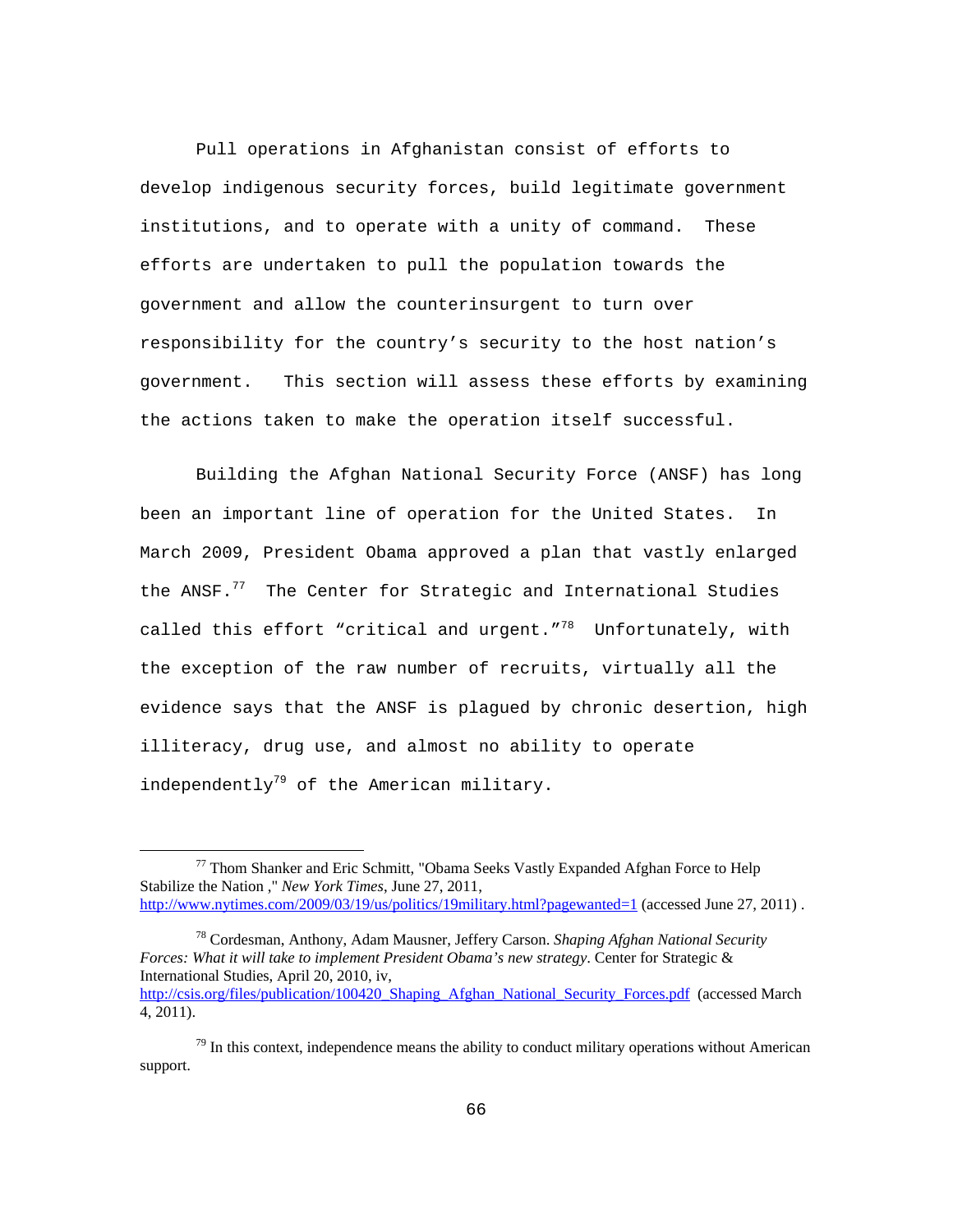First, there is positive evidence that the size of the ANSF is growing. Lieutenant General William Caldwell, the officer in charge of building and training the ANSF wrote that since President Obama authorized the surge of American troops in December 2009, ". . .the Afghan National Security Forces has grown to more than 270,000 from 191,000, a 42 percent expansion."<sup>80</sup> General Caldwell understands the enormity of his task, as he went on to write that ANSF training now includes basic reading classes, vocational training and he has increased the pay for new recruits.  $81$ 

Unfortunately for General Caldwell, those numbers tell only part of the story. According to the *Washington Post*, the training effort will meet its goal of 305,000 soldiers by October 2011, but the Afghan National Army  $(ANA)^{82}$  loses 32 percent of its soldiers every year. In 2010, the ANSF recruited 110,000 new members, but the end strength increased by only 70,000, and worse yet, 98 percent of those leaving left from units already in the field. $83$ 

80 William B. Caldwell, IV, "The Unnoticed Surge in Afghan Security," *Chicago Tribune*, February 15, 2011, http://www.chicagotribune.com/news/opinion/ct-oped-0215-afghan-20110215,0,4075776.story (accessed June 27, 2011).

 $81$  Ibid.

 $82$  The ANSF includes the Afghan National Army and the Afghan National Police (ANP).

<sup>83</sup> John Wendle, "Fighting the Taliban: Afghan Army Faces Attrition Crisis," *Time*, March 2, 2011, http://www.time.com/time/world/article/0,8599,2056450,00.html (accessed June 27, 2011).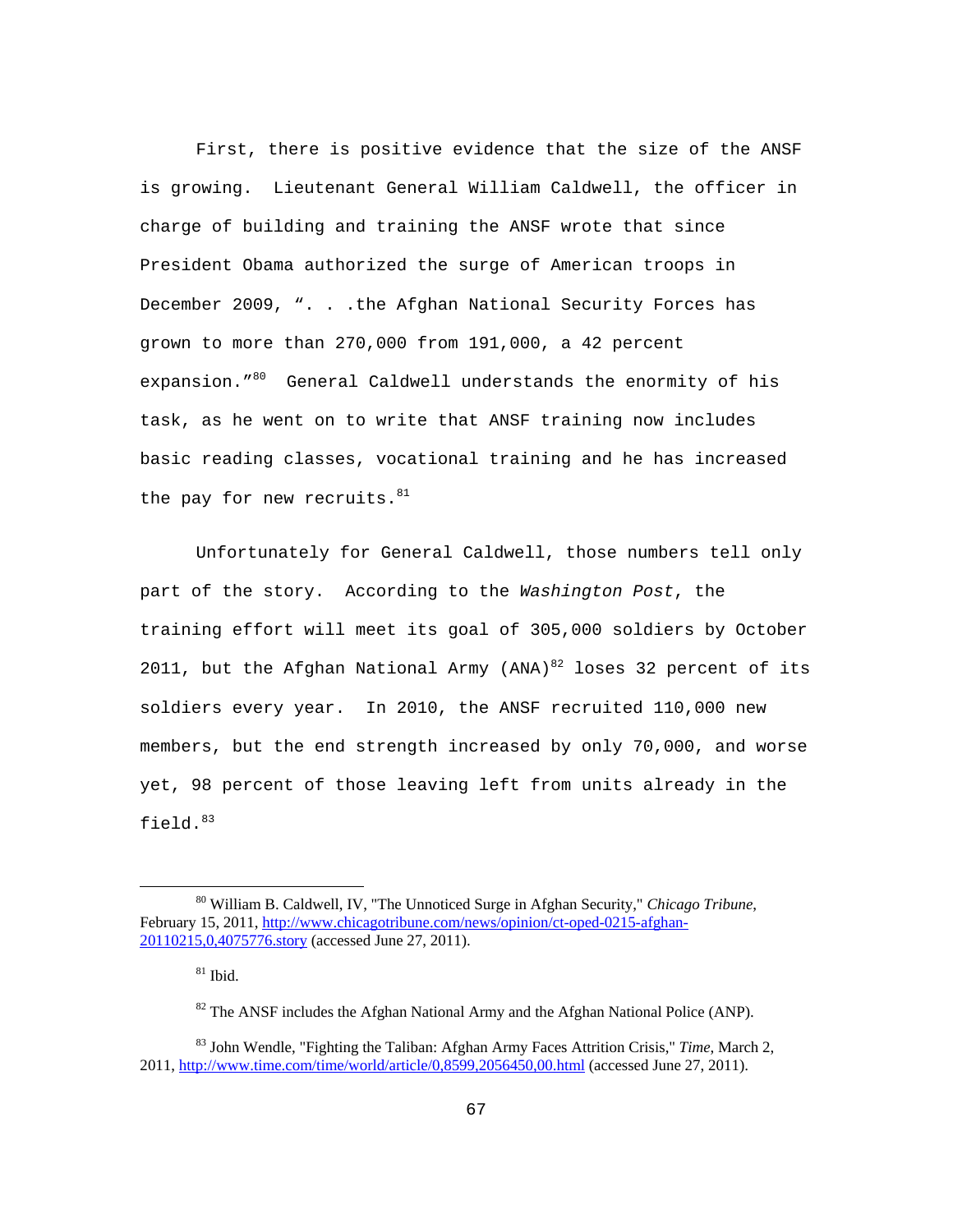General Caldwell also realizes that his task is not simply one of training soldiers; it is one of providing a basic education. According to Caldwell, only 14 percent of new recruits are literate, requiring Caldwell to institute a reading program to educate every recruit to read on a basic level.<sup>84</sup> Basic reading and writing skills are essential for a military as orders are often given in writing and even the most basic task, such as reading a map, requires basic literacy. The enormity of Caldwell's task bears repeating and pause: *86 percent of new ANSF recruits cannot read*. Caldwell is not running a military training program; he is running an elementary school.

In addition to low literacy rates, the ANSF faces very high levels of drug abuse. According to the Special Investigator for Afghanistan Reconstruction (SIGAR), 17 percent of Afghan police tested positive for drugs, and officials believed that this rate was understated.<sup>85</sup> The report went on to say that in extreme cases, ANSF personnel ". . .were openly using marijuana and were unwilling to conduct operations or even leave their compound."<sup>86</sup>

84 William B. Caldwell, IV, "The Unnoticed Surge in Afghan Security," *Chicago Tribune*, February 15, 2011, http://www.chicagotribune.com/news/opinion/ct-oped-0215-afghan-20110215,0,4075776.story (accessed June 27, 2011).

<sup>&</sup>lt;sup>85</sup> U.S. Office of the Special Inspector General for Afghan Reconstruction. Actions Needed to Improve the Reliability of Afghan Security Force Assessments. June 2010. 20. http://www.sigar.mil/pdf/audits/SIGAR%20Audit-10-11.pdf (accessed December 12, 2010).

<sup>86</sup> Ibid., 20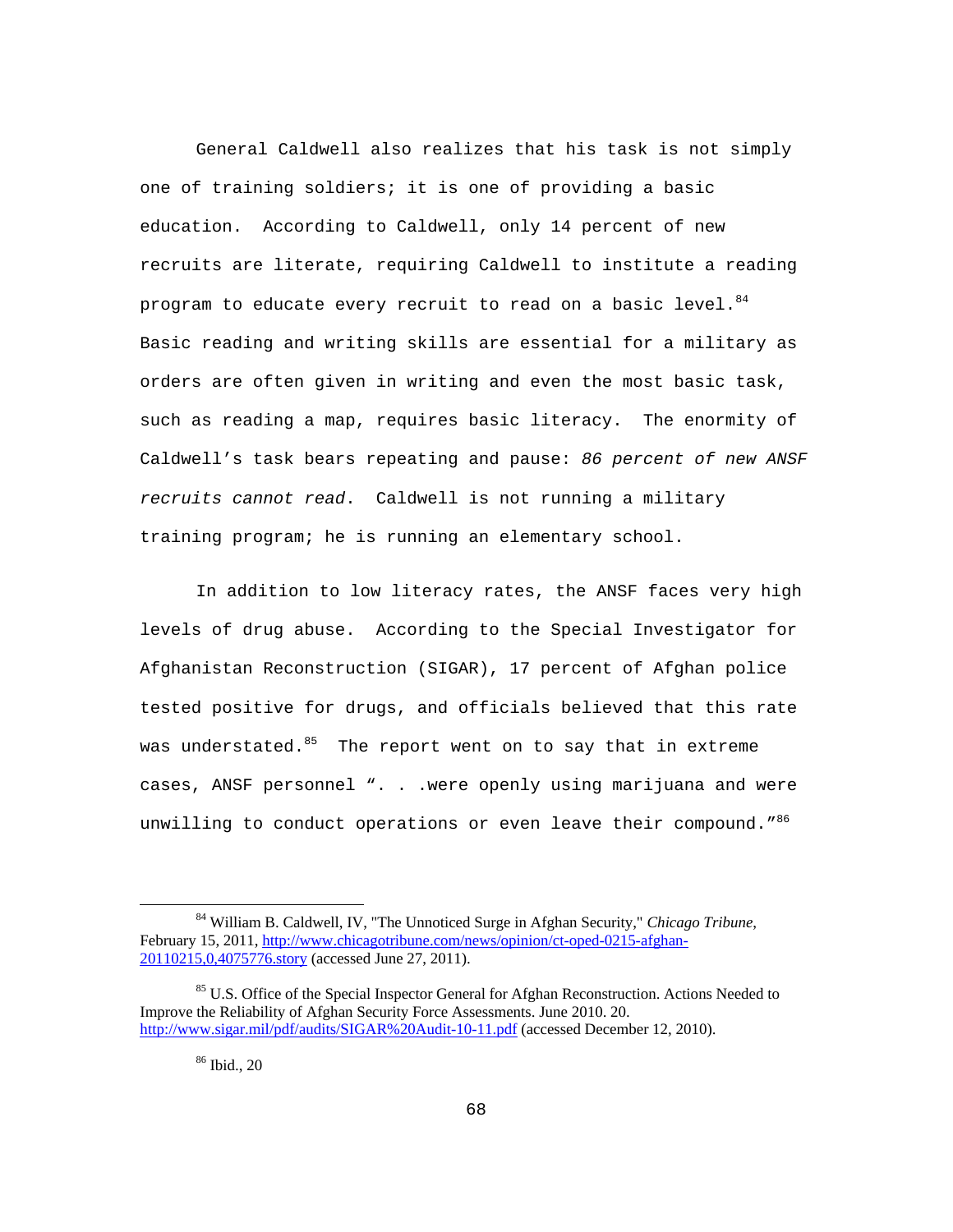Anecdotal reports of widespread drug use among the ANSF are legion. Neil Shea, a writer for *National Geographic*, described Afghan policemen so high on drugs that they were fighting fake battles with what American soldiers called "the Hash Monster."<sup>87</sup> The *Wall Street Journal* has reported on the problem,  $88$  as have virtually every outlet that covers the war. Recently, in response to a rash of coalition deaths at the hands of ANSF members, the U.S. has begun an initiative to more strictly vet new recruits.<sup>89</sup> This effort will reportedly include drug screening.

The literacy and drug abuse problems are essentially solvable with more focus on education and drug prevention and testing programs. But how capable are ANSF soldiers? Can the U.S. expect the ANSF to be capable enough to provide security in the years after the U.S. exits Afghanistan? The answer to that question is "probably not." The June 2010 SIGAR report titled, "Actions Needed to Improve the Reliability of Afghan Security Force Assessments" provides a damning critique of the effort to build the ANSF.

88 Matthew Rosenberg, "Drug Use, Poor Discipline Afflict Afghan Army," *The Wall Street Journal*, July 28, 2010, http://online.wsj.com/article/SB10001424052748704684604575381092012618892.html (accessed June 27, 2011).

87 Neil Shea, "So This Is Paktya," *The American Scholar*, June 1, 2010, http://www.theamericanscholar.org/afghanistan-so-this-is-paktya/ (accessed June 27, 2011).

<sup>89</sup> Tom Vanden Brook, "Afghan Forces Undergo Stricter Vetting by NATO Commanders," *USA Today*, February 18, 2011, http://www.usatoday.com/news/world/afghanistan/2011-02-18 afghansecurity18 ST\_N.htm (accessed June 27, 2011).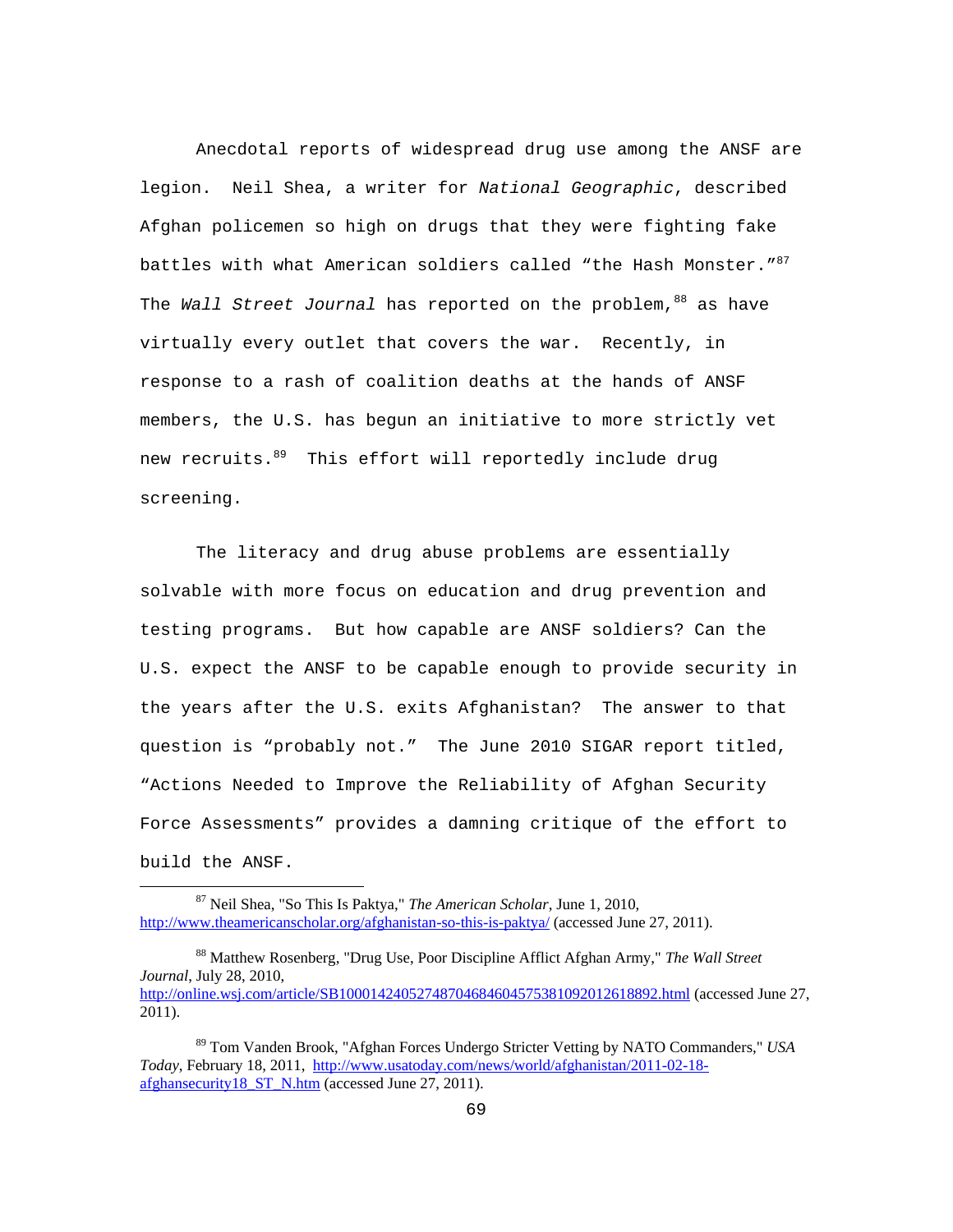The SIGAR report found the following deficiencies in the effort:

Measurements used in the assessment system have overstated operational capabilities. Top-rated ANSF unites have not indicated a capability to sustain independent operations. The Capability Milestone (CM) rating system has inadvertently created disincentives for ANSF development. ANSF capability reports have included outdated assessment data.<sup>90</sup>

The report goes on to say that police units had the most difficulty in sustaining the top-level capabilities. $91$ 

The damning SIGAR report is backed up by the anecdotal evidence. In August 2010, the Afghan National Army attempted an ambitious, self-sufficient mission in Eastern Afghanistan. According to the *New York Times*, this showcase mission designed "…to be a sign of their growing military capacity instead turned into an embarrassment."<sup>92</sup> The Afghan Army attempted the mission without the support of American troops, yet the Afghans were forced to call for help almost immediately, and there is evidence that the operation was compromised before it began as the Taliban

<sup>&</sup>lt;sup>90</sup> U.S. Office of the Special Inspector General for Afghan Reconstruction. Actions Needed to Improve the Reliability of Afghan Security Force Assessments. June 2010. ii. http://www.sigar.mil/pdf/audits/SIGAR%20Audit-10-11.pdf (accessed December 12, 2010).

 $91$  Ibid., 5.

<sup>92</sup> Rod Nordland, "Showcase Afghan Army Mission Turns Into Debacle," *New York Times*, August 12, 2010, http://www.nytimes.com/2010/08/13/world/asia/13afghan.html (accessed June 27, 2011).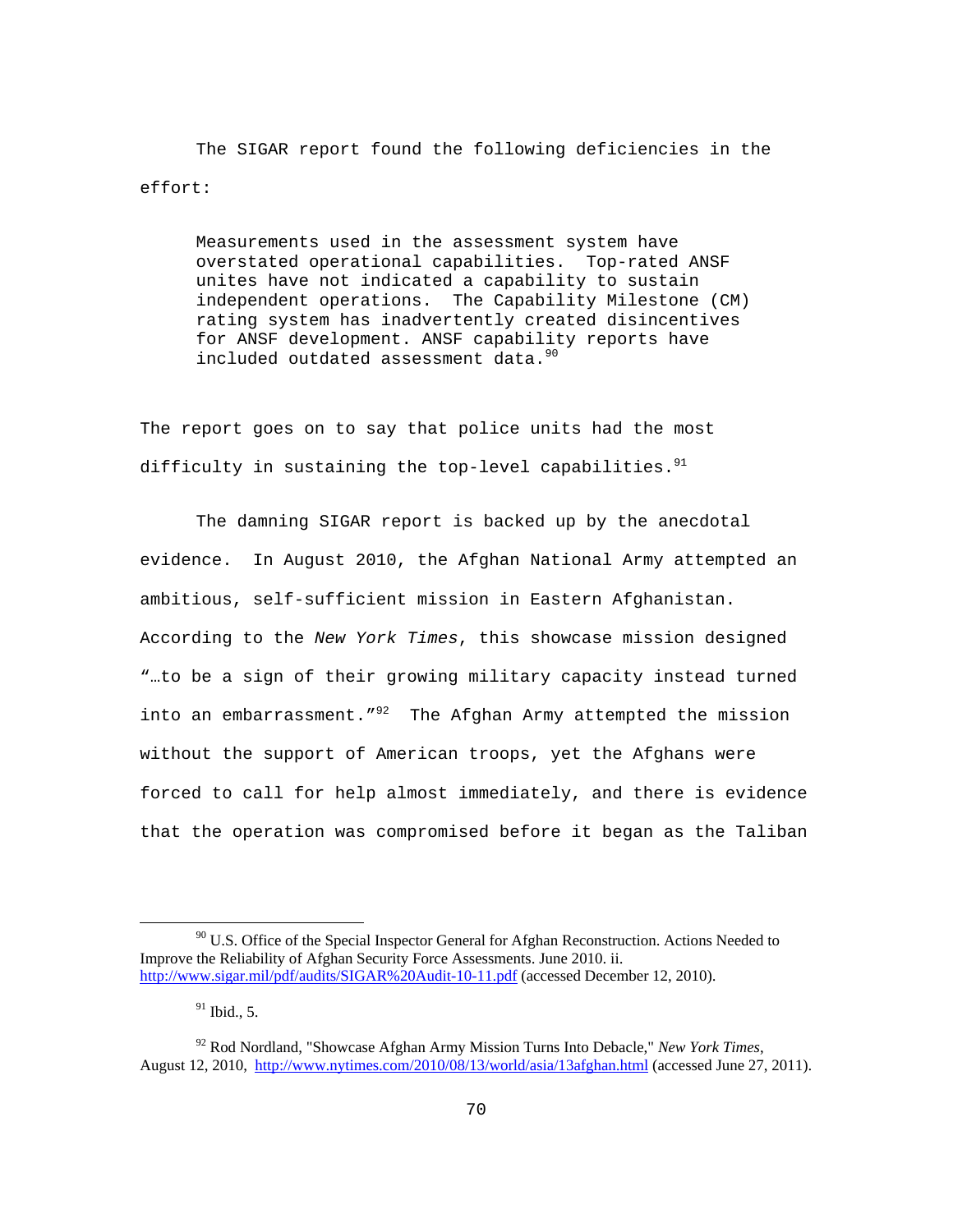were reportedly waiting in advance to ambush the Afghan troops.<sup>93</sup> Even Afghan President Hamid Karzai recognizes the ineffectiveness of his own troops, as he has blamed civilian casualties and night raids on the weakness of his own army.  $94$ 

In sum, the ANSF faces catastrophic attrition, is largely illiterate, high on drugs, and not capable of conducting any operation independent of American forces. Unless it improves dramatically over the next few years, it is doubtful that it will be able to assume responsibility for Afghanistan's security by the summer of 2011 or even 2014.

According to Field Manual 3-24, "Legitimacy Is the Main Objective."<sup>95</sup> The United States strategy in Afghanistan hinges on the ability of American forces to help build a legitimate Afghan government. Again, unfortunately for the United States, this effort has been marred by contested, messy elections, corruption and lack of capacity in the Afghan government, and an inability to connect the central government to the people.

The first and most obvious problem with the Afghan government's legitimacy is that the president of the country,

 $93$  Ibid.

<sup>&</sup>lt;sup>94</sup>Eltaf Najafizada, "Karzai Says Afghan Army Woes Bring NATO Raids, Civilian Deaths," *Bloomberg*, November 23, 2010, http://www.bloomberg.com/news/2010-11-23/karzai-says-afghan-armywoes-bring-nato-raids-civilian-deaths.html (accessed June 27, 2011).

<sup>95</sup> Sewall et al., *The U.S. Army, Marine Corps Counterinsurgency Field Manual,* 1-21.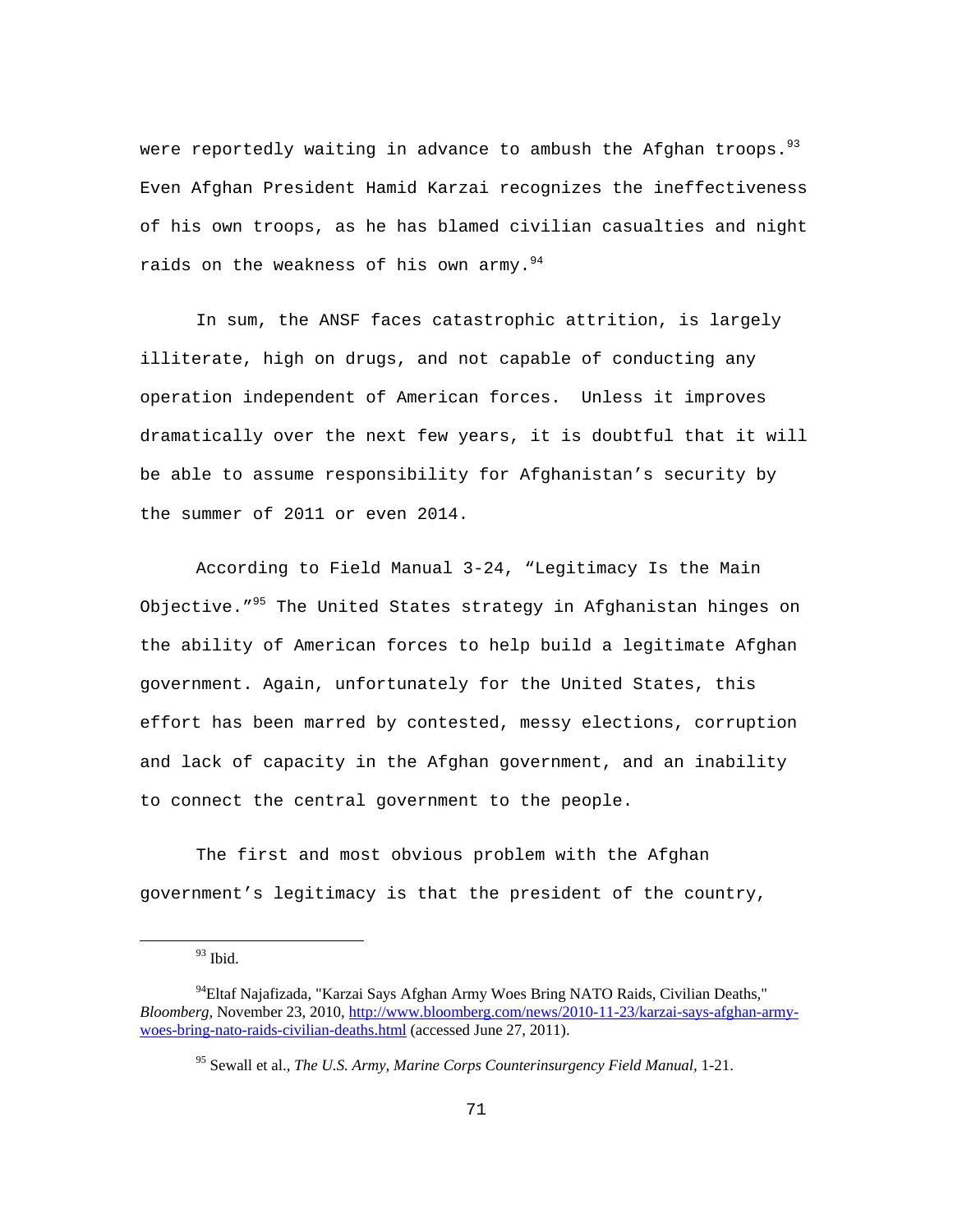Hamid Karzai, is widely believed to have stolen his most recent election in 2009. The *New York Times* called the election "much disputed, "<sup>96</sup> and there was widespread violence and allegations of fraud and outright vote buying. According to *The Washington Post*, in at least 14 provinces, there were more votes counted than voters in the province. $97$  Since Karzai failed to receive 50 percent of the vote in the first round, the United States pressed Karzai to hold a run-off with his chief rival for the job, Abdullah Abdullah. However, days before the run-off was to take place, Abdullah decided to quit the race. Karzai was re-elected by default. Former U.S. President Jimmy Carter declared that Karzai had stolen the election. 98

The 2010 Wolesi Jirga elections, Afghanistan's parliament, were scarcely better. Originally scheduled for May 2010, they were pushed back until September because of security concerns. When the election was finally held, the Afghan election authorities threw out more than 20 percent of the votes because of allegations of fraud.<sup>99</sup> Fraud was not the only problem, as it

98 Ibid.

96 Helene Cooper and Jeff Zeleny, "Obama Warns Karzai to Focus on Tackling Corruption," *New York Times*, November 2, 2009, http://www.nytimes.com/2009/11/03/world/asia/03afghan.html? r=2. (accessed June 27, 2011).

<sup>97</sup>Aaron Glantz, "Jimmy Carter: 'Hamid Karzai Has Stolen the Election'" *Huffington Post*, September 15, 2009, http://www.huffingtonpost.com/aaron-glantz/jimmy-carter-hamidkarzai b 288012.html (accessed June 27, 2011).

<sup>&</sup>lt;sup>99</sup> "Afghan Officials Cancel 1.3m Votes," Al Jazeera English, October 20, 2010, http://english.aljazeera.net/news/asia/2010/10/2010102081458138520.html (accessed June 27, 2011).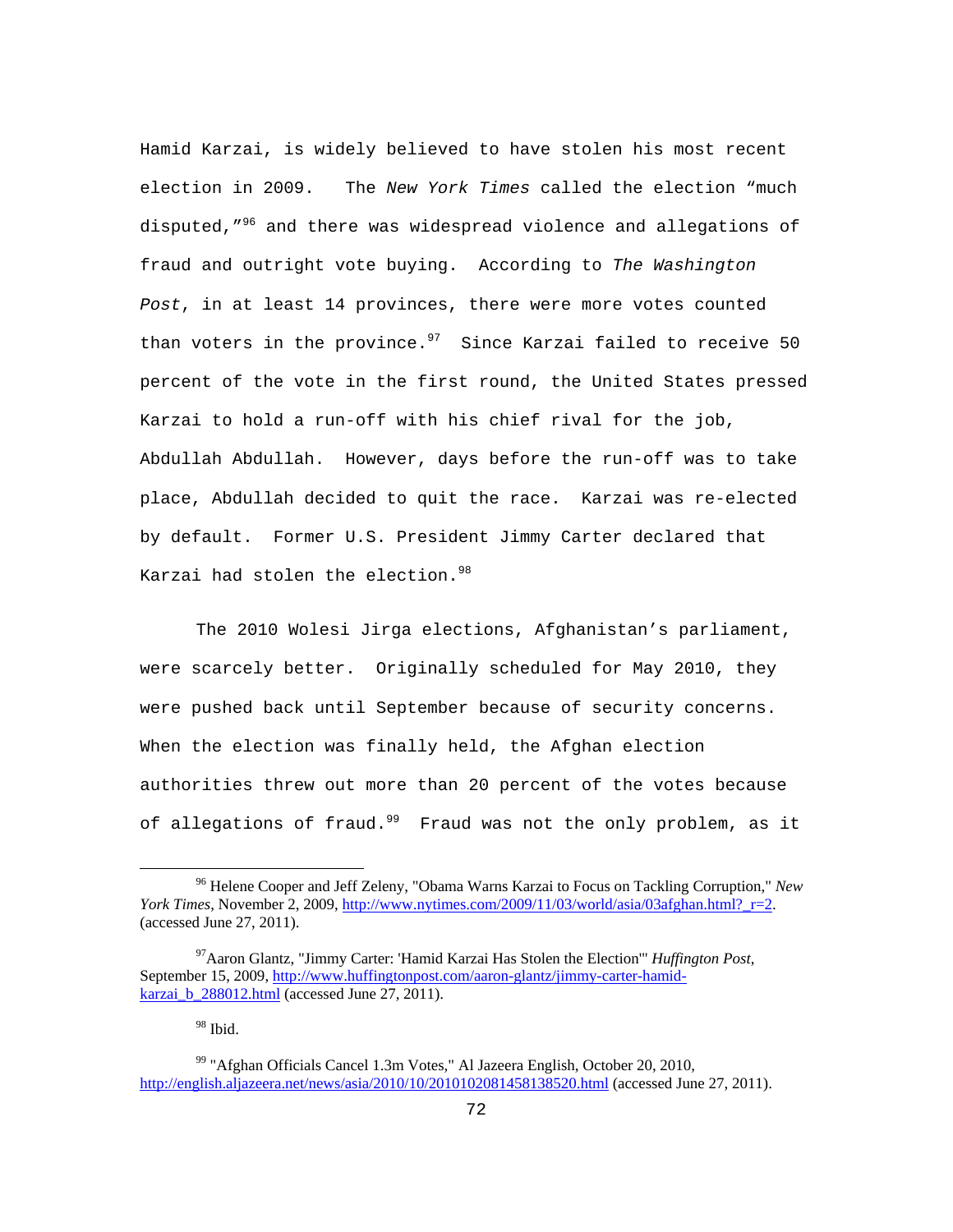was too dangerous to even open 938 of 6,835 polling centers.<sup>100</sup> After a brief disagreement between parliamentarians and President Karzai, the new parliament was eventually inaugurated in late January 2011.<sup>101</sup>

In addition to the fraud and vote buying allegations, the Wolesi Jirga suffers from a latent defect that further degrades its legitimacy. The Wolesi Jirga is elected under a single nontransferable vote system. Under this system, "Each voter casts one vote for one candidate. If a province elects five seats, the five candidates with the most votes gain the seats.  $''^{102}$ It is, admittedly, a simple system which can easily be communicated to a mostly illiterate populace. However, it often produces a wildly unrepresentative parliament filled with local leaders with no incentive to cooperate with each other. According to Barnet Rubin, an Afghanistan expert, "It places a premium on vote buying and intimidation, since swinging even a small number of votes can easily affect the outcome."<sup>103</sup>

L,

<sup>100 &</sup>quot;The Next Afghan Election," *New York Times*, September 05, 2010, http://www.nytimes.com/2010/09/06/opinion/06mon1.html (accessed June 27, 2011).

<sup>&</sup>lt;sup>101</sup> "Karzai Agrees to Open Parliament," Al Jazeera English, January 23, 2011, http://english.aljazeera.net/news/asia/2011/01/201112362755769742.html (accessed June 27, 2011).

<sup>102</sup> Barnett R. Rubin, "Afghanistan: The Wrong Voting System," *New York Times*, March 16, 2005, http://www.nytimes.com/2005/03/15/opinion/15iht-edrubin.html (accessed June 27, 2011).

 $103$  Ibid.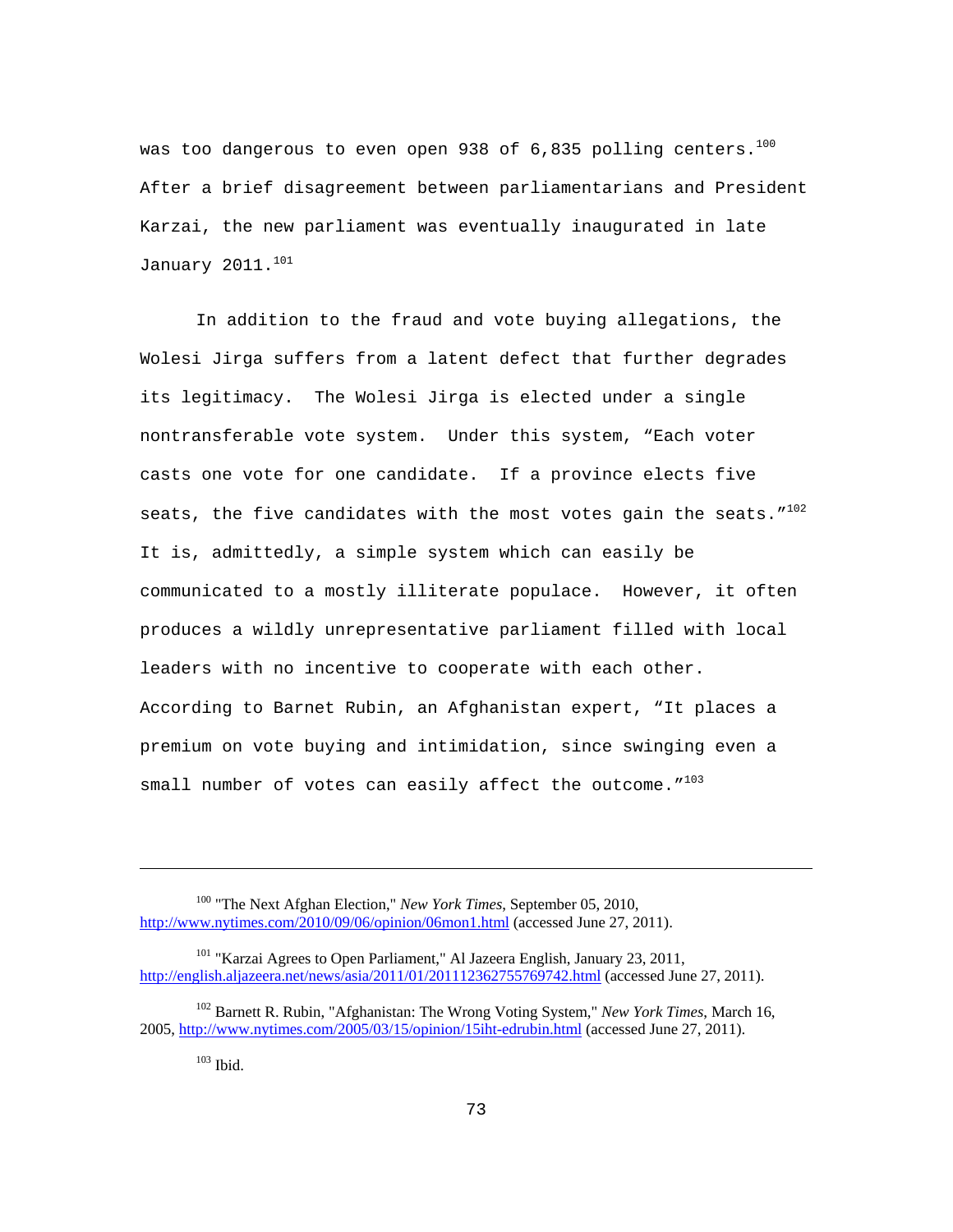The single nontransferable vote system produces long lists of candidates running in each province. Consequently, most votes end up being cast for losing candidates. In the 2005 parliamentary election, only 35 percent of the votes were cast for a winner. In some areas, only 19 percent of the votes went to winning candidates. $104$  In 2010, the Kabul province ballot listed 520 candidates on nine full pages. $105$  This is why even very small numbers of vote manipulation can swing the outcome of the election.

Though the problems with Afghanistan's election began prior to the formal beginning of counterinsurgency operations in 2009, Afghanistan's election problems are getting worse.<sup>106</sup> The "stolen" presidential election and endemic security and fraud issues, along with the single nontransferable voting style of the parliamentary elections, undermine the legitimacy of the Afghan government.

Widespread corruption also does not support the legitimacy of the Afghan government. In 2010, Transparency International

<sup>&</sup>lt;sup>104</sup> Colin Cookman, "More on SNTV," Democracy International, http://www.afghan2010.com/news/more-snty (accessed June 27, 2011).

<sup>105</sup> U.S. Office of the Special Inspector General for Afghan Reconstruction. *Lessons Learned in Preparing and Conducting Elections in Afghanistan*. September 2010. 9 http://www.sigar.mil/pdf/audits/SIGAR%20Audit-10-16.pdf (accessed June 27, 2010).

<sup>&</sup>lt;sup>106</sup> Martine Van Bijlert, "2010 Elections (34): Glossing over and Moving on," The Afghanistan Analysts Network, November 26, 2010, http://aan-afghanistan.com/index.asp?id=1345 (accessed June 27, 2011).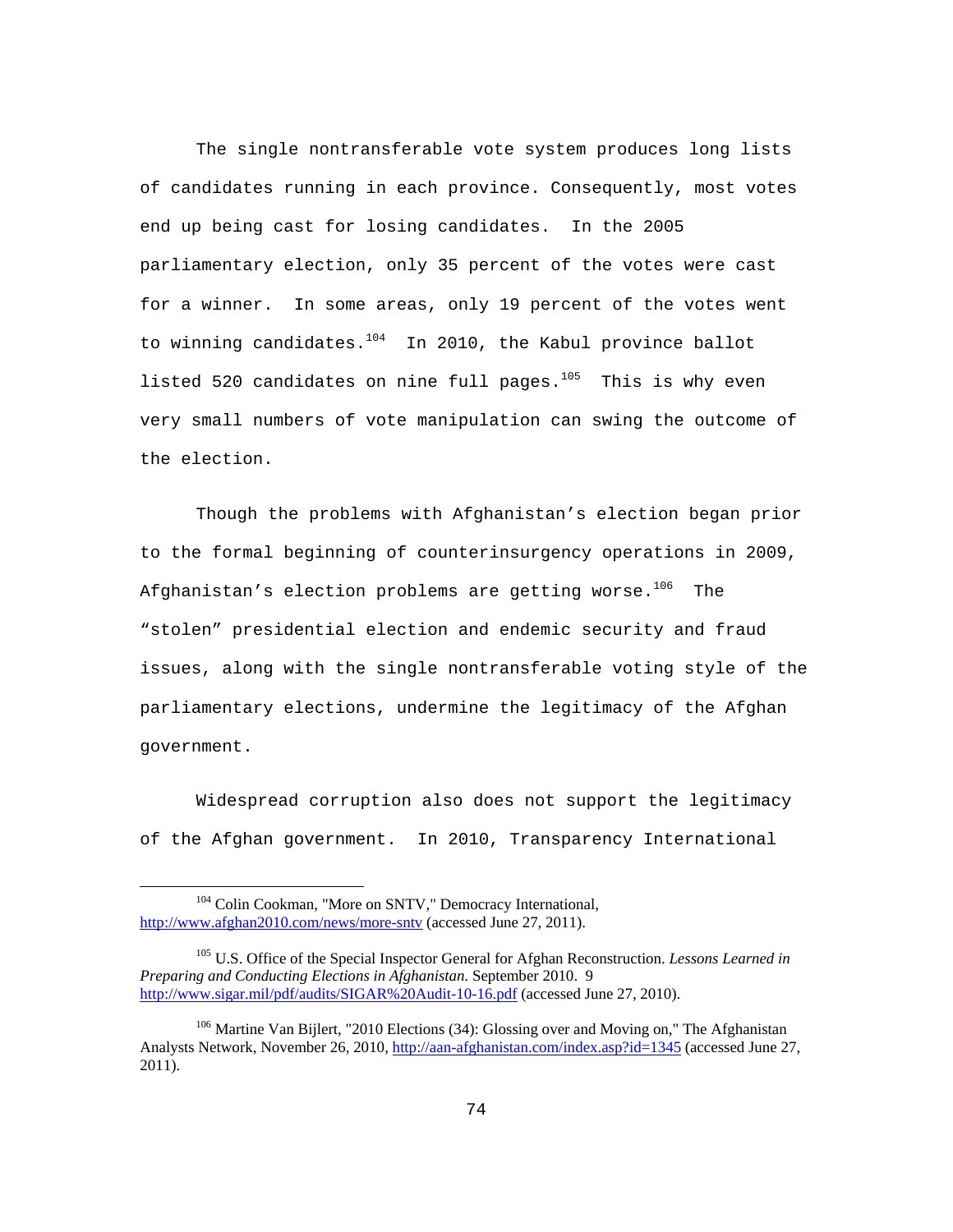ranked Afghanistan as the third most corrupt country in the world, behind only Myanmar and Somalia.<sup>107</sup> Embassy cables leaked by WikiLeaks documented the comprehensiveness of corruption in Afghanistan. The *New York Times* characterized the leaked cables as describing Afghanistan as ". . .a looking glass land where bribery, extortion and embezzlement are the norm and the honest official is a distinct outlier. $108$  The corruption goes to the very top, as ". . .President Karzai and his cronies are, in many cases, at the center of the corruption.  $''^{109}$ 

Afghanistan's corruption problems impede almost every American capacity building initiative, from providing essential services, ranging from power generation to smaller projects like road construction. According to a paper published by *Small Wars Journal*, the United States spent \$100 million to upgrade and repair a hydroelectric power plant that services the Helmand and Kandahar provinces. Half of the energy produced by the plant has been siphoned off by insurgents and sold to the local population. Worse, the electricity is apparently used to pump water to poppy

<sup>&</sup>lt;sup>107</sup> "Corruption Perceptions Index 2010 Results," Transparency International, 2010, http://www.transparency.org/policy\_research/surveys\_indices/cpi/2010/results (accessed June 27, 2011).

<sup>&</sup>lt;sup>108</sup> Scott Shane, Mark Mazzetti, and Dexter Filkins, "Cables Depict Afghan Graft, Starting at Top," *New York Times*, December 2, 2010, http://www.nytimes.com/2010/12/03/world/asia/03wikileakscorruption.html?pagewanted=1&ref=global-home (accessed June 27, 2011).

<sup>109</sup> Fred Kaplan, "What Can We Do about Corruption in Afghanistan?," *Slate Magazine*, September 15, 2010, http://www.slate.com/id/2267465/ (accessed June 27, 2011).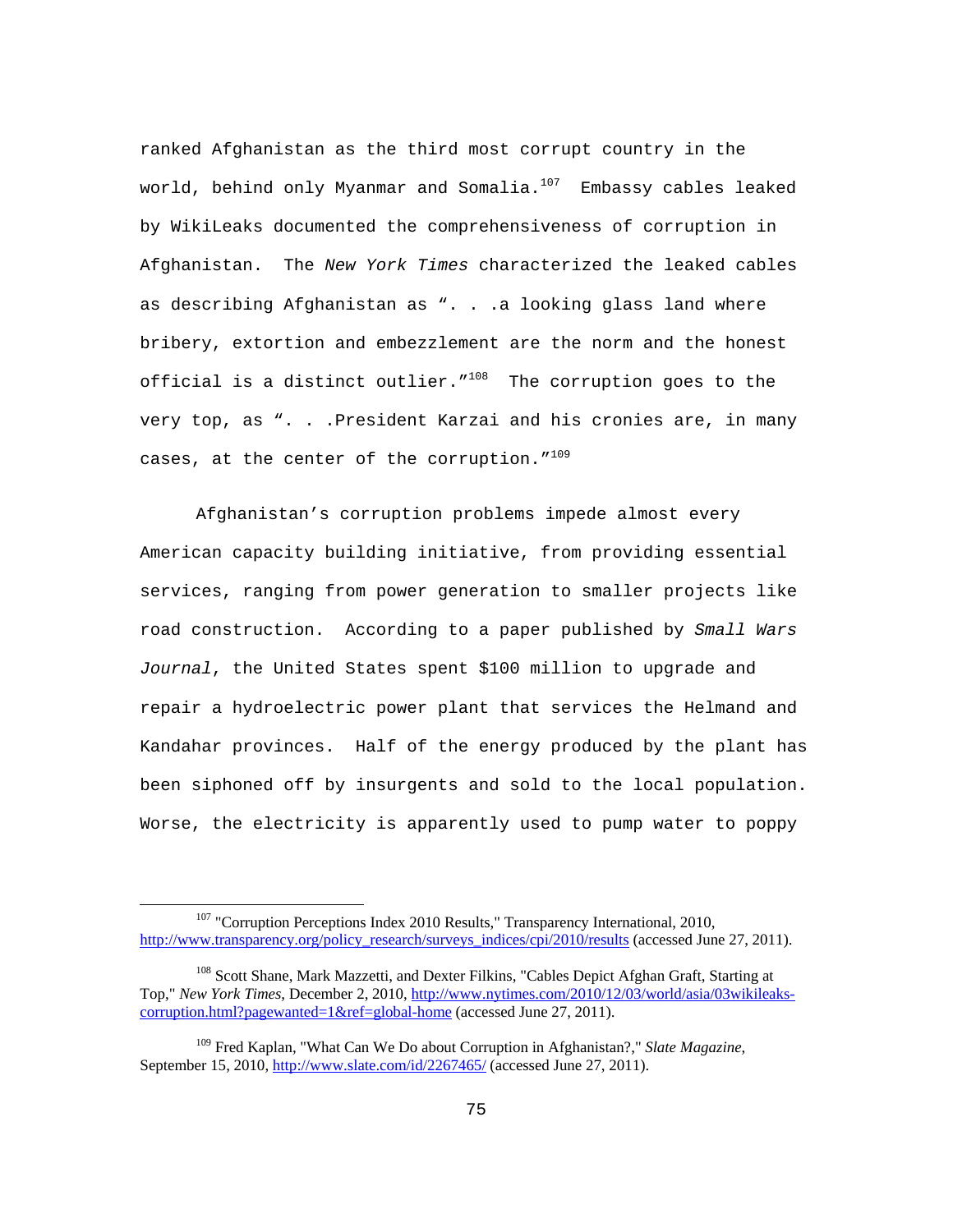fields, which the insurgency taxes as another source of funding.<sup>110</sup>

Smaller projects have suffered the same fate. Road construction has long been considered a way to quickly bring security and development to an area. $111$  However, such initiatives have brought neither security nor development. Insurgents have used the newly constructed roads as places to plant IEDs, attack road construction crews, and intimidate the population. $^{112}$ 

More generally, it is not clear that the American military has the proper controls in place to assess whether small projects are effective or useful towards achieving U.S. goals. A SIGAR report found that these projects, largely funded with money used at the discretion of military commanders and called Commanders Emergency Relief Program (CERP) funds, lack ". . .a coordinated, results-oriented approach to determine whether CERP projects have attained their goals, are being used as intended and are being

110 Mark Moyar, *Development in Afghanistan's Counterinsurgency: A New Guide,* Orbis Operations, March 2011, http://smallwarsjournal.com/documents/development-in-afghanistan-coinmoyar.pdf (accessed June 27, 2011).

<sup>111</sup> James Warden, "Road Projects Play Key Role in Battling Afghan Insurgents," *Stars and Stripes*, April 24, 2009, http://www.stripes.com/news/road-projects-play-key-role-in-battling-afghaninsurgents-1.90690 (accessed June 27, 2011).

<sup>&</sup>lt;sup>112</sup> Joshua Foust, "On the Roads Again in Afghanistan," PBS: Need to Know, August 31, 2010, http://www.pbs.org/wnet/need-to-know/voices/on-the-roads-again-in-afghanistan/3223/ (accessed June 27, 2011).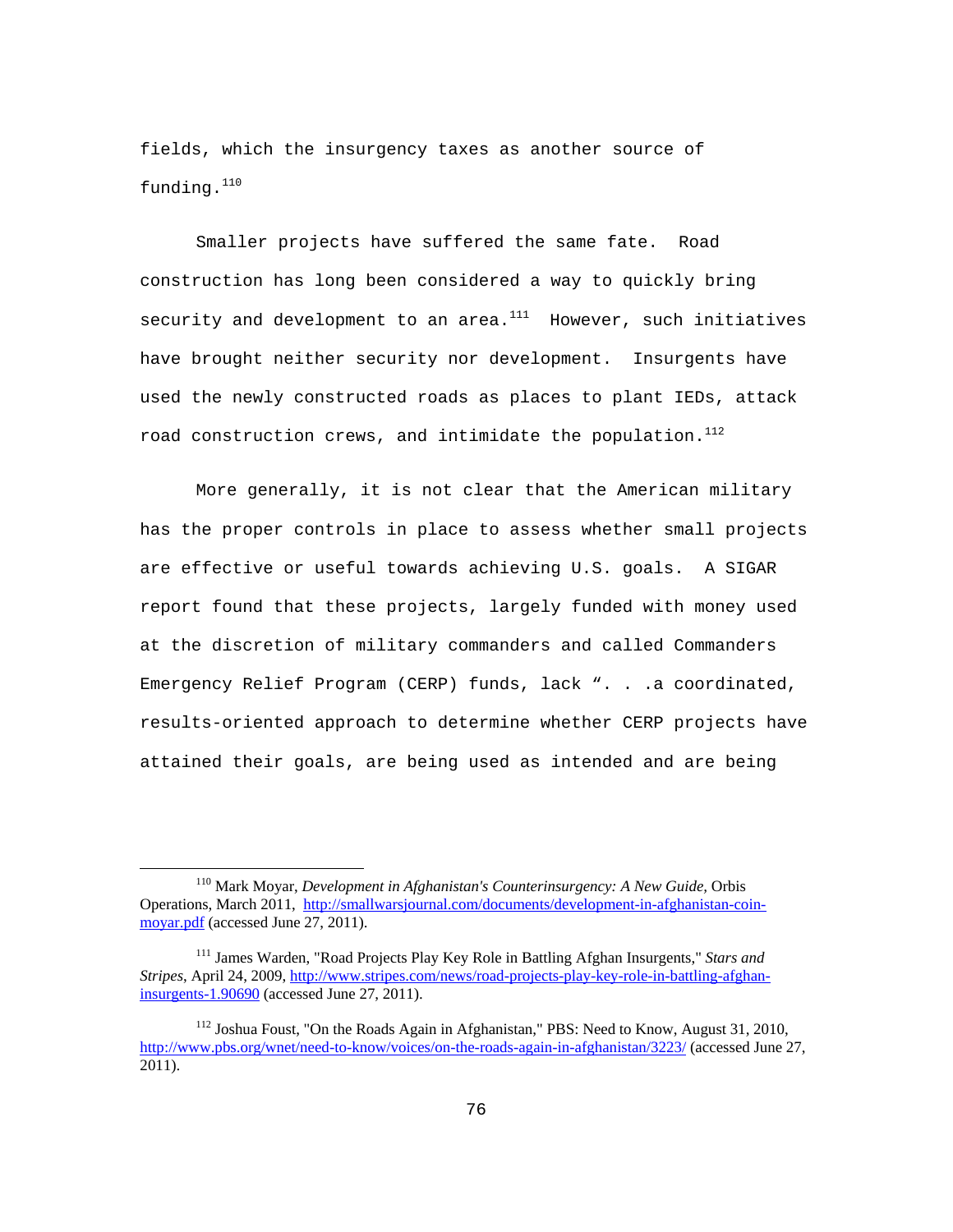sustained. $113$  In effect, the U.S. has given local commanders a large pot of money to spend on development projects without any system to assess whether those projects are successful.

In addition to the electoral problems and the failure of development projects the Americans have had little success clearing and holding territory or building an accountable local government in any territory. According to the United Nations, there were fewer cleared or "safe" sectors in Afghanistan in October 2010 than there were in March 2010. $114$  In that period 16 districts previously considered medium risk were upgraded to high risk, while only two high risk districts received a safer rating. The Pentagon, however, has said it has applied the most forces to the most important parts of Afghanistan, and in those districts, security has improved. According to military commanders in the Helmand province, the insurgency there has been defeated.<sup>115</sup> The U.S. military makes this claim despite the fact that the entire Helmand province, with the exception of small silver where the

114 Yaroslav Trofimov, "U.N. Maps Rate Afghanistan Less Secure," *The Wall Street Journal*, December 26, 2010, http://online.wsj.com/article/SB10001424052970203568004576043842922347526.html (accessed June 27, 2011).

113 U.S. Office of the Special Inspector General for Afghan Reconstruction. *Quarterly Report to the United States Congress*. January 30, 2011. Executive Summary, http://www.sigar.mil/pdf/quarterlyreports/Jan2011/Lowres/Jan2011.pdf (accessed June 27, 2011).

<sup>115</sup> Jim Michaels, "General: Heart of Afghanistan Insurgency Beaten," *USA Today*, February 15, 2011, http://www.usatoday.com/news/world/afghanistan/2011-02-15-1Aafghanistan15\_ST\_N.htm (accessed June 27, 2011).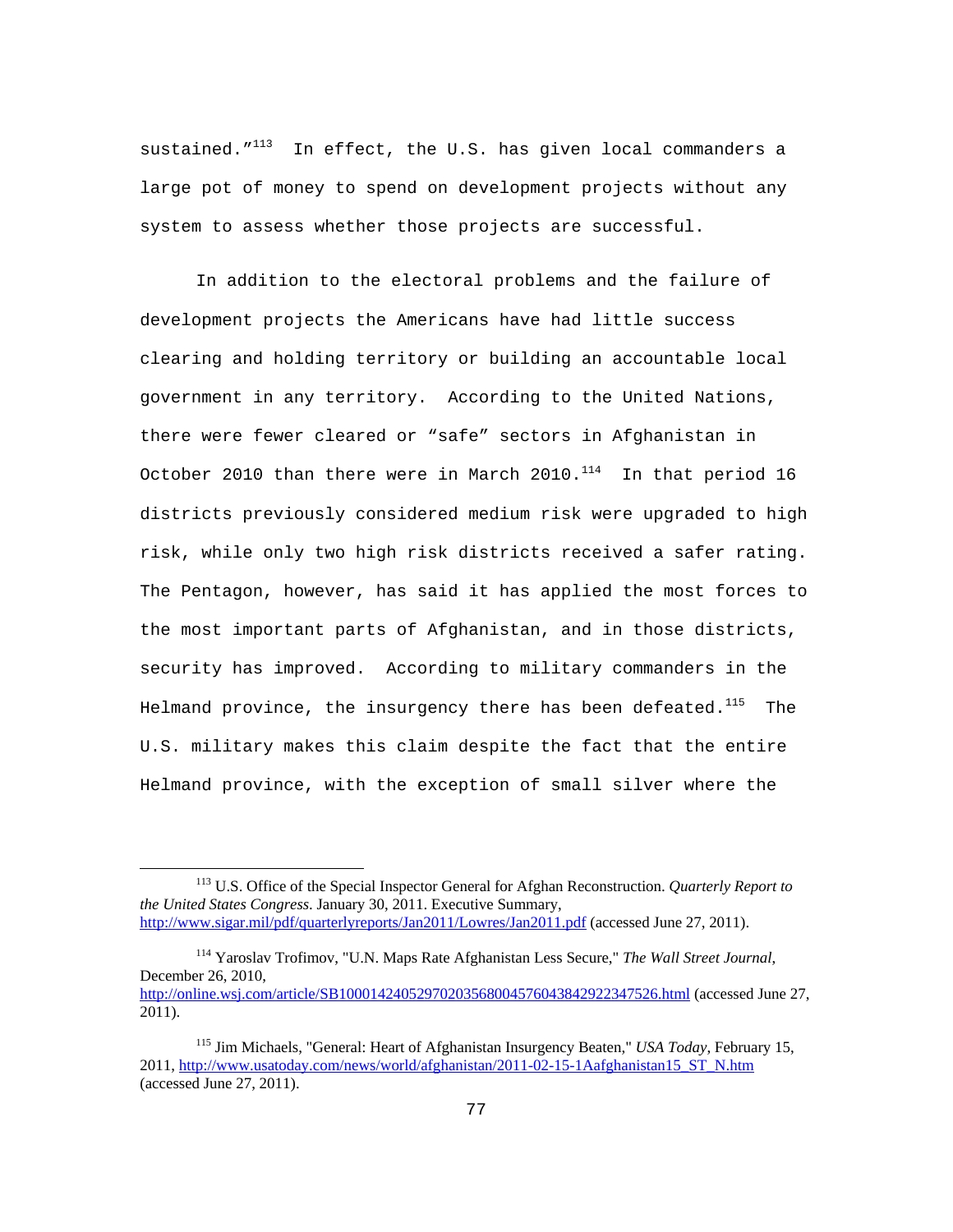most U.S. forces were deployed, received a very high risk rating by the United Nations.

The holding effort, even in the areas where clearing has been successful, is, at best, a work in progress. Anthony Cordesman, an analyst at the Center for Strategic and International Studies, has said that even in the test areas, like Marja in the Helmand province, have not gone as well as hoped. "Military movements had their own delays, and key elements of the operational plan were too conceptual and assumed far more rapid and easy progress in the hold and build phases.  $\ldots$  "<sup>116</sup> Holding territory has turned out to be far more resource intensive than previously thought.

The build phase has failed. Underlying the build strategy was the hope that the Afghan government could come in and take primary responsibility for the build phase in each cleared district. The first test case for the strategy was in a mediumsized farming community in the Helmand province called Marja. The effort began in February 2010, under the leadership of General McChrystal. McChrystal was quoted in the *New York Times* as saying, "We've got a government in a box, waiting to move

116 Anthony H. Cordesman, "Realism in Afghanistan: Rethinking an Uncertain Case for the War," Center for Strategic and International Studies, June 16, 2010, http://csis.org/publication/realismafghanistan-rethinking-uncertain-case-war (accessed June 27, 2011).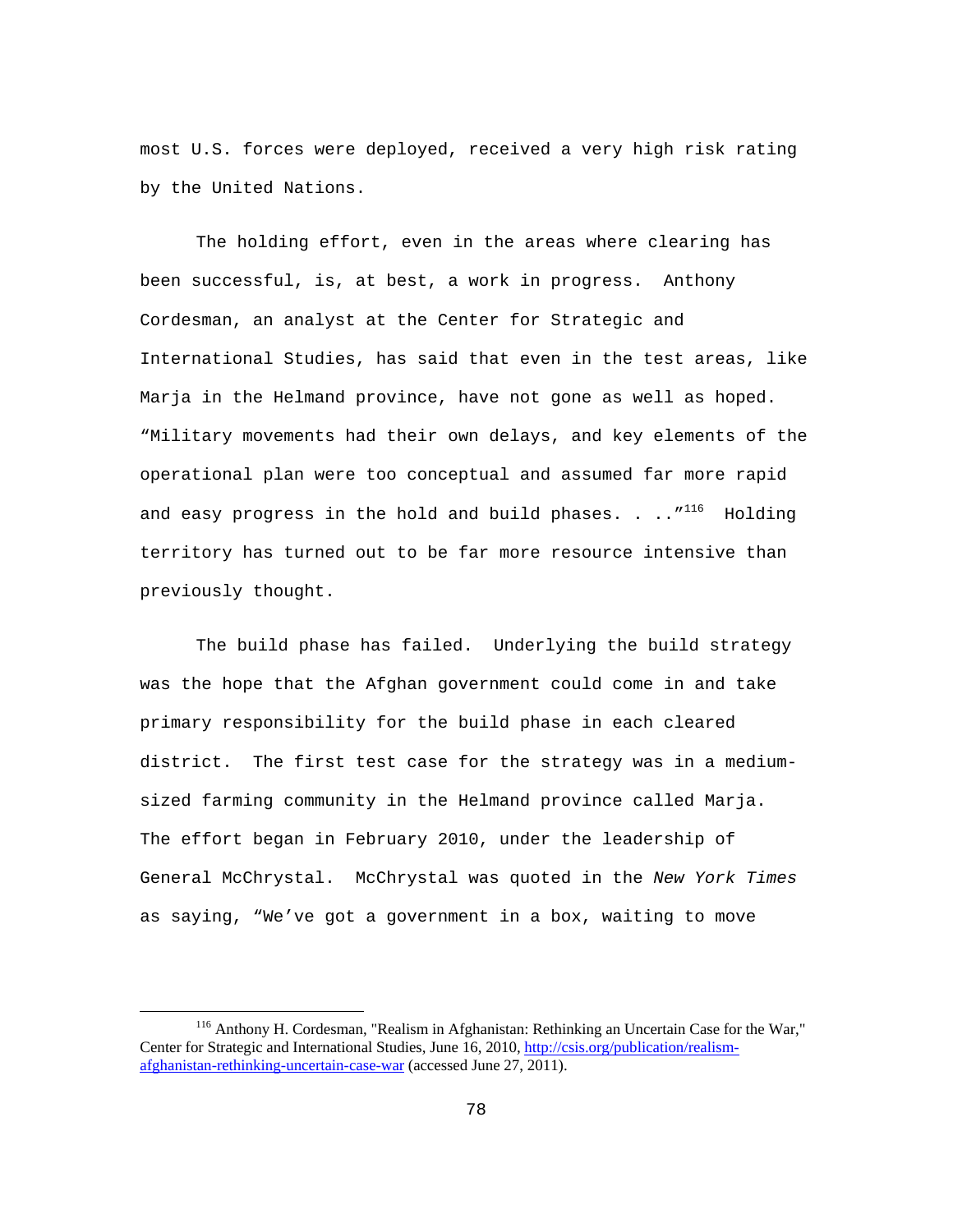in. $117$  The quote summed up the American strategy. The Americans would move in, provide security and allow the Afghan government to build connections and legitimacy amongst the locals. Unfortunately, there was no "government in a box," and only three months after the start of the campaign, McChrystal called Marja a "bleeding ulcer."<sup>118</sup> Over one year later, the "government in a box" has still failed to materialize, though since attacks are down to just 10 a day, the military has claimed security and governance are beginning to take hold in Marja. $^{119}$ 

If "clear-hold-build" is a work in progress, then the unity of command pull element of counterinsurgency is simply convoluted. The United States and its international partners have failed to develop a coordinated chain of command and have consistently undermined its strategic communication efforts with tactical blunders. The incoherence of this element has led to policy drift and finger-pointing amongst the NATO leaders.

The number of senior leaders with a major stake in the Afghan counterinsurgency effort is staggering. There are at least 11 senior leaders from three countries that could plausibly

117 Dexter Filkins, "Afghan Offensive Is New War Model," *New York Times*, February 12, 2010, http://www.nytimes.com/2010/02/13/world/asia/13kabul.html (accessed June 27, 2011).

<sup>118 &</sup>quot;McChrystal Calls Marja a Bleeding Ulcer' in Afghan Campaign," *St. Petersburg Times*, May 25, 2010, http://www.tampabay.com/incoming/mcchrystal-calls-marja-a-bleeding-ulcer-in-afghancampaign/1097412 (accessed June 27, 2011).

<sup>119</sup> Josh Boak, "In Rural Afghan Village, Local Security Takes Root," *The Washington Post*, March 1, 2011, http://www.washingtonpost.com/wpdyn/content/article/2011/03/01/AR2011030103947.html (accessed August 15, 2011).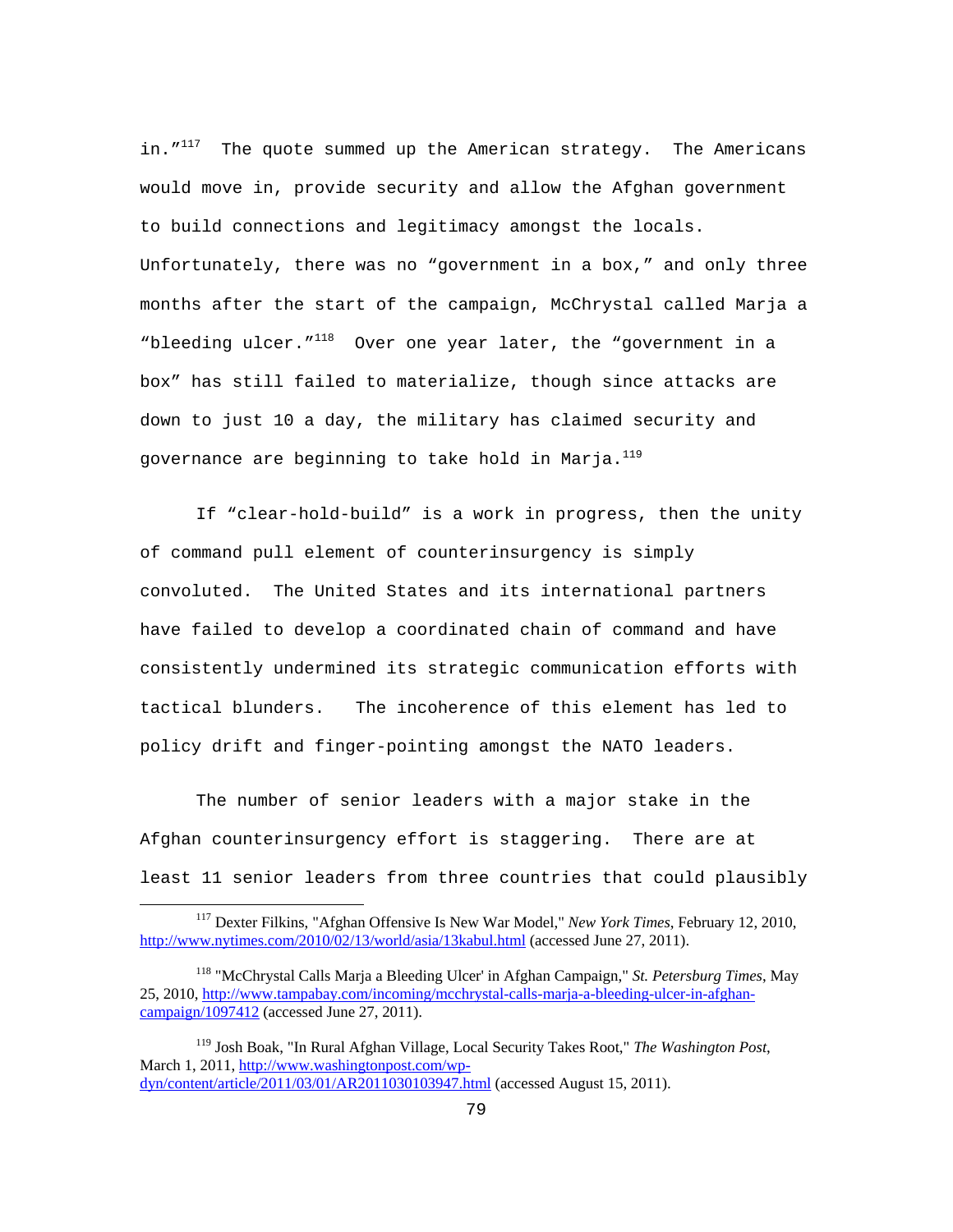claim ownership of the counterinsurgency effort. These people are listed in chart one.

Table 1: Senior Leaders<sup>120</sup>

| Name                         | Position                                                          | Country           |
|------------------------------|-------------------------------------------------------------------|-------------------|
| <b>Barack Obama</b>          | President                                                         | $\overline{U.S.}$ |
| Hamid Karzai                 | President                                                         | Afghanistan       |
| <b>Hillary Clinton</b>       | Secretary of State                                                | U.S.              |
| Karl Eikenberry              | U.S. Ambassador to Afghanistan                                    | U.S.              |
| <b>General James Mattis</b>  | Commander, U.S. Central Command                                   | $\overline{U.S.}$ |
| General David<br>Petreaus    | Commander, International Security and Assistance Force            | U.S.              |
| Lt. General Bill<br>Caldwell | Commander, Combined Security Transition Command -<br>Afghanistan  | U.S.              |
| Marc Grossman                | Special Envoy for Afghanistan/Pakistan                            | U.S.              |
| Mark Sedwill                 | NATO Civilian Representative to Afghanistan                       | U.S.              |
| Staffan de Mistura           | Special Representative of the Secretary General in<br>Afghanistan | Sweden            |

 $\frac{120}{\text{As of 1 May 2011.}}$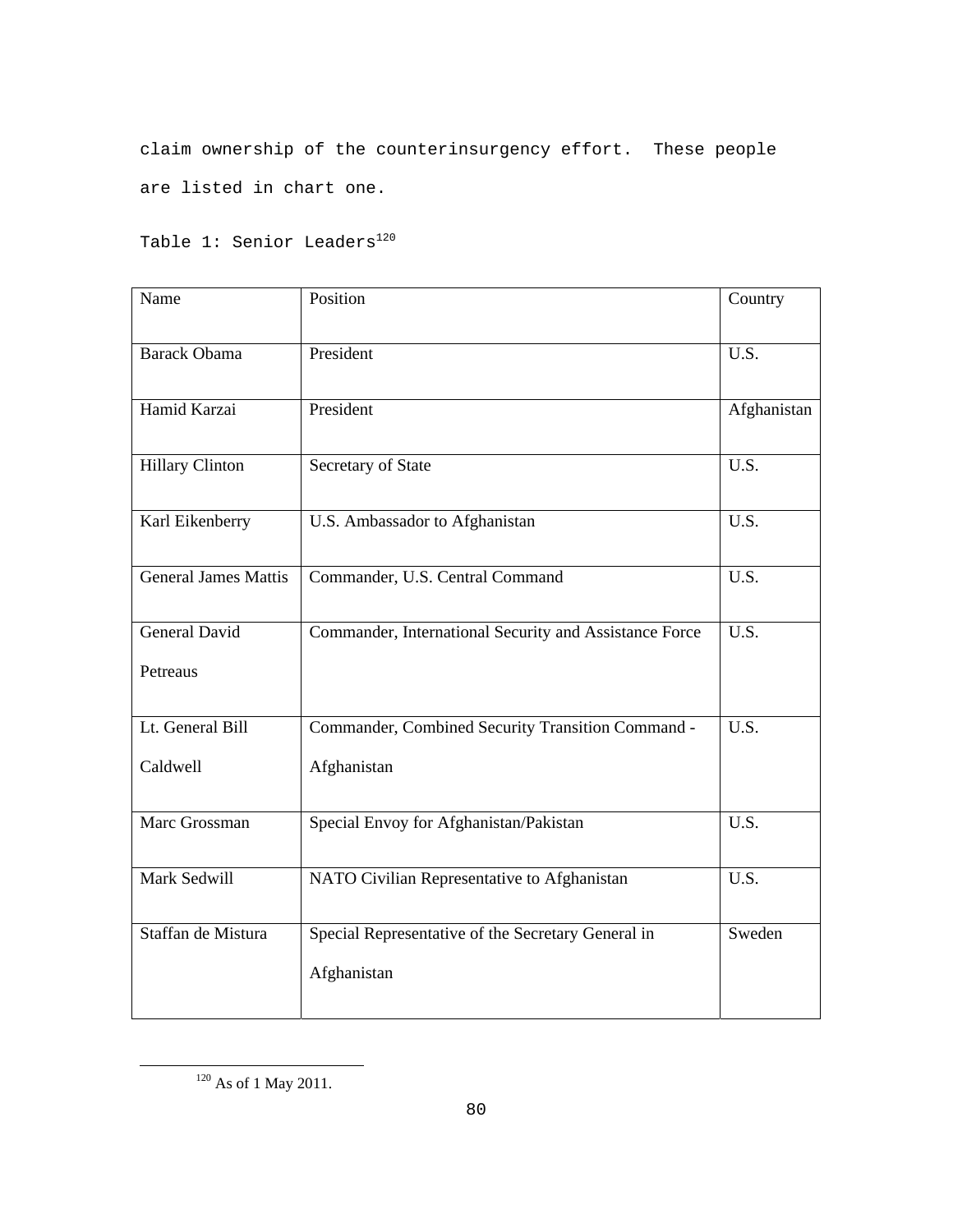| William Patey | British Ambassador to Afghanistan | U.N. |
|---------------|-----------------------------------|------|
|               |                                   |      |

The result of this "too-many-cooks-in-the-kitchen" approach has been asynchronous efforts and open disputes among the key staff. Two examples of this bureaucratic infighting are instructive. The first is the disagreement of U.S. Ambassador to Afghanistan Karl Eikenberry with the counterinsurgency strategy. The second is the tension between Afghan President Hamid Karzai and top American officials.

During President Obama's strategy review in the fall of 2009, Ambassador Eikenberry wrote a long cable to the State Department from his post in Kabul. Eikenberry is a former Army lieutenant general who was once in charge of the American military effort in Afghanistan. His message expressed sharp disagreement with the proposed strategy to send more troops to Afghanistan. Sending additional troops to Afghanistan, he argued, "…will delay the day when Afghans will take over, and make it difficult, if not impossible, to bring our people home on a reasonable timeline."<sup>121</sup>

<sup>&</sup>lt;sup>121</sup> Karl Eikenberry, "COIN Strategy: Civilian Concerns," State Department Cable from Kabul. November 6, 2009, http://documents.nytimes.com/eikenberry-s-memos-on-the-strategy-in-afghanistan (accessed 23 January 2011).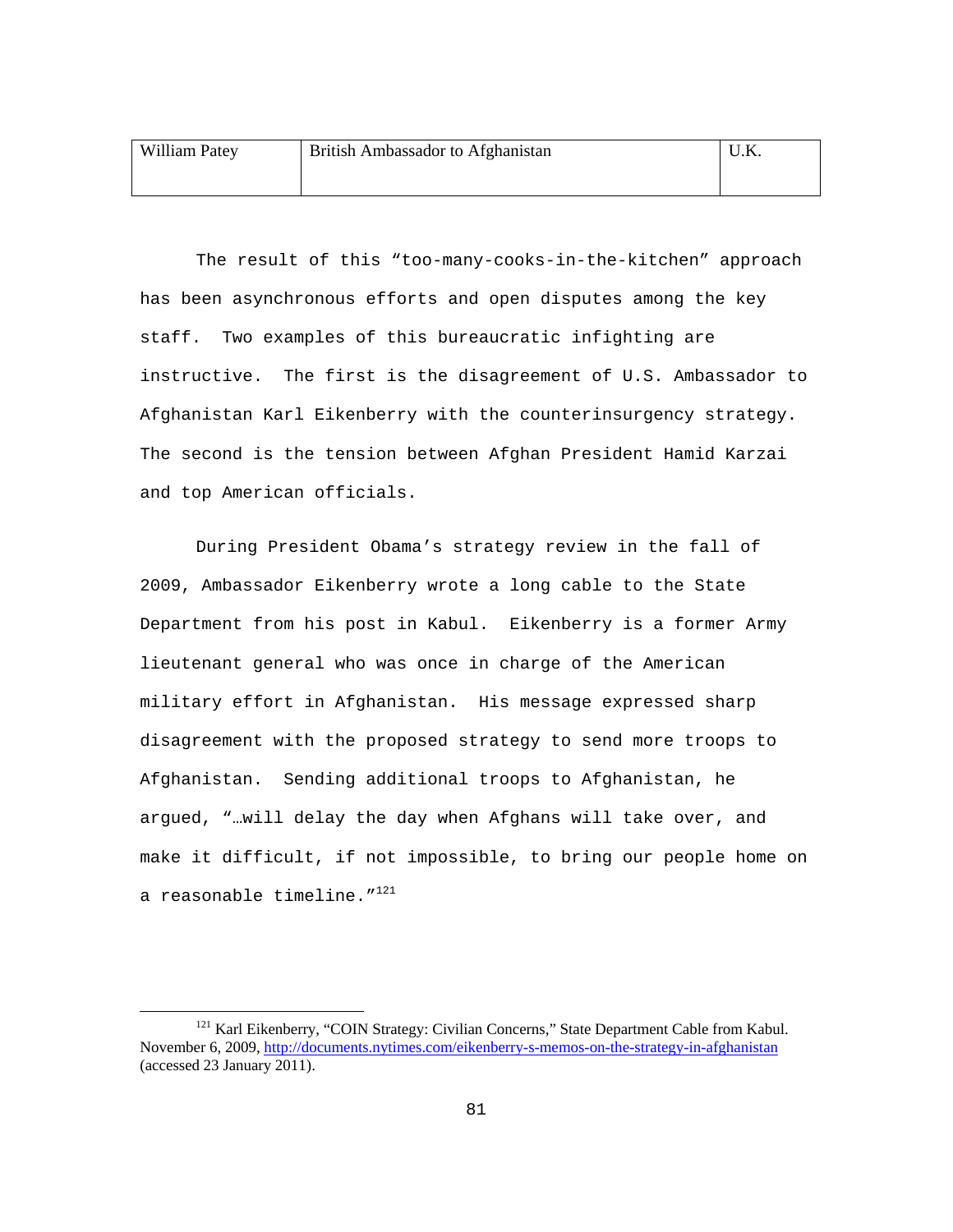Eikenberry also called into question the wisdom of embarking on a counterinsurgency effort:

The proposed counterinsurgency strategy calls for partnering in the field to quickly improve Afghan security forces. I do not question the ability of U.S. forces to effectively take on this mentoring mission…However, I am concerned that it is the U.S. and other NATO-ISAF that will continue to do most of the fighting and take the most casualties. Rather than reducing Afghan dependence, sending more troops, therefore is likely to deepen it. . .  $^{122}$ 

Eikenberry did not hold his fire there. He directly questioned the ability of Karzai to govern: "President Karzai is not an adequate strategic partner…Karzai continues to shun responsibility for any sovereign burden.  $123$  Amazingly, despite his very public concerns, Eikenberry kept his job and remains the U.S. ambassador to Afghanistan even while the counterinsurgency campaign that he believed would create dependence continues with the strategic partner, Hamid Karzai, he considered inadequate.

It is one problem to have fundamental disagreements about strategy among the bureaucratic staff, but it is quite another thing to have the leader of the occupied country loudly call for the withdrawal of counterinsurgency troops. Karzai has routinely made statements that validate Ambassador Eikenberry's concerns about his adequacy. In a November 2010 interview with *The*

122 Ibid.

 $123$  Ibid.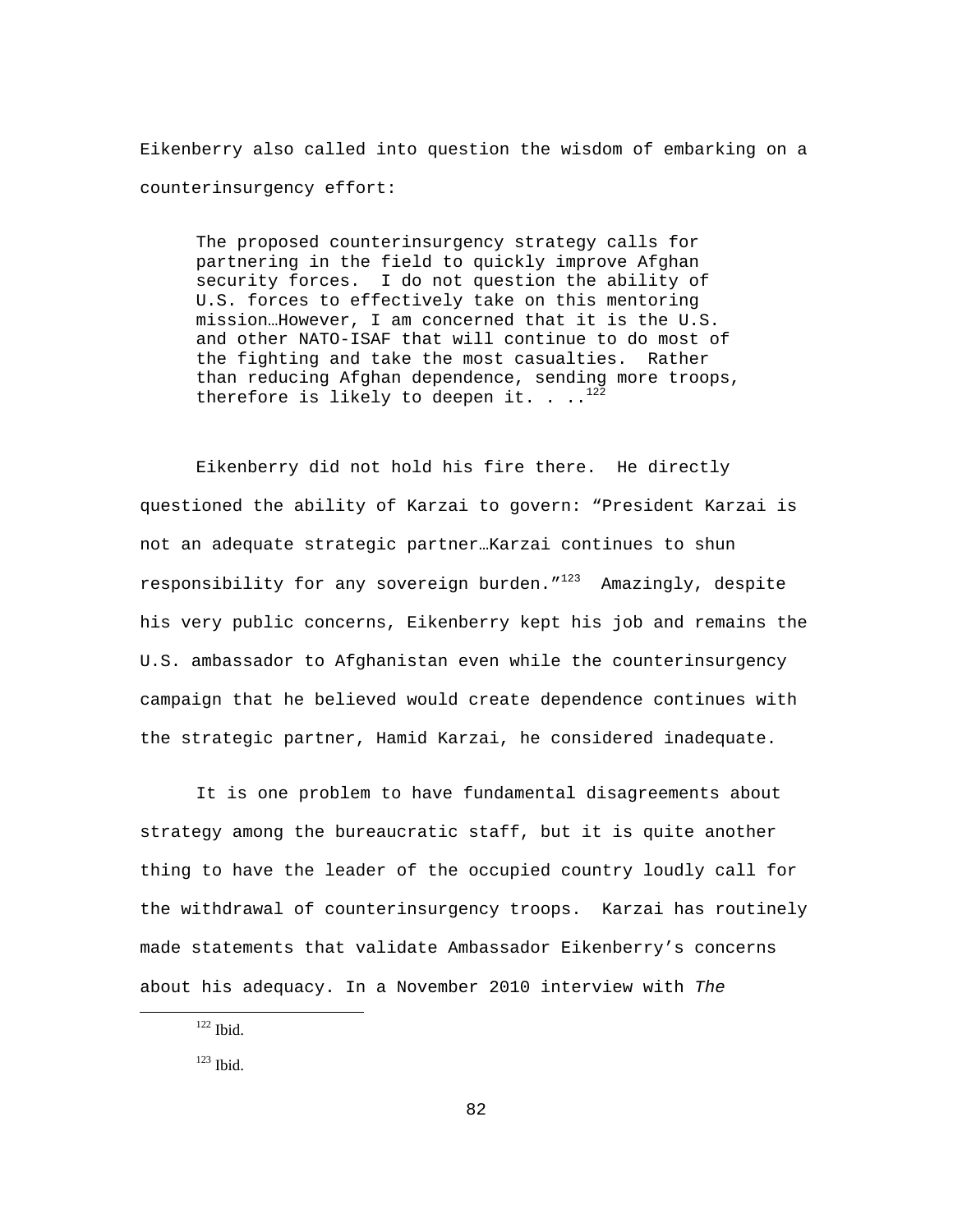*Washington Post*, Karzai made a series of statements that seem to be, at best, incongruous with the American counterinsurgency strategy. Karzai said, "The time has come to reduce military operations."124 The timing of this statement was odd, considering the final batch of counterinsurgency surge troops were just arriving in Afghanistan.<sup>125</sup> Karzai went on to question even the tactical details of the counterinsurgency effort:

. . .the majority of day-to-day activities where security is concerned is the job of the Afghan people, the Afghan government…Bursting into homes at night…this isn't any business of any foreign troops, Afghans have to do that.<sup>126</sup>

Karzai said all this despite the fact that the counterinsurgency strategy requires a firm partnership between local and foreign forces and night raids have been a key American tactic. $127$  As argued above, however, there is little evidence that Afghan troops can accomplish these missions on their own.

126 Ibid.

124 "Excerpts from Afghan President Hamid Karzai's Interview with The Washington Post," *The Washington Post*, November 14, 2010, http://www.washingtonpost.com/wpdyn/content/article/2010/11/14/AR2010111400002.html?sid=ST2010111305091 (accessed 12 August 2011).

<sup>&</sup>lt;sup>125</sup> Fred Kaplan, "What Exactly Is Hamid Karzai Trying to Accomplish with His Latest Comments?," *Slate Magazine*, November 14, 2010, http://www.slate.com/id/2275144/pagenum/all/ (accessed August 15, 2011).

 $127$  Fred Kaplan, "What Exactly Is Hamid Karzai Trying to Accomplish with His Latest Comments?," *Slate Magazine*, November 14, 2010, http://www.slate.com/id/2275144/pagenum/all/ (accessed August 15, 2011).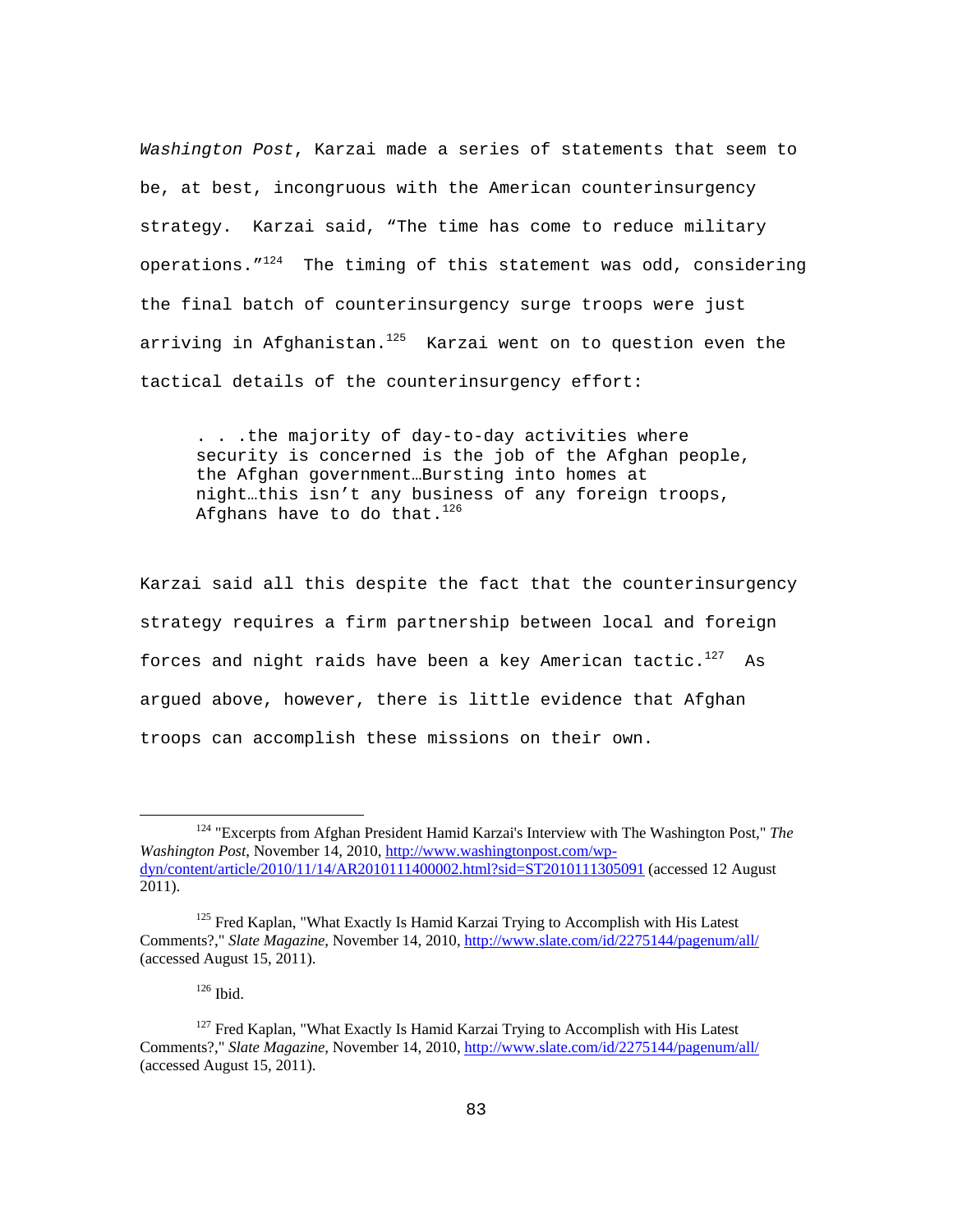If these statements are not enough to signal disunity between the coalition and the Karzai government, his threat to join the Taliban should make the problem clear. In April 2010, Karzai purportedly said, "If you and the international community pressure me more, I swear I am going to join the Taliban.  $''^{128}$ Such statements call into question the dedication of the Afghan government to the counterinsurgency effort.

 Unity of command has failed in Afghanistan. The keydecision staff is too large, and not all the members of the staff even agree that counterinsurgency is the most appropriate strategy. While disagreements on large staffs are to be expected, it is hard to understand how a person who disagrees with the whole strategy can effectively contribute to that strategy. Additionally, Hamid Karzai is the elected leader of Afghanistan, and he has made clear that he disagrees with the way the United States is handling the war. Military analyst Fred Kaplan calls this situation "potentially catastrophic."<sup>129</sup> An even simpler utilization of logic would say that if the president of Afghanistan does not want American troops in his country and

128 Alissa J. Rubin, "The West Has Little Room to Respond to Karzai's Criticism," *New York Times*, April 4, 2010, http://www.nytimes.com/2010/04/05/world/asia/05karzai.html?\_r=1 (accessed March 5, 2011).

<sup>&</sup>lt;sup>129</sup> Fred Kaplan, "What Exactly Is Hamid Karzai Trying to Accomplish with His Latest Comments?," *Slate Magazine*, November 14, 2010, http://www.slate.com/id/2275144/pagenum/all/ (accessed August 15, 2011).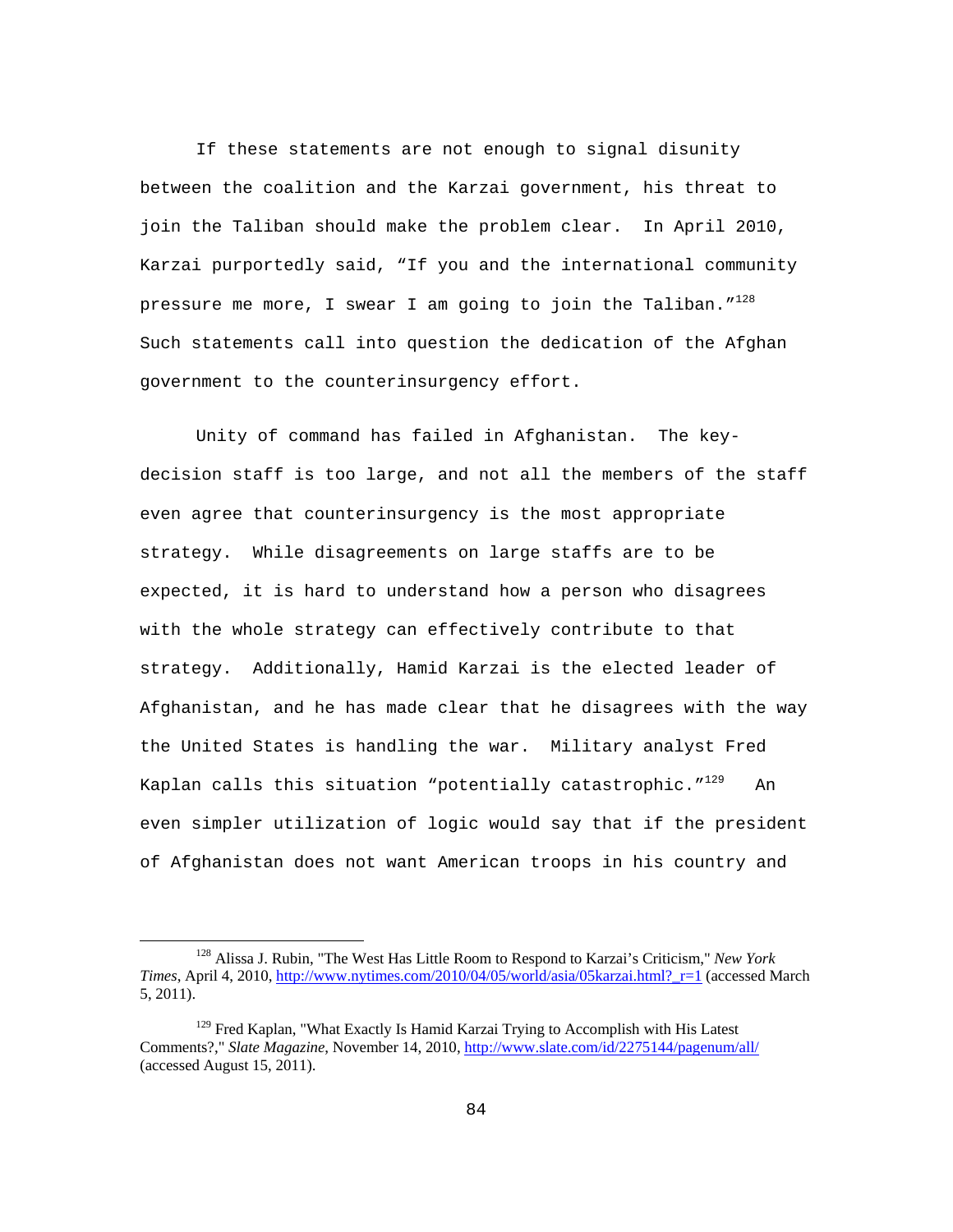threatens to join the enemy, the effort itself must be called into question.

 The United States has long known that its strategic communication operations lag behind the Taliban's. In August 2009, the Chairman of Joint Chiefs of Staff, Admiral Mike Mullen, penned an article that was critical of the U.S. efforts at strategic communication in Afghanistan. According to Mullen, "Our messages lack credibility because we haven't invested enough in building trust and relationships, and we haven't always delivered on promises."130 In an interview with *Joint Forces Quarterly*, a military publication, Mullen drew a direct line between American strategic communication efforts and civilian casualties. Mullen said that civilian casualties "really sets us back" and "we do need to get a better handle on it from a communications standpoint. $1^{131}$  Recall from the push section that more civilians died in 2010 than any other year of the war. The United States has not gotten a handle on civilian casualties and it undercuts strategic communication efforts at every pass.

 Admiral Mullen is not the only one trumpeting the failure of American strategic communication efforts. In a monograph for

<sup>&</sup>lt;sup>130</sup> Mike Mullen, "From the Chairman - Strategic Communication: Getting Back to Basics," Joint Chiefs of Staff Official Web Site, August 28, 2009, http://www.jcs.mil/newsarticle.aspx?ID=142 (accessed August 17, 2011).

<sup>&</sup>lt;sup>131</sup> "An Interview with Michael G. Mullen," *Joint Forces Quarterly*, 3<sup>rd</sup> Quarter 2009, 12, https://digitalndulibrary.ndu.edu/cdm4/document.php?CISOROOT=/ndupress&CISOPTR=21255&REC=7 (accessed January 25, 2011).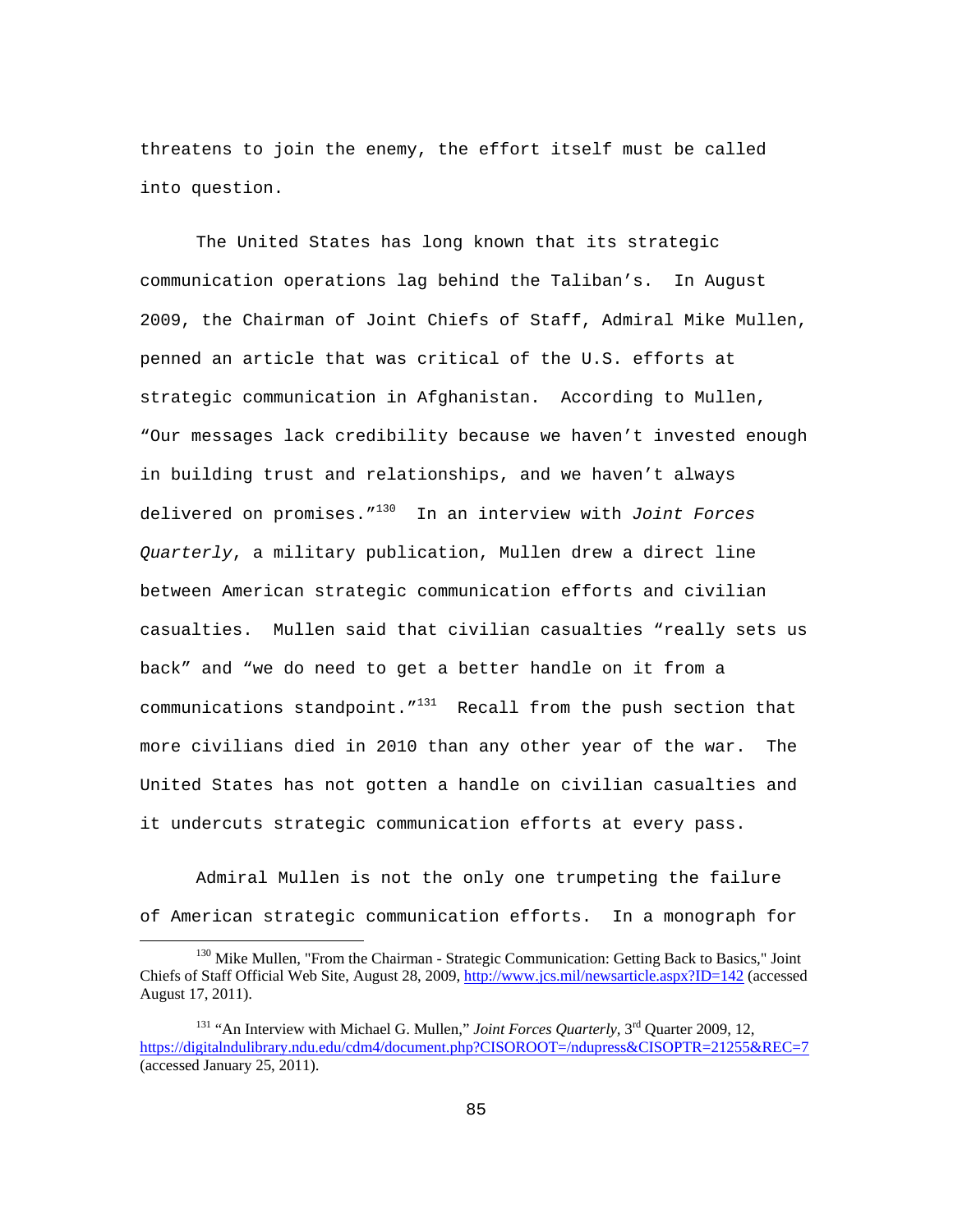the U.S. Army School of Advanced Military Studies, Major Beau Hendricks found that the American strategic communications effort ". . .is not focused enough on internalization of socio-cultural norms and mores.  $''^{132}$  Major Hendricks found strategic communications efforts to increase the legitimacy of the Afghan government marginally successful but also that American legitimacy was trending downwards. Additionally, Hendricks found that the U.S. had failed to reduce the Taliban's legitimacy and that Taliban popularity was increasing. $133$ 

Another constituency of strategic communication is the American public. Because counterinsurgencies are often protracted wars, the counterinsurgent must maintain domestic support for the effort over a long period of time. Since the inauguration of the counterinsurgency effort in June 2009, American domestic support for the war has fallen precipitously. According to CNN, in August 2009, shortly after the counterinsurgency campaign began, 54 percent of Americans opposed the U.S. war in Afghanistan. In the latest CNN poll, conducted in December 2010, 63 percent of Americans said they were opposed

<sup>&</sup>lt;sup>132</sup> Beau A. Hendricks, "Institutions and Organizations: Exploring the Interdependencies of Legitimacy Theory and Strategic Communication in Afghanistan," 2010, iii, School of Advanced Military Studies United States Army Command and General Staff College, Fort Leavenworth, http://www.dtic.mil/cgi-bin/GetTRDoc?AD=ADA523181&Location=U2&doc=GetTRDoc.pdf (accessed February15, 2011).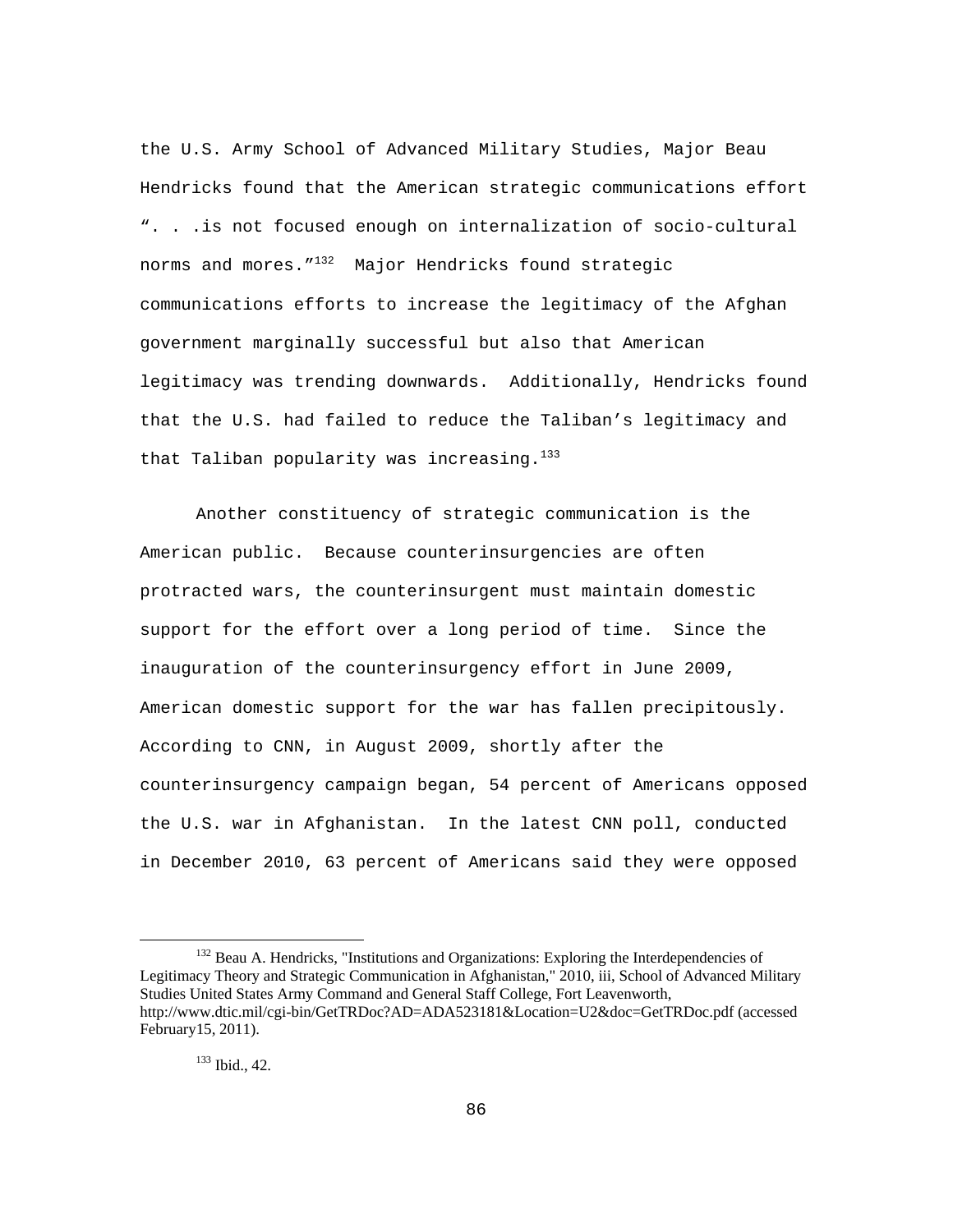to the war in Afghanistan. $134$  So far the lack of public support has not moved Congress to act, as the House of Representatives voted 321-93 against a resolution to withdraw all troops from Afghanistan by the end of 2011. $^{135}$  It is unclear, however, how long such lagging support can sustain the counterinsurgency.

## **Tying Pull Together**

 Like the push efforts, when viewed as a whole, pull efforts are a complete failure. The effort to build the ANSF has been plagued with drug use, desertion and poor performance. The legitimacy of President Karzai is questionable because he is widely believed to have stolen his election. Structural problems negatively affect the legitimacy of the Wolesi Jirga<sup>136</sup> because most votes end up being cast for losing candidates. Efforts to connect the Afghan people to the central government, both big and small, have mostly failed. Finally, civilian casualties have undercut strategic communication efforts in Afghanistan and American domestic support for the effort is at an all-time low.

<sup>&</sup>lt;sup>134</sup> CNN Opinion Poll, Conducted 17-19 December 2010. http://i2.cdn.turner.com/cnn/2010/images/12/28/rel17m.pdf (accessed 22 April 2011).

<sup>&</sup>lt;sup>135</sup> Jim Malon, "Conflicting Signals Surface on US Support for Afghan" Voice of America, March 18, 2011, http://www.voanews.com/english/news/usa/Conflicting-Signals-Surface-on-US-Support-for-Afghan-War-118257169.html (accessed March 21, 2011).

<sup>&</sup>lt;sup>136</sup> Wolesi Jirga refers to the Afghan parliament.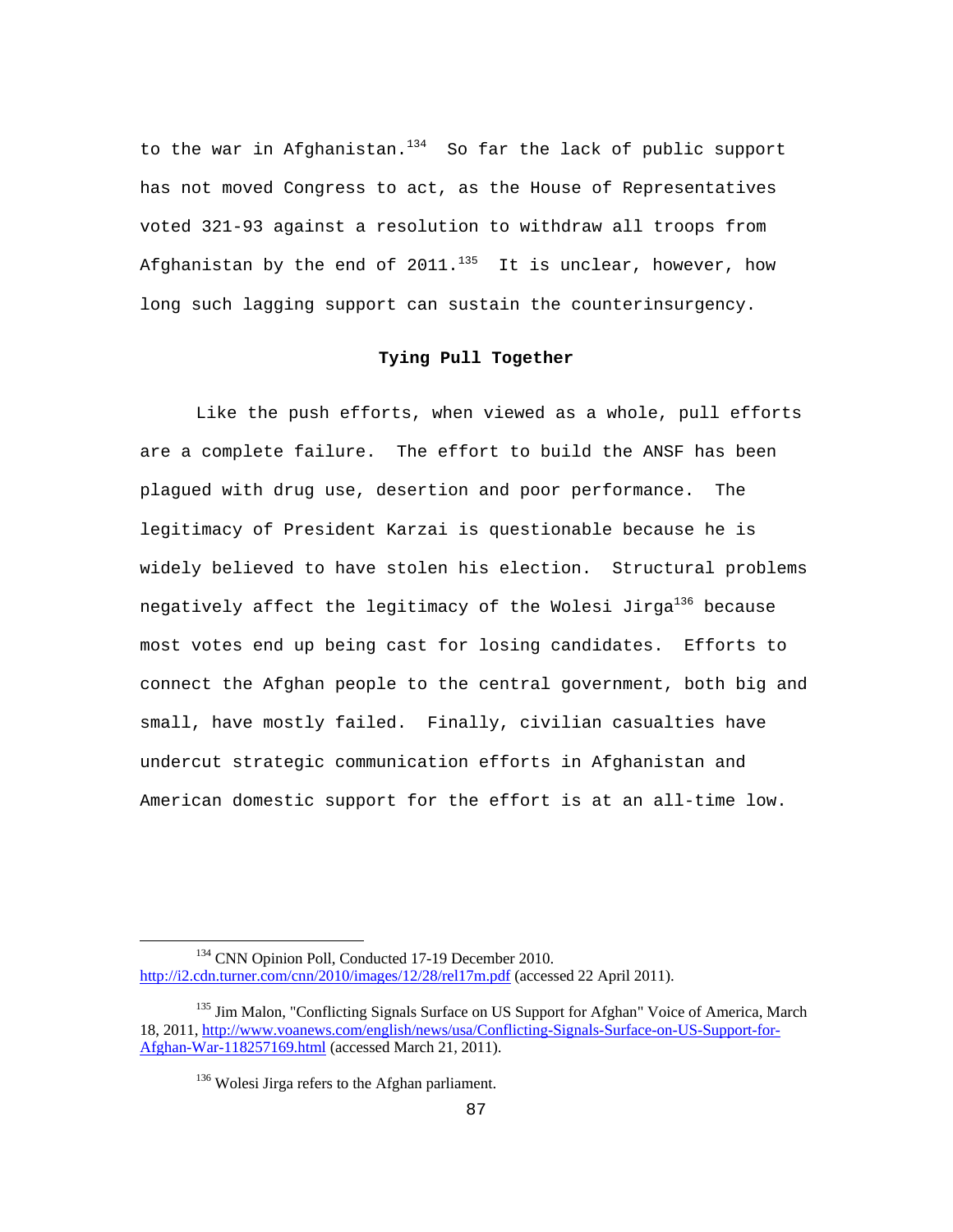## **CHAPTER FOUR CONCLUSION**

 As the United States ends its tenth year of involvement in Afghanistan, it is forced to ask itself two questions. First, what went wrong? And second, what comes next? This conclusion first argues the Afghan justice system is a significant driver of the insurgency that has not been adequately addressed by counterinsurgency. Second, it will suggest that counterinsurgency is a fundamentally flawed doctrine based on a faulty reading of history and it concludes that President Obama's fall 2009 strategy review failed to assess whether the American war in Afghanistan was necessary.

 According to the International Crisis Group, "Afghanistan's justice system is in a catastrophic state of disrepair. $"$ <sup>1</sup> Most Afghans have no access to any government sponsored justice system, and even the courts that do exist are barely operable, chronically understaffed and highly susceptible to corruption. $^2$ The situation leads the average Afghan to seek justice from a parallel system operated by the Taliban.

The Taliban has long operated a shadow government inside Afghanistan. The shadow government collects taxes, runs schools,

<sup>&</sup>lt;u>1</u> <sup>1</sup> "Reforming Afghanistan's Broken Judiciary," International Crisis Group, Asia Report N\*195, November 17, 2010, i.

 $<sup>2</sup>$  Ibid.</sup>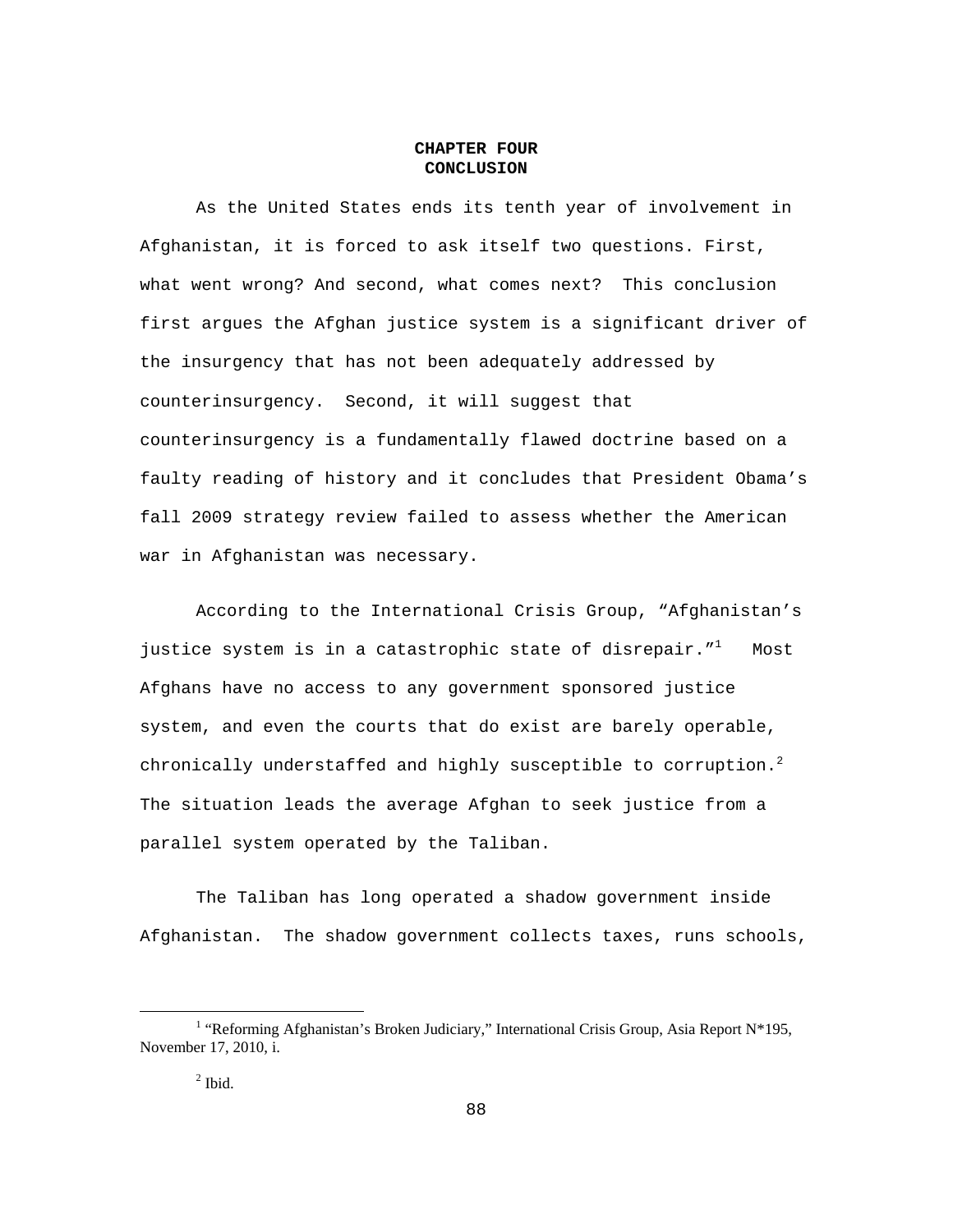and adjudicates civil disputes. $^3$  The Taliban court system is harsh. According to the Afghan Analysis Network, the Taliban administers lashes and shootings as tools of justice, $^4$  but it is widely considered fairer by the average Afghan citizen than the formal state justice system.<sup>5</sup>

This state of affairs negatively impacts the counterinsurgency effort to build legitimacy and confidence in the Afghan government. "Festering grievances at the local level are reinforced by injustice, entrenching a culture of impunity that has become a key driver of the insurgency."<sup>6</sup> There appears to be growing recognition of this problem, but, ". . .resource allocation has been miserly, funding plans unrealistic and implementation weak."<sup>7</sup>

If tactical issues like building a justice system or protecting the population was all that was wrong with counterinsurgency, then resources and effort could be adjusted

 $<sup>7</sup>$  Ibid.</sup>

 $\frac{1}{3}$  C.J. Chivers, "In Eastern Afghanistan, at War With the Taliban's Shadowy Rule," *New York Times*, February 6, 2011, http://www.nytimes.com/2011/02/07/world/asia/07taliban.html?\_r=2 (accessed February 15, 2011).

<sup>&</sup>lt;sup>4</sup> Nader Nadery, "Who Wants Peace, Needs to Get Serious about Justice," The Afghanistan Analysts Network, December 10, 2010, http://aan-afghanistan.com/index.asp?id=1223 (accessed January 10, 2011).

 $<sup>5</sup>$  Qayum Baabak, "Taleban Justice "Fairer" Than State Courts," Institute for War & Peace Reporting,</sup> August 17, 2010, http://iwpr.net/report-news/taleban-justice-%E2%80%9Cfairer%E2%80%9D-state-courts (accessed November 12, 2010).

<sup>&</sup>lt;sup>6</sup> "Reforming Afghanistan's Broken Judiciary," International Crisis Group, Asia Report N\*195, November 17, 2010, 1.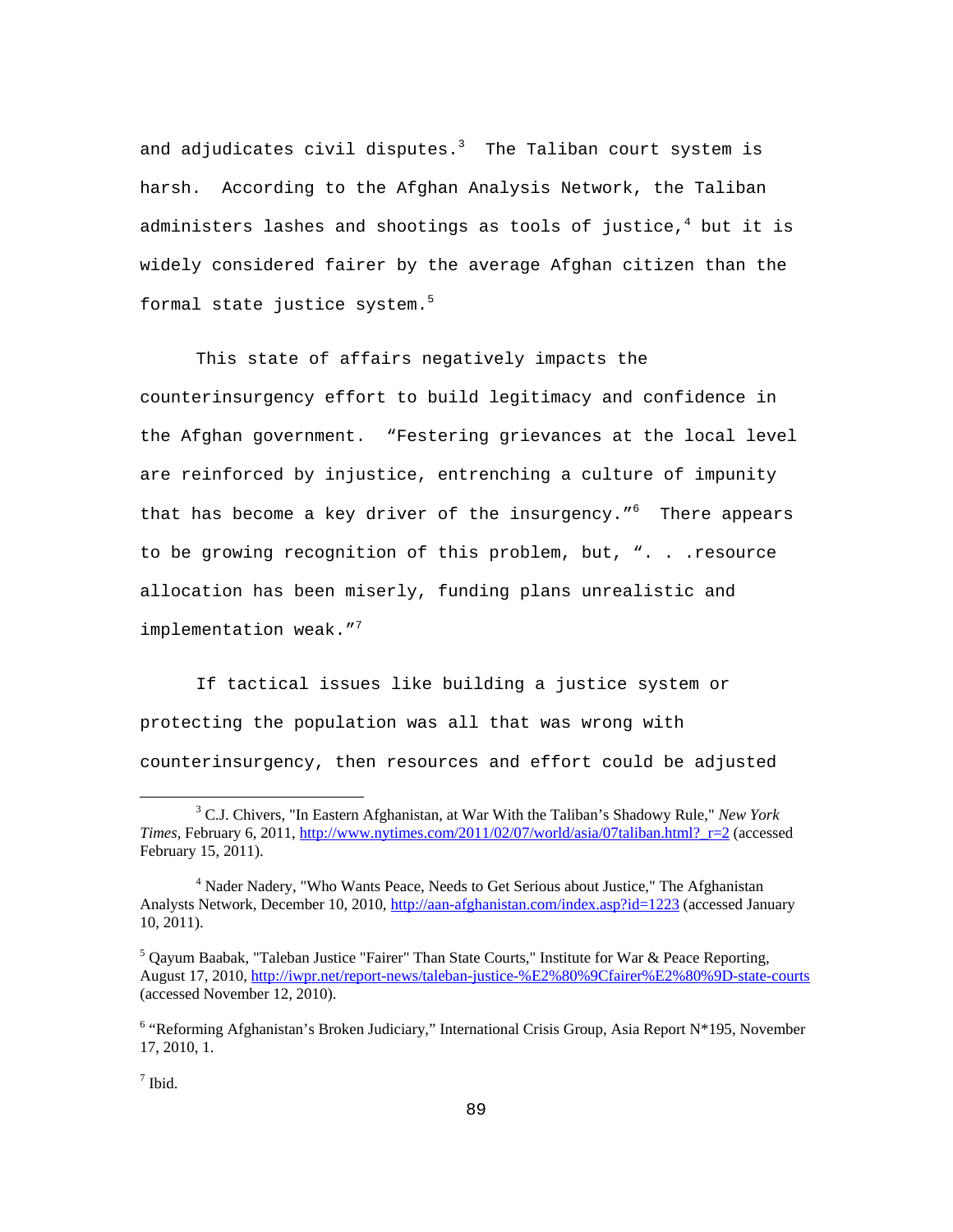towards different, more appropriate tactics. However, according to Alex Marshall, a professor at the Centre for War Studies at the University of Glasgow, the validity of contemporary counterinsurgency doctrine is in serious doubt.<sup>8</sup> Marshall argues that classical counterinsurgency, which the contemporary counterinsurgency doctrine is based upon, is ". . . profoundly imperial…consequently it only rarely faced the thorny issue of sovereignty and legitimacy which bedevils and may doom these same efforts today."<sup>9</sup> The imperial orientation is contrasted with what Marshall calls the "liberal peace theory" that drives today's counterinsurgency between the two:

If 'liberal peace theory' is often about 'empire in denial', however, classical COIN policy by contract was dependent not upon measuring civil freedoms, instituting grotesquely accelerated but externally policed elections, or the privatization and commodification of essential services, but rather upon population control, coercion, and the availability of a robust set of state-controlled economic incentives. In other words, classical counterinsurgency doctrine relied in reality upon a state-centric approach to conflict settlement, one that was unapologetically imperial.  $\cdot \cdot \cdot$ <sup>10</sup>

 President Obama's review never asked the most fundamental question: Does the American effort in Afghanistan make America

<sup>8</sup> <sup>8</sup> Alex Marshall, "Imperial nostalgia, the liberal lie, and the perils of postmodern counterinsurgency," *Small Wars & Insurgencies*, 21: 2.

<sup>&</sup>lt;sup>9</sup> Ibid., 233.

 $10$  Ibid., 244-245.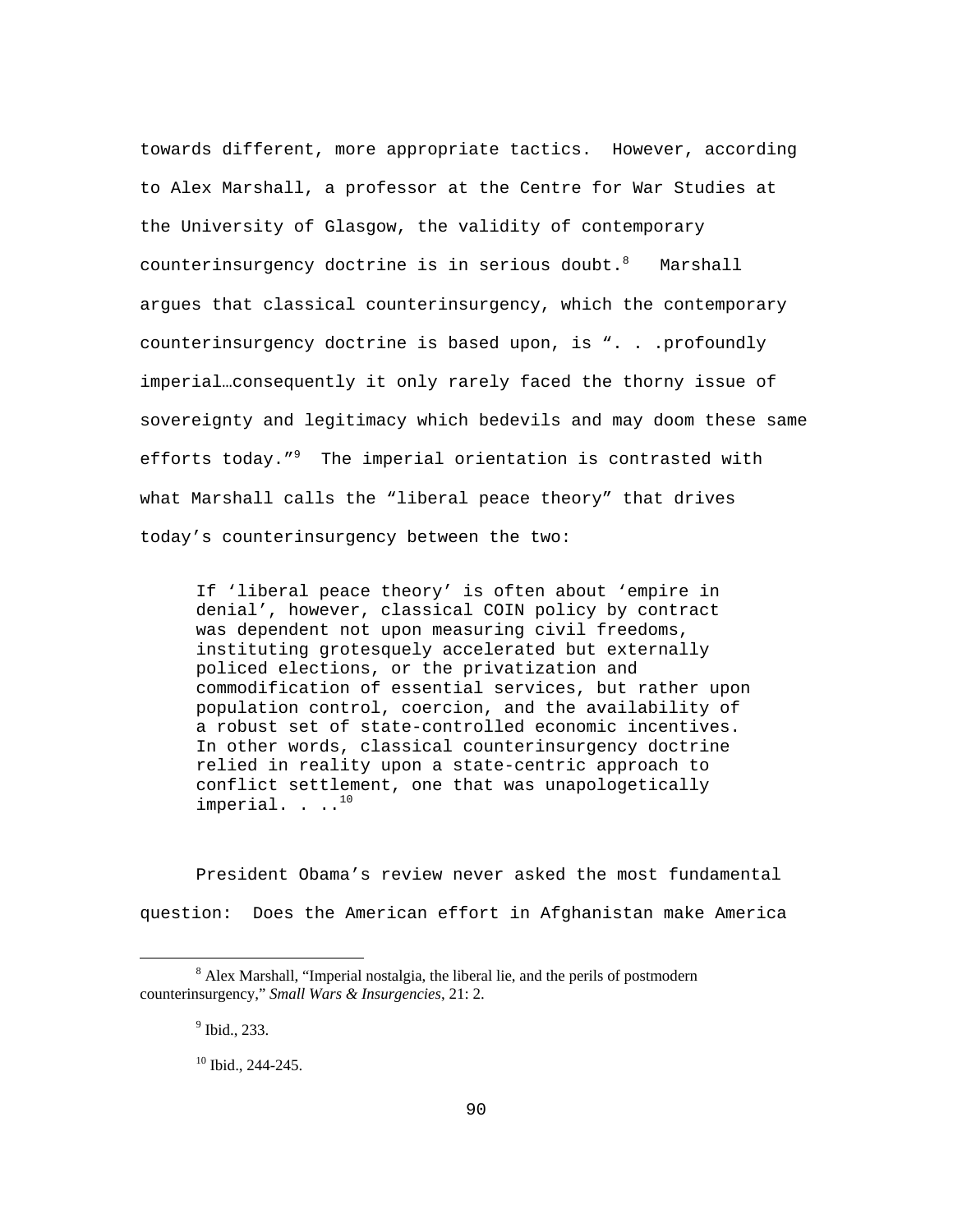safer? Obama ran a hawkish campaign on Afghanistan and upon inauguration, he quickly installed his own general (McChrystal) in Afghanistan. However, in the aftermath of President Karzai's allegedly fraudulent reelection, and his long review of the war in the fall of 2009, Obama had a chance to radically change the course of American involvement in Afghanistan.

 This opportunity should not have been missed, especially since his most hawkish counterinsurgency advisors repeatedly said that there is no military solution in Afghanistan.<sup>11</sup> If that is true, as war critic Andrew Bacevich has pointed out, "Why have a war there?" $^{12}$  It is not clear that Dr. Bacevich's question was ever seriously considered. All that mattered, evidently, is how the war should be fought. It bears repeating: There appears to be no evidence that the Obama team questioned if the war was the best way to secure America's national interest; it only considered different ways to fight.

 Thus the United States enters its tenth year of war using a questionable strategy that has not yet shown any indication of efficacy in solving any of Afghanistan's many problems.

President Obama will have future opportunities to adjust the U.S.

<sup>11</sup> David Petraeus, "Remarks for Panel Discussion: The Future of the Alliance and the Mission in Afghanistan,"  $45<sup>th</sup>$  Munich Security Conference, February 8, 2009, http://www.weeklystandard.com/weblogs/TWSFP/2009/02/petraeus\_outlines\_afghanistan.asp (accessed 17 August 2011).

<sup>&</sup>lt;sup>12</sup> "Conversations with History—Andrew Bacevich," Institute of International Studies, University of California—Berkeley, September 15, 2010, http://www.youtube.com/watch?v=vV83TaP2geQ (accessed 17 August 2011) 38:19.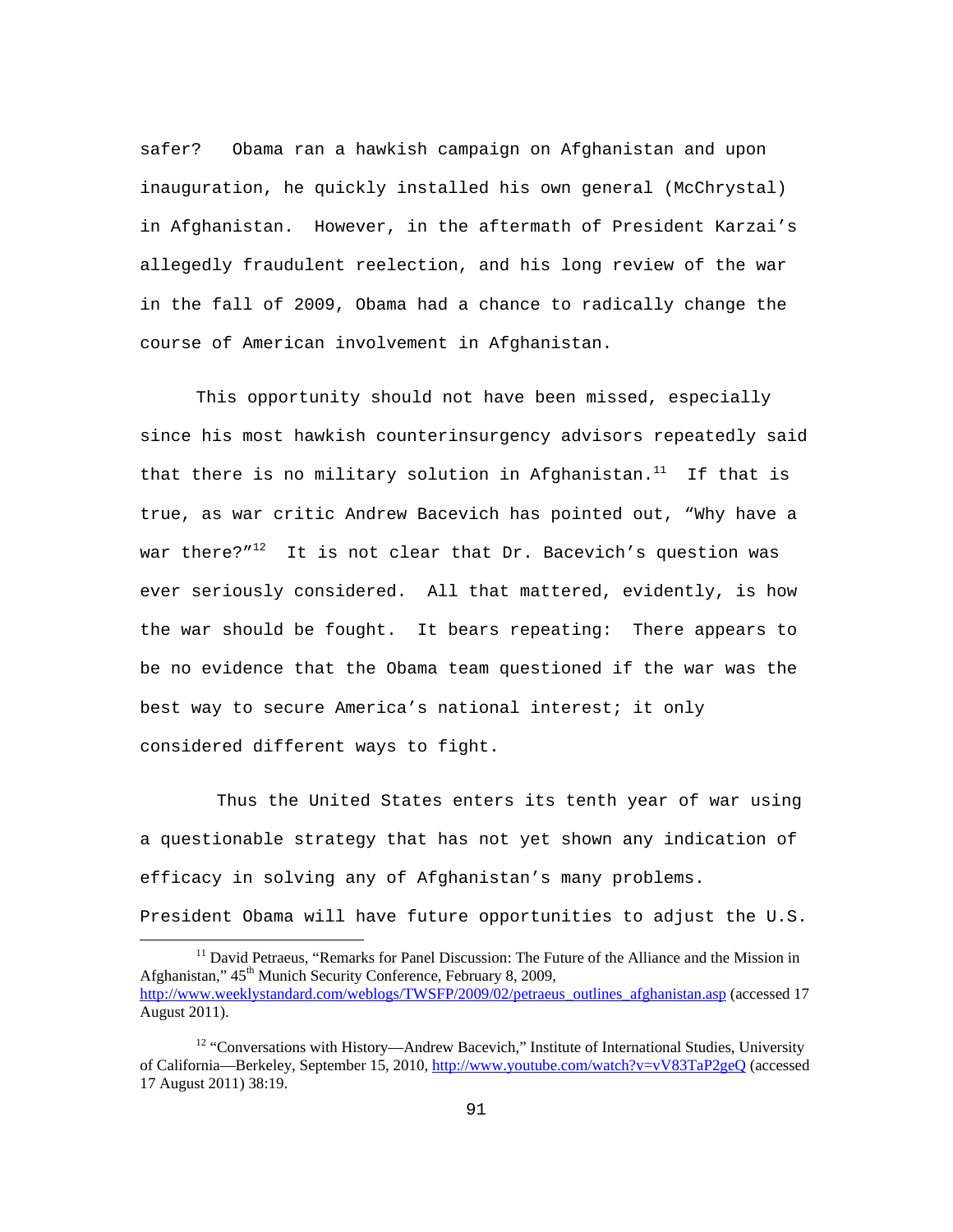approach in Afghanistan. Obama has promised a drawdown of forces in the summer of 2011, and if he is re-elected, NATO will formally transfer power back to the Afghan government in 2014. Americans can only hope that, President Obama, given the failure of counterinsurgency as argued in this thesis, seriously asks and answers Dr. Bacevich's question: Why have a war at all?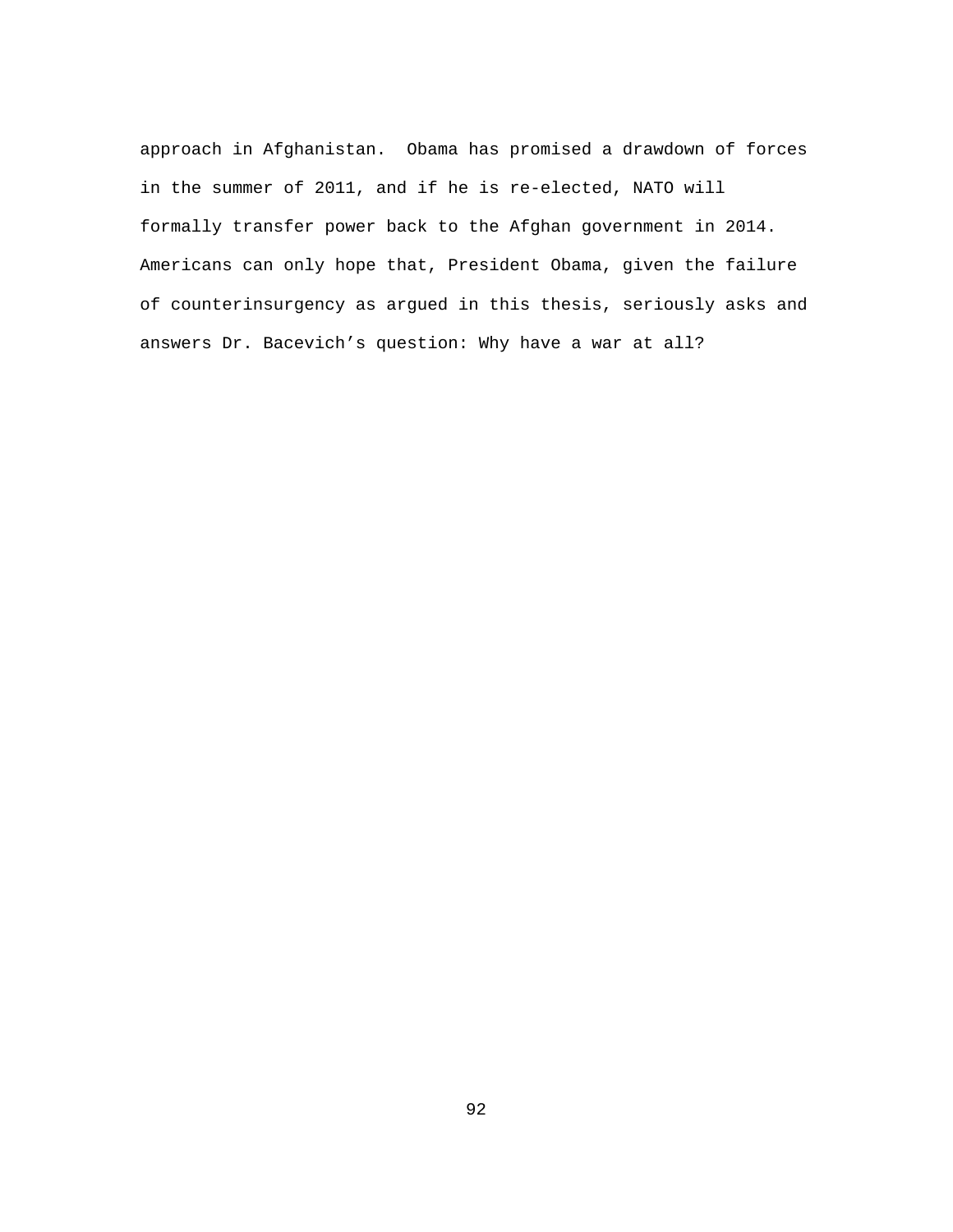## **Bibliography**

- Ackerman, Spencer. "Drones Surge, Special Ops Strike in Petraeus Campaign Plan." Wired. August 18, 2010. http://www.wired.com/dangerroom/2010/08/petraeus-campaignplan/. Accessed (February 12, 2011)
- Ackerman, Spencer. "U.S. Scans Afghan Inmates for Biometric." Wired. August 25, 2010. http://www.wired.com/dangerroom/2010/08/military-prisonbuilds-big-afghan-biometric-database/. (Accessed January 08, 2011)
- "Actions Needed to Improve the Reliability of Afghan Security Force Assessments." Office of the Inspector General for Afghanistan Reconstruction. http://www.sigar.mil/. (Accessed July 15, 2010)
- American Forces Press Service. "First AF-PAK Hands Grads Deploy Overseas." U.S. Central Command. April 23, 2010. http://www.centcom.mil/en/news/first-af-pak-hands-gradsdeploy-overseas.html. (Accessed January 29, 2011)
- "Baghdad Walls Keep Peace, But Evoke Prison." CBS News. http://www.cbsnews.com/stories/2008/06/27/iraq/main4214647. shtml. (Accessed July 12, 2010)
- Barfield, Thomas J. *Afghanistan: a Cultural and Political History*. Princeton: Princeton University Press, 2010.
- Bergen, Peter, Patrick Doherty, and Ken Ballen. "Public Opinion in Pakistan's Tribal Regions." Counterterrorism Strategy Initiative, New America. September 28, 2010. http://counterterrorism.newamerica.net/publications/policy/ public\_opinion\_in\_pakistan\_s\_tribal\_regions. (Accessed April 18, 2011)
- Berntsen, Gary, and Ralph Pezzullo. *Jawbreaker: the Attack on Bin Laden and Al Qaeda : A Personal Account by the CIA's Key Field Commander*. New York: Three Rivers Press, 2005.
- Bush, George W. "Bush State of the Union Address." January 29, 2002." CNN. http://archives.cnn.com/2002/ALLPOLITICS/01/29/bush.speech. txt/. (Accessed July 24, 2010)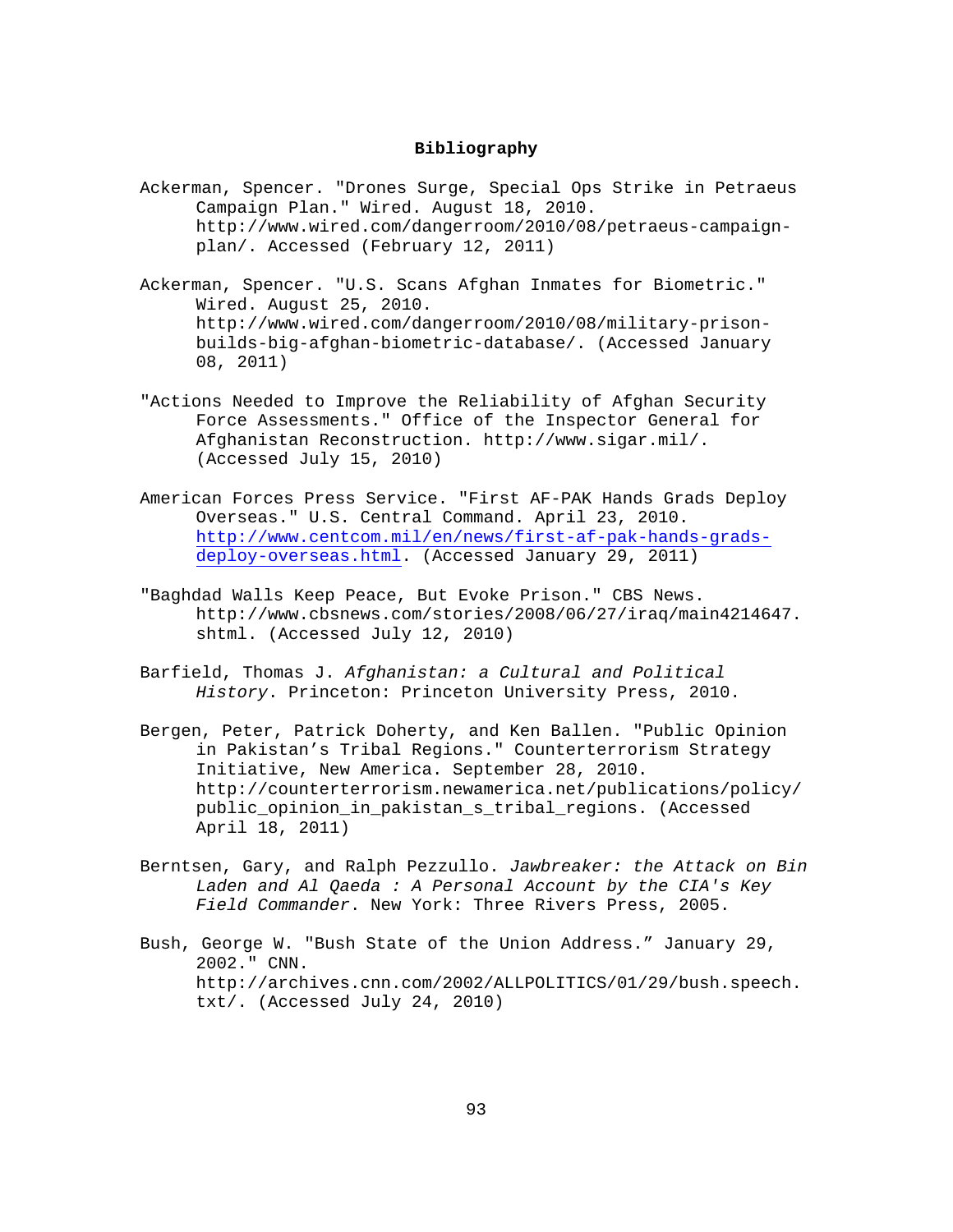- ------------. "Transcript of President Bush's Address September 21, 2001." CNN. September 21, 2001. http://archives.cnn.com/2001/US/09/20/gen.bush.transcript/. (Accessed July 24, 2010)
- Cohen, Elliot, Conrad Crane, Jan Horvath, and John Nagl. "Principles, Imperatives, and Paradoxes of Counterinsurgency." Air University. http://www.au.af.mil/au/awc/awcgate/milreview/cohen.pdf. (Accessed October 18, 2010)
- Crain, Charles. "Behind The Baghdad Wall." *Time*. May 9, 2007. http://www.time.com/time/world/article/0,8599,1618898,00.ht ml. (Accessed January 08, 2011)
- Crane, Conrad C. "Minting Coin: Principles and Imperatives for Combating Insurgency." *Air and Space Power Journal*. (Winter 2007) http://www.airpower.maxwell.af.mil/. (Accessed July 15, 2010)
- Dupree, Louis. *Afghanistan*. Oxford, UK: Oxford University Press, 1997.
- Exum, Andrew. "Afghanistan Trip Report, Part I: BLUF." Center for a New American Security. December 10, 2010. http://cnas.org/blogs/abumuqawama/2010/12/afghanistan-tripreport-part-i-bluf.html. (Accessed January 29, 2011)
- Exum, Andrew, Nathaniel Fick, and David Kilcullen. *Triage: The Next Twelve Months in Afghanistan and Pakistan*. Report. Washington, DC: Center for a New American Security, 2009.
- Factbook, CIA. "CIA The World Factbook." Central Intelligence Agency. https://www.cia.gov/library/publications/the-worldfactbook/geos/af.html. (Accessed January 08, 2011)
- Fattahi, Kambiz. "US Army Enlists Anthropologists." BBC News. October 16, 2007. http://news.bbc.co.uk/2/hi/americas/7042090.stm. (Accessed January 29, 2011)
- Flaherty, Anne. "Commander: U.S. Can't Seal Afghan-Pakistan Border." *Time*. December 29, 2010. http://www.time.com/time/world/article/0,8599,2039952,00.ht ml. (Accessed January 09, 2011)
- Foust, Joshua. "How We Lost Afghanistan's Once-Peaceful North" *The Atlantic*. October 12, 2010.. http://www.theatlantic.com/international/archive/2010/10/ho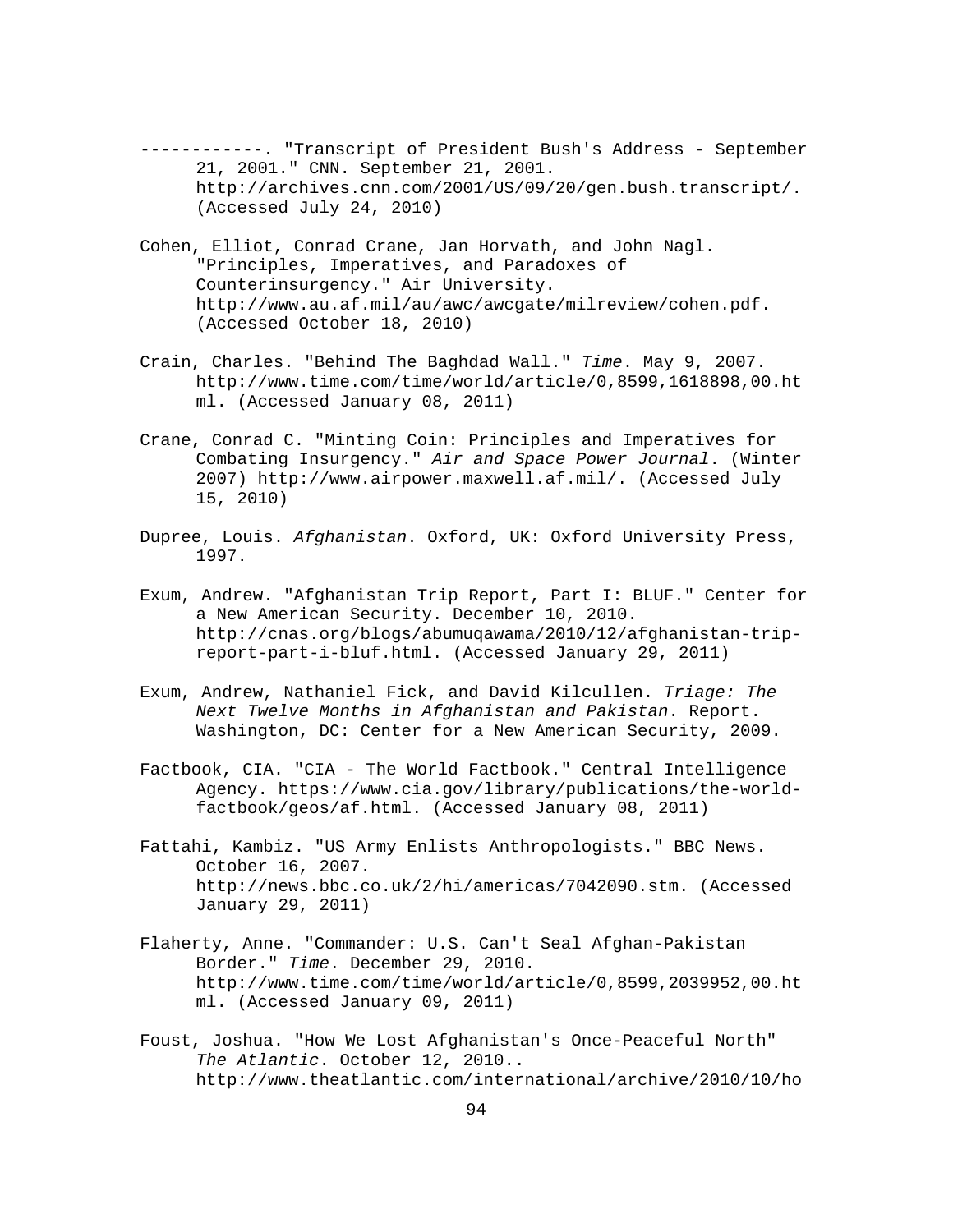w-we-lost-afghanistans-once-peaceful-north/64257/. (Accessed January 09, 2011)

- Foust, Joshua. "The Lie of Attrition, or We Have No Idea Who's Out There — Registan.net." Registan. February 10, 2011. http://www.registan.net/index.php/2011/02/10/the-lie-ofattrition-or-we-have-no-idea-whos-out-there/. (Accessed February 12, 2011)
- Galula, David, and John A. Nagl. *Counterinsurgency Warfare: Theory and Practice*. Westport, CT: Praeger Security International, 2006.
- Garamone, Jim. "Troops Re-position to Better Protect Afghan People." The United States Army Homepage. October 21, 2009. http://www.army.mil/-news/2009/10/21/29062-troops-reposition-to-better-protect-afghan-people/. (Accessed January 15, 2011)
- Ghafour, Hamida. "Smartcard Scheme Epitomises the Flawed Afghan Aid Strategy." *The National*. December 18, 2010. http://www.thenational.ae/thenationalconversation/newscomment/smartcard-scheme-epitomises-the-flawed-afghan-aidstrategy. (Accessed January 08, 2011)
- Giustozzi, Antonio. *Koran, Kalashnikov, and Laptop: the Neo-Taliban Insurgency in Afghanistan*. New York: Columbia University Press, 2008.
- Gonzalez, Roberto. "American Counterinsurgency." University of Chicago Press, Books. http://www.press.uchicago.edu/cgibin/hfs.cgi/00/405861.ctl. (Accessed July 15, 2010)
- Haddick, Robert. "This Week at War: Pakistan Is Winning the War in Afghanistan." Foreign Policy. July 30, 2010. http://www.foreignpolicy.com/articles/2010/07/30/this\_week\_ at\_war\_pakistan\_is\_winning\_the\_war\_in\_afghanistan. (Accessed February 18, 2011)
- Hodge, Nathan. "Counterinsurgency Guru: Please, No More Iraqs." Wired. March 23, 2009. http://www.wired.com/dangerroom/2009/03/dr-book-club-th-2/. (Accessed January 08, 2011)
- "ICasualties | Operation Enduring Freedom | Afghanistan." ICasualties: Operation Iraqi Freedom and Operation Enduring Freedom Casualties. http://icasualties.org/oef/. (Accessed September 02, 2010)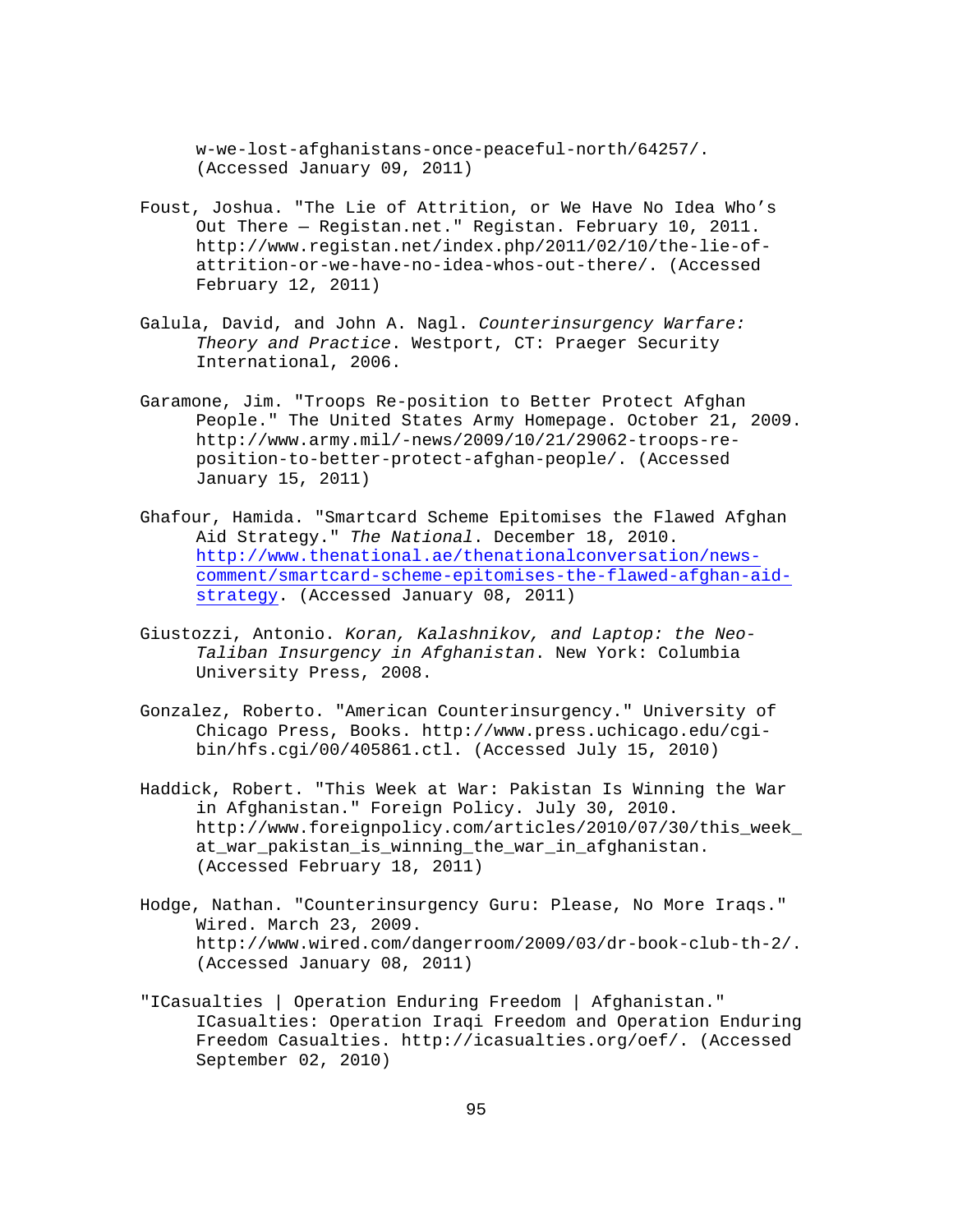- Jaffee, Greg. "U.S. Forces Shift Focus to Afghan Cities." CBS News. September 22, 2009. http://www.cbsnews.com/stories/2009/09/22/politics/washingt onpost/main5329199.shtml. (Accessed January 08, 2011)
- Johnson, Patrick, and Anoop Sarbahi. "What Is a High-Value Target Really Worth? Evidence from U.S. Drone Strikes in Pakistan." Harvard - Belfer Center for Science and International Affairs. December 9, 2010. http://belfercenter.ksg.harvard.edu/events/5352/what\_is\_a\_h ighvalue\_target\_really\_worth\_evidence\_from\_us\_drone\_strikes \_in\_pakistan.html. (Accessed April 18, 2011)
- Jones, Seth. "Counterinsurgency in Afghanistan: RAND Counterinsurgency Study." RAND Corporation http://www.rand.org/pubs/monographs/MG595/. (Accessed July 15, 2010)
- Kaplan, Fred. "A New Plan for Afghanistan: Less Counterinsurgency, More Killing and Capturing. - By Fred Kaplan." *Slate Magazine*. October 13, 2010. http://www.slate.com/id/2270971/. (Accessed January 30, 2011)
- Kilcullen, David. "Twenty-Eight Articles: Fundamentals of Company-Level Counterinsurgency." United States Army Combined Arms Center. http://usacac.army.mil/cac2/coin/repository/28\_Articles\_of\_ COIN-Kilcullen(Mar06).pdf. (Accessed July 15, 2010)
- Mackinlay, John, and Alison Al-Baddawy. *Rethinking Counterinsurgency*. Santa Monica, CA: Rand National Defense Research Institute, 2008.
- Maloney, Sean. "Afghanistan Four Years On: An Assessment." Parameters, US Army War College Quarterly. US Army War College. Autumn 2005. http://www.carlisle.army.mil/usawc/Parameters/Articles/05au tumn/maloney.htm. (Accessed July 12, 2010)
- Marston, Daniel, and Carter Malkasian. *Counterinsurgency in Modern Warfare*. Oxford: Osprey, 2008.
- Matthes, Grant. "Biometrics: Giving Afghans an Identity." Regional Command-East. August 15, 2010. http://www.cjtf101.com/regional-command-east-news-mainmenu-401/3150-biometrics-giving-afghans-an-identity.html. (Accessed January 08, 2011)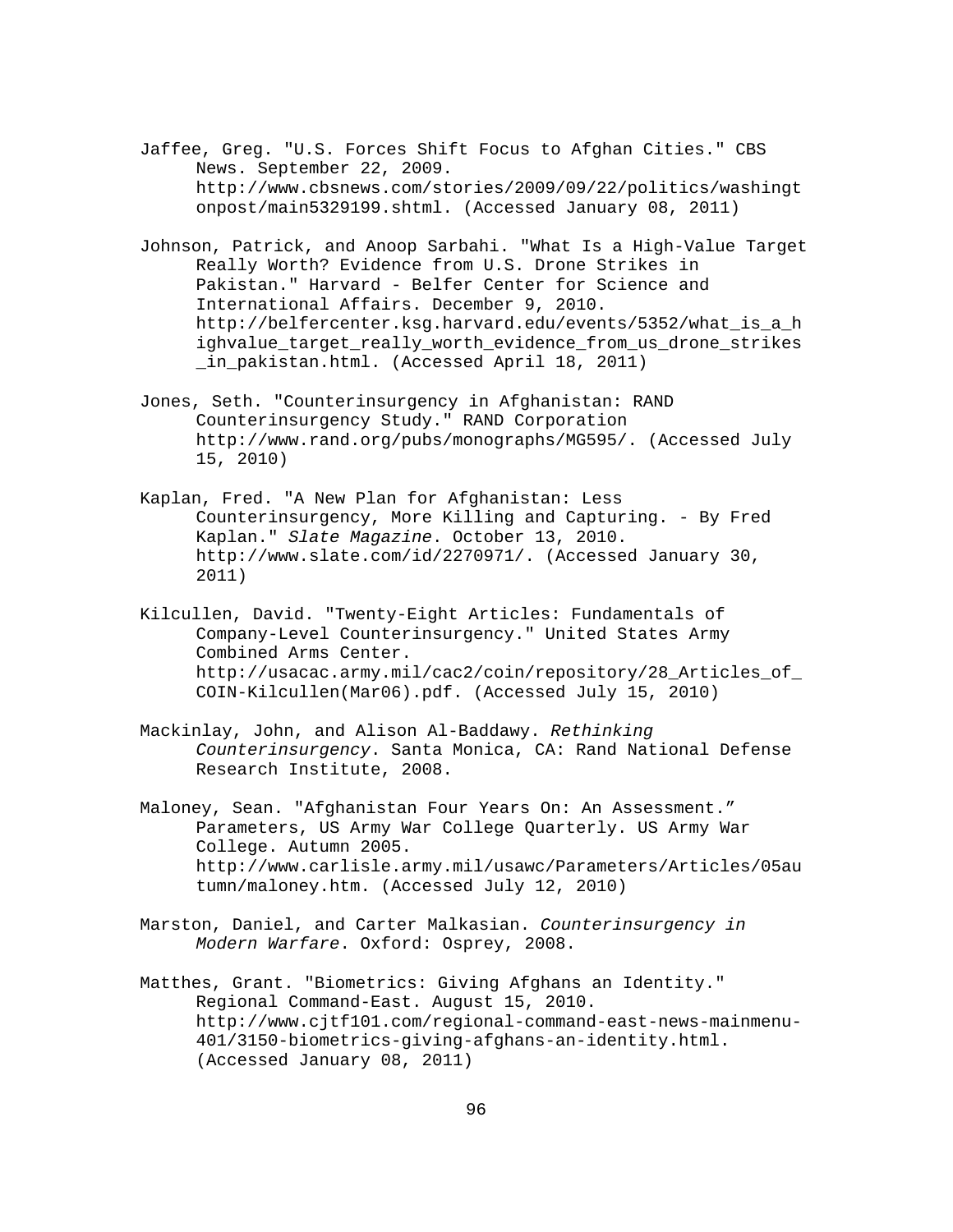- McChrystal, Stantley A. "COMISAF's Initial Assessment." *The Washington Post*. http://media.washingtonpost.com/wpsrv/politics/documents/Assessment\_Redacted\_092109.pdf. (Accessed September 2, 2010)
- "McChrystal Wanted 50,000 Troops." CBS News. http://www.cbsnews.com/stories/2009/10/07/world/main5369823 .shtml. (Accessed September 02, 2010)
- Metz, Steven, and Raymond A. Millen. *Insurgency and Counterinsurgency in the 21st Century: Reconceptualizing Threat and Response*. Carlisle Barracks, PA: Strategic Studies Institute, U.S. Army War College, 2004.
- "Mid-Year Report 2010 Protection of Civilians in Armed Conflict." United Nations Assistance Mission in Afghanistan. http://unama.unmissions.org/Default.aspx?tabid=4529. (Accessed January 15, 2011)
- Mosk, Matthew, Brian Ross, and Joseph Rhee. "Afghanistan: Whistleblower Claims Many US Interpreters Can't Speak Afghan Languages." ABC News. September 8, 2010. http://abcnews.go.com/Blotter/afghanistan-whistleblowerclaims-us-interpreters-speak-afghanlanguages/story?id=11578169&page=3. (Accessed January 29, 2011)
- Mulrine, Anna. "The Culture Warriors." *U.S. News and World Report*. November 30, 2007. http://www.usnews.com/news/iraq/articles/2007/11/30/thepentagon-deploys-social-scientists-to-help-understandiraqs-human-terrain. (Accessed January 29, 2011)
- Nagl, John A. *Learning to Eat Soup with a Knife: Counterinsurgency Lessons from Malaya and Vietnam*. Chicago: University of Chicago Press, 2005.
- Obama, Barack H. "Full Transcript: President Obama's Speech on Afghanistan Delivered at West Point." ABC News. December 1, 2009. http://abcnews.go.com/Politics/full-transcriptpresident-obamas-speech-afghanistan-deliveredwest/story?id=9220661&page=1. (Accessed July 27, 2010)
- "Obama's War." In *Frontline*. PBS. October 13, 2009. October 13, 2009. http://www.pbs.org/wgbh/pages/frontline/obamaswar/. (Accessed July 12, 2010)
- Packer, George. "A Reporter at Large: Knowing the Enemy." *The New Yorker*. Accessed July 12, 2010.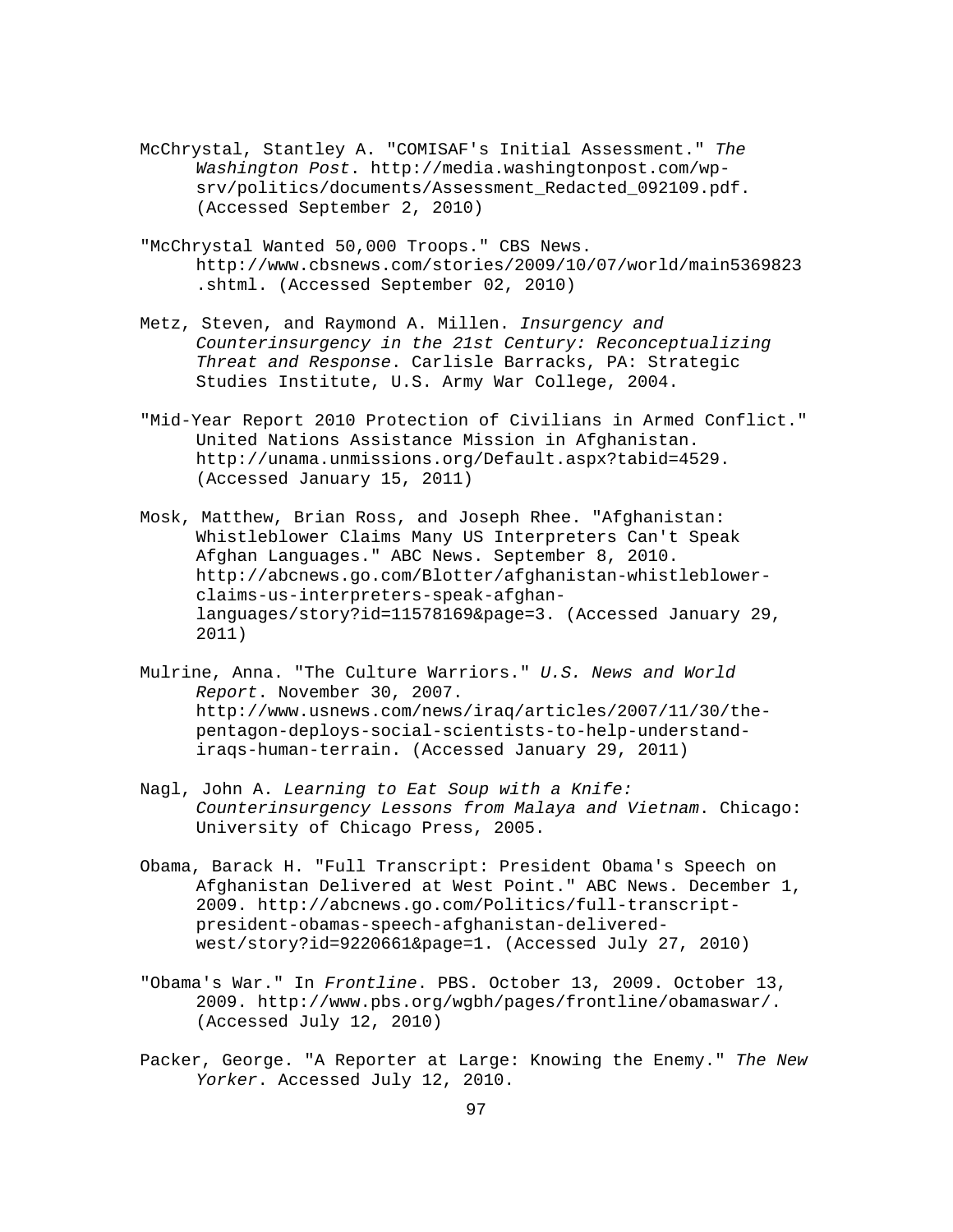http://www.newyorker.com/archive/2006/12/18/061218fa\_fact2. (December 18, 2006)

- Paul, Christopher, Colin P. Clarke, and Beth Grill. *Victory Has a Thousand Fathers: Sources of Success in Counterinsurgency*. Santa Monica, CA: RAND Corporation, 2010.
- Quraishi, Najibullah, "The Dancing Boys of Afghanistan." In *Frontline*. April 20, 2010.
- Ray, July, and Rajesh Srinivasen. "Taliban Increasingly Unpopular in Pakistan." Gallup. March 12, 2010. http://www.gallup.com/poll/126602/Taliban-Increasingly-Unpopular-Pakistan.aspx. (Accessed April 18, 2011)
- Rogers, Simon. "Afghanistan Civilian Casualties: Year by Year, Month by Month. Visualized Data." *Guardian*. August 10, 2010. http://www.guardian.co.uk/news/datablog/2010/aug/10/afghani stan-civilian-casualties-statistics#. (Accessed January 15, 2011)
- Roggio, Bill, and Alexander Mayer. "Charts on US Strikes in Pakistan." The Long War Journal. April 13, 2011. http://www.longwarjournal.org/pakistan-strikes.php. (Accessed April 18, 2011)
- Schmitt, Eric. "Joint Special Operations Command (JSOC)" GlobalSecurity.org. http://www.globalsecurity.org/military/agency/dod/jsoc.htm. (Accessed September 02, 2010)
- Sepp, Kalev. "Best Practices in Counterinsurgency." *Military Review*. May-June 2005. http://www.au.af.mil/au/awc/awcgate/milreview/sepp.pdf. (Accessed July 15, 2010)
- Sewall, Sarah, John Nagl, David Petreaus, and James Amos. *The U.S. Army, Marine Corps Counterinsurgency Field Manual: U.S. Army Field Manual No. 3-24: Marine Corps Warfighting Publication No. 3-33.5.* Chicago: University of Chicago Press, 2007.
- Shachtman, Noah. "Bombs Away: Afghan Air War Peaks With 1,000 Strikes in October" Wired. November 10, 2010. http://www.wired.com/dangerroom/2010/11/bombs-away-afghanair-war-peaks-with-1000-strikes-in-october/. (Accessed January 30, 2011)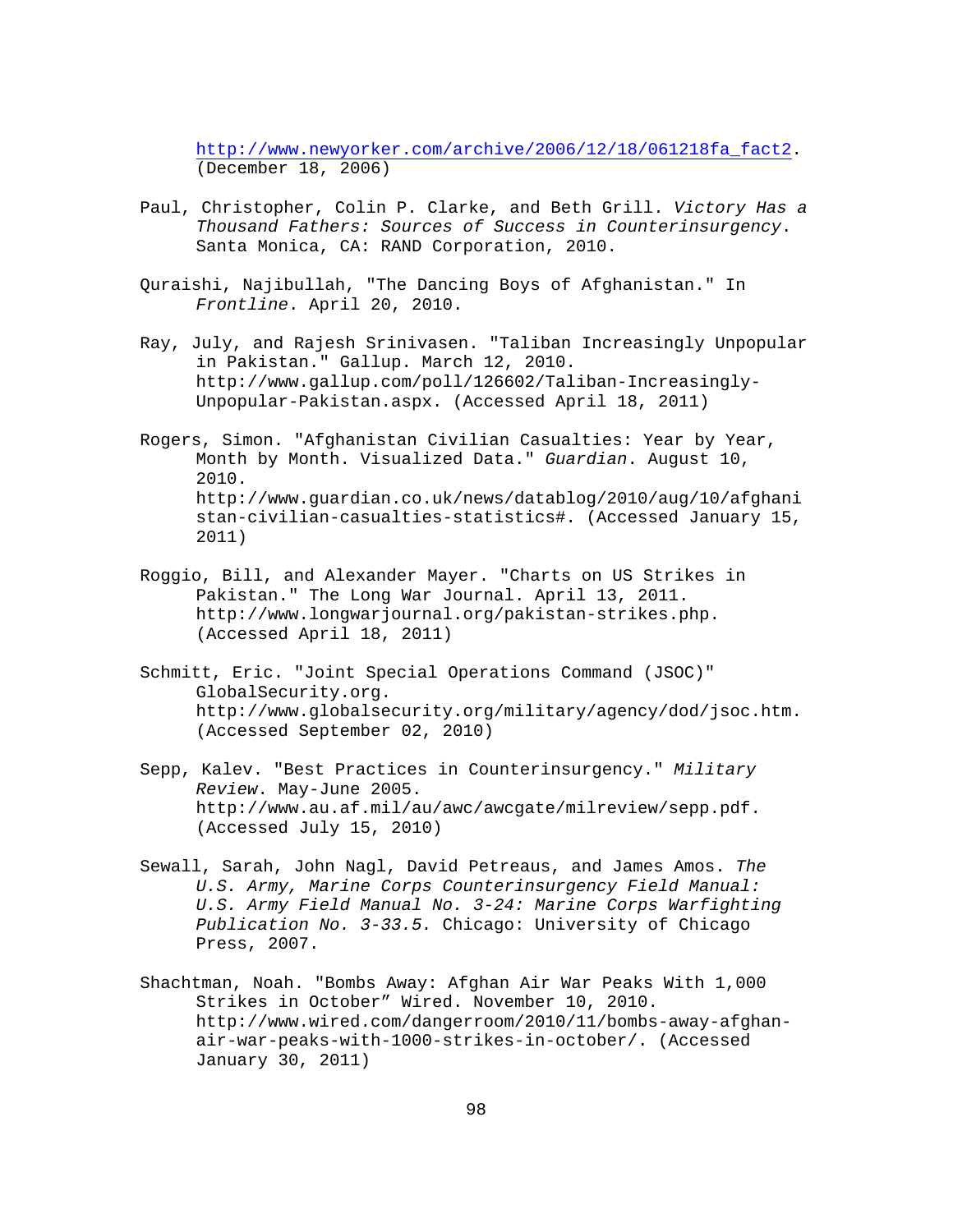- Shachtman, Noah. "Call Off Drone War, Influential U.S. Adviser Says" Wired. February 10, 2009. http://www.wired.com/dangerroom/2009/02/kilcullen-says/. (Accessed April 18, 2011)
- Shea, Neil. "So This Is Paktya" *The American Scholar*. June 2010. http://www.theamericanscholar.org/afghanistan-so-this-ispaktya/#hide. (Accessed July 12, 2010)
- Starr, Barbara. "U.S. Official Says Intel Suggests Iran Plans to Ship Arms to Taliban" CNN., April 2, 2010. http://www.cnn.com/2010/WORLD/meast/04/02/iran.taliban.weap ons/index.html?hpt=T1. (Accessed January 09, 2011)
- Steinhauser, Paul. "Opposition to Iraq, Afghanistan Wars Reach All Time High" CNN. August, 17, 2010. http://politicalticker.blogs.cnn.com/2010/08/17/pollopposition-to-iraq-afghanistan-wars-reach-all-time-high/. (Accessed September 02, 2010)
- Stewart, Phil. "U.S. to Send 1,400 Marines to Afghanistan" Yahoo. January 6, 2011. http://news.yahoo.com/s/nm/us\_afghanistan\_usa\_troops. (Accessed January 15, 2011)
- Strazuiso, Jason, and Rahim Faiez. "Taliban's Latest Propaganda: Its Forces Killed 5,220 Foreign Troops." *Huffington Post*. January 5, 2009. http://www.huffingtonpost.com/2009/01/05/talibans-latestpropagand\_n\_155192.html. (Accessed November 24, 2010)
- Strick van Linschoten, Alex and Felix Kuehn. *Separating the Taliban from al-Qaeda: The Core of Success in Afghanistan*. Center on International Cooperation. February 2011 http://www.cic.nyu.edu/afghanistan/docs/gregg\_sep\_tal\_alqae da.pdf (Accessed March 15, 2011)
- Synovitz, Ron. "Mistakes by Afghan Translators Endanger Lives, Hamper Antiterrorism Effort" Radio Free Europe/Radio Liberty. September 2, 2008. http://www.rferl.org/content/Mistakes\_By\_Translators\_Hamper \_Afghan\_Antiterrorism\_Campaign/1195783.html. (Accessed January 29, 2011)
- Turse, Nick. "The Pentagon's Planet of Bases." Tom Dispatch. January 9, 2011. http://www.tomdispatch.com/archive/175338/. (Accessed January 15, 2011)